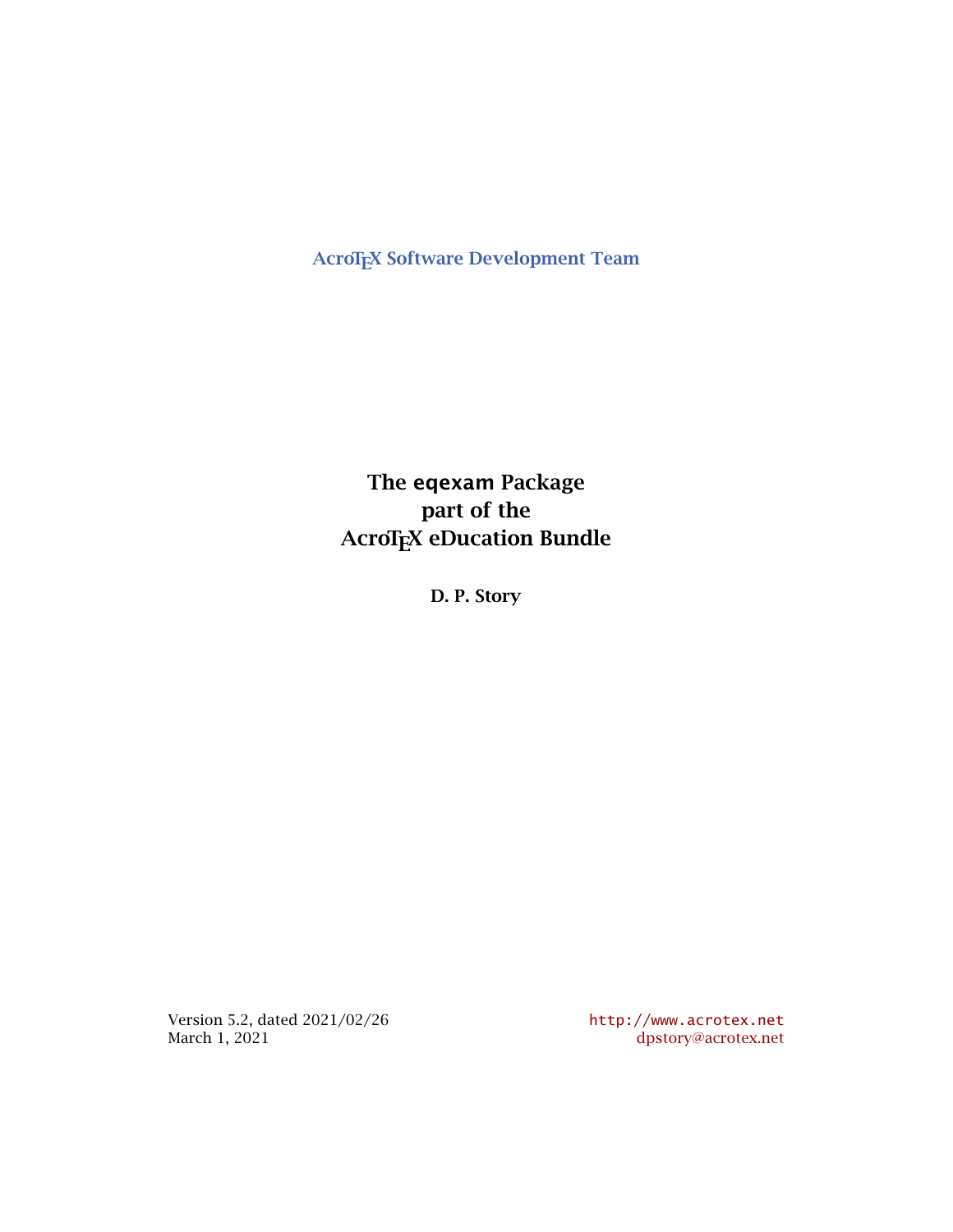# **Table of Contents**

|                | 1 Forward                                                                                                                                                                                                                                                                                                                                                         | 5                                                                                                                                                 |
|----------------|-------------------------------------------------------------------------------------------------------------------------------------------------------------------------------------------------------------------------------------------------------------------------------------------------------------------------------------------------------------------|---------------------------------------------------------------------------------------------------------------------------------------------------|
| $\mathbf{2}^-$ | <b>Introduction</b>                                                                                                                                                                                                                                                                                                                                               | 5                                                                                                                                                 |
|                | 3 Required and Optional Packages                                                                                                                                                                                                                                                                                                                                  | $\overline{7}$                                                                                                                                    |
|                | 4 Installing eqexam                                                                                                                                                                                                                                                                                                                                               | 7                                                                                                                                                 |
| 5              | <b>Demonstration files</b>                                                                                                                                                                                                                                                                                                                                        | 8                                                                                                                                                 |
| 6              | <b>Page Layout Considerations</b>                                                                                                                                                                                                                                                                                                                                 | 8                                                                                                                                                 |
| $\overline{7}$ | <b>Building an Exam</b><br>7.1<br>7.2<br>The exam Environment $\ldots \ldots \ldots \ldots \ldots \ldots \ldots \ldots \ldots \ldots \ldots$<br>7.3<br>$\{\hat{\mathbf{r}}\$<br>7.4<br>7.5<br>• Using \bChoices/\eChoices<br>• \sqForms versus \sqLinks<br>• Using Circles for Multiple Choice<br>• Using \proofingsymbol and friends<br>7.6<br>7.7<br>7.8<br>7.9 | 9<br>10<br>10<br>12<br>12<br>15<br>17<br>17<br>18<br>19<br>19<br>19<br>20<br>21<br>21<br>22<br>23<br>23<br>24<br>25<br>25<br>28<br>29<br>29<br>30 |
|                | • The splitsolution Environment                                                                                                                                                                                                                                                                                                                                   | 31                                                                                                                                                |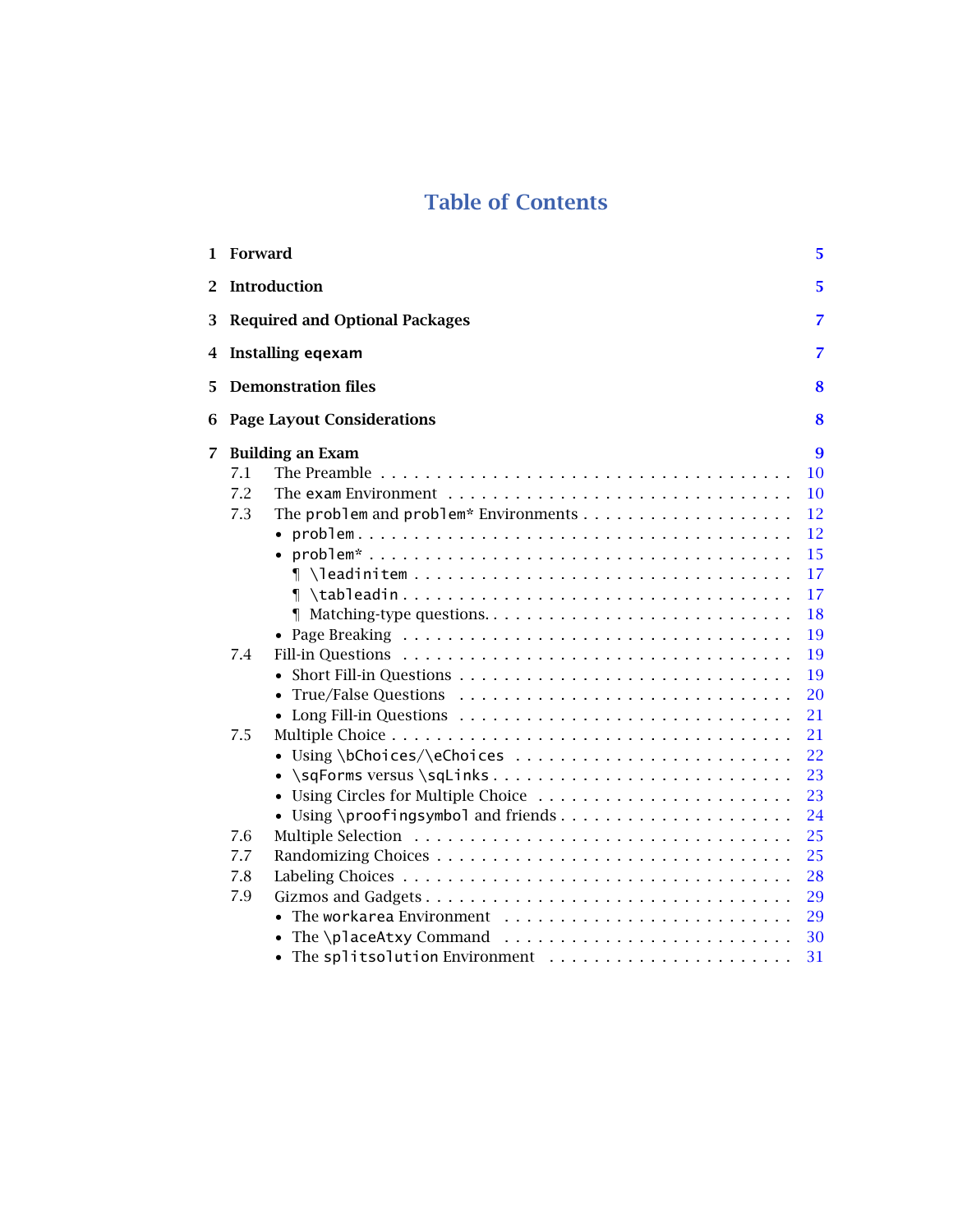| Table of Contents (cont.) |  |
|---------------------------|--|
|                           |  |
|                           |  |
|                           |  |

| 8 | 8.1<br>8.2<br>8.3 | eqexam Options<br>The vspacewithsolns Option                                   | 32<br>38<br>39<br>39       |
|---|-------------------|--------------------------------------------------------------------------------|----------------------------|
| 9 | 8.4               | The fortextbook Option and fortextbook Package<br>The online and email Options | 39<br>40                   |
|   | 9.1               | • Setting up and Modifying the Script                                          | 40<br>43<br>43<br>44<br>44 |
|   |                   | 10 Bells, Whistles and other Customizations                                    | 45                         |
|   | 10.1              |                                                                                | 45                         |
|   |                   |                                                                                | 45                         |
|   |                   | • Changing the Title and Cover Page                                            | 46                         |
|   |                   |                                                                                | 48                         |
|   |                   |                                                                                | 49                         |
|   |                   |                                                                                | 50                         |
|   |                   |                                                                                | 51                         |
|   |                   |                                                                                | 52                         |
|   | 10.2              |                                                                                | 53                         |
|   |                   |                                                                                | 53                         |
|   |                   |                                                                                | 55                         |
|   | 10.3              |                                                                                | 58                         |
|   | 10.4              |                                                                                | 59                         |
|   | 10.5              |                                                                                | 60                         |
|   | 10.6              | The \pushProblem and \popProblem Commands $\dots\dots\dots\dots$               | 61                         |
|   | 10.7              | \qNewPage, \aNewPage, and \promoteNewPage                                      | 62                         |
|   | 10.8              |                                                                                | 62                         |
|   | 10.9              |                                                                                | 63                         |
|   |                   |                                                                                | 64                         |
|   |                   |                                                                                | 65                         |
|   |                   |                                                                                | 71                         |
|   |                   |                                                                                | 72                         |
|   |                   |                                                                                | 74                         |
|   |                   |                                                                                | 76                         |
|   |                   | • Annotating a continuing problem with \useFillerLines                         | 76                         |
|   |                   |                                                                                | 77                         |
|   |                   | 10.14 Annotating a Continuing Problem with Parts                               | 78                         |
|   |                   |                                                                                | 80                         |
|   |                   | 10.16 Calculate problem range between two markers                              | 81                         |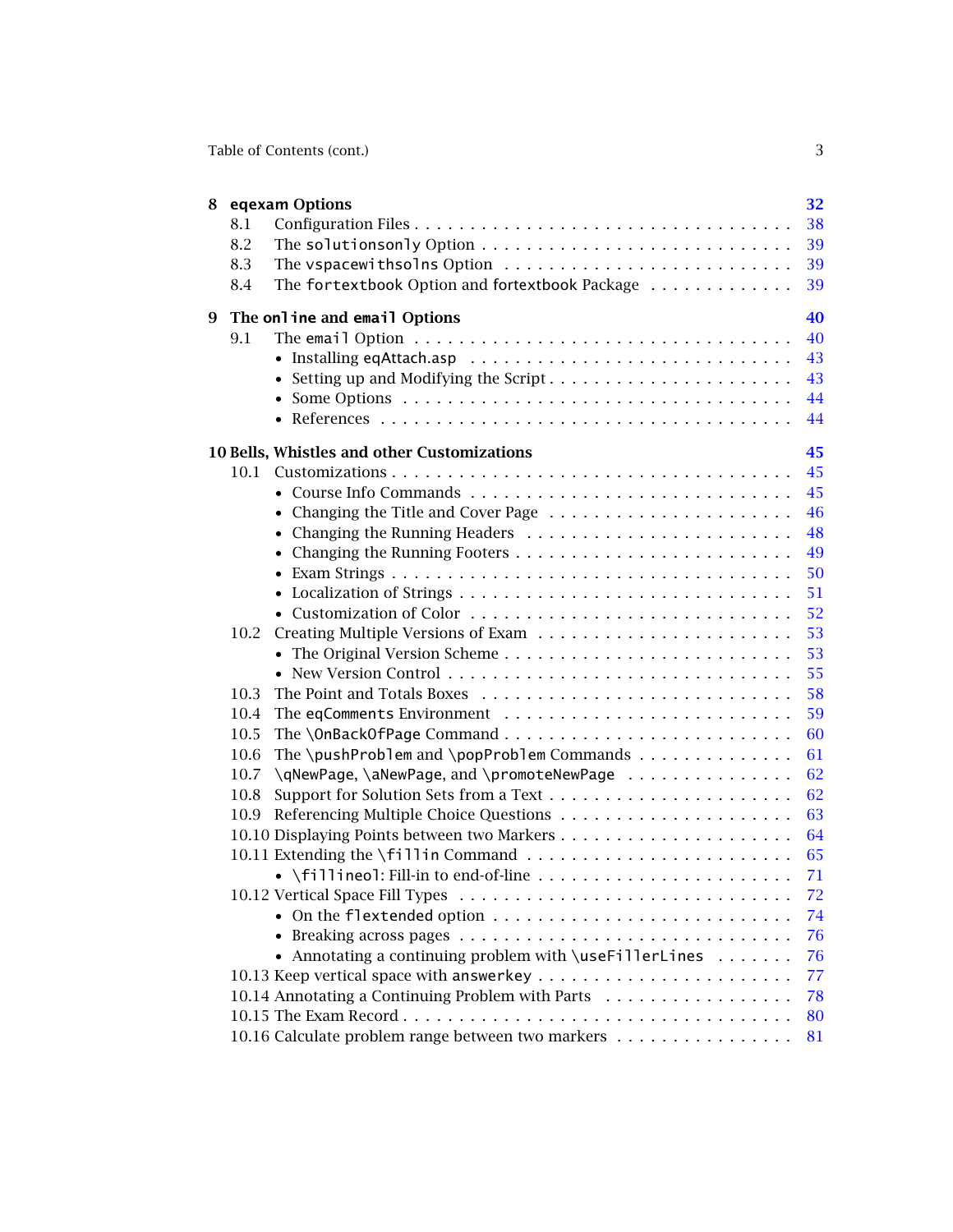| Table of Contents (cont.)                           |  |
|-----------------------------------------------------|--|
| 10.17 Methods for working figures into a problem 82 |  |
| <b>References</b>                                   |  |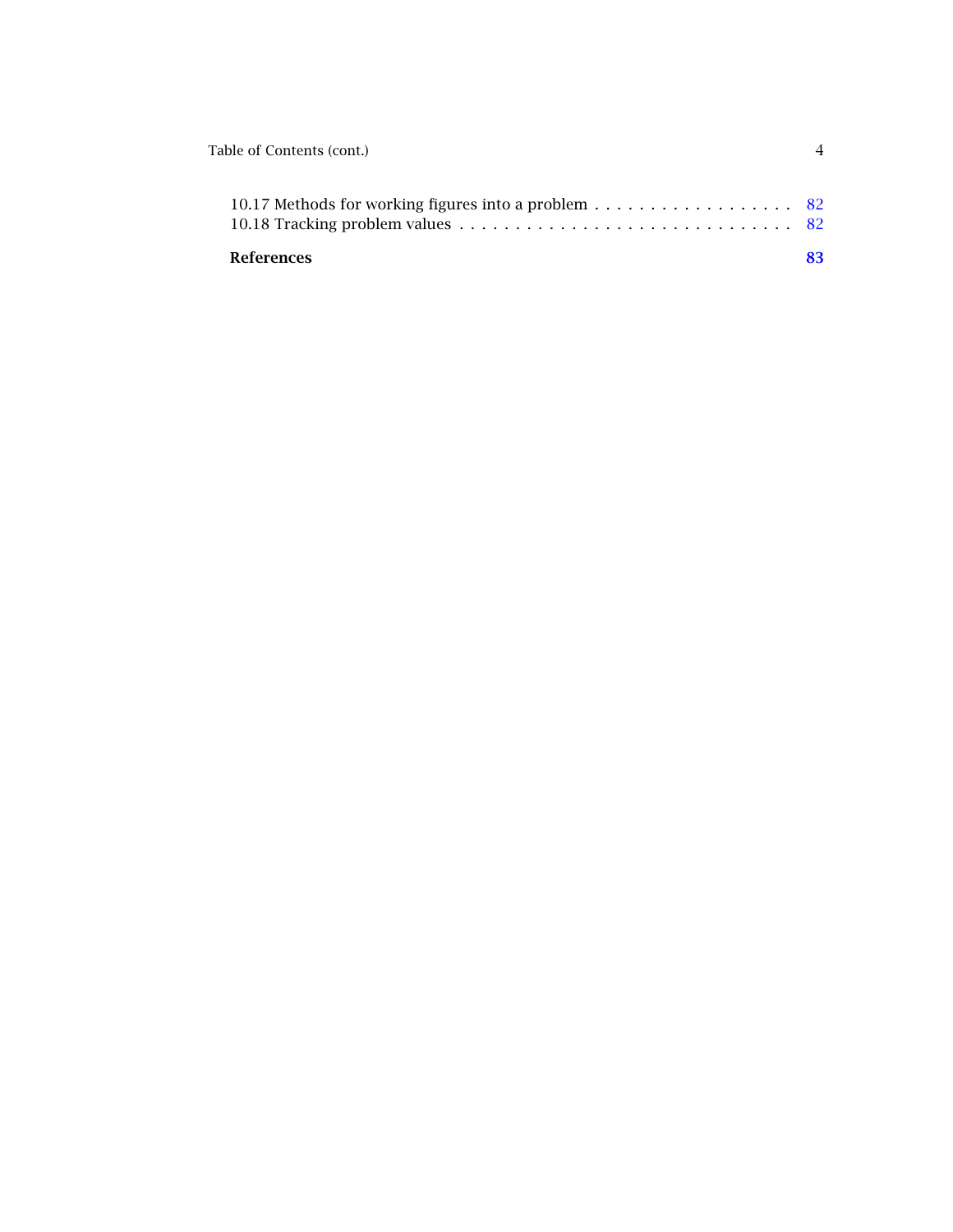5

# <span id="page-4-0"></span>**1. Forward**

For the past several years (this year is 2021), I've been writing a book titled,

AcroT<sub>F</sub>X eDucation System Tools: ET<sub>F</sub>X for interactive PDF documents.

The book [\[1\]](#page-82-0) covers AeB, which includes the eforms package, and AeB Pro in *great detail* and includes many examples to illustrate concepts and techniques. Numerous new examples are available on the CD-ROM that accompanies the book.

During the time of the writing, each of the packages covered was examined, bugs were fixed, and many new and major features were created. Any new features developed in the course of writing the book are documented in the book; however, they are *not included in this documentation*. You can either buy the yet-to-be-submitted book sometime in the future, or discover the features by studying the DTX documentation of the program files. Sorry, it took me three years to write the book, I don't want to spend another year on this documentation. :-{)

> Dr. D. P. Story March 1, 2021

## **2. Introduction**

In my classroom work at The University of Akron, I've been using a personal ETEX package, which is called eqexam, for creating my in-class tests, quizzes, homework assignments, and review documents (pre-tests/sample tests). In recent weeks—at the end of the Fall Semester, 2004, and prior to the Spring Semester, 2005, I have filled the mundane and boring days with work on eqexam, fixing and enhancing it quite a bit.

The eqexam package is a stand-alone for  $ETr[X, b$  but is also tightly integrated with the AcroT<sub>EX</sub> eDucation Bundle. eqexam will be distributed by itself, as well as a part of the AcroT<sub>E</sub>X Bundle. The integration with the AcroT<sub>E</sub>X Bundle gives it many of the online features that users of the Bundle are familiar with.

(Version 3.0 or later) The method of formatting an eqexam document has changed, each problem/problem\* environment is now in a list environment, the eqequestions environment. This environment is not normally used by the document author, but its parameters may be redefined. The purpose of this reformatting, is to open up eqexam for use by other packages. Textbook authors can now, I hope, easily integrate eqexam into the custom book format being used.

Let's have an overview of the package, with suggestions for possible uses.

1. The first, and most obvious application of this package is to create a  $pExam$  or a pQuiz. (Here, the 'p' prefix refers to paper or pulp; thus, we can use eqexam to write paper Exams and/or pulp Quizzes). You can write the questions and the solutions, and publish (i.e., print the document on a printer) the exam/quiz with no solutions—ready to be taken in class—, or  $E\ddot{F}E$  the source document with solutions listed after each question to create an answer key, for your personal use, or for the use by the class.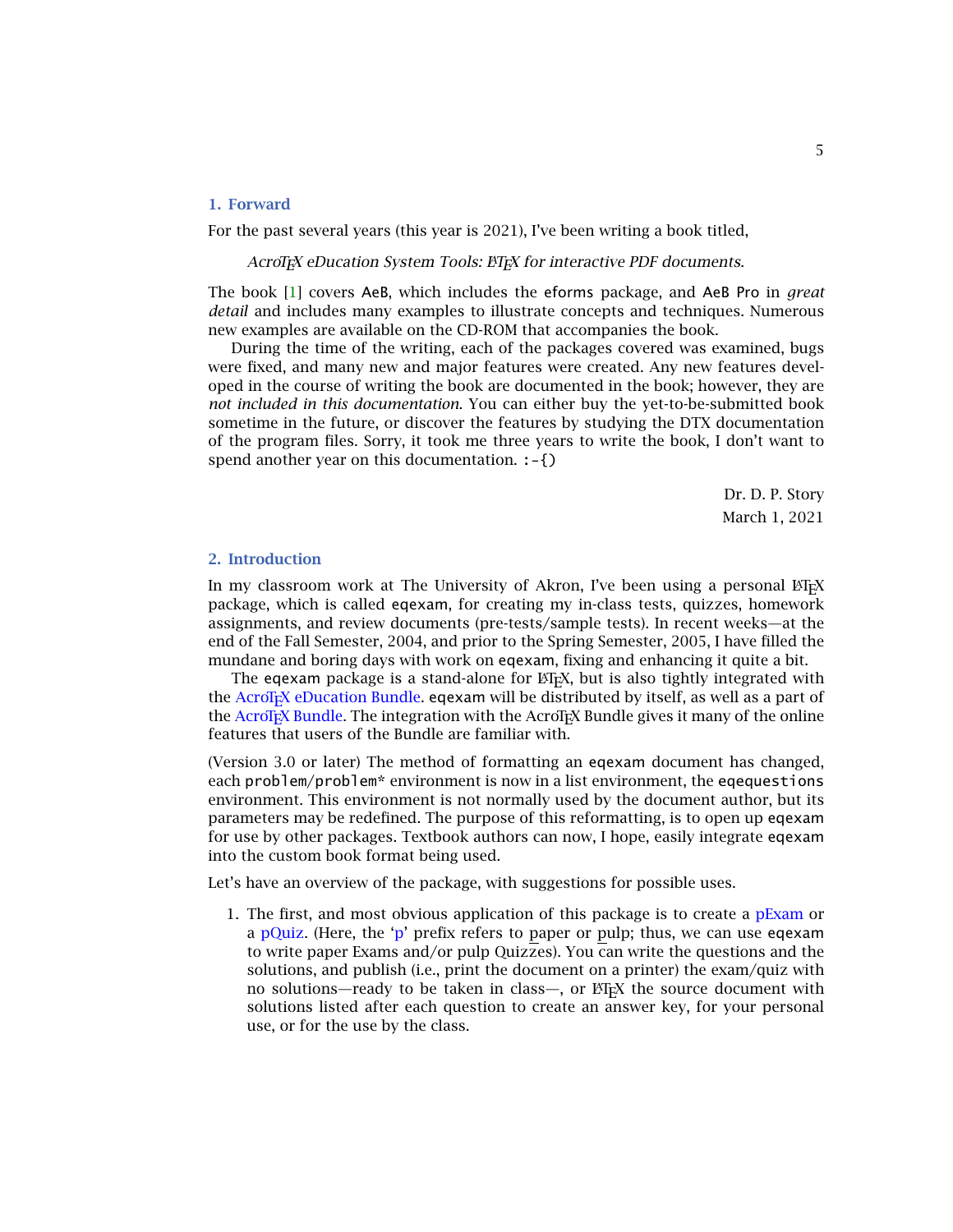## Section 2: Introduction 6

2. So much for pulp. Now on to 'e' (for electronic publication). In some of my classes, I put sample questions (review tests) on the web as PDF documents. In this case, you can create a PDF document without the solutions, and give the class time to solve the problems; then publish the document (in PDF on the web) with solutions. The solutions can appear immediately after the questions, or can be accumulated at the end of the document.

In the case where the solutions are at the end of the document, you can add links from the question to the solution.

Documents can be published with color (to enhance the on screen appearance) or can be published in black and white, meant to be printed. Or, you can do both: a screen version and a paper version.

- 3. By invoking the online option, the white space left for hand-written answers to the questions become Acroform multi-line text fields, multiple choice questions become radio buttons, and fill-in questions also become text fields. The student can bring up the exam, and take it at a computer (in a  $CBT<sup>1</sup>$  lab). After the student is finished, he/she can print out the exam, and submit it to the instructor for traditional grading.
- 4. Now, here is an exciting feature of the eqexam package, that of email submittal! This feature is not too useful for technical fields (i.e., mathematics related fields) that require students to enter special symbols, but for some academic disciplines (English, History, Sociology, Politics and Government, etc.) this feature could be quite exciting.<sup>2</sup>

When you take the email option of eqexam, as with the online option, the white space left for hand-written answers to the questions become Acroform multi-line text fields, multiple choice questions become radio buttons, and fill-in questions also become text fields. Additionally, a button is automatically provided to submit by email the results of the test to the instructor. The results arrive at the instructor's mailer as an FDF attachment. The instructor can open the FDF and view in the originating PDF the responses given by the student.

The instructor can print out the document and grade in a traditional way, or if the instructor has **Acrobat Pro** or **Standard**, the instructor can use mark-up annotations within the PDF, save a copy of the students test to a class folder, and email a copy of the students exam, marked up with grade.<sup>3</sup>

If the exam is given for credit, it can be taken in a secure lab.

5. Perhaps a more reasonable application of this email submission feature of eqexam is the building and publication of surveys and questionnaires! Perhaps teacher

<sup>&</sup>lt;sup>1</sup> Computer Based Testing.

<sup>&</sup>lt;sup>2</sup>Of course, I am addressing now the some six people worldwide in these fields that use  $\mathbb{M}$ <sub>E</sub>X and PDF! For you six, this feature is for you!

 $3$ Seems doubtful that anyone at this time has the expertise to do this! But it's available if anyone ever wants it.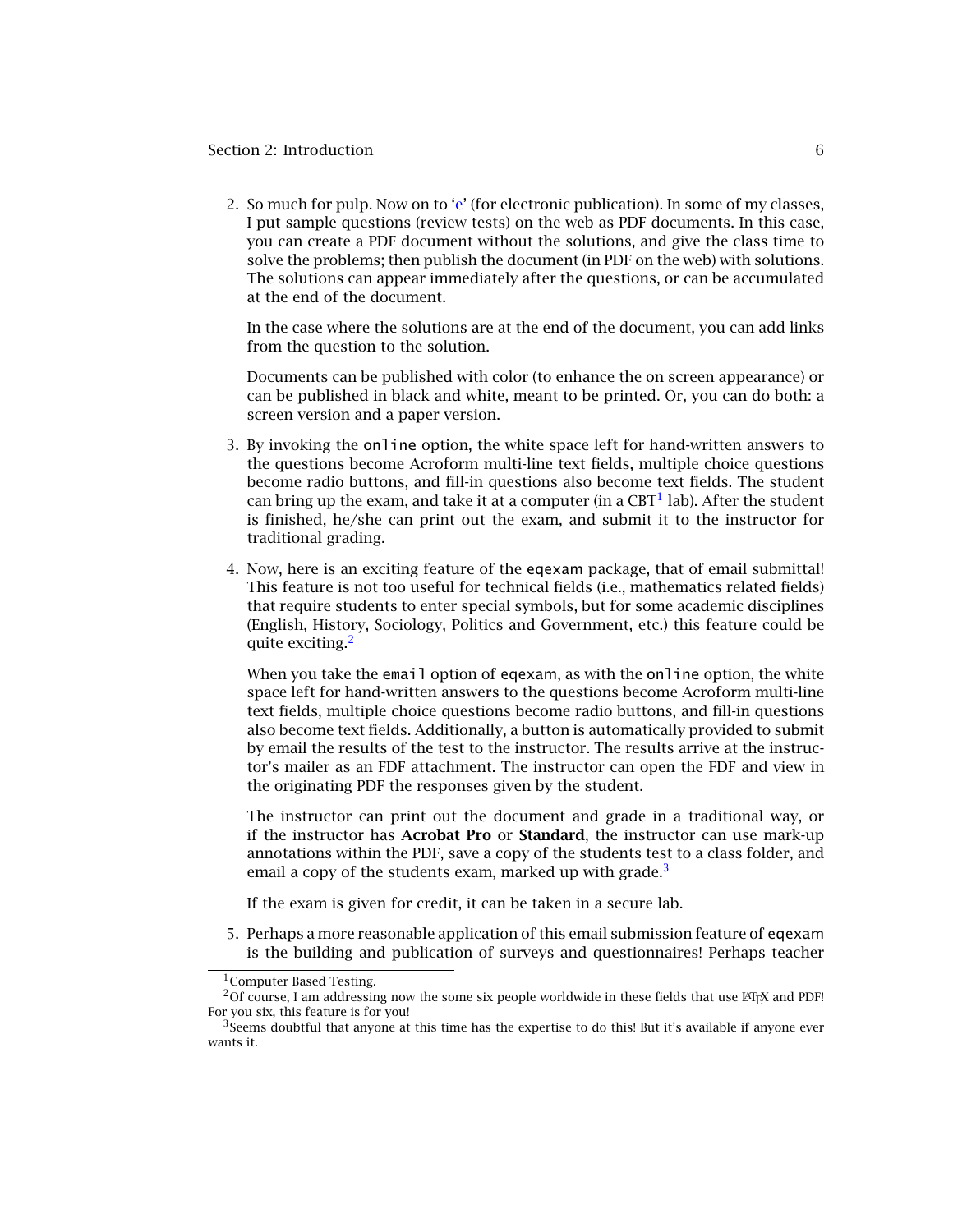<span id="page-6-0"></span>evaluations! The environments of eqexam can be easily used to write surveys and questionnaires to solicit the opinion of a target population. Responses are emailed to the designated person, who can summarize them.

By the way, speaking of summarizing results, a new feature of **Acrobat Pro 7.0**, allows you to take a folder of FDF files, such as the ones created by email submission, and extract all form fields and place results to a comma-delimited file (.csv). This comma-delimited file can be opened by a spreadsheet program and manipulated. Cool.

6.  $(08/05/11)$  Version 3.0 of eqexam has a major option, fortextbook,<sup>4</sup> designed to support (U.S.) textbook authors. Documentation for this option is found in the doc/fortextbook folder. See also the series of blogs at the [AcroTEX Blog.](http://www.acrotex.net/blog/?tag=fortextbook)

#### **3. Required and Optional Packages**

The following packages that are not part of the normal ET<sub>E</sub>X distribution are *required*:

- 1. calc: Used for calculation of the position of the marginal points.
- 2. pifont: Used when the proofread option is used to indicate the correct answers to multiple choice questions.
- 3. aeb-comment: Used to have optional content, useful for developing exams for multiple sections of the same class.<sup>5</sup>
- 4. multicol: Used to create questions in multi-column mode.
- 5. verbatim: Used to write solutions to the hard drive.

Additionally, the following packages may be used depending on the options chosen:

- 1. web: Used when the pdf, links, online or the email option is taken.
- 2. exerquiz: Used when the links, online or the email option is taken.

Of course, web and exerquiz, in turn, input a whole plethora of packages. Consult the documentation for the AcroT<sub>E</sub>X eDucation Bundle.

## **4. Installing eqexam**

Create a folder in your latex search path named eqexam and place the package files eqexam.dtx, eqexam.ins, eqexam.def and any .cfg files. (If you have an acrotex folder, you can place the files there as well.)

Next, latex eqexam.ins to create eqexam.sty and eqalone.def. The other files (\*.tex and \*.pdf) can be placed anywhere.

7

<sup>&</sup>lt;sup>4</sup>The fortextbook option is briefly described on page 37.

<sup>5</sup>aeb-comment is an older version of the comment package by Victor Eijkhout; it is distributed with the acrotex package.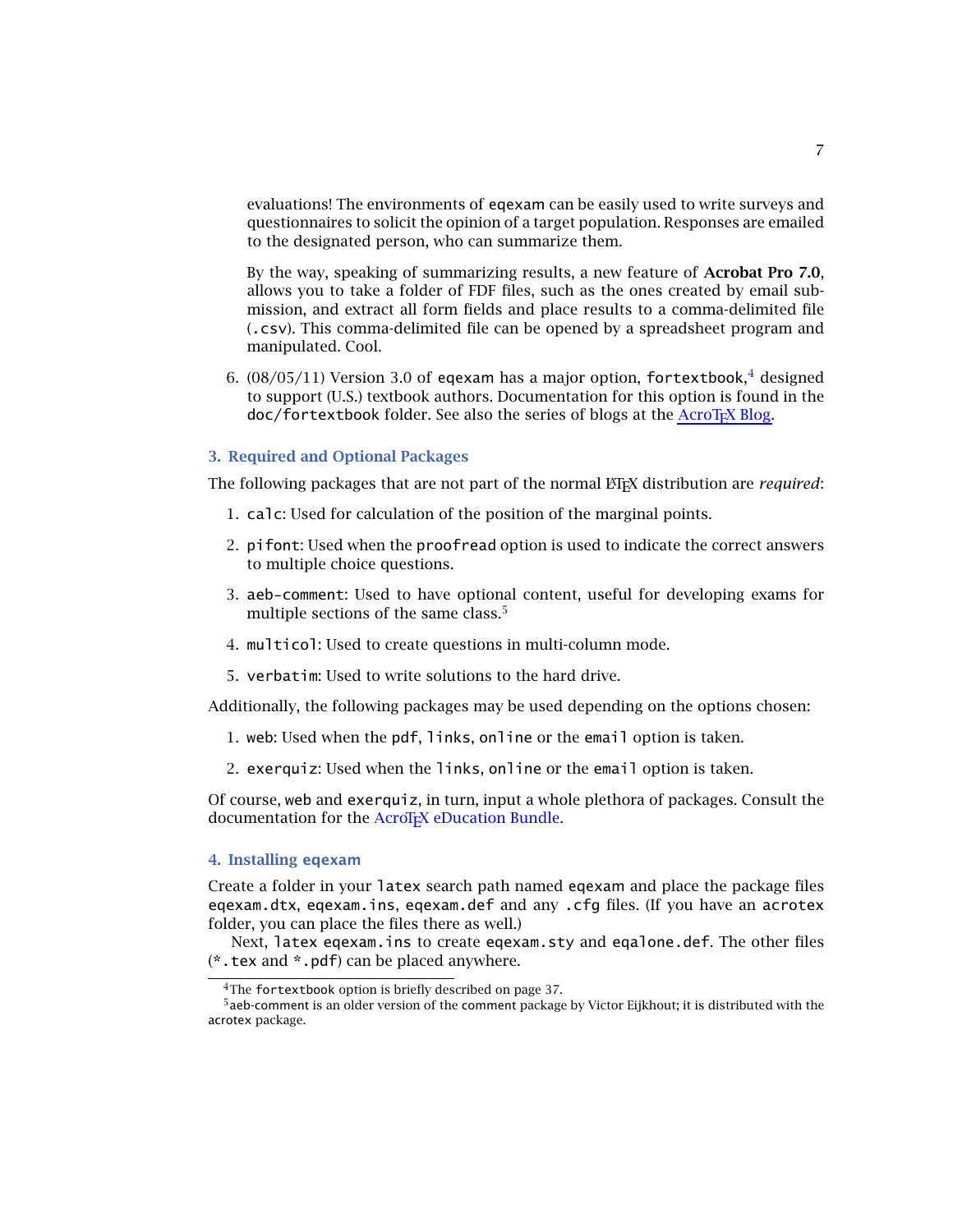8

<span id="page-7-0"></span>The eqexam is a stand alone package that is tightly integrated with the  $AcroTeX$ Bundle. The file eqexam.def comes from the AcroTEX Bundle to provide the necessary support for many of the commands and environments defined in eqexam. The file eqalone.def are miscellaneous definitions that are needed for the stand-alone version. When you choose one of the options links, online or email, then Exerquiz is included in the package files. When you use one of these options you will need the most recent version of the AcroT<sub>E</sub>X eDucation Bundle, the one published concurrently with this package.

# **5. Demonstration files**

- $\hat{\mathbf{A}}$  The original eqexam [demonstration files](http://www.acrotex.net/blog/?cat=107) are posted on the [AcroTEX Blog.](http://www.acrotex.net/blog/) Throughout the manual, individual files are references and a link is provided to that resource. The source file is attached to all PDFs on the AcroTEX Blog website.
- $\hat{\mathbf{B}}$  Additional demonstration files developed after the original set are also available from the AcroTEX Blog. See the articles tagged as *[eqexam-package](http://www.acrotex.net/blog/?tag=eqexam-package)*.

# **6. Page Layout Considerations**

With Version 3.0, you can design your own page layout scheme, perhaps to conform to a book style. The following are some basics on formatting for eqexam.

The following two commands appear in eqexam, the first sets some basic page parameters.

```
\newcommand{\eqeSetExamPageParams}{%
    \setlength{\headheight}{12pt}
    \setlength{\topmargin}{-.5in}
    \setlength{\headsep}{20pt}
    \setlength{\oddsidemargin}{0pt}
    \setlength{\evensidemargin}{0pt}
    \setlength{\marginparsep}{11pt}
    \setlength{\marginparwidth}{35pt}
    \setlength{\footskip}{11pt}
}
```
The second command calculates values for \textwidth and \textheight based on the the settings of the first command.

```
\newcommand{\eqExamPageLayout}{%
    \setlength\textwidth\paperwidth
    \addtolength{\textwidth}{-2in}
    \addtolength{\textwidth}{-\oddsidemargin}
    \setlength\textheight{\paperheight}
    \addtolength\textheight{-2in}
    \addtolength\textheight{-\headheight}
    \addtolength\textheight{-\headsep}
    \addtolength\textheight{-\topmargin}
    \addtolength\textheight{-\footskip}
```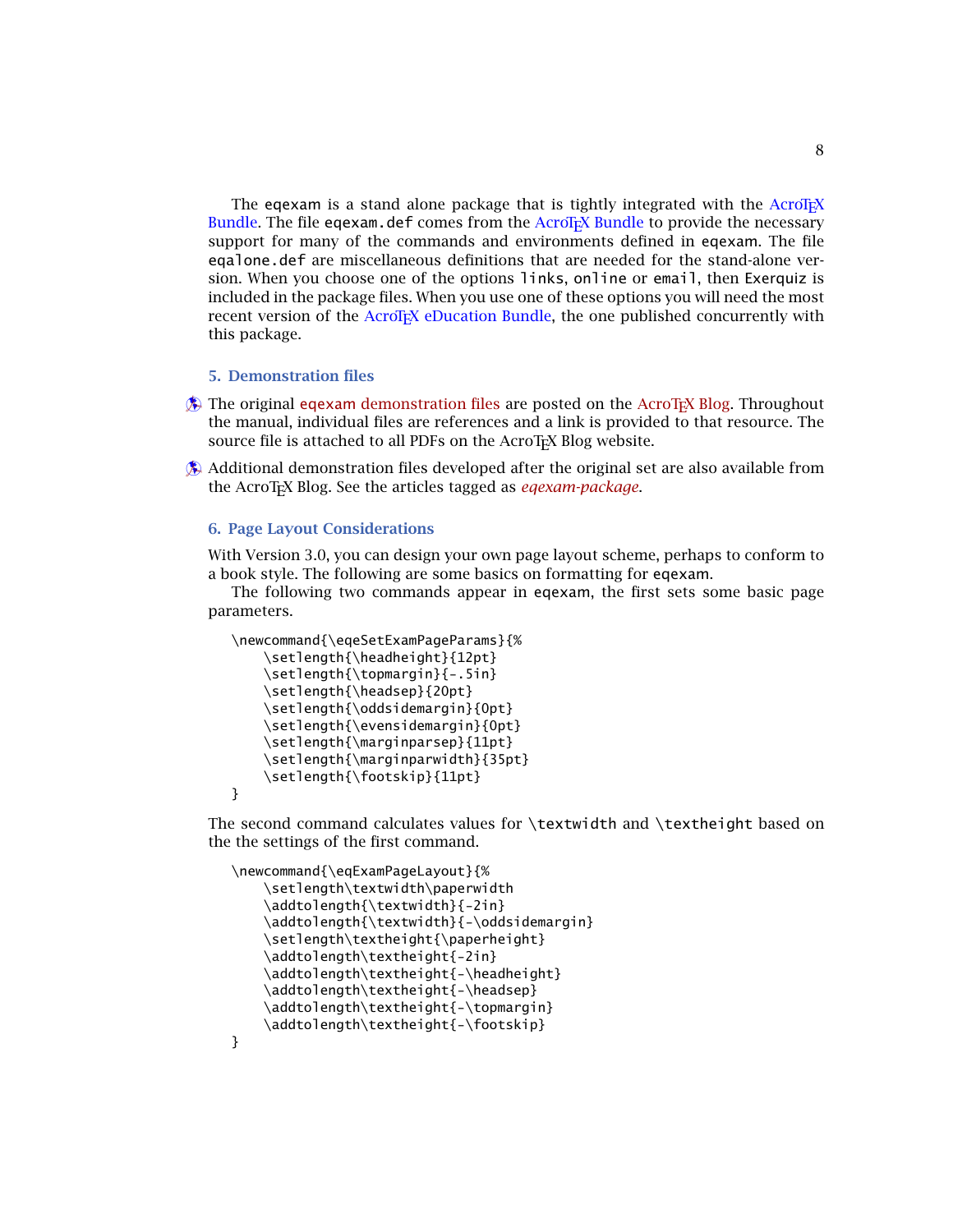<span id="page-8-0"></span>When the package option usecustomdesign *is not taken,* then the two commands \eqeSetExamPageParams and \eqExamPageLayout are executed immediately after the above definitions. These are the original parameters used by eqexam, designed to yield a maximum text body in which to typeset an exam. The margins are set at 1 inch, the \topmargin is raised up, all to maximize space.

Now, if the package option usecustomdesign is specified, the commands \eqeSet-ExamPageParams and \eqExamPageLayout are *not executed*, the package designer can either do a \renewcommand for these two commands in the preamble with custom values inserted (and execute \eqeSetExamPageParams and \eqExamPageLayout), or the designer may use another package to set the page layout parameters (or take the default of the class being used). In the latter case, neither \eqeSetExamPageParams nor \eqExamPageLayout should be executed.

The following commands directly effect how the problems are displayed within an eqexam environment.

```
\eqexammargin{\normalsize\normalfont\bfseries00.\ }
```
The command \eqexammargin is a convenient way of specifying the \labelwidth as set by the eqequestions environment (see below). The command uses \settowidth to set the \eqemargin length. The \eqemargin may also be set directly with \setlength. \eqexammargin can be executed anytime between exam environments (or even between problems, though this is not a intuitive option). Normally it is executed once for the entire document; but may be executed multiple times to change margins.

```
\newcommand{\widthtpboxes}{35pt}
```
This command sets the width of the boxes that appear in the right margin when one of more of the options pointsonright, pointsonboth, totalsonleft, totalsonright, are used. These boxes are used for exams, and not relevant for problem sets of textbooks. Normally, this parameter is not redefined.

```
\newenvironment{eqequestions}{%
    \begin{list}{}{%
        \setlength{\labelwidth}{\eqemargin}%
        \setlength{\topsep}{3pt}\setlength{\parsep}{0pt}%
        \setlength{\itemindent}{0pt}\setlength{\itemsep}{3pt}%
        \setlength{\leftmargin}{\labelwidth}%
        \settowidth{\labelsep}{\ }%
    }\item\relax}{\end{list}}
```
This environment is opened at the beginning of a problem (problem\*), and closed at the end of these environments.

## **7. Building an Exam**

In this section, we outline the steps to create an exam using the eqexam package. Consult the sample exams for additional examples.

9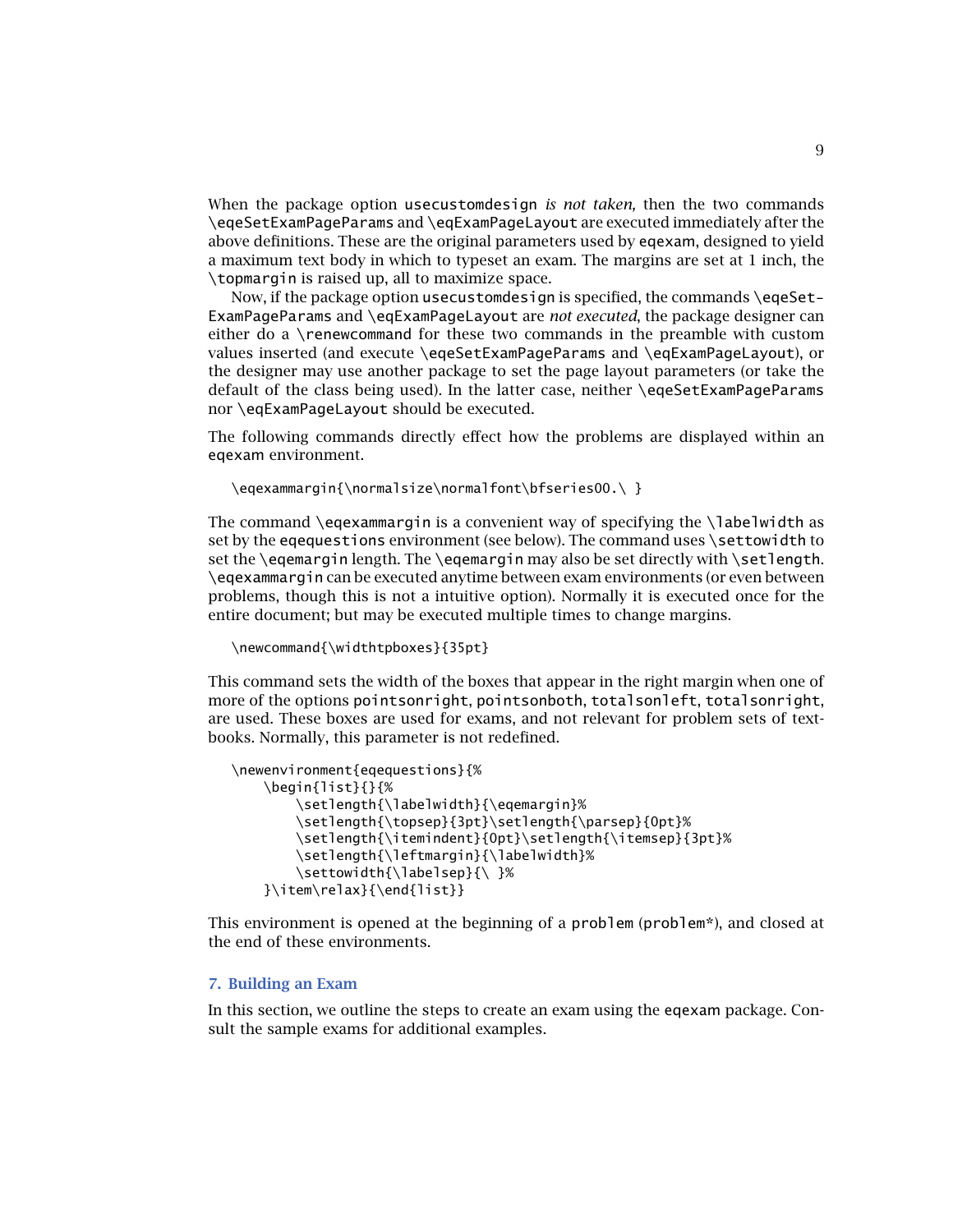## <span id="page-9-0"></span>**7.1. The Preamble**

Of course, we begin with the standard article class, and the eqexam package:

\documentclass{article} \usepackage[options]{eqexam}

The *options* are discussed in section [8.](#page-31-0) Next comes a exam identification information:

```
\title[T1]{Test 1}
\subject[C1]{Calculus I}
\author{D. P. Story}
\keywords{Calculus I, Section 004}
\university{%
      THE UNIVERSITY OF AKRON\\
    Mathematics and Computer Science
}
\date{\thisterm, \the\year}
\duedate{October 17, 2005}
```
The \title, \subject, \author and \date are the same as is used in the web package. These are used by the standard ETEX macro to create the heading line of the first page of the exam, and are used in the running headers.

The \title, \subject have optional first arguments, where you can list a shorted version of the title or the subject. The shortened versions, if present, are used in the running headers.

The \keywords is used when you publish your exam in PDF and you use the pdf option (or online, links, email). The value of the argument of \keywords appears in the keywords field of the document info dialog.

When you take the coverpage option, the value of \university is used, along with some of the others on the cover page.

I've also defined a keyword of \duedate, this might be useful when using eqexam to create homework assignments with a due date, or just to record the date of the exam. The argument of \duedate fills the text macro \theduedate. So that if you say \duedate{05/31/06}, the macro \theduedate will expand to '05/31/06'.

Beginning with version 1.6, \thisterm is defined. The academic year of many American universities are divided into semesters (or terms); Fall, Spring, and Summer. The command \thisterm takes the current date and determines if it is the Fall, Spring or Summer Semester. For example, if the date of the compile is October 17, 2005, then \thisterm, \the\year expands to 'Fall, 2005'. This command is useful with the \date command.

The command \thisterm can be redefined to conform to the terms of the document author's university. See the definition in eqexam.dtx, copy and modify it.

#### **7.2. The exam Environment**

An exam is contained within the exam environment.

One of the things that I do in my courses, especially for the final exam, is to have a two-part exam. Typically, the first part is worth 100 points and covers the new material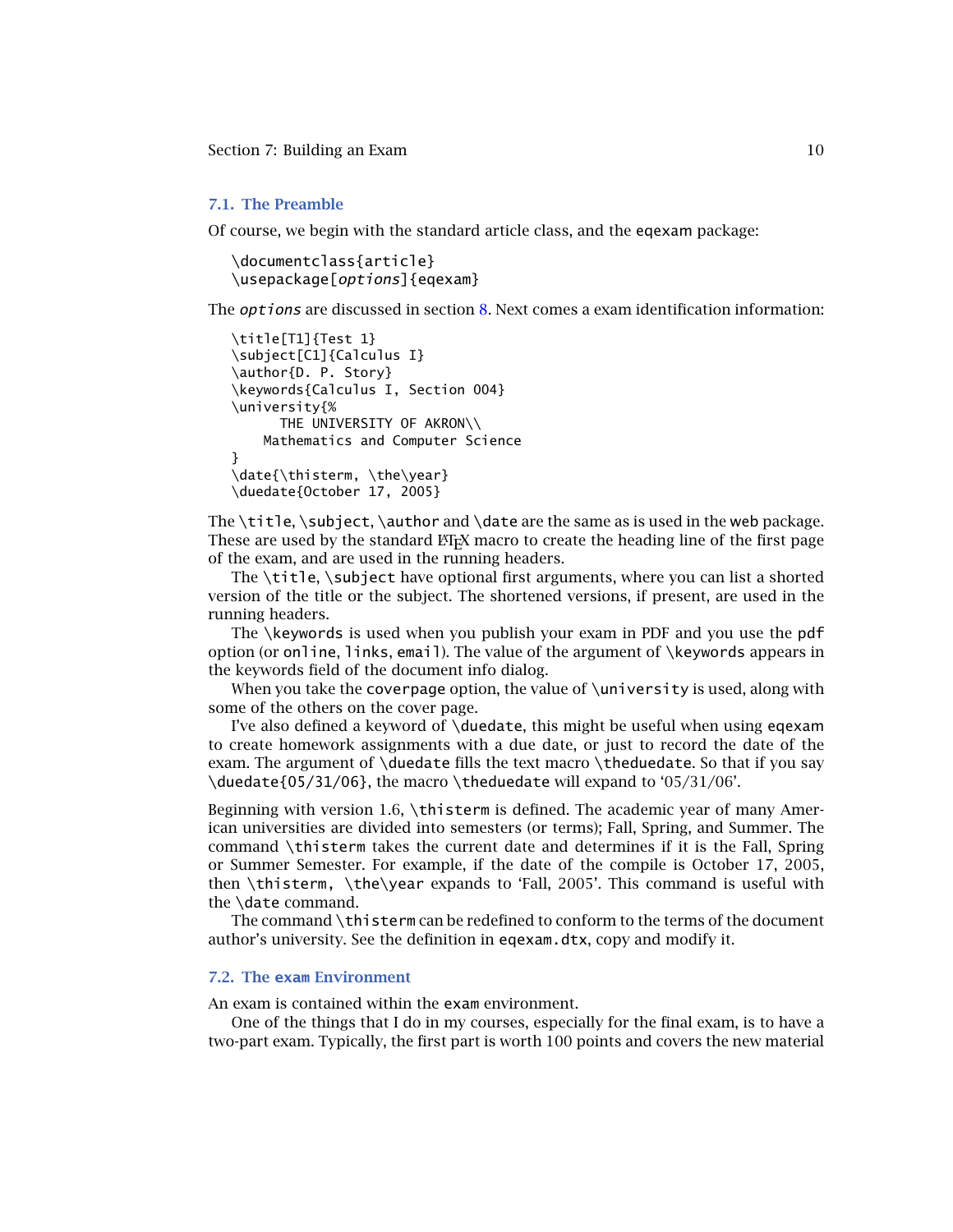not already tested; the second part is usually a 50 point review. I grade these two parts separately and record them separately. Therefore, an eqexam test may contain one or more exam environments. $6$ 

After the preamble, we then say

```
\begin{document}
```
\maketitle

```
\begin{exam}[Part I.]{Part1}
```

```
\begin{instructions}[Part I.]
Solve each of the problems without error. If you make an error,
points will be subtracted from your total score.
\end{instructions}
...
...
...
\end{exam}
\begin{exam}[Part II.]{Part2}
\begin{instructions}[Part II.]
The following is a short review of previously mastered material.
```

```
\end{instructions}
...
...
...
\end{exam}
\end{document}
```
After the \begin{document} and standard \maketitle, we begin an exam by opening an exam environment.

```
\begin{exam}[friendly_name]{exam_name}
...
\end{exam}
```
This environment has two arguments: the first optional, the second required. The first argument is a user friendly name (used when the solutions are listed at the end of the document when there are multiple exam environments); the second required argument is the name of the of the exam, Part1 or Part2, for example. This argument is used to build the names of the PDF Acroform field names. This argument should consist of letters and numbers only. You can use the command \autoExamName for the *exam\_name*; this command will name each exam environment exam1, exam2, exam3, etc.

Following the opening of the exam, typically, the instructor would have some instructions, this is the purpose of the instructions environment. It has one optional argument, heading text for the instructions; if this optional parameter is not provided, then

 $6R$ emember, this was originally a personal package, meant to suit my own needs.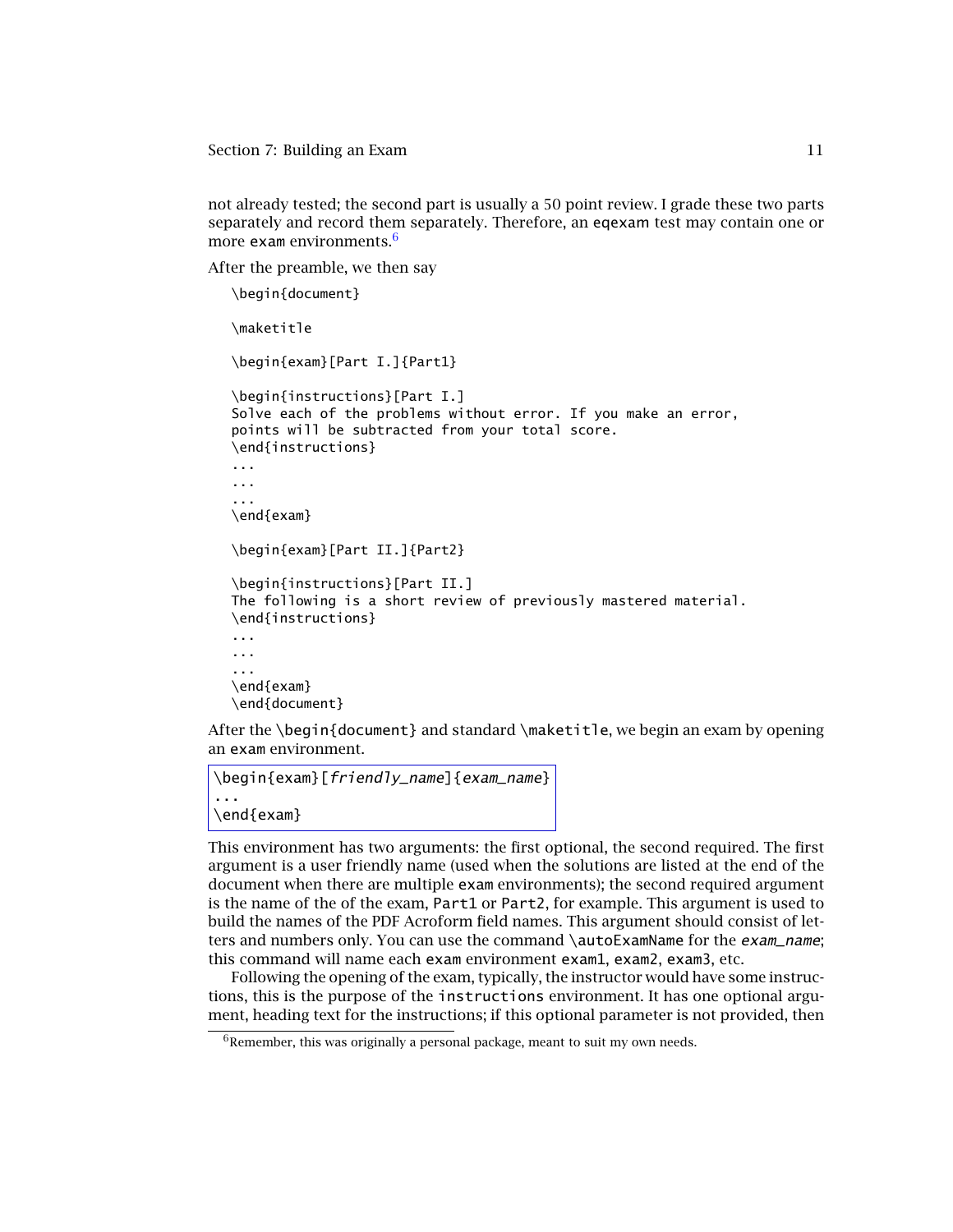<span id="page-11-0"></span>the default word is used, the default word is determined by \defaultInstructions, its default definition is

\defaultInstructions{Instructions.}

Following this label, the total number of points for this part is inserted, unless the nosummarytotals option is taken.

*-* The optional argument of the instructions environment has a color associated with it, and is visible when you compile the document with the forcolorpaper option. This color can be set by the command \instructionsColor; this command takes a single argument, a named color:

\instructionsColor{blue}

The above is the default definition.

At this point, you would insert your questions. Following the listing of all the questions (and optionally, their solutions), you finish up by closing out the exam environment.

Repeat, if additional parts to the exam are desired. Finally, finish off the document with \end{document}.

*-* You must latex your document *three times* to be sure all points have been properly calculated.

#### **7.3. The problem and problem\* Environments**

All questions are posed using the problem and problem\* environments. The former is for a single question, the latter is for a question with multiple parts.

#### • **problem**

The problem encloses a single question; the question itself may contain special constructs such as one or more fill-in the blanks.

The syntax for problem is

```
\begin{problem}[num|*num|empty][h|H]
\langleStatement of question, which may contain special constructs\rangle...
...
\begin{solution}[vspace,nLines=n]
...
...
\end{solution}
\end{problem}
```
The environment takes two optional arguments. The first argument  $num$  is the number of points for this problem, for example, if we want to have a 5 point question, we would begin the environment like so,  $\beta$  begin{problem}[5]; on the other hand, if we say  $\beta$  begin{problem}, the problem has no points associated with it. If you specify points weight for a problem, the points appear in the margins (when one of the option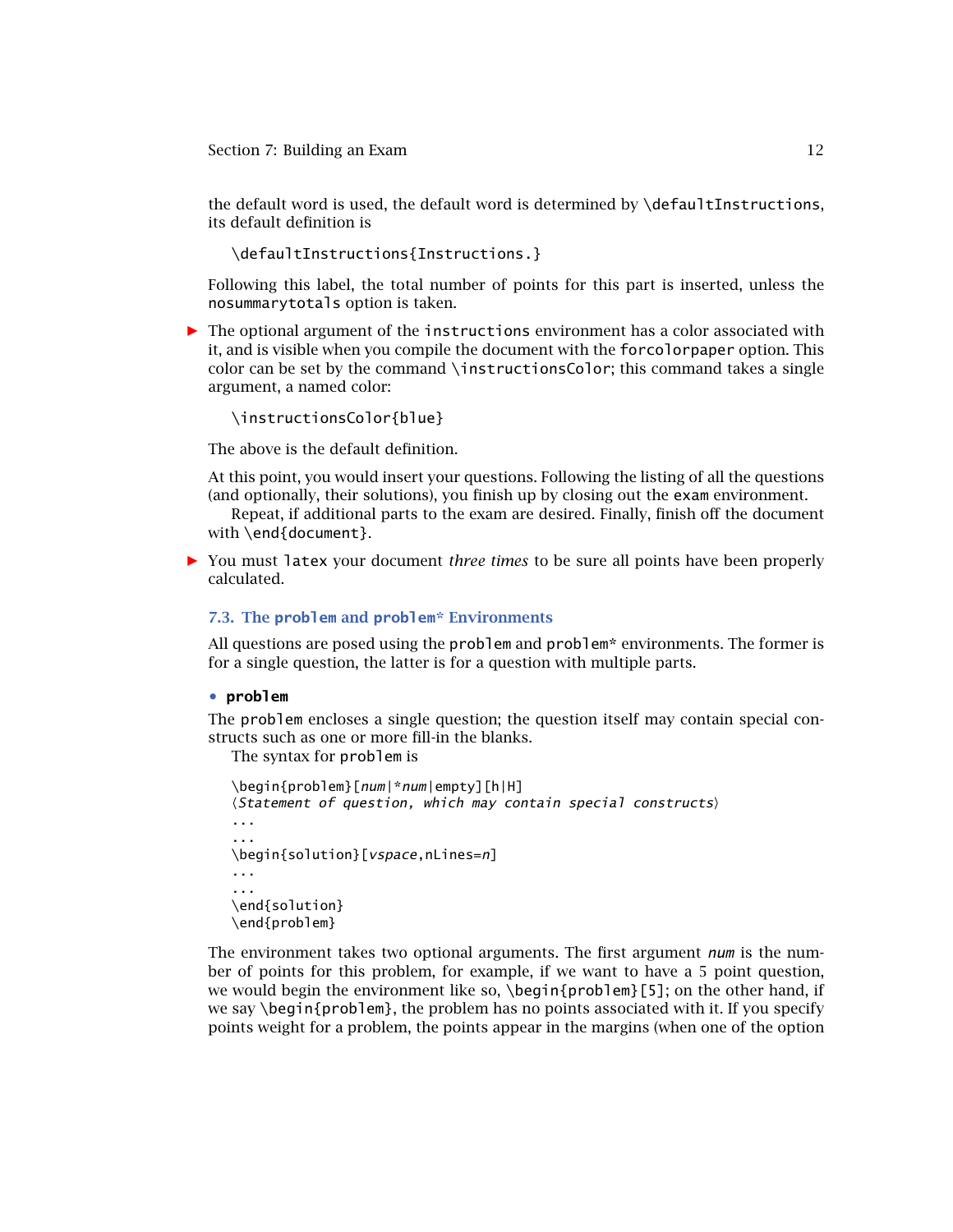pointsonleft, pointsonright, or pointsonboth is specified); if the \* form is specified (\*num), the point weight appears "in-line," just after the problem number; thus, typesetting a problem with the specification \begin{problem}[\*5] yields

**1.** (5 pts) …

This is useful when the problems are put into a two-column format; the problems in the right-hand column do not have the margin to hold the points, in this case, we place the points "in-line."

The problem is actually a redefined exercise environment, as defined in exerquiz. The second parameter is inherited from the exercise environment. The second argument can optionally be an h or a H.

Use h if you do not want the solution to appear at the end of document (when you do not use the nosolutions or the solutionsafter options); the solution, however, will appear if the solutionafter option is specified.

For the H argument, the solution will not appear at the end of the document (just as in h), nor will it appear if you specify the solutionsafter option.

To make things work correctly, if you do not want to have points for a question and want to hide the solution, use '[]' (empty brackets with no spaces) for the first argument.

```
\begin{problem}[][H]
($5$ Points Extra Credit) Solve this problem for extra credit.
\begin{solution}
This solution will not appear in all cases, unless the second
parameter is eliminated or is changed to h, in the latter case,
the solution appears just for \texttt{solutonsafter}.
\end{solution}
\end{problem}
```
Here, this problem has no points that will be added into the total number of points for the test.

The solution environment encloses the solutions. This environment is optional. The environment takes at most two optional parameters, *vspace* and nLines=n. The vspace parameter is a length that determines the amount of vertical space to leave for  $nLines=n$  the student to work the problem. The  $nLines=n$  specification signals eqexam to leave *explained* n lines of vertical space; each line is \wlVspace in height. (For more information on \wlVspace, read about the linegap key in Section [10.12.](#page-71-0)) This vertical space is *created only* when the document author takes the nosolutions or vspacewithsolns option. For example,

```
\begin{problem}[10]
Do this problem.
\begin{solution}[2in]
This is the solution.
\end{solution}
\end{problem}
```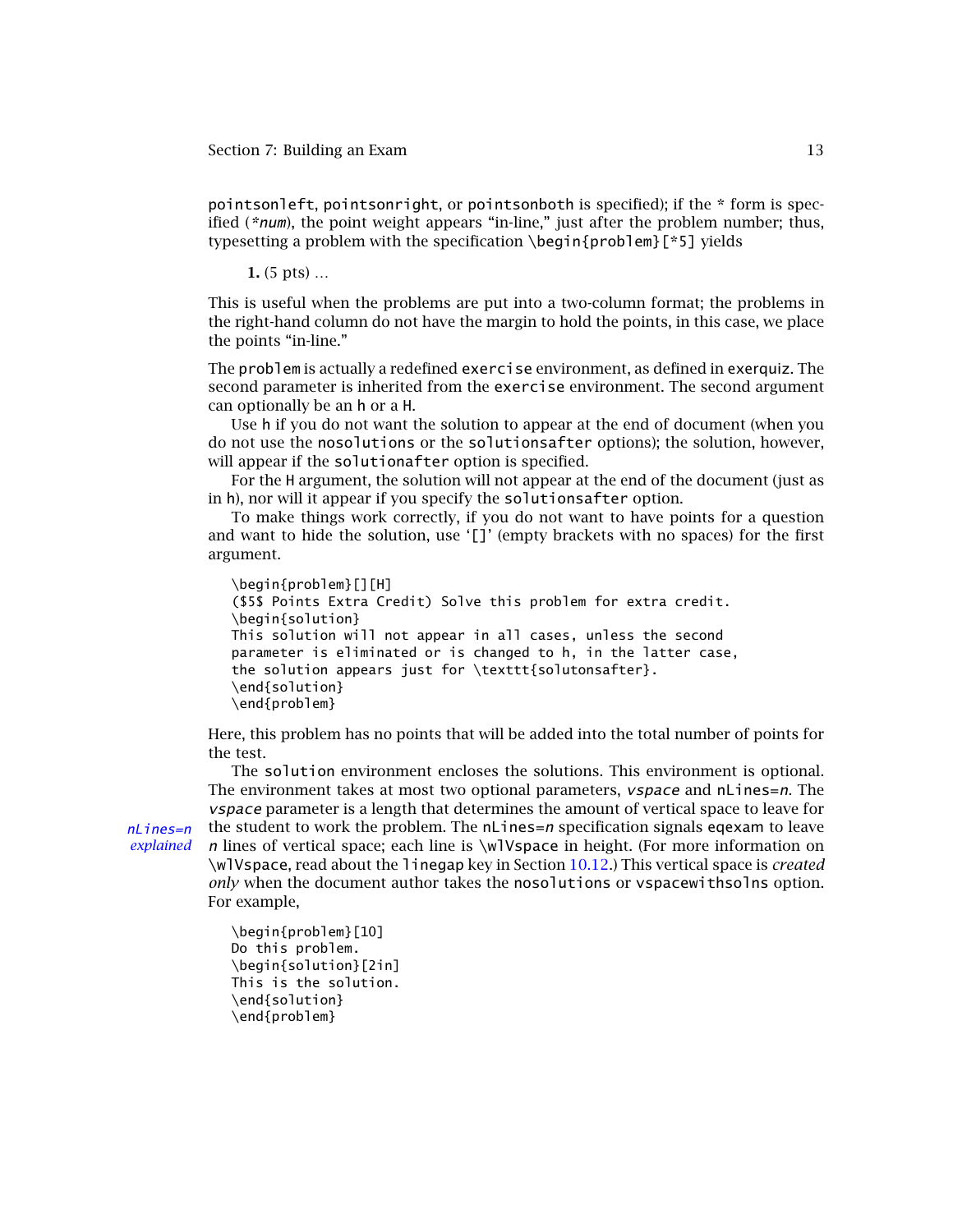This defines a 10 point problem and leaves 2 inches of vertical space following the problem statement for the student to respond. The vertical space is generated provided the nosolutions or vspacewithsolns option has been taken.

Be aware that the solution environment searches for its optional parameter, and will expand macros looking for a left bracket ([). In documents where the optional parameter is not used; this can lead to problems in compiling. For example, if you say, \begin{solution} \textbf{My solution:}..., the command \textbf will be expanded prematurely and result in 'My solution' not appearing in bold. Similarly, if you write  $\begin{bmatrix} \beta \end{bmatrix} \begin{bmatrix} -\alpha & -\alpha & -\alpha \\ -\alpha & \alpha & \alpha \end{bmatrix}$ Suggested workarounds:

- Supply empty brackets: \begin{solution}[]
- Use \relax: \begin{solution}\relax\textbf{...}. The \relax should not be on the line by itself.

```
\begin{solution}\relax % Not this
\textbf{...}
...
```
The above causes an unwanted newline. The next two examples show the "correct" method.

```
\begin{solution}\relax\textbf{...} % correct
...
```
The \relax appearing on the second line.

```
\begin{solution}
\relax\textbf{...} % correct
...
```
If you have no need for the vertical space in your document and putting in these workarounds is too much trouble, you can use a global solution. Use \noSolnOpt to globally turn off the check for the option parameter by the solution environment; \ckSolnOpt turns on parameter checking (the default). To summarize:

```
\ckSolnOpt % turn on checking for the optional argument (the default)
\noSolnOpt % turn off checking for the optional argument
```
Place either of these two commands between problems to turn off (or back on) the parameter checking.

**•** See 'eqexam [Options'](#page-31-0) on page [32](#page-31-0) for more details on the two options nosolutions and solutionsafter.

**Optional arguments of solution environment.** The solution environment takes at most two optional arguments *vspace* and nLines=n. If both are specified, by default the *vspace* parameter is used. The command \usenLineDimen changes the preference to the line specification; \useVspaceDimen switches the preference back to the *vspace* dimension.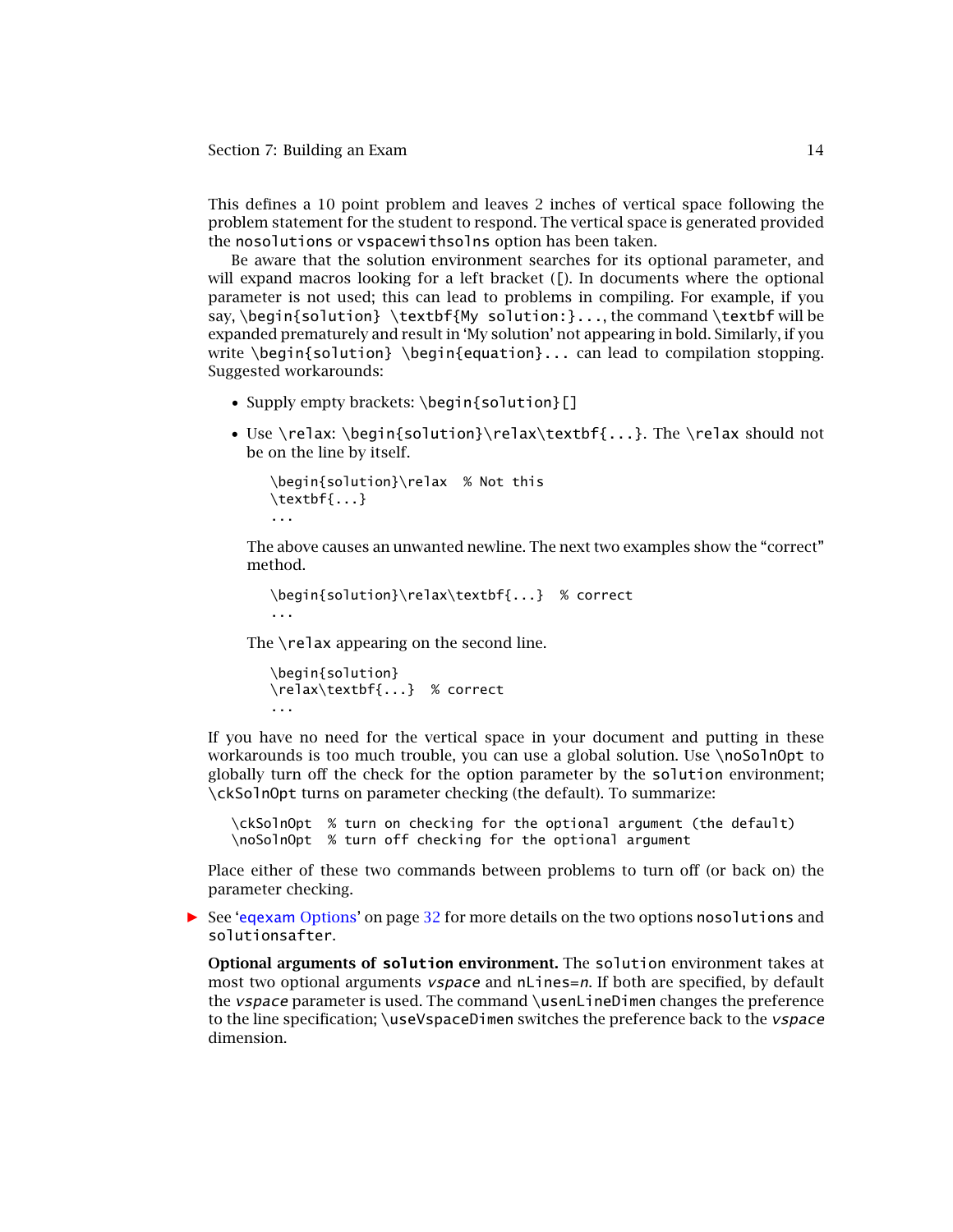# <span id="page-14-0"></span>• **problem\***

This environment is used when you want to ask a multi-part question, a series of related questions that are to be treated as a group.

The syntax is

```
\begin{problem*}[num|\num\ea|\auto|empty][\Do\do_num\]
Do each of the following problems, and be quick about it.
\begin{parts}
```
\item[h|H] The first question. \begin{solution}[vspace,nLines=n] This is the solution to the first problem. \end{solution}

```
\item[h|H] The second question.
\begin{solution}[vspace,nLines=n]
This is the solution to the second problem.
\end{solution}
```

```
\end{parts}
\end{problem*}
```
The problem\* environment takes two optional parameters, the first one takes one of four values:

num When the value of the first parameter is a number, this represents the total number of points for this multi-part question. Here, the instructor does not specify the weight of each part.

\*num The points appear "in-line" rather than in the margin.

- $\langle$ *num* $\rangle$ ea When you specify a number followed by 'ea' (which is short for <u>ea</u>ch). Thus, '[5ea]' signifies that each part of this problem has weight of 5 points.
- \*/*num*/ea The points appear "in-line" rather than in the margin.
- \auto If the value of the first parameter is \auto, then the total number of points is calculated automatically from the points defined by the \PTs macro. The \PTs would be placed following \item of each part that is to be given points. For example:

\*\auto The points appear "in-line" rather than in the margin.

```
\begin{problem*}[\auto]
Do each of the following problems, and be quick about it.
\begin{parts}
```

```
\item\PTs{3} The first question.
\begin{solution}[1.5in]
This is the solution to the first problem.
\end{solution}
```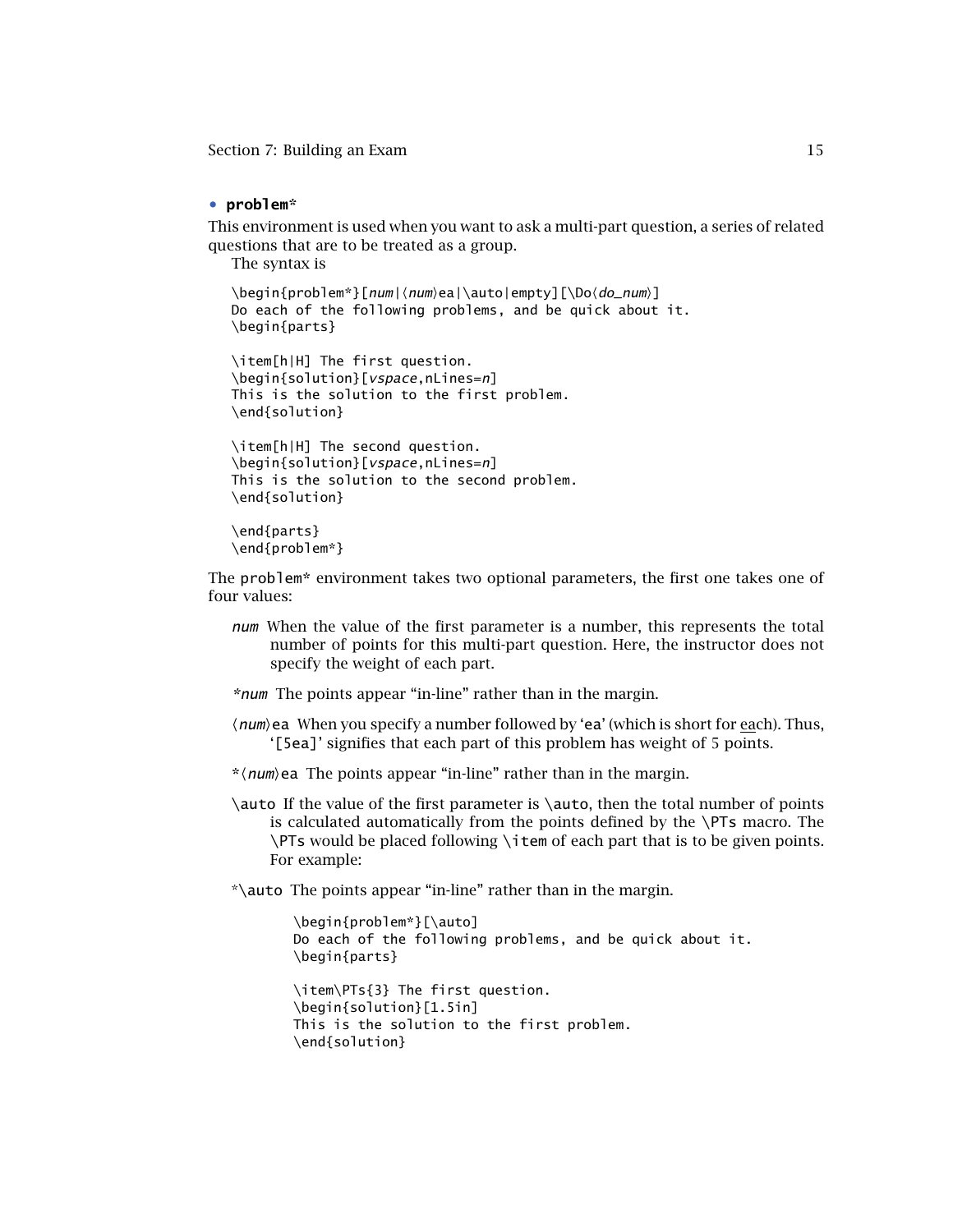```
\item\PTs{4} The second question.
\begin{solution}[3in]
This is the solution to the second problem.
\end{solution}
```

```
\end{parts}
\end{problem*}
```
This defines a 7 point problem.

empty You need not specify any points at all. In this case do not include this first parameter, in which case, the second parameter is not used, so don't include it either.

Now for a description of the second parameter the [\Do(*do\_num*)] parameter. In my senior- or graduate-level classes, I sometimes ask a questions with multiple parts. As part of the instructions for that problem I write, "Do exactly three of the following five problems." These questions are usually proof-type problems, and they can choose their best three to grade. In this context, all parts of the problem must be of the same weight; the weight of each is  $\langle num \rangle$  of the  $[\langle num \rangle$ ea].

This is what  $[\D{oo\, *do_num*}]$  does. When you specify  $\D{so3}$ , then only the points of 3 of the problems are added into the exam total. This second parameter is only checked if the first parameter is  $\llbracket \langle \textit{num} \rangle$ ea]. For example, specifying

\begin{problem\*}[5ea][\Do3]

creates a 15 point question. This assumes there are 3 or more parts to this question.

By the way, there are two macros that are defined when the \Do is used, they are \DoNum and \OutOfNum; these expand to the (English) word for the number of problems to do, and the (English) word for the total number of problems. For example, if there were five parts to the problem below,…

```
\begin{problem*}[5ea][\Do3]
Solve exactly \textit{\DoNum} of the following {\OutOfNum}
problems. ....
\end{problem*}
```
The instructions would read, "Solve exactly *three* of the following five problems." These macros can be easily redefined to reflect other languages. The numbers themselves are contained in the two macros \nDoNum and \nOutOfNum.

**•** parts and \item: For a multi-part problem (problem\*), the actual problems are enclosed in a parts environment, and each question is posed as an \item of that list environment. The command  $\iota$  tem takes the [h|H] optional argument. As in the case of the problem environment, h prevents the solution from appearing at the end of the document (but it appears with solutionsafter), and H removes the solution in all cases.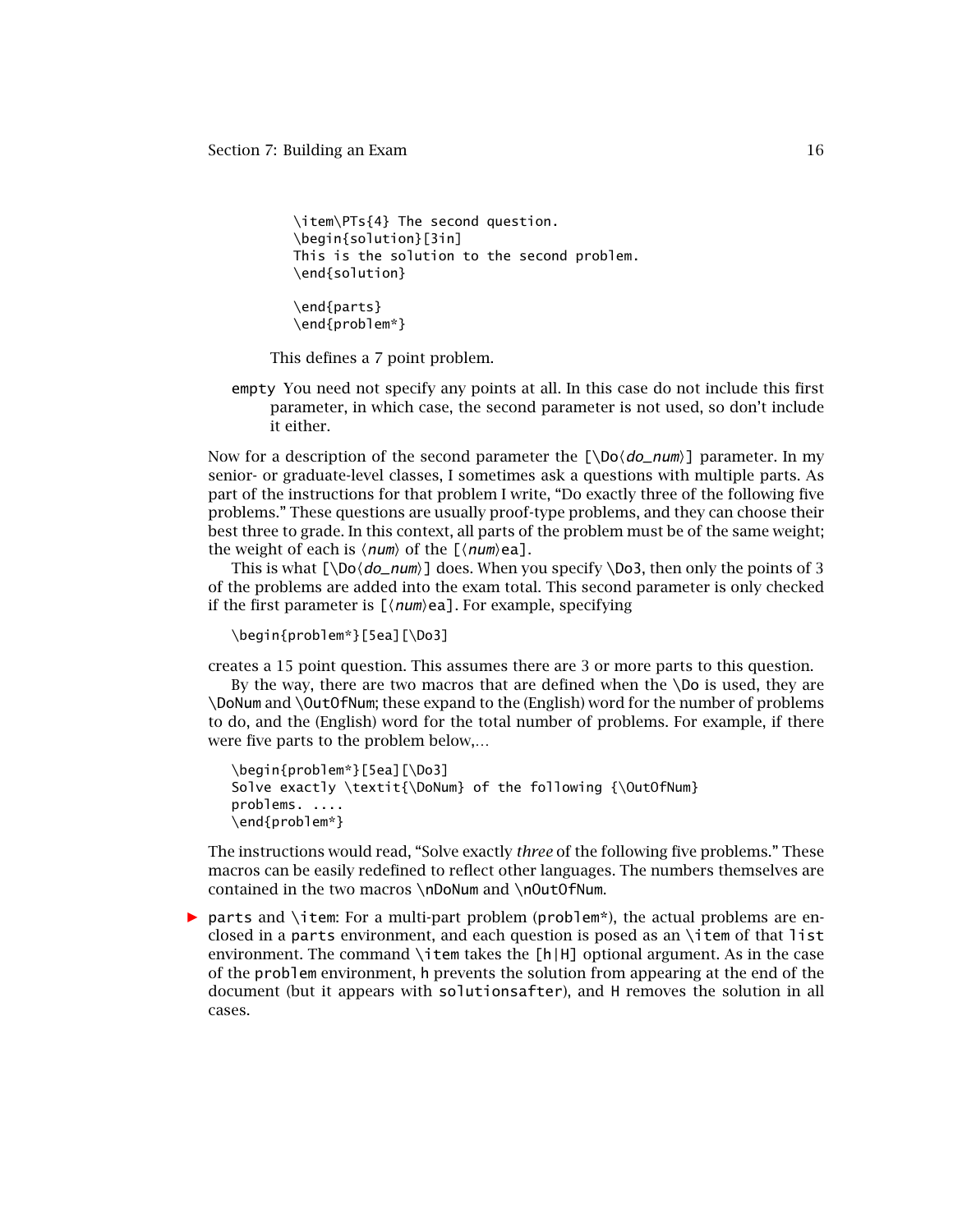<span id="page-16-0"></span>**¶ \leadinitem** When using the problem\* environment, there is an introductory sentence that sets up the multi-part problem set. For various reasons, some authors have asked to be able to pose multi-part questions without the introductory sentence. This is harder request than it sounds, but now there is the  $\lambda$  eadinitem command. Study the code below.

```
\begin{problem*}[\auto]
\leadinitem\PTs{3} The first question.
\begin{solution}[1.5in]
This is the solution to the first problem.
\end{solution}
\begin{parts}
\item\PTs{4} The second question.
\begin{solution}[3in]
This is the solution to the second problem.
\end{solution}
...
\end{parts}
\end{problem*}
```
There is no introductory sentence. The problem starts off with  $\leq$  and  $\text{Per}_S$  {3} The first question; this problem is stated outside of the parts environment. The rest of the parts to this problem are listed, as usual, from within the parts environment. Only one \leadinitem is allowed per problem\* environment.

The results of this code is viewed as follows, when typeset.

(10pts) **1.** (a) The first question.

(b) The second question.

The general syntax for \leadinitem is the same as that of the \item command within the parts environment;  $\leq$  and  $\ln$   $\ln$ , h prevents the solution from appearing at the end of the document (but it appears with solutionsafter or with answerkey), and H removes the solution in all cases.

**¶ \tableadin** There is a tabular version of the \leadinitem command just discussed. Consider the following code:

```
\autotabOn
\begin{problem*}[\auto]
\tableadin
\begin{parts}[2}
\item\PTs{4} The first question.
\begin{solution}[1.5in]
This is the solution to the first problem.
\end{solution}
%
\item\PTs{4} The second question.
```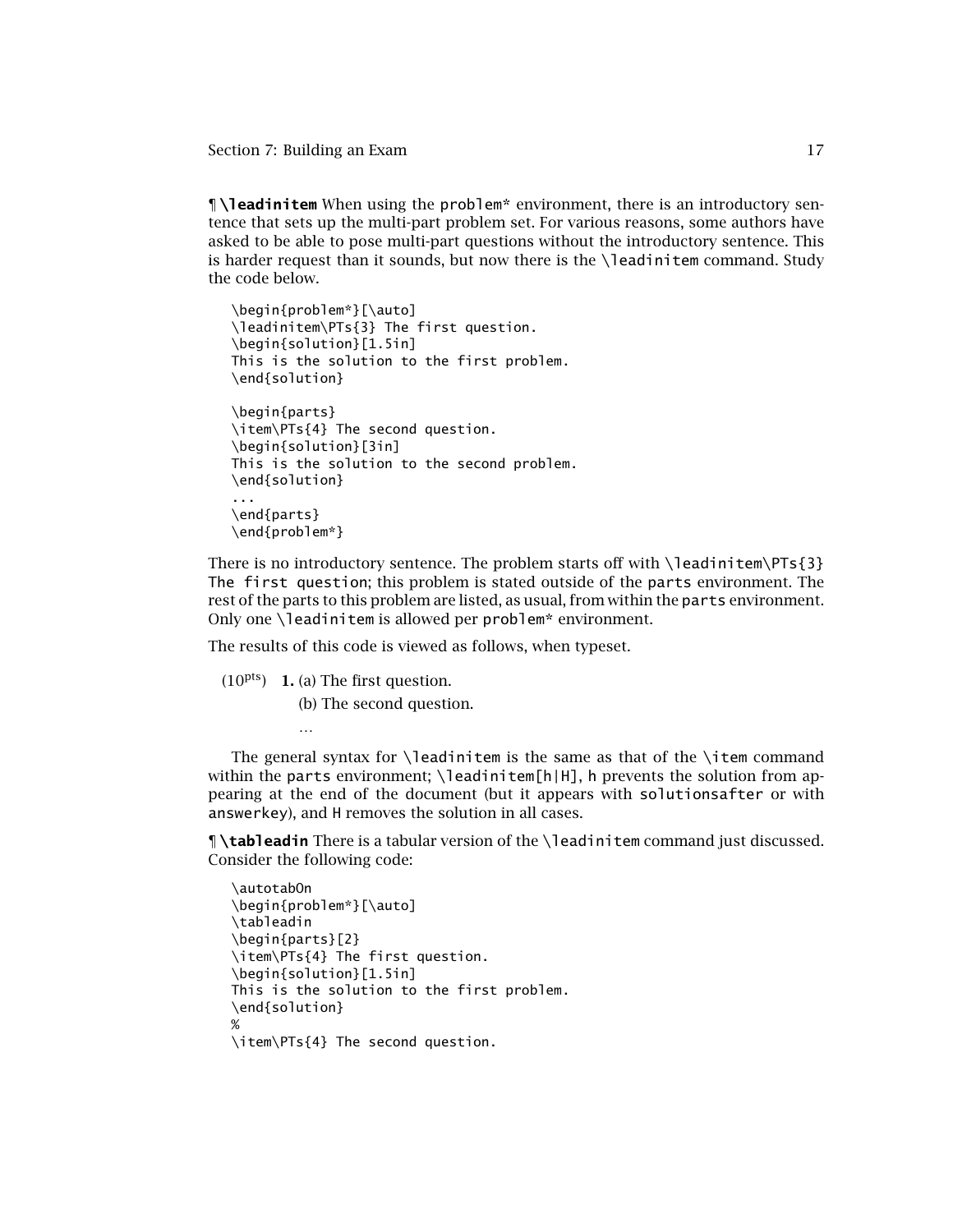```
\begin{solution}[3in]
This is the solution to the second problem.
\end{solution}
...
\end{parts}
\end{problem*}
```
The results of this code is viewed as follows, when typeset.

(10pts) **1.** (a) The first question. (b) The second question.

**¶ Matching-type questions.** As an application to the problem\* environment, it is possible to create a matching-type question. As sample layout is shown below.

```
\begin{problem*}[\auto]
Match each of the names on the left, with the corresponding
names on the right.
```

```
\begin{multicols}{2}
\begin{parts}
\item\PTs*{2}\fillin{.5in}{\ref{george}} Washington
\item\PTs*{2}\fillin{.5in}{\ref{john}} Adams
\item\PTs*{2}\fillin{.5in}{\ref{thomas}} Jefferson
```
\columnbreak

```
% Enclose choices in the command pair \bMatchChoices/\eMatchChoices
\bMatchChoices
\item\label{john} John
\item\label{thomas} Thomas
\item\label{george} George
                   (6<sup>pts</sup>) 1. Match each of the names on the left with the corresponding names on the right.
                            (a) Washington
A. John
                            (b) Adams
                            (c) Jefferson
                                                 B. Thomas
                                                 C. George
                                                 D. Alexander
                                                E. Abraham
\item Alexander
\item Abraham
\eMatchChoices
\end{parts}
\end{multicols}
\end{problem*}
\end{exam}
```
The result is this markup, as depicted above right, is two columns of items; the student matches each item in the left column with an item in the right column. Note the correct matching items are linked together with common label names of the  $\lambda$ abel $\Lambda$ ref command pair.

**Example 2.5 See** *egexam: A Matching-type Problem* **for a working example of the above listing. The** article also covers how to randomize the left and right columns.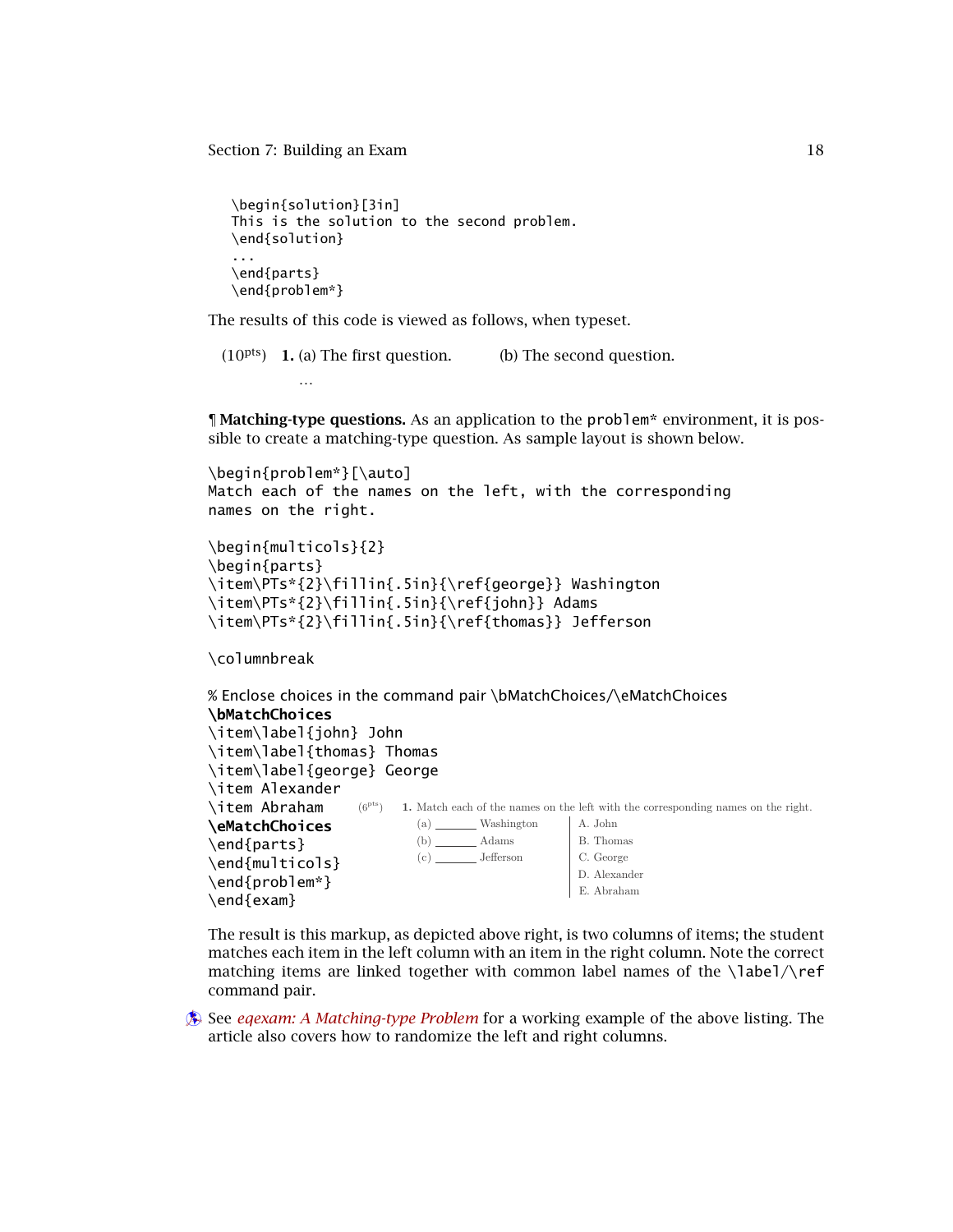# <span id="page-18-0"></span>• **Page Breaking**

The exam, problem and problem\* environments use a (simple) page breaking algorithm to move a problem (or the beginning of an exam) to the next page.

If an exam environment begins at the lower third of the page, it is moved to the next page. You can influence this page break by using \fvsizeskip just before the beginning of the exam environment, like so,

\fvsizeskip{.4}

\fvsizeskip takes a decimal number between 0 and 1. In the example above, the environment will move to a new page if it begins in the lower .4\textheight of the page. The default value is *.*3.

There is a similar algorithm for problem and problem but is measured as a multiple of \baselineskip. If you place

## \nbaselineskip{8}

just before a problem that appears near the bottom of the page, then it will be moved to the next page if it is within 8\baselineskip of the bottom. The default for this command is 6.

The following are strategies for fitting the maximum number of questions on the minimum number of pages.

- 1. **Moving:** Rearrange the order of the questions, if a problem can't fit entirely on a page, you can exchange or move a shorter problem to that place, and move the longer problem to another page.
- 2. **Tweaking:** Modify the space defined by the solutions environment to fit a problem on the page that is below it.
- 3. **Placing work on back:** Using the [\OnBackOfPage](#page-59-0) command, page [60,](#page-59-0) you can direct the student to answer the question on the back of another page, and thus, little space is needed to follow that question.
- 4. **Working on separate sheets:** Of course, for some types of exams, the exam just contains the questions, and the students answer the questions on separate sheets of paper. For this, you can use the nospacetowork option.

## **7.4. Fill-in Questions**

In this section we cover the various fill-in constructs.

# • **Short Fill-in Questions**

For a question requiring one or more short fill-in responses, eqexam has the \fillin command, the syntax is

\fillin[u|b]{width}{answer}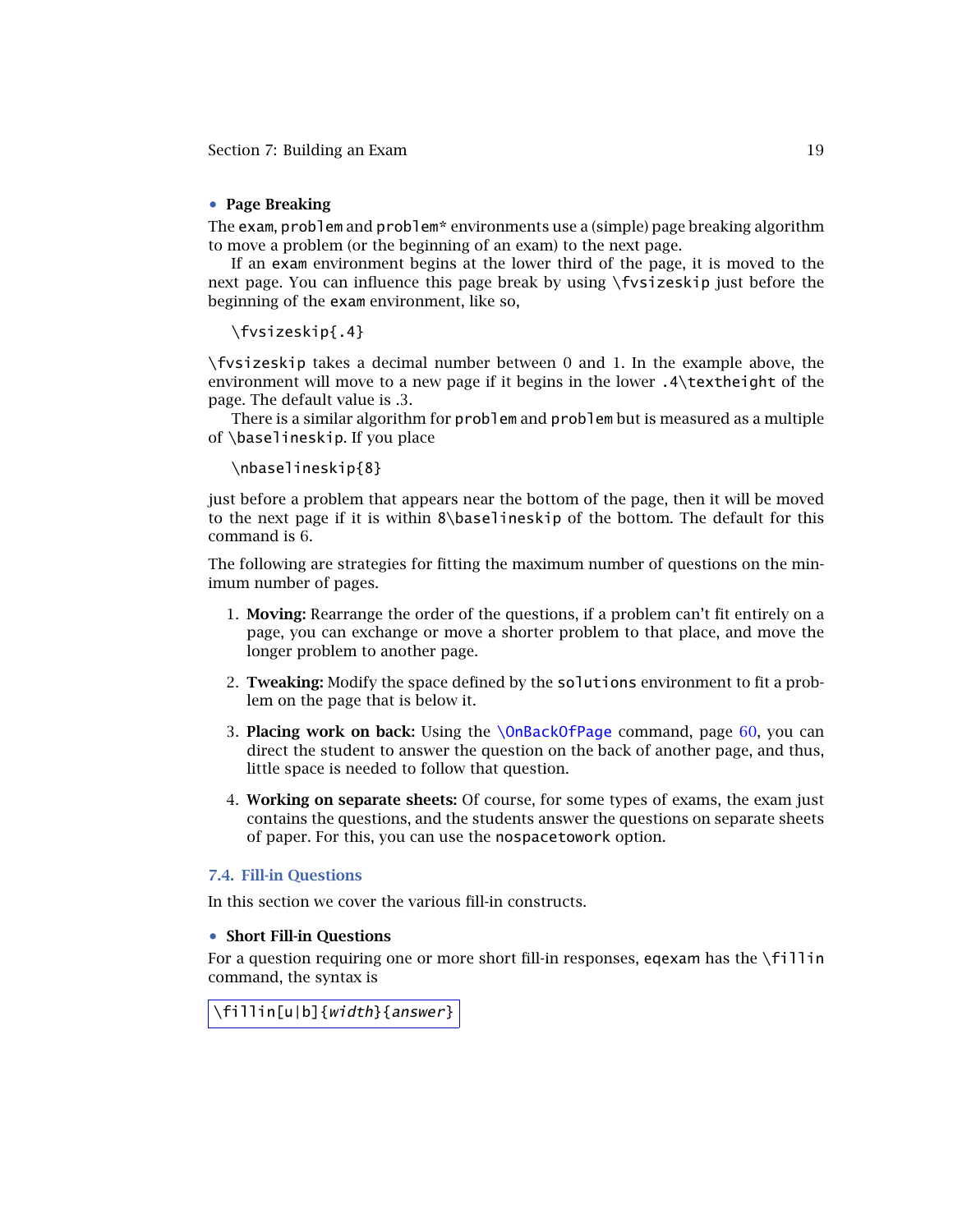<span id="page-19-0"></span>The first optional parameter determines whether the fill-in is underlined '[u]' or not '[b]', the default it to underline the fill-in. The second is the amount of horizontal space you want to leave for the student to write in the response. The third argument is the correct answer. This correct answer will appear when you compile the document with the answerkey option.

*-* An example of \fillin.

```
\begin{problem}[5]
It is well known that \fillin{1in}{Newton} and \fillin{1in}{Leibniz}
are jointly credited as the founders of modern calculus.
\begin{solution}
It is well known that \underbar{Newton} and \underbar{Leibniz}
are jointly credited as the founders of modern calculus.
\end{solution}
\end{problem}
```
*-* When you choose the online or email option, \fillin generates a text field.

When the usexkv option, and if the xkeyval package is available on the system, eqexam extends the capability and control of  $\frown$ fillin. See 'Extending the  $\frown$ fillin Command' on page 65.

#### • **True/False Questions**

True and false questions are, of course, just a special case of fill-in. A special command is available for true/false:

\TF[width]{answer}

The required parameter, answer, is the correct answer (e.g., 'T' or 'F'). The macro creates an underlined blank space the width of which is wide. When the width is *not specified*, \defaultTFwidth (default 30pt) is used (and this value can be redefined).

The \TF command behaves differently from the generic \fillin command. Suppose you want to create a multi-part question (using problem\*) consisting entirely of true/false questions. When an \item leads off with the \TF there are two possible formatting options: This one:

(a) Isaac Newton is considered to be one of the founders of Calculus.

or this one:

(a) \_\_\_\_\_\_\_ Isaac Newton is considered to be one of the founders of Calculus.

The first alignment is the default. To get the second alignment, you need to set the value of \fillinWidth to the common width value of the \TF fields. For example:

\fillinWidth\defaultTFwidth

When  $\forall$ fillinWidth is set to a positive length (the common width of the  $\forall$ F field), the second alignment above is created.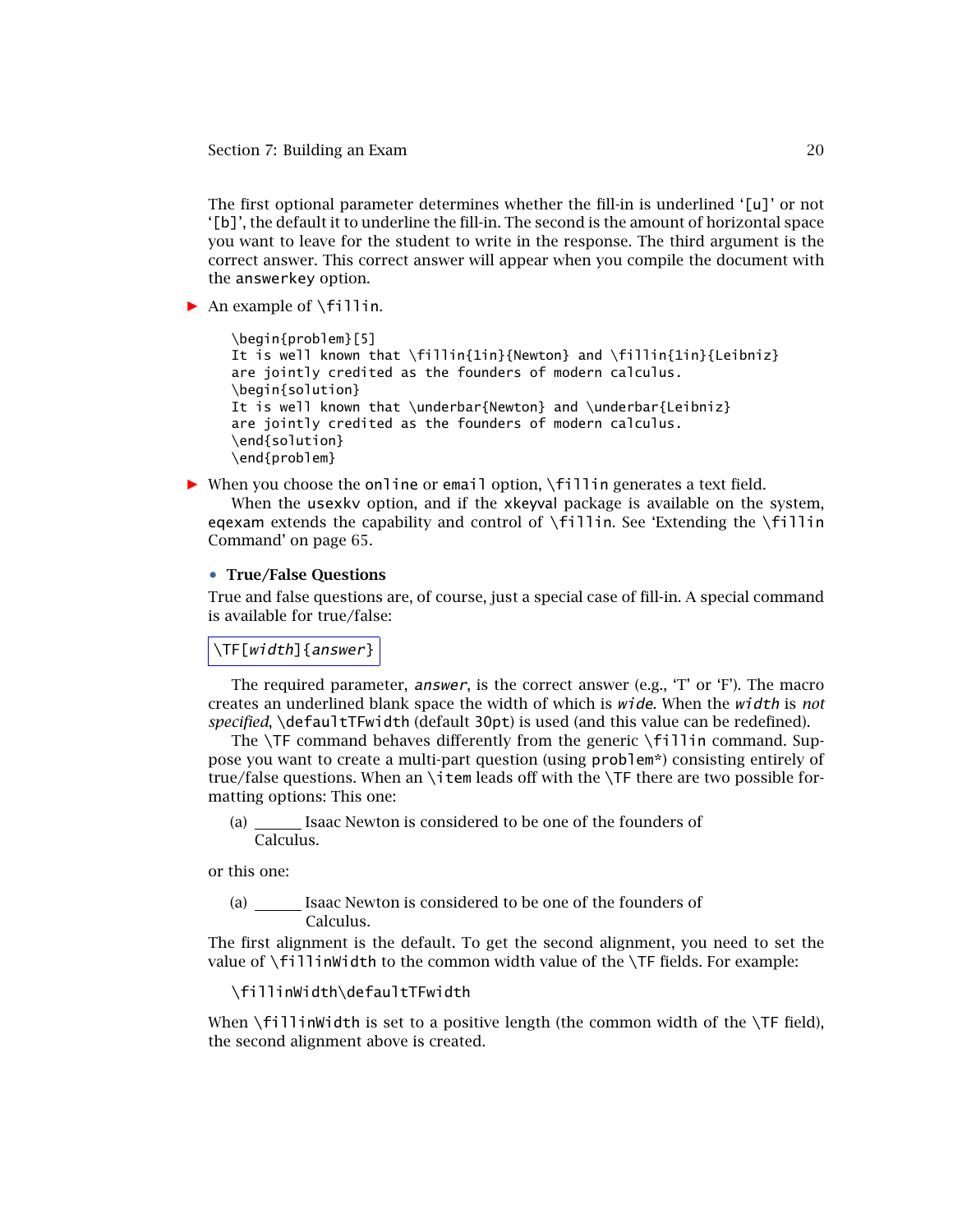```
\begin{problem*}[3ea]
\textit{True} or \textit{False}.
```
\fillinWidth\defaultTFwidth

\begin{parts}

\item \TF{T} It is well known that Isaac Newton and Gottfried Leibniz are jointly credited as the founders of modern calculus.

```
...
    \item ...
    ...
\end{parts}
```
\end{problem\*}

**• Important:** The example above demonstrates the correct placement of \fillinWidth, just outside the parts environment, before it has the time to set up the paragraph shape of the environment.

The change is only local to that parts environment. The \fillinWidth command goes outside a parts environment, and can cause strange results if executed within a parts environment. Setting it to a width value other than the common width of the \TF fields will also create bad formatting.

- *-* Just use \fillinWidth as illustrated in the above example.
- *-* When you choose the online or email option, \TF generates a text field.

#### • **Long Fill-in Questions**

There is no special command for a longer response question, just leave enough vertical white space for the student to respond, for example,

```
\begin{problem}[5]
Do this problem
\begin{solution}[1.5in]
That's how you do it!
\end{solution}
\end{problem}
```
The above example leaves 1*.*5 inches of vertical space to do the work.

• When you choose the online or email option, this vertical space is changed into a multi-line text field.

## **7.5. Multiple Choice**

For multiple choice questions, we use the answers environment. If the online or email option is taken, the choices are made into radio button fields so that *only one alternative* can be chosen. When multiple selections are permitted, the manswers environment can be used, see ['Multiple Selection'](#page-24-0) on page [25.](#page-24-0)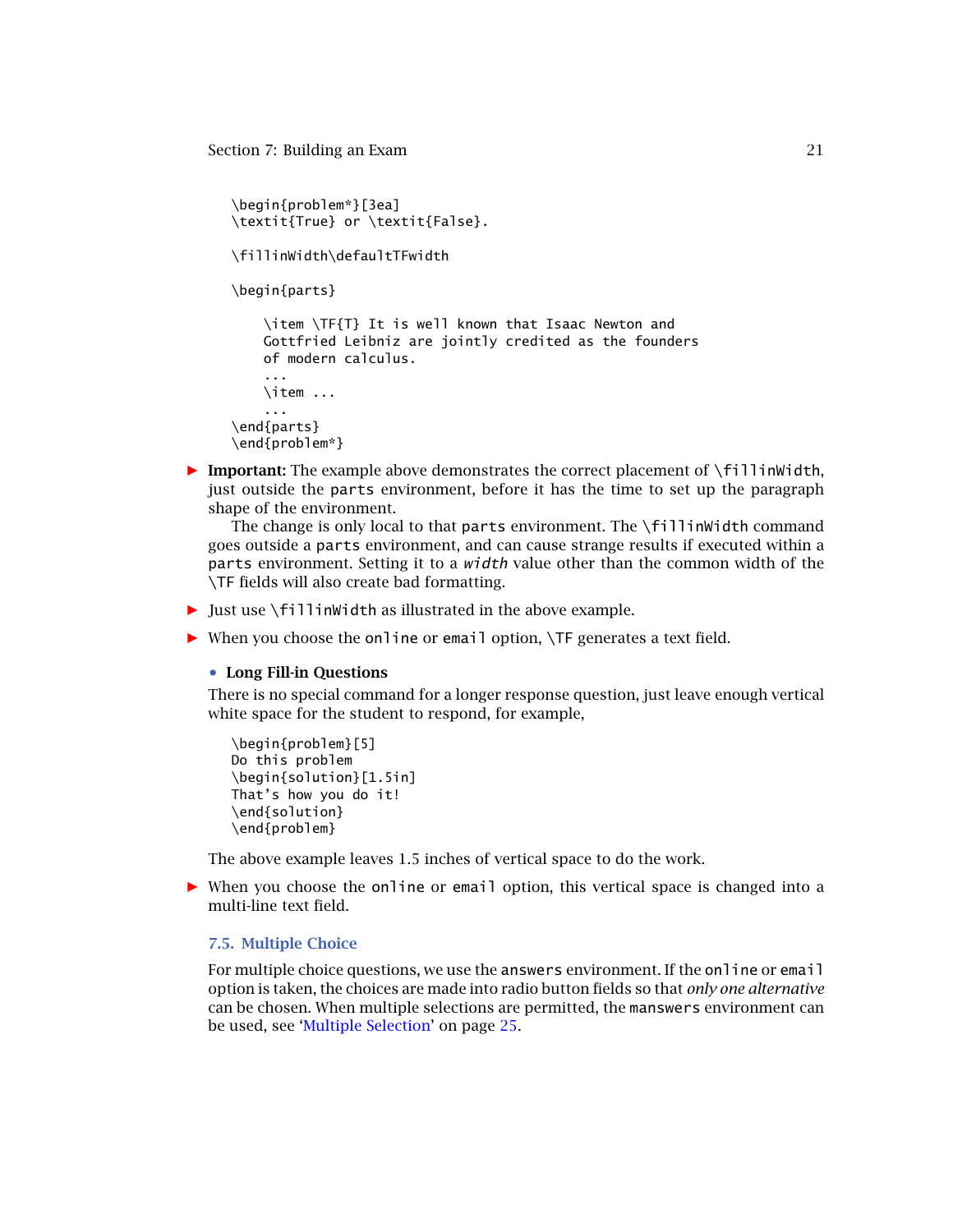```
\begin{problem*}[\auto] Answer each of the following.
\begin{parts} %\sqLinks
    \item\PTs{5} In what year did Columbus sail the ocean blue?
    \begin{answers}{4}
    \Ans0 1490 &\Ans0 1491\\
    \Ans1 1492 &\Ans0 1493
    \end{answers}
    \item\PTs{6} In what year did Columbus sail the ocean blue?
    \begin{answers}{1}
    \Ans0 1490
    \Ans0 1491
    \Ans1 1492
    \Ans0 1493
    \end{answers}
\end{parts}
\end{problem*}
```
**Note:** No solutions are given for this problem.

**•** Because the labels and values of the alternatives are based on the alphabet, the number of alternatives is restricted to twenty-six.

The answers environment is borrowed from exerquiz and operates the same way. The one required argument is the number of columns to be used in displaying the alternative answers. If the number of columns is 1, a list environment is used, otherwise a tabular environment is used.

In the first item in the example above, we specify 6 columns, and must use tabular notation (separate columns with '&') and end rows with '\\'. The second item in the example above uses 1 column, the tabular notation is not needed, or used.

The \Ans macro is used to designate which alternative is the correct answer (1 for correct, 0 for not correct).

## • **Using \bChoices/\eChoices**

Beginning with Version 1.3, an alternate style of specifying the alternatives is defined. A new pair of commands are defined: \bChoices and \eChoices. These two enclose the alternatives like so:

```
\begin{exam}{Exam1}
\begin{instructions}
Select the ''best'' answer and darken the corresponding oval on
your scantron sheet.
\end{instructions}
\begin{problem}[5] In what year did Columbus sail the ocean blue?
    \begin{answers}{3}
    \bChoices
        \Ans0 1490\eAns
        \Ans0 1491\eAns
        \Ans1 1492\eAns
        \Ans0 1493\eAns
    \eChoices
```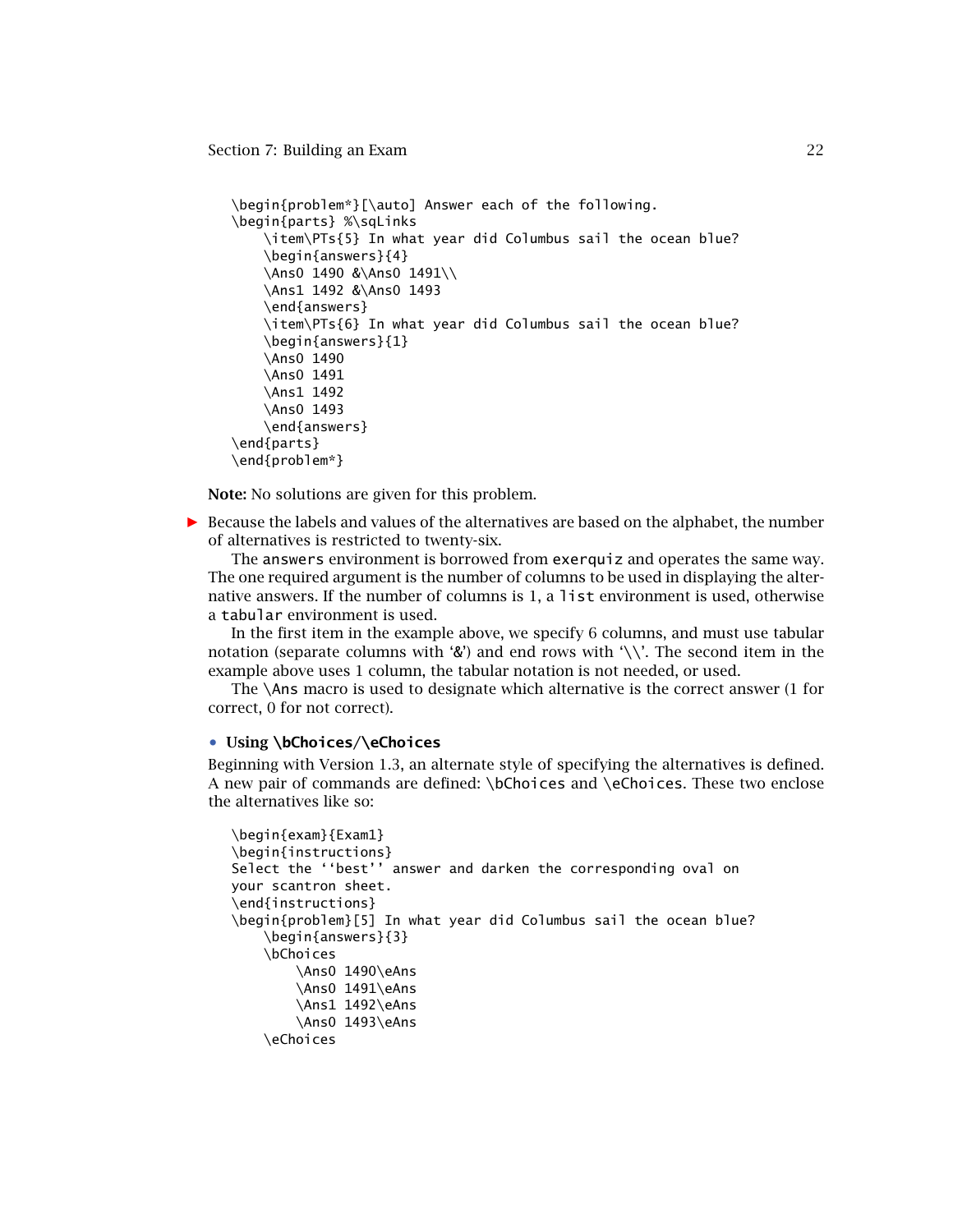```
\end{answers}
\end{problem}
\begin{problem}[5] In what year did Columbus sail the ocean blue?
    \begin{answers}{1}
    \bChoices
        \Ans0 1490\eAns
        \Ans0 1491\eAns
        \Ans1 1492\eAns
        \Ans0 1493\eAns
    \eChoices
    \end{answers}
\end{problem}
\end{exam}
```
Notice that the set of alternatives are the same, and are specified in exactly the same way; the first question, however, is a tabular environment with 6 columns (the argument of 6 of the answers environment), the second question is a list environment (since the argument answers environment is 1). Notice also that '&' and '\\' are not used, and that each alternative is terminated by \eAns.

The \bChoices and \eChoices are creatures of the exerquiz package, and are fully documented in the reference for the AcroT<sub>E</sub>X Bundle.

# • **\sqForms versus \sqLinks**

There are two styles of multiple choice: (1) enumerate the alternatives using letters; (2) enumerate the alternatives using boxes (that the student would check or fill-in). The default is (1), but you can change the default to (2) by using the useforms option. This styles can be locally changed by specifying the \sqLinks or \sqForms commands. In the above example, the \sqLinks command is commented out, but shows the correct position for it to change to style (1), which I am calling "links". Within a multi-part, multiple choice set of questions, you can change one item to "links" and the next to "forms." Changes are local as long as you place the commands, \sqLinks or \sqForms within an environment (parts, problem, or problem\*).

# • **Using Circles for Multiple Choice**

Then the package option allowcirc4mc is used, the font standard  $E$ F<sub>K</sub>X font lcircle10 is loaded at which point eqexam can use it to create circles, instead of rectangles, to indicate the parts in a multiple choice (MC) question. To use circles in a multiple choice question, execute the command,

## \useCircForMC

prior to the MC question.

To return to the use of rectangles, execute the command,

#### \useRectForMC

prior to the MC question.

Both commands have a local context. If expanded inside a group, the definition going into the group will hold on exit from the group.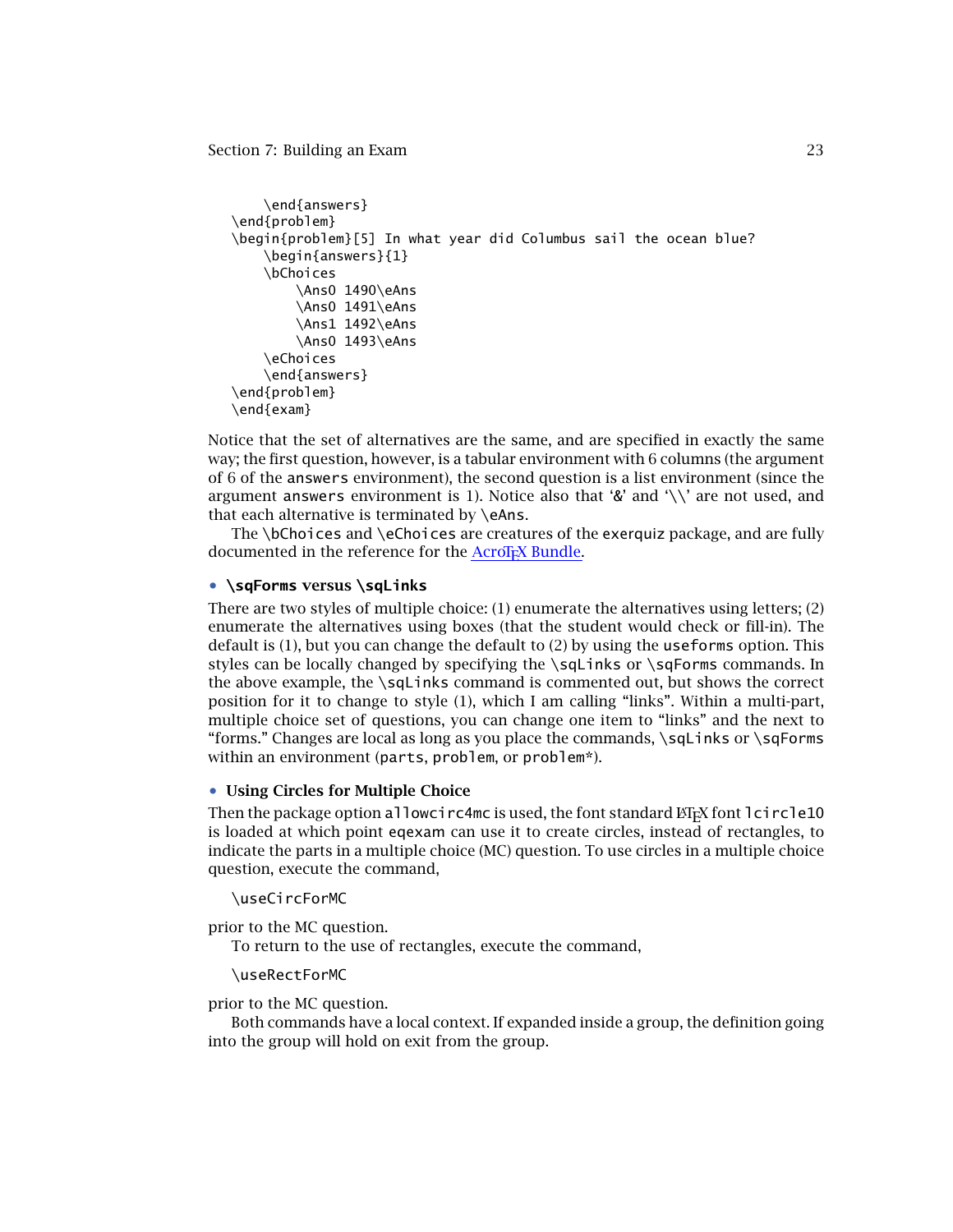# <span id="page-23-0"></span>• **Using \proofingsymbol and friends**

By default, a check mark  $(\vee)$  is used to indicate which of the alternatives in a MC problem is correct; however, there are other "proofing symbols" that can be used. Below are two additional suggested proofing symbols.

| \useCheckForProof | Check $\blacktriangleright$ , the default         |
|-------------------|---------------------------------------------------|
| \useCrossForProof | Cross <b>X</b> . alternative to check             |
| \useCircForProof  | Circle $\bullet$ , appropriate with \useCircForMC |

All of these user friendly commands are based on the \proofingsymbol command. For example, the definitions of \useCheckForProof and \useCrossForProof are,

```
\newcommand{\useCheckForProof}{\symbolchoice{check}%
   \proofingsymbol{\ding{52}}}
\newcommand{\useCrossForProof}{\symbolchoice{cross}%
   \proofingsymbol{\raisebox{-1pt}
       {\n    \label{label:1}
```
Both definitions use the pifont package to create the symbols. Note that some adjustment of size and position is used for the cross symbol.

The command \symbolchoice is defined in the eforms package and does nothing in eqexam unless either online or email options are taken. From the eforms manual, possible values for \symbolchoice are check, circle, cross, square, diamond, and star. The \proofingsymbol command is for marking the multiple choices when either the answerkey or vspacewithsolns option is taken. The choice of \proofingsymbol is ' $E$ T<sub>E</sub>Xed' into the document. The \proofingsymbol may be used to create other proofing symbols, as desired.

**Summary.** Currently, there only two geometric shapes used for multiple choice, rectangles (the default) and circles. To Shift between these two types, use \useRectForMC and \useCircForMC, respectively. Accompanying the choice for geometric shape for MC is the symbol used to make the choice/correct answer. When the answerkey or vspacewithsolns option is used, the correct answer is marked using a symbol, current choices are \useCheckForProof, \useCrossForProof and \useCircForProof (used with \useCircForMC).

When the vspacewithsolns is used, solutions are written to the back of the document and markup up as they are with the answerkey option. To get the answers in the solutions section to have the same choices, you must write to the solutions file using \writeToSolnFile. Below is an example.

```
\useCircForMC\useCircForProof
\writeToSolnFile{\protect\useCircForMC\protect\useCircForProof}
\begin{problem}[5] In what year did Columbus sail the ocean blue?
    \begin{answers}{3}
    \bChoices
        \Ans0 1490\eAns
        \Ans0 1491\eAns
        \Ans1 1492\eAns
```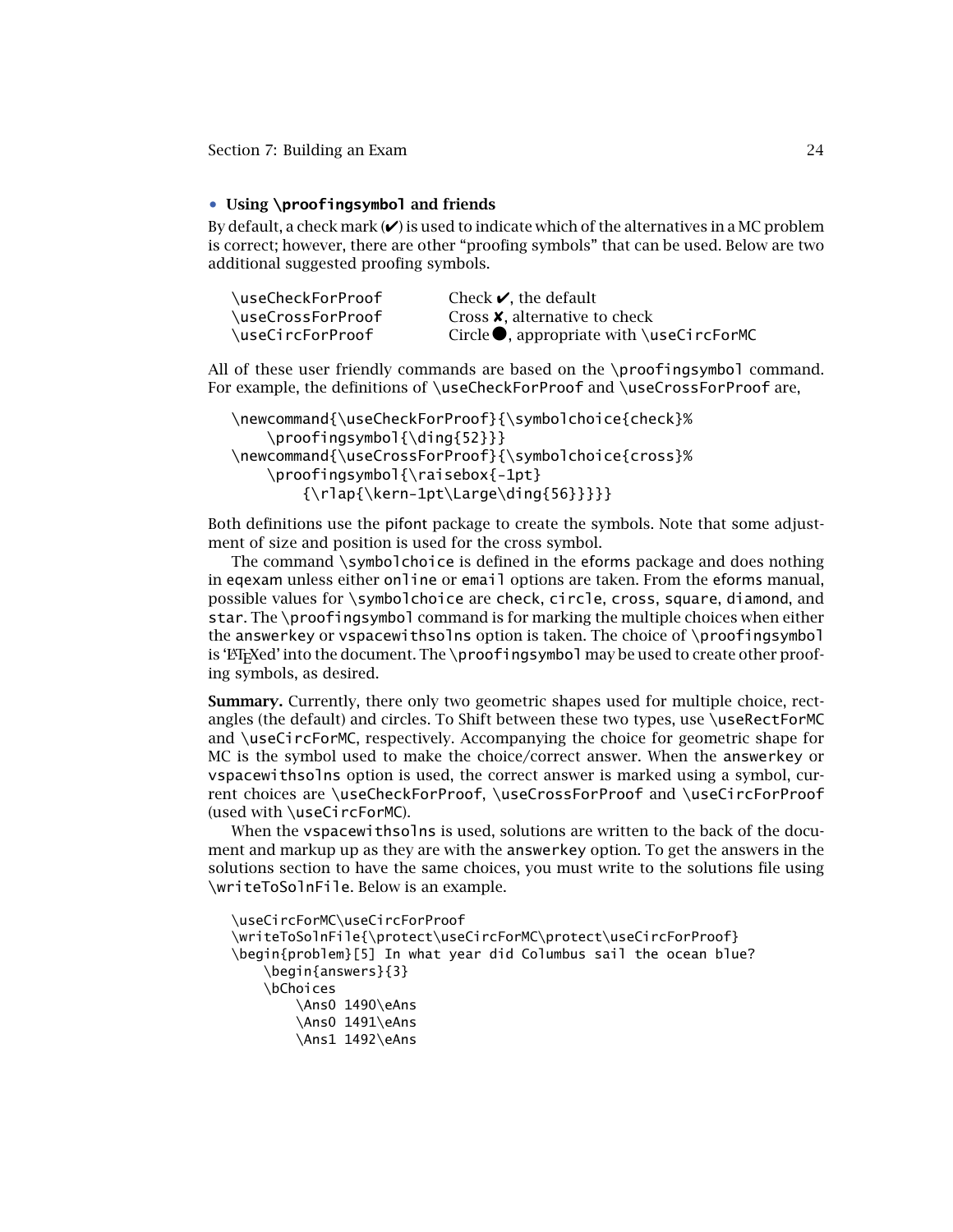```
\Ans0 1493\eAns
    \eChoices
    \end{answers}
\end{problem}
```
Any multiple choice question that follows will also draw circles for multiple choice questions, and mark them with a filled circle. To shift back to the default, expand the following commands prior the next question.

```
\useRectForMC\useCheckForProof
\writeToSolnFile{\protect\useRectForMC\protect\useCheckForProof}
...
```
## **7.6. Multiple Selection**

When writing a multiple choice question for which more than one alternative is permitted, use the manswers environment (multiple answers). The distinction between the answers and manswers environments is lost when publishing to paper, but becomes important with the online and email options.

Use the manswers environment in the same way you use answers, except code in more than one correct answer. For example,

```
\begin{problem}[5]
Which of the following are primary colors?
\begin{manswers}{6} % specify tabular with 6 columns
    \bChoices
        \Ans1 Blue\eAns
        \Ans0 Green\eAns
        \Ans1 Yellow\eAns
        \Ans0 Orange\eAns
        \Ans1 Red\eAns
    \eChoices
\end{manswers}
\begin{solution}
Yes, red, blue and yellow are primary colors.
\end{solution}
\end{problem}
```
You can use the \bChoices/\eChoices pair to specify the alternatives, or you can use the standard tabular notation. As with the answers environment an argument of 1 specifies a list environment. See ['Multiple Choice'](#page-20-0) on page [21](#page-20-0) for more examples on the use of the \bChoices/\eChoices pair.

## **7.7. Randomizing Choices**

Beginning with version 1.7 of eqexam, the choices of a multiple choice/selection question can be randomized. The random.tex macro file by Donald Arseneau is used for this purpose.

The randomization is only allowed if the allowrandomize option of eqexam is used; otherwise, no randomization can occur.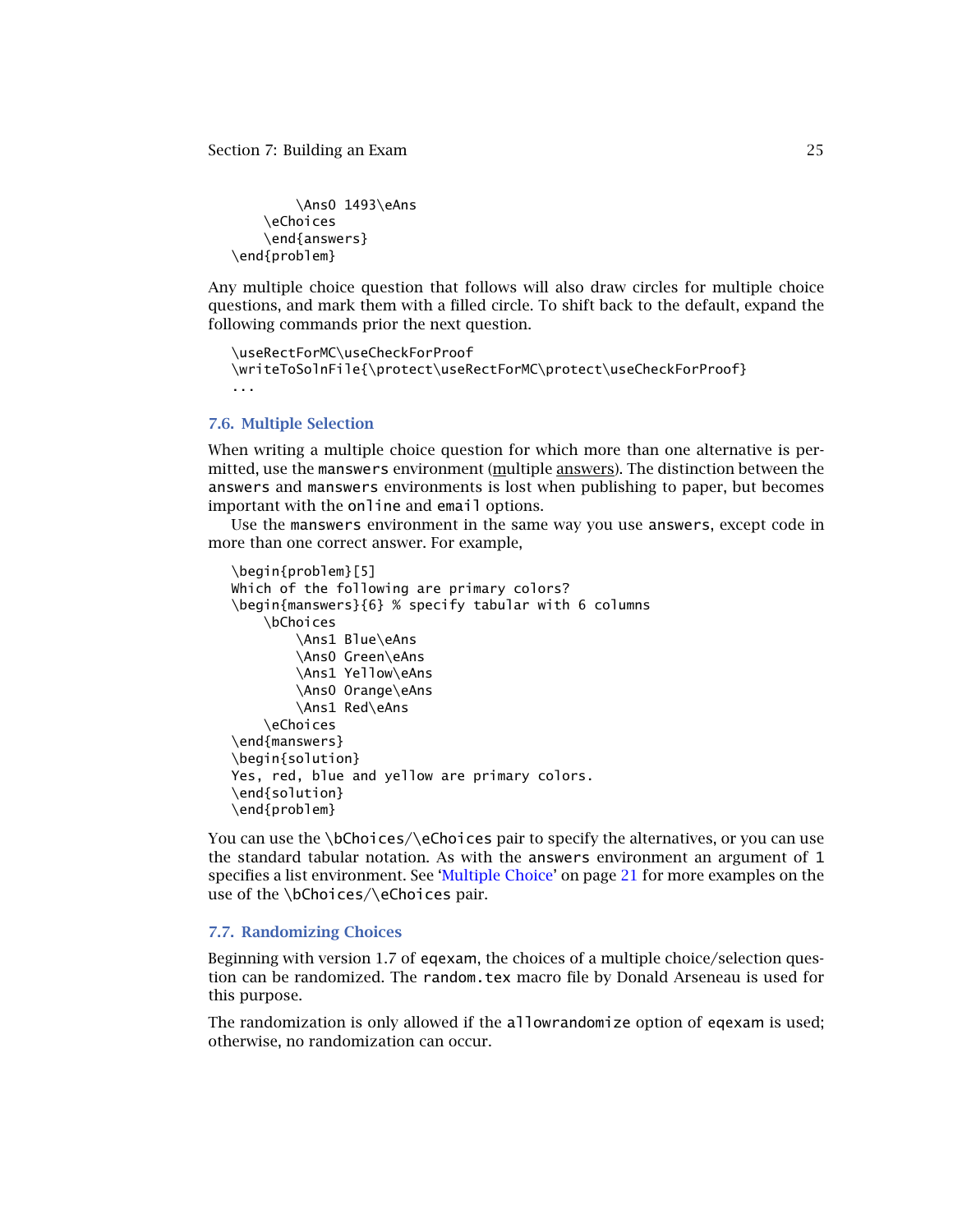The randomization is only defined for choices listed between the pair \bChoices and \eChoices. The \bChoices command now takes two optional key-value arguments:

- $nCo1s=\langle num\rangle$ : The number of columns to create, as described. You can also use the old style by specifying just  $\langle num \rangle$ . Thus,  $\boldsymbol{\delta}$  \netal section s=2] and  $\boldsymbol{\delta}$  \netal ces [2] are equivalent.
- random= $\langle$ true | false $\rangle$ : Specify this option if you want the choices to be randomized. You can use the key word random instead of random=true. For example, the following commands all will randomize the choices, \bChoices[random] or \bChoices[nCols=2,random] or \bChoices[2,random=true]. The default is to not randomize the choices.

The following is an example of the random option of \bChoices.

```
\begin{problem}[5]
Try to guess the correct answer.
    \begin{answers}{3}
    \bChoices[nCols=2,random]
        \Ans0 1 a choice\eAns
        \Ans1\label{eq} 2 another choice\eAns
        \Ans0 3 still another choice\eAns
        \Ans0 4 another\eAns
        \Ans0 5 incoming\eAns
        \Ans0 6 more choices\eAns
        \Ans0 7 another still\eAns
        \Ans0 8 too many\eAns
        \Ans0 9 choices\eAns
    \eFreeze
        \Ans0 10 None of these\eAns
    \eChoices
    \end{answers}
\end{problem}
```
Note the presence of the command \eFreeze. Any of the items listed after \eFreeze are not randomized, and are placed at the end of the list. So, for the example above, the first nine items will be randomized, whereas, the last item (None of these) will placed at the end of the list.

Additionally, there are five other commands that support the randomization feature.

\saveRandomSeed \inputRandomSeed

A pseudo-random sequence of numbers requires an initial seed value. The random.tex macro file creates, by default, a seed value based on the data and time (the number of minutes since midnight); consequently, after every minute, the random sequence will change. By setting the value of the count register  $\$ randomi, as in  $\rand{name=24}$ , the document author can also set the initial seed of the pseudo-random sequence.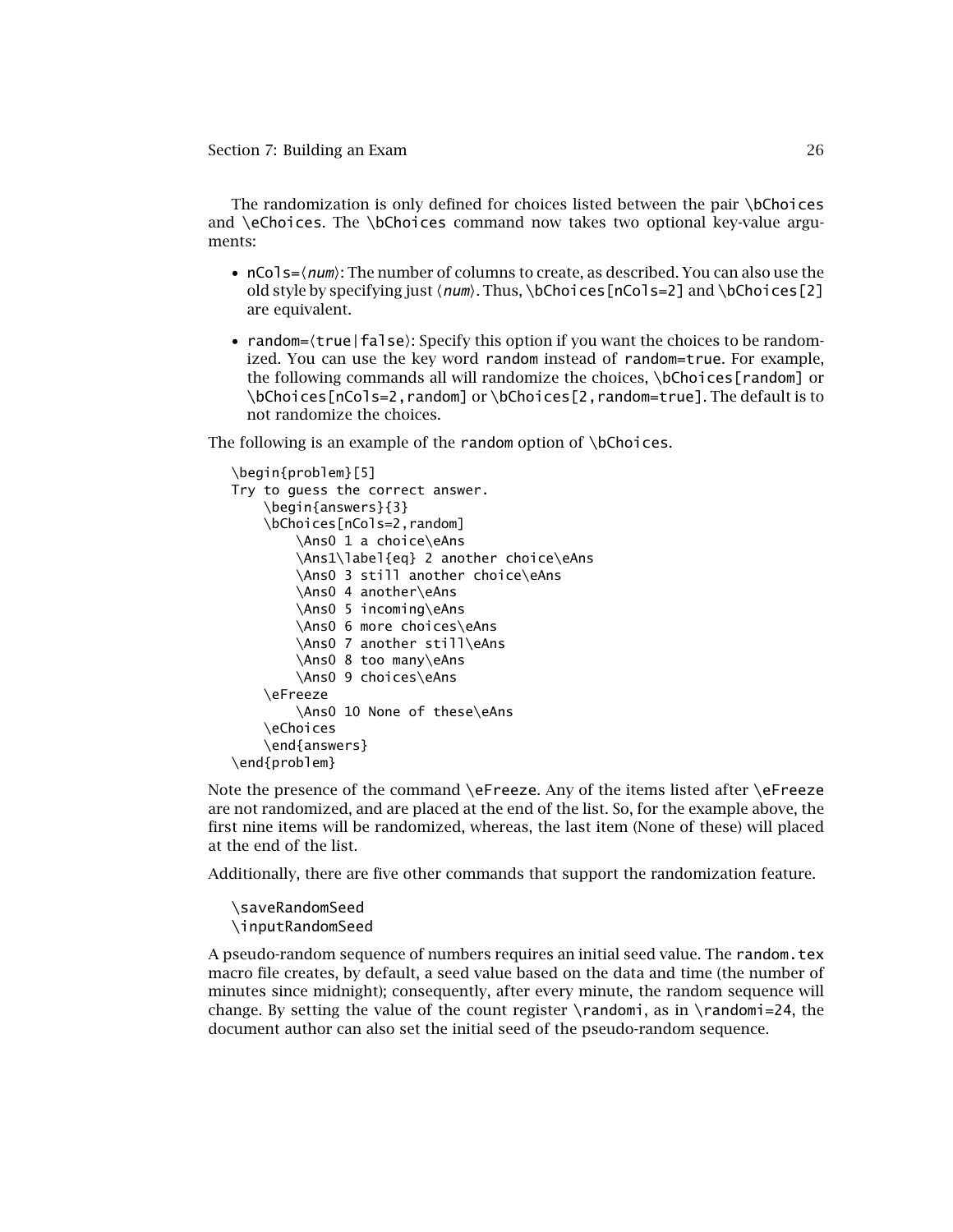The command \saveRandomSeed will write the last seed used in the source file to an auxiliary file (\jobname\_ran.sav), while the command \jnputRandomSeed inputs the seed stored in the \jobname\_ran.sav back into the beginning of the source file. These two commands should be placed in the preamble.

By invoking both of these commands, a new pseudo-random sequence will be generated each time the source file is latexed.

Assuming a \jobname\_ran.sav has already been created, by invoking the command \inputRandomSeed only (and not \saveRandomSeed), the seed already saved will be used for every subsequent compiling of the source document. Using the same seed is necessary in two situations:

- 1. When the document contains one or more \label commands, using the same seed gives you the same sequence every time you latex the document. This will give the auxiliary files a chance to come up to date so that any referencing of the label will be accurate.
- 2. When creating an exam with randomization that has several versions, which later you publish the solutions to, it is important that the randomization for the document is the same as that for the solution document. By using \inputRandomSeed (and not \saveRandomSeed), you should get the same sequence for the solution document (unless you modify the source file, adding or removing questions that have randomization).

**Things to look for:** If eqexam is not rearranging the order of the choices as you expect it to, it could be that eqexam is reading an old .sav file. Either delete that file in your source folder, or comment out \inputRandomSeed in your document.

#### \useRandomSeed{num}

You may have several sections of the same class take the exam with the questions rearranged for each. Save the seed value used by eqexam to randomize the choices (open the .sav and copy and paste line you see into your document, for example, it could read \randomi=132088850. Then use \useRandomSeed to use that seed value for that class, for example

\useRandomSeed{132088850} % 11:00 class % \useRandomSeed{634952429} % 12:30 class

Of course comment out \inputRandomSeed.

**Controlling randomization.** There are several commands that control whether randomization occurs.

```
\turnOnRandomize
\obeyLocalRandomize
\doNotRandomizeChoices
\allowRandomizedChoices
```
The command \turnOnRandomize overrides all local settings of \bChoices and causes all choice lists to be randomized. While \obeyLocalRandomize returns control to the local settings. For example,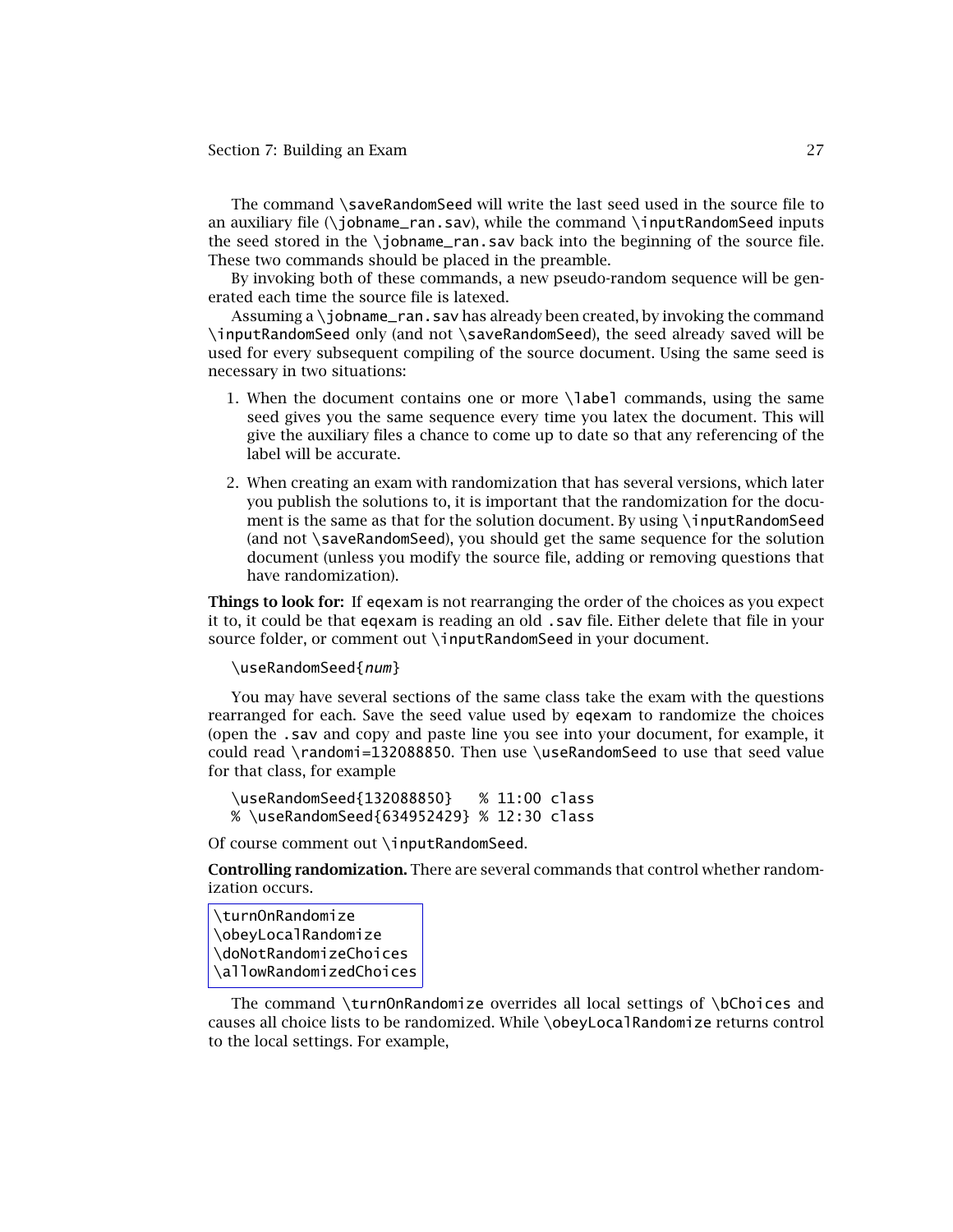<span id="page-27-0"></span>\turnOnRandomize ... \bChoices \Ans...\eAns \Ans...\eAns ... \eChoices

will cause the choice list to be randomized, even though the random option was not specified. Whereas, in this code

```
\turnOnRandomize
...
\obeyLocalRandomize
,,,
\bChoices
    \Ans...\eAns
    \Ans...\eAns
    ...
\eChoices
```
the choices will not be randomized, because the random option was not specified; or they will be randomized if the random option is used.

The command \doNotRandomizeChoices overrides the allowrandomize option; when in effect, randomization of the choices does not occur. The companion command \allowRandomizedChoices restores the authority of the allowrandomize option.

Limitations: There are natural limitations on the use of  $\boldsymbol{\delta}$  bChoices and  $\boldsymbol{\delta}$  eChoices and consequently, there are limitations on the randomization. The content between \Ans and \eAns cannot have any verbatim text. This is usually not a problem for mathematical content, but could be a limitation for computer science where questions about syntax may be posed.

# **7.8. Labeling Choices**

The \bChoices command has a label key, \bChoices[label=\*label*}], used to specify a (unique) label for the current set of choices. When a label is specified, eqexam creates commands that save the label of each correct answers (for multiple choice/multiple selection problems), and saves the answer text for each correct answer. These can be read back into the document using some user-interface commands: \useSavedAlts, \useSavedAns, \useSavedAltsAns, and \useSavedNumAns.

 $\hat{\mathbf{A}}$  The demo file for this feature is named test03.tex, download [test03.pdf](http://www.acrotex.net/blog/?p=1206) from the AcroT<sub>F</sub>X Blog website. The source file is attached to the PDF.

```
\useSavedAlts[num]{label}
\useSavedAns[num]{label}
\useSavedAltsAns[num]{label}
\useSavedNumAns{label}
```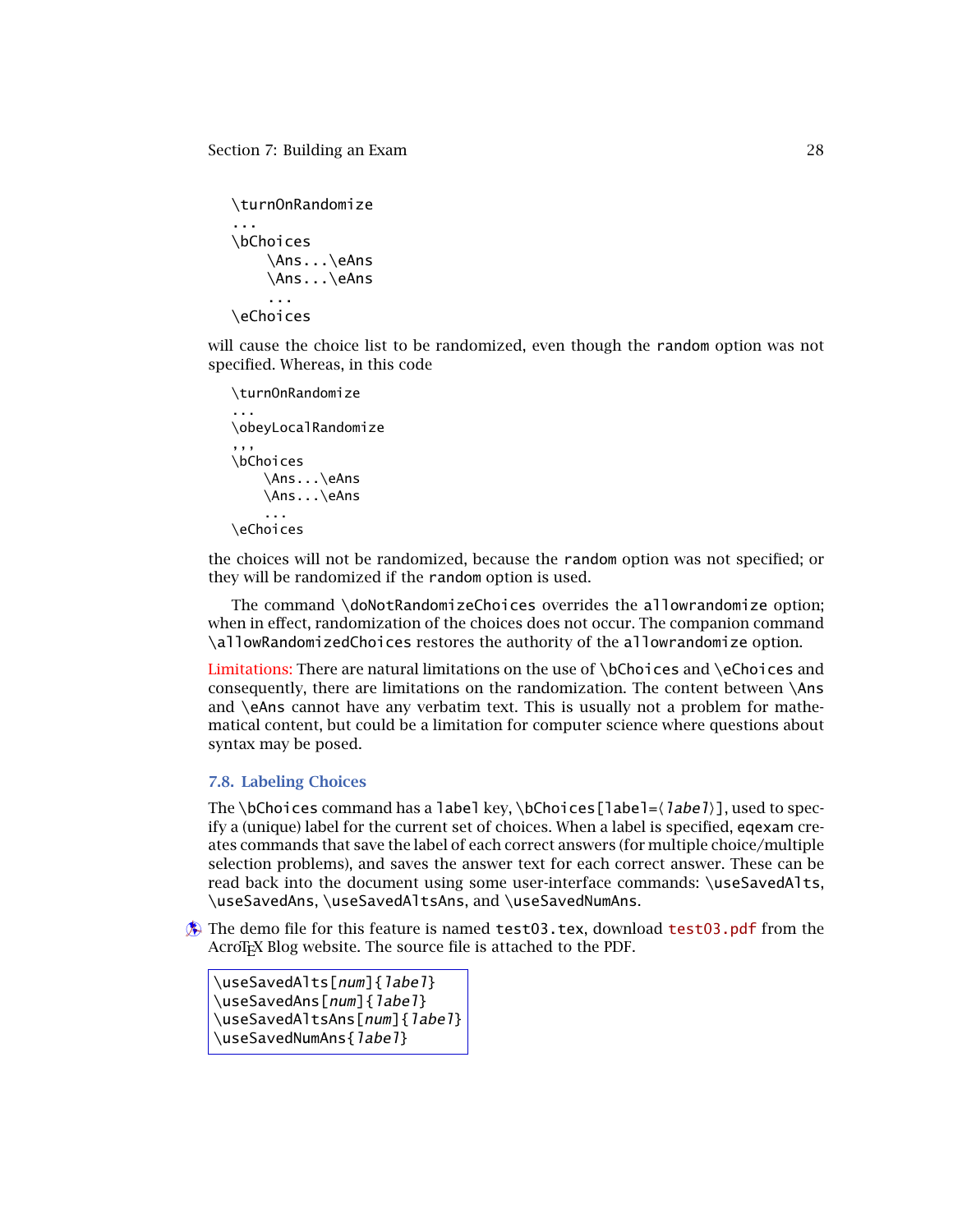<span id="page-28-0"></span>The optional argument is useful *only if* the \bChoices appears in a manswers environment where there are more than one selectable answer. The required parameter is the value of the label key.

- \useSavedAlts{label} expands to the label of the correct answer(s). For example \useSavedAlts{label} might expand to (c); if there are multiple answers, it might expand to (a), (c), a comma-delimited list of labels of the (correct) answers. For multiple selection,  $\useSavedA1ts[2]{label}$  might expand to (c), the label of the second correct answer.
- \useSavedAns{label} expands to the *text* of the correct answer(s). As an example, \useSavedAns{*label*} might expand to  $\gamma = x^3$ ; if there are multiple answers, it might expand to  $\gamma = x^3$ ,  $\gamma = -x^3$ , a comma-delimited list of the text of the (correct) answers. For multiple selection, \useSavedAns[2] { label} might expand to  $\gamma = -x^3$ , the text of the second correct answer.
- \useSavedAltsAns{label} combines the two previous commands. Again, for example, \useSavedAltsAns{*label*} might expand to (c)  $y = x^3$ . When there are multiple answers, it expands to a comma delimited of labels and text. As with the other two commands, the optional argument can be used to pick off a particular choice.
- \useSavedNumAns{label} is the number of correct answers in the current list of choices.

# **7.9. Gizmos and Gadgets**

I have a couple of crazy gizmos that you can use.

## • **The workarea Environment**

For a mathematics test, we often pose a question that needs to be worked out. Vertical space is created by the solutions environment, and appears when the nosolutions or vspacewithsolns option is used; however, often we want to mark up this vertical space with additional instructions, a diagram or a figure. The problem is how can the author write over the provided white space. For this, eqexam provides the workarea environment. The syntax is:

```
\begin{workarea}[width]{depth}
...
\langleMaterial that will overwrite the solutions vertical space\rangle...
\end{workarea}
```
This environment is placed immediately *after* the solutions environment, and the value of its parameter should be the same as the optional parameter at the beginning the solutions environment (\begin{solutions}[depth]). The optional width parameter is the width of the work area, which is \linewidth by default. The required depth parameter is the depth of the work area and it should match the optional parameter of the solutions environment, directly above it.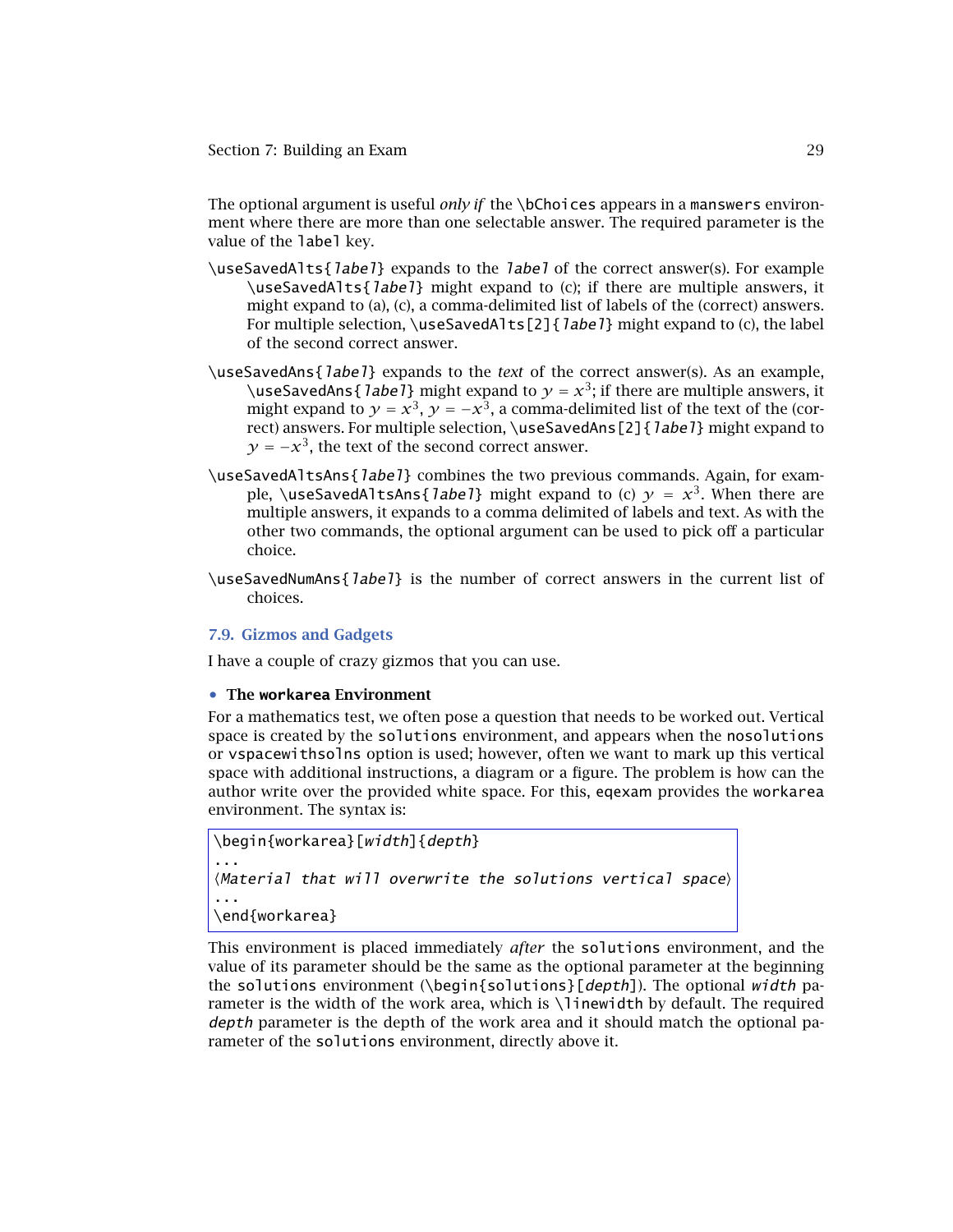```
\begin{problem}[3]
This is a question.
\begin{solution}[2in]
This is the solution, let's hope it's correct, or I would be
embarrassed to no end.
\end{solution}
\begin{workarea}{2in}
\textit{Hint}: Think long and hard before answering.
\par\vfill\hfill\setlength{\fboxsep}{2mm}
\fbox{Answer:\fillin[n]{1in}{The correct answer.}}
\end{workarea}
\end{problem}
```
When the nosolutions option is taken, the solutions leaves 2 inches of white space. The workarea environment that follows also specifies 2 inches, and the content of this environment will overlap the white space. (The student would then work around the written material.) Here, we give a hint, and leave an answer box (a fill-in) for the student to insert his/her answer.

When the nosolutions is not specified, the vertical space is not provided, and the workarea does nothing. If solutionsafter is specified, that space is replaced by the provided solution.

# • **The \placeAtxy Command**

The \placeAtxy command is another device that I've used to place a block of text or a graphic on top of the vertical space created by the solutions environment when the nosolutions or vspacewithsolns option is in effect.

```
\placeAtxy{x_dim}{y_dim}{content}
```
The first two arguments are the  $x$  and  $y$  coordinates (with dimensions) of where the content is to be placed. If this command is placed below the solutions environment, then the origin is the lower left corner of the solutions box.

The following example, places the frame box Place a graph here  $(roughly)$  one inch up and one inch shifted to the right, measured from the bottom left corner of the solutions environment (when the nosolutions option is in effect). As with workarea, \placeAtxy does nothing if the nosolutions option has not been taken.

```
\begin{problem}[3]
This is a question.
\begin{solution}[2in]
This is the solution, let's hope it's correct, or I would be
embarrassed to no end.
\end{solution}
\placeAtxy{1in}{1in}{\framebox{Place a graph here}}
\end{problem}
```
The \placeAtxy command can also be used in combination with the workarea environment.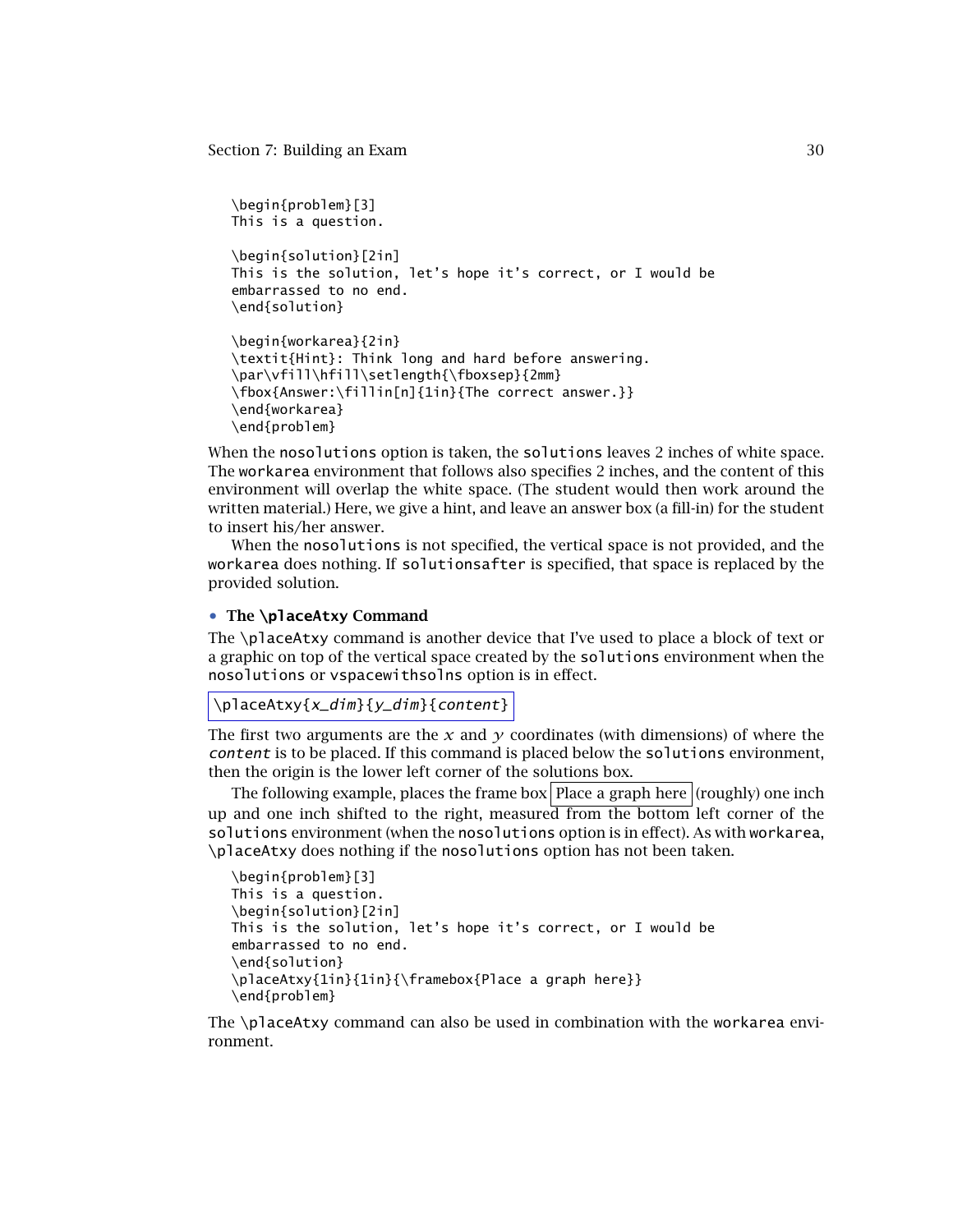# • **The splitsolution Environment**

<span id="page-30-0"></span>I developed this environment to solve a problem with the online and email options. The white space created by the solution environment is converted into text fields (PDF form fields). If the workarea environment or the \placeAtxy command is used to place content on the white space, the student will be in the position of having to type on top  $\circledast$  of this content. (See the demo file [test01.pdf](http://www.acrotex.net/blog/?p=1198) for an illustration of this.)

> Therefore, it was necessary to have a way to separate the space reserved for the text field, and the additional content you might want to appear in this white space area. The splitsolution environment is my solution to this problem.

> As of 2012/12/10, a new syntax has been implemented for the splitsolution and panel environments. Below is a side-by-side comparison of the new syntax and the old.

| <b>New Syntax</b><br>\begin{splitsolution}[width][depth]<br>$\begin{bmatrix}$ \begin{panel}[1 r] | <b>Old Syntax</b><br>\begin{splitsolution}{depth}<br>\begin{panel}[l r]{width} |
|--------------------------------------------------------------------------------------------------|--------------------------------------------------------------------------------|
| \end{panel}<br>\begin{solution}                                                                  | \end{panel}<br>\begin{solution}                                                |
| \end{solution}<br>\end{splitsolution}                                                            | \end{solution}<br>\end{splitsolution}                                          |

There has not been any feedback to this feature, so I am confident that this change has little impact on users. Both *width* and *height* are optional arguments for the new syntax of splitsolution. If there are no optional arguments, the default values of \panelwidth and \panelheight; these are automatically measured. If only one optional parameter is given, it is interpreted as  $height$  (and the  $width$  is taken to be \panelwidth). The default value of the optional parameter for the panel environment is now r rather than l.

- *-* Consider the following example.
	- 1 \begin{problem}[7]
	- <sup>2</sup> This is a question worth \$7\$ points.
	- <sup>3</sup> \begin{splitsolution}
	- <sup>4</sup> \begin{panel}\relax
	- <sup>5</sup> \includegraphics[scale=.2]{fig1}
	- $6 \text{panel}$
	- \begin{solution}
	- <sup>8</sup> This a really good solution. I hope this solution is correct or I
	- will be totally embarrassed to no end. Even if it is wrong, maybe
	- <sup>10</sup> the students will appreciate my tremendous effort. You can see
	- 11 from the figure that the solution is obvious.
	- 12 \end{solution}
	- <sup>13</sup> \end{splitsolution}
	- 14 \end{problem}

Note the use of  $\lceil \text{relax in line (4)} \rceil$ . The first object in the panel environment is a command. To prevent the command from expanding prematurely, place a  $\relaxright$  relax as above.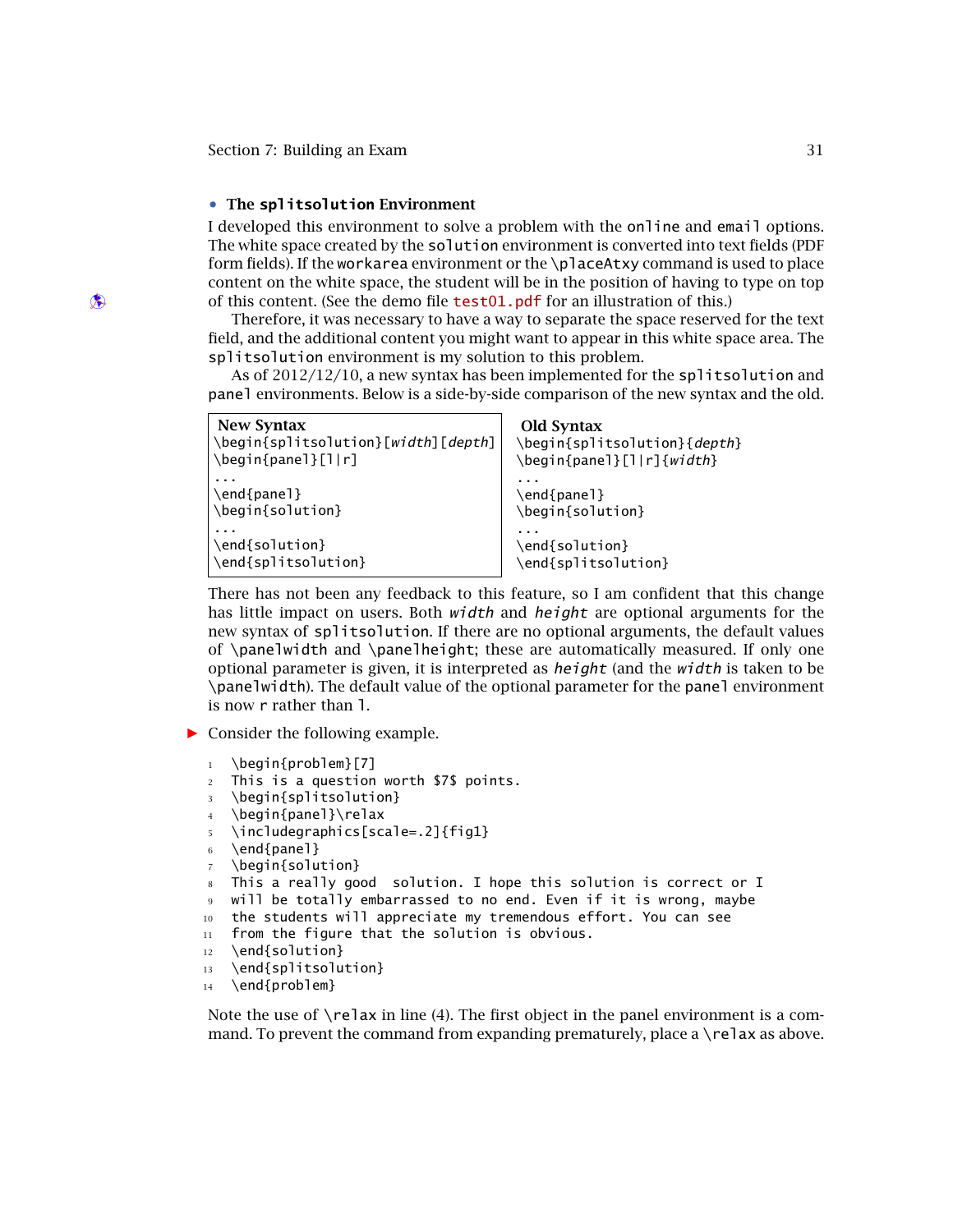<span id="page-31-0"></span>This will give you the default parameter of r and prevent expansion. The use of  $\text{relax}$ is only needed when there is a command immediately following the opening of the panel environment; otherwise, just \begin{panel} should work correctly. The optional argument can always be specified, \begin{panel}[r]; this too would prevent the premature expansion of any command that immediately follows.

The panel environment takes its contents and writes it verbatim to a CUT file, then inputs it back in (at the end of the panel environment), and places its contents in the box \eqpanelbox where it takes it measurements of \panelwidth and \panelheight (the total height).

The splitsolution environment *must* enclose two other environments: The panel and the solutions environments, *in that order*.

The panel environment comes first and takes optional argument. The optional parameter has takes a value of 'r' (the default) or 'l'. The r (resp., l) option means the panel is to appear on the right (resp., left) of the solution (or vertical white space).

After the panel environment comes the solutions environment. The optional parameter of this environment need not be specified, as it gets its value from the splitsolution parameter.

There is a small gap of 3pt (the default) inserted between the panel and the solution. The value of this gap is contained in the  $\alpha$  panel and command.

\newcommand\panelgap{3pt}

which can be redefined.

*-* The depth (the default is \panelheight) that you specify as the parameter of the splitsolution environment needs to be large enough to accommodate your typeset solution; otherwise, the solution will overlap the next problem. This is because, unlike the solutions inside a solution environment (but not in a splitsolution environment) are typeset in a minipage with a specified depth.

To extend the height of the solution, use the following method.

\begin{splitsolution}[\panelheight+1in]

\end{splitsolution}

This sets the total height to be the natural height of the panel plus 1 inch.

#### **8. eqexam Options**

...

The options documented here are entered as optional arguments of the eqexam package:

```
\usepackage[optionals]{eqexam}
```
The optional arguments can also be introduced through exambuilder.  $cfq$ , the configuration file. Create a text file with the name of exambuilder.cfg and create the line shown below.

\ExecuteOptionsX{optionals}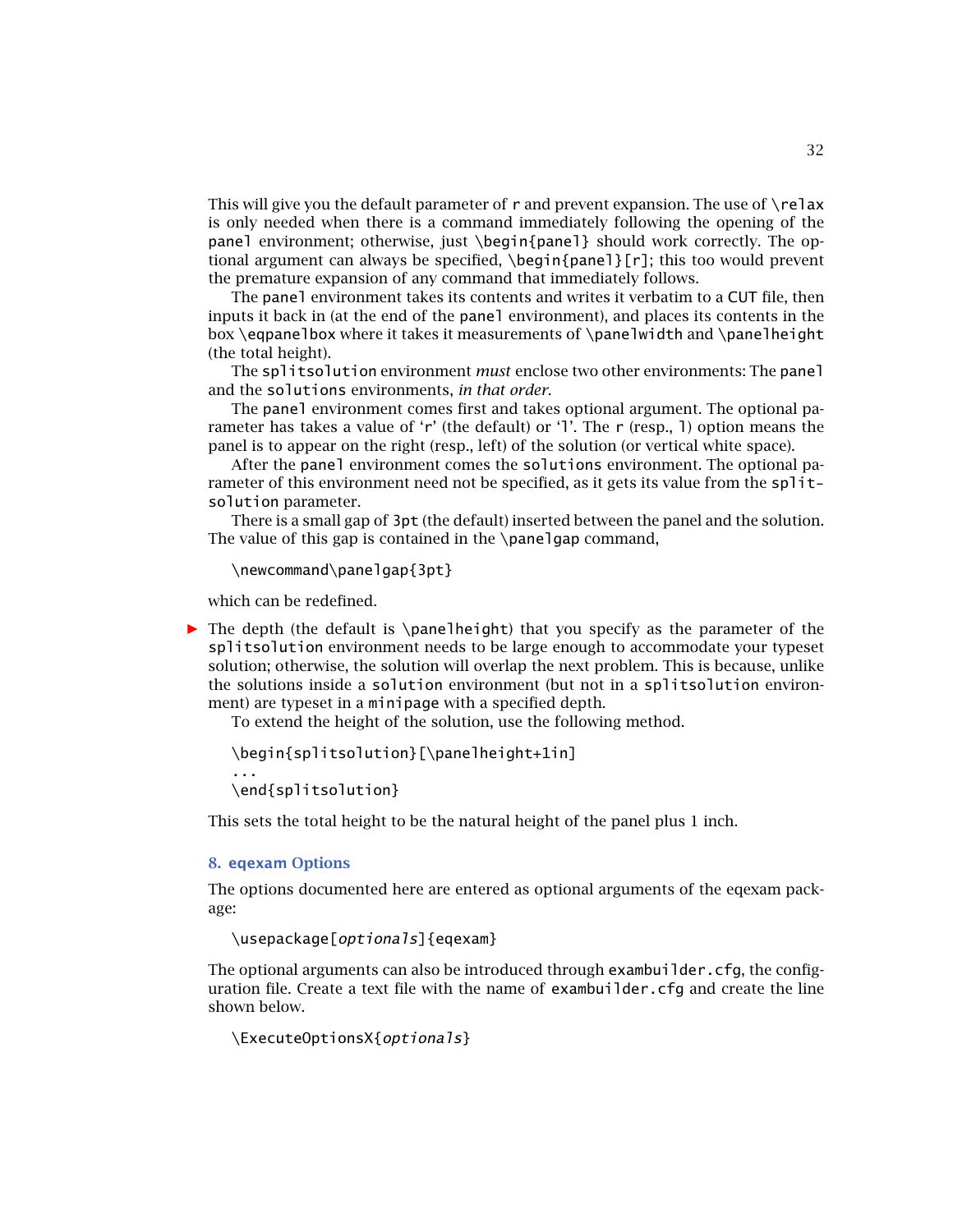Section 8: eqexam Options 33

Place exambuilder.cfg in the folder of the source file and not on the ET<sub>E</sub>X search path.

- **•** The eqexam package has numerous options, some inherited from web, some from exerquiz, and a number of new ones.
	- forpaper Take this option when you want to create a black and white paper version of your test.
	- forcolorpaper Take this option when you want to have a nice colorful paper version, or are publishing on the web in PDF. See ['Customization of Color'](#page-51-0) on page [52.](#page-51-0)
	- nosolutions This is the normal option taken when you are printing a test for distribution to a class of students. When this option is taken, vertical space is generated by the solutions environment based on the value of its optional parameter. This leaves room for the student to solve/answer the question.
	- nohiddensolutions If you use the h optional parameter for problem or \item, the solution will not be listed (at the end of the document) *when you do not specify* nosolutions; but solutions will be typeset for the solutionsafter option. This option will override this feature.
	- noHiddensolutions Normally, when you use the H optional parameter for problem or \item, the solution will not be listed when you use the nosolutions or solutionsafter options for eqexam. This option will override this feature.
	- solutionsafter Causes solutions to appear following the statement of the problem.

When the solutionsafter is in effect, the word *Solution:* is typeset at the beginning of the solutions. The command \renameSolnAfterTo can be used for conveniently changing the solutionsafter label, for example, executing the command \renameSolnAfterTo{\textbf{Proof:}} prior to a solution environment changes the label to **Proof:**; \renameSolnAfterTo{} produces no label. These changes will be local to the group in which they are made, or global of there they are not made in a group.

The command \resetSolnAfterToDefault sets the label text back to the default. The default label is \textit{Solution}:.

- preview The bounding boxes are shown when this option is taken, provided the online or email option is chosen. See the description of these two options below.
- proofing Using this option will cause the correct answer for multiple choice questions to be marked with a check mark; the correct answers for fill-in questions (\fillin or \TF) are also shown.

The answerkey option, described below, executes the proofing and solutionsafter options.

*-* The following options are unique to the eqexam package.

pointsonleft The points for the problem are displayed in the left margin.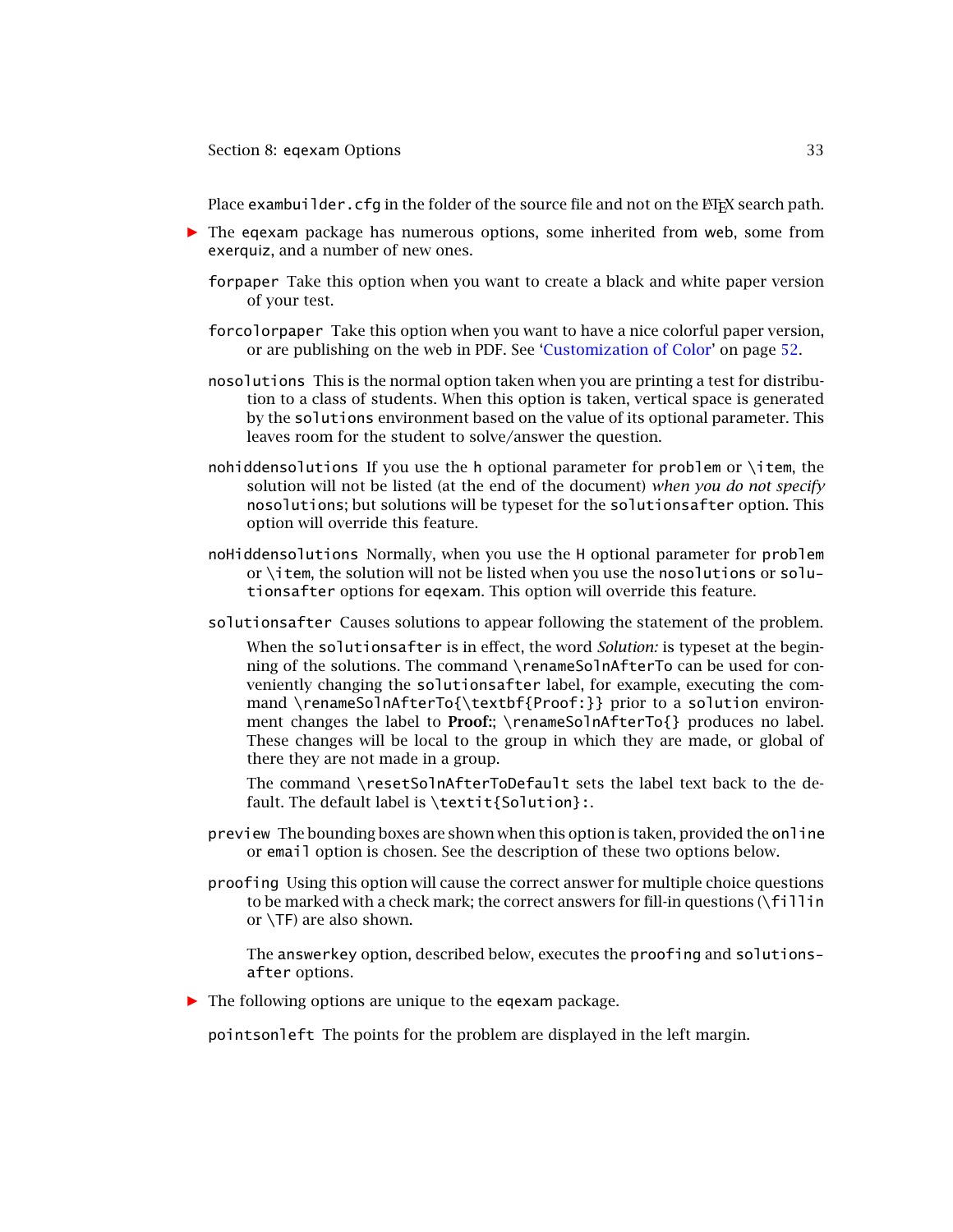#### Section 8: eqexam Options 34

pointsonright The points for the problem are on the left margin.

pointsonboth Points are displayed in both margins.

- nopoints Causes points not to be displayed, or calculated. Useful for writing documents that do not have points, such as a questionnaire.
- totalsonleft The totals for each page can be displayed at the bottom left corner of each page using this option.
- totalsonright The totals for each page can be displayed at the bottom right corner of each page using this option.
- nototals Use this option if you don't want any totals at the bottom of the page.
- noparttotals When multiple exam environments appear on the same page, they are separated by a horizontal rule. The page total for the closing exam environment is inserted into the margin on the same line as the horizontal rule. This option turns off the insertion of the page total for the closing exam environment.

There are two commands that can be used for local control of this feature, they are \eoeTotalOff and \eoeTotalOn. When an exam ends near the bottom of one page, the new exam will begin on the next page, this results in the horizontal rule being generated with the end of exam totals, and the totals at the bottom as well. If these two numbers are the same, then you can turn off the end of exam total using \eoeTotalOff. Use this command just above \end{exam} and the changes will be local to that exam part.

parttotalsonright Place the part totals in the right margin, this is the default.

parttotalsonleft Place the part totals in the left margin.

- nosummarytotals When you use the instructions environment, the total points for exam are displayed following the instruction heading. Using this option turns off this feature.
- noseparationrule When the document has multiple exam environments, a separation rule is placed between them. This option turns off that feature.

The design of the separation rule may be modified by the document author by redefining \separationrule, its definition is given below:

\newcommand{\separationrule}{\makebox[\linewidth]% {\centering\rule{.67\linewidth}{.4pt}}}

- coverpage Some instructors like to have a cover page for their exams, use this option to create a cover page. Use the \eqexcoverpagedesign command to design your own cover page.
- coverpagesumry is a companion to the coverpage option, coverpagesumry takes one of three values: bypages, byparts, none.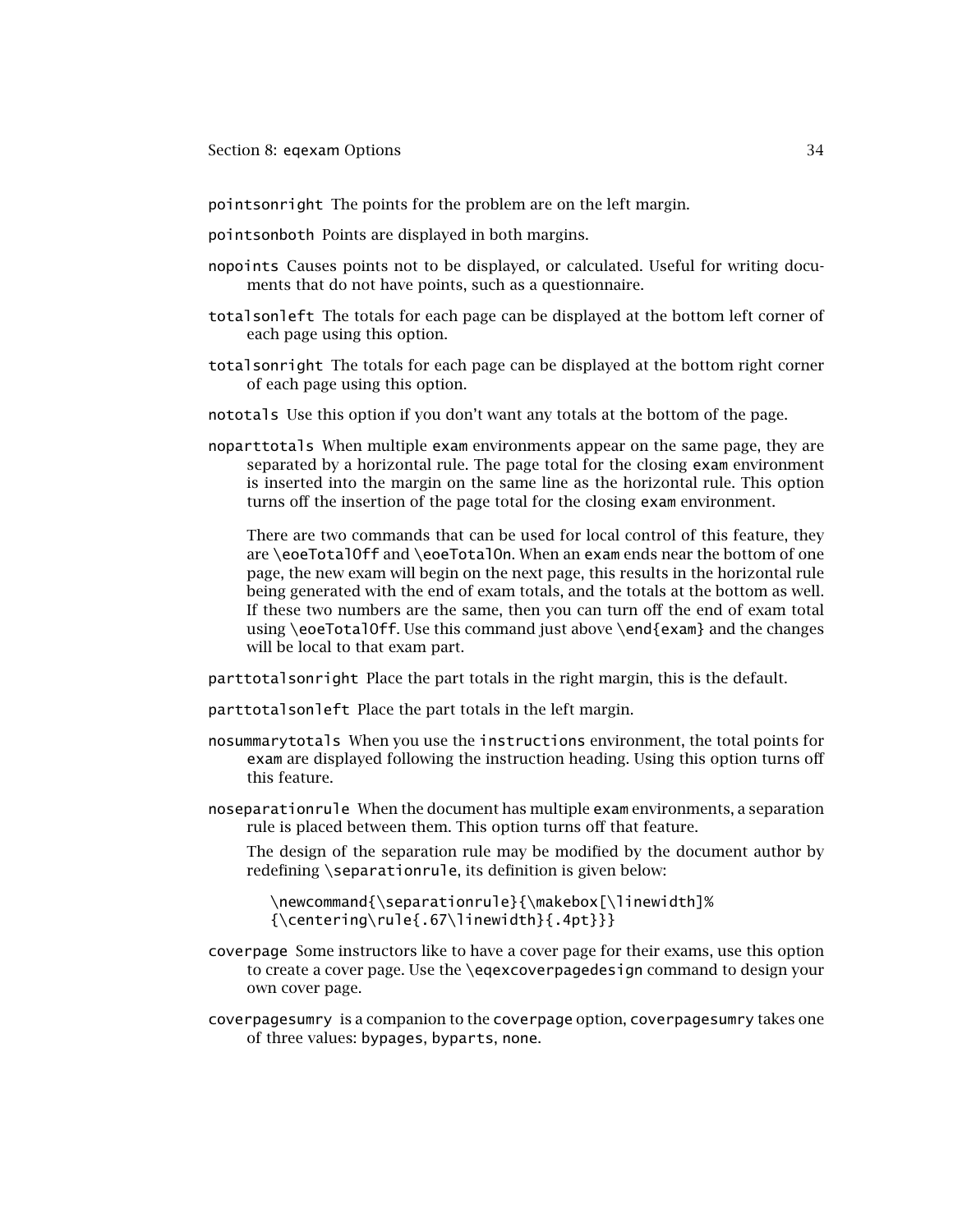coverpagesumry=bypages If bypages is chosen, an "Exam Record" appears on the cover page. See the left-hand figure in Figure 1. A page total appears on each line. Note "Page 3," in the figure; the total there is "37 pts *(*12 pts + 25 pts*)*." This means that there are 37 points on page 3; on this page the first exam environment ended and a second exam environment begins, there are 12 points on page 3 from the first exam environment, and 25 points on that page from the second exam environment.

| <b>Exam Record</b> |                                |                                                  |
|--------------------|--------------------------------|--------------------------------------------------|
| Page 1             | $' 48$ pts                     | <b>Exam Record</b>                               |
| Page 2             | $40$ pts                       |                                                  |
| Page 3             | $/37$ pts $(12$ pts $+25$ pts) | Part1<br>$100$ pts                               |
| Page 4             | $/25$ pts                      | Part <sub>2</sub><br>50 pts<br>Total:<br>150 pts |
| Total:             | / 150 pts                      |                                                  |
| Grade:             |                                | Grade:                                           |

#### Figure 1: Exam Record

- coverpagesumry=byparts If byparts is chosen, an "Exam Record" appears on the cover page that lists the number of points per part. (Each exam environment is considered here a "part.") See the right-hand figure in Figure 1.
- coverpagesumry=none If this option is chosen (the default), no "Exam Record" is generated. If the key coverpagesumry does not appear in the option list of eqexam, no "Exam Record" is written.

See ['The Exam Record'](#page-79-0) on page [80](#page-79-0) for more details on this topic.

nospacetowork When the nosolutions option is taken, the solutions environment leaves vertical space in which to respond to the question. Use this option to override this behavior.

The command \SpaceToWork causes the white space to be created again, and the \NoSpaceToWork turns it off again. Use these two commands to turn on and off the creation of vertical spaces in different parts of your exam.

- answerkey This is a convenience option equivalent to proofing and solutionsafter. Useful for creating an "answer key" with answers and solutions displayed.
- solutionsonly Using this option, it is possible to obtain a typeset document consisting of only the solutions to eqexam document. See 'The [solutionsonly](#page-38-0) Option' on page [39](#page-38-0) for further details.
- vspacewithsolns An unusual feature requested by a user for homework assignments. This option is a combination of nosolutions (where vertical space is left by the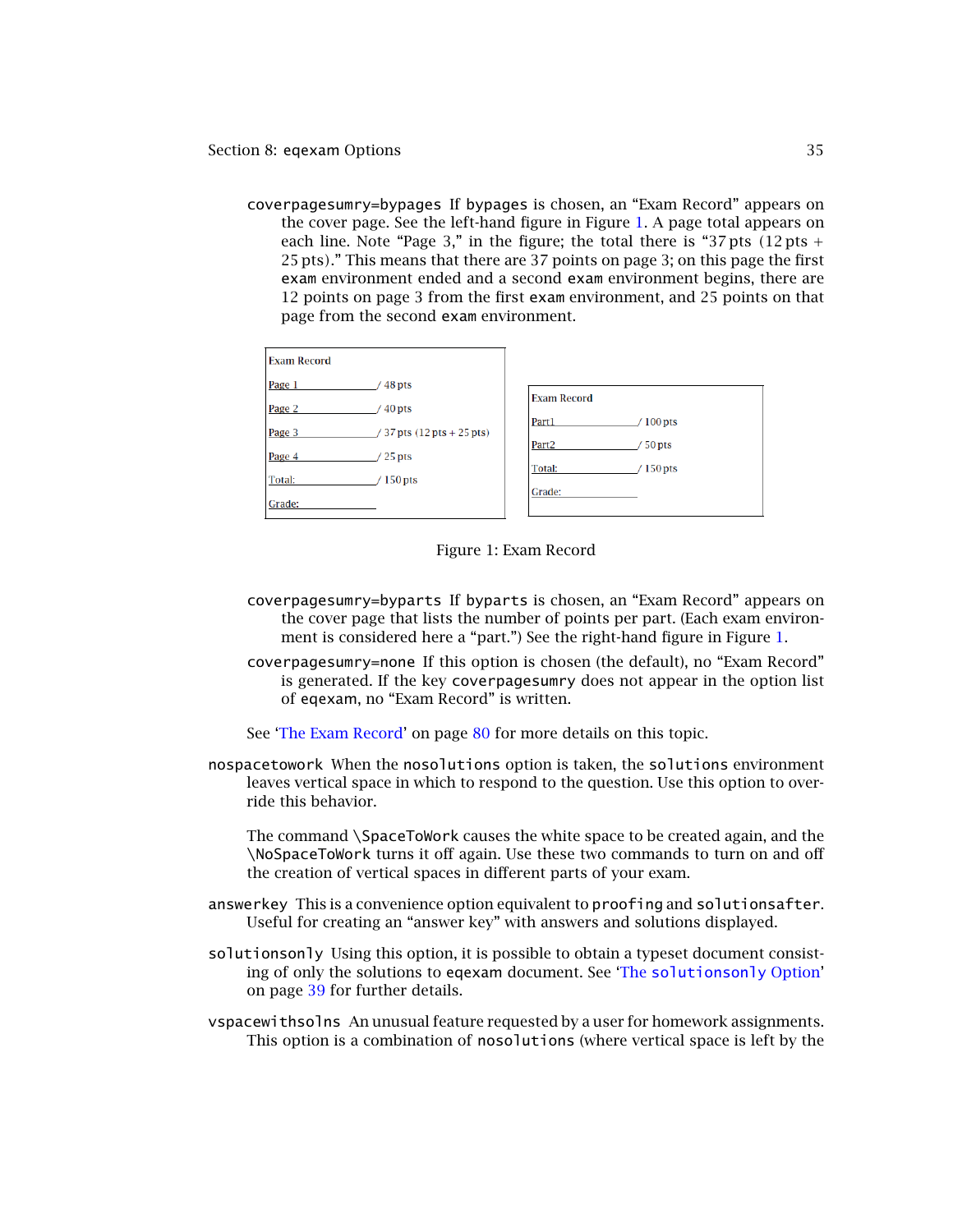Section 8: eqexam Options 36

solutions environment to respond to the question), but the solutions are written the \iobname.sol and input back in at the end of the document.

This option is incompatible with answerkey, nosolutions, and solutionsafter, so when vspacewithsolns is used, it "cancels" these other options.

The command \showAllAnsAtEnd is inserted at the top of the \jobname.sol file and when \jobname.sol are input back in, the command \showAllAnsAtEnd is executed. The definition of \showAllAnsAtEnd is

```
\newcommand{\showAllAnsAtEnd}{%
    \makeAnsEnvForSolnsAtEnd
    \answerkeytrue\eq@proofingtrue
    \eq@solutionsaftertrue\vspacewithsolnstrue
    \displayworkareafalse\withsoldoctrue
}
```
Basically, this turns on all the switches that correspond to the answerkey option. This command may be redefined to suite your purposes.

 $\bullet$  When this option is taken, the switch \ifvspacewithsolns may be used to bring in alternate content.

See 'The [vspacewithsolns](#page-38-0) Option' on page [39](#page-38-0) for further details.

ftbsolns An alias for vspacewithsolns.

- useforms Multiple choice questions have two forms, (1) the choices are labeled using letters (a), (b), (c), etc.; or (2) using a rectangular fill box. The default is (1). The useforms switches the default to  $(2)$ . You can use the commands  $\sqrt{\sqrt{g}}$  and \sqForms to change back and forth between these two types within the exam document. Using one of these commands outside a problem environment will globally change the default, from within, it will only change the default locally.
- flextended When this option is taken, additional code is input to support filler lines, refer to Section [10.12](#page-71-0) for details; in particular, read 'On the [flextended](#page-73-0) option' on page [74.](#page-73-0)
- myconfig If this option is taken, eqexam looks for the configuration file eqexam.cfg. This configuration file is input at the end of the package, and can be used to redefine, for language localization purposes, any of the (text) macros described in this manual. See the section ['Customizations'](#page-44-0) on page [45](#page-44-0) for a partial listing of macros that can be redefined and placed in eqexam.cfg.
- myconfigi…myconfigvi Six additional options for inputting a configuration file. If you take one of these options, eqexam inputs the corresponding configuration file eqexami.cfg…eqexamvi.cfg.
- cfg Syntax: cfg= $\langle$ basename $\rangle$ . If this option is taken, eqexam looks for a file named  $\langle$ *basename* $\rangle$ .cfg and is input.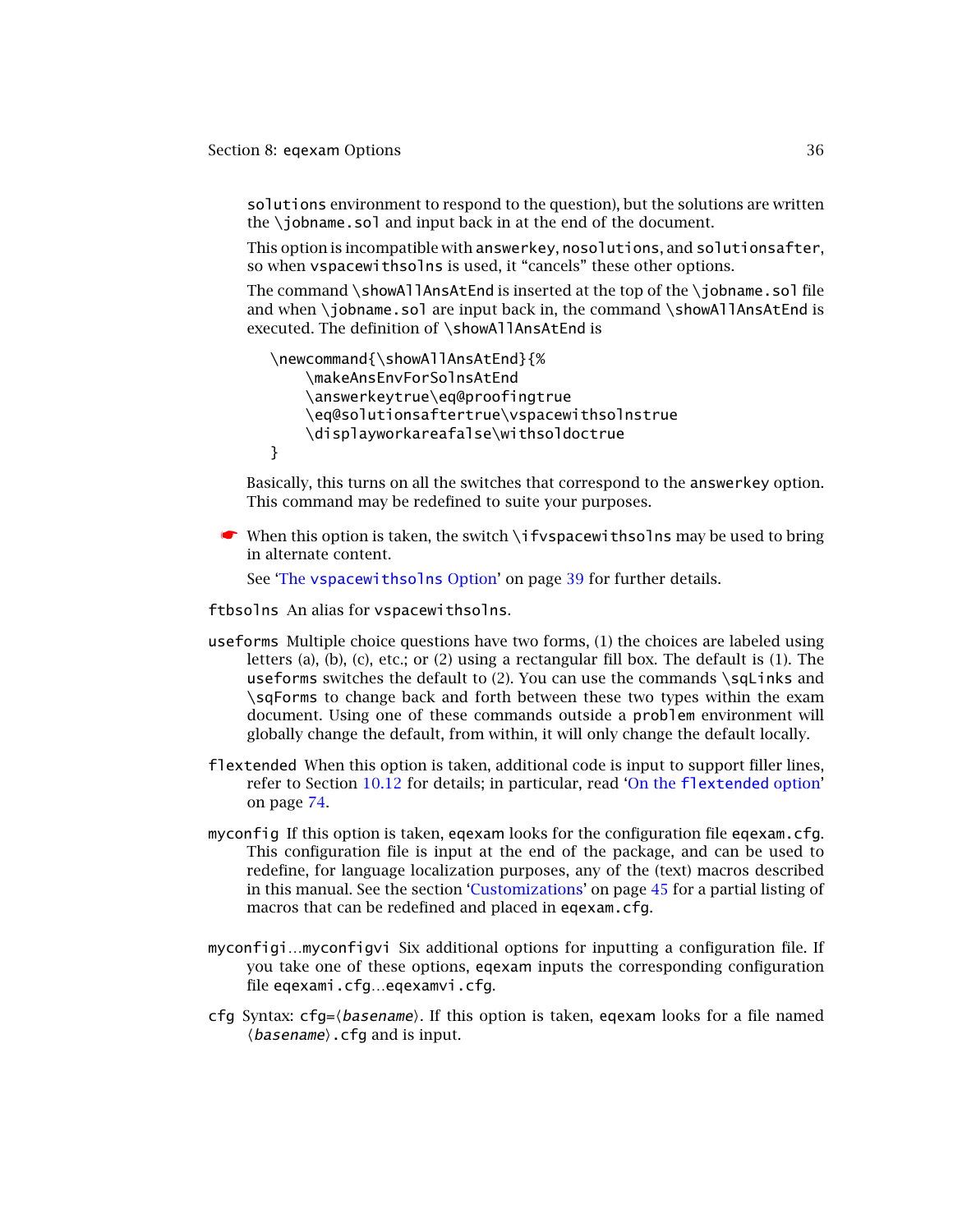For one of my recent classes, I wrote many standard handouts documents: first day handout, assignment documents, homework assignments, review documents, test documents, and in-class notes. Each document-type had its own eqexam format (configuration file, eqexami.cfg…eqexamiv.cfg. It got confusing to keep track of all these configuration files. At which point I decided to add a *named* configuration scheme. If you use the key  $cfq$  in the option list  $cfq=f$ irstday, eqexam will look for a file named firstday.cfg

- obeylocalversions An option put in to give greater control over versions. Perhaps you have a eqexam file that has questions with multiple versions. You would like to pick and choose the versions to be used. In this case, using obeylocalversions will cause eqexam to obey any \selectVersion commands embedded in the document.
- allowrandomize Use this option to randomize the multiple choice/selection questions. See ['Randomizing Choices'](#page-24-0) on page [25](#page-24-0) for details.
- showgrayletters When showgrayletters is used, multiple choice questions will have a gray capital letter A, B, C, etc. underneath it. This letter can then be referred to in the text or the solution using the \REF command.

See ['Referencing Multiple Choice Questions'](#page-62-0) on page [63](#page-62-0) for more information.

- usexkv When this option is used, and the document author has the xkeyval package on his/her system, there is a re-definition of the \fillin command. For more information, see ['Extending the](#page-64-0) \fillin Command' on page [65.](#page-64-0)
- allowcirc4mc Allows to use of circles (created by the lcircle10 font) for multiple choice questions. See ['Using Circles for Multiple Choice'](#page-22-0) on page [23](#page-22-0) for details.
- *-* The next option concerns a major new feature, available in eqexam, version 3.0 or later.
	- fortextbook [This option is designed support textbook authors. See](#page-38-0) 'The fortextbook Option and fortextbook Package' on page 39 for a greater explanation.
- *-* The next two apply to files that have several versions in them, these were defined for use by the AeB Exam Builder utility,<sup>7</sup> but they are available to the document author.
	- max The value of max, max= $\langle N \rangle$ , is a positive integer. The value of max is the number of versions for this document. This option executes \numVersions{(N)} at the end of the package.
	- rendition This is a key-value pair. rendition= $\langle$ a*lpha* $\rangle$ , where  $\langle$ a*lpha* $\rangle$  letter corresponding to the version that is to be typeset. At the end of the package, the command \forVersion{*\alpha*}} is executed.
- **•** The next four options require the AcroT<sub>E</sub>X Bundle, and all of its required packages, such as hyperref, their use implies you are going to publish the document as a PDF.

<sup>7</sup><http://www.acrotex.net/builders/>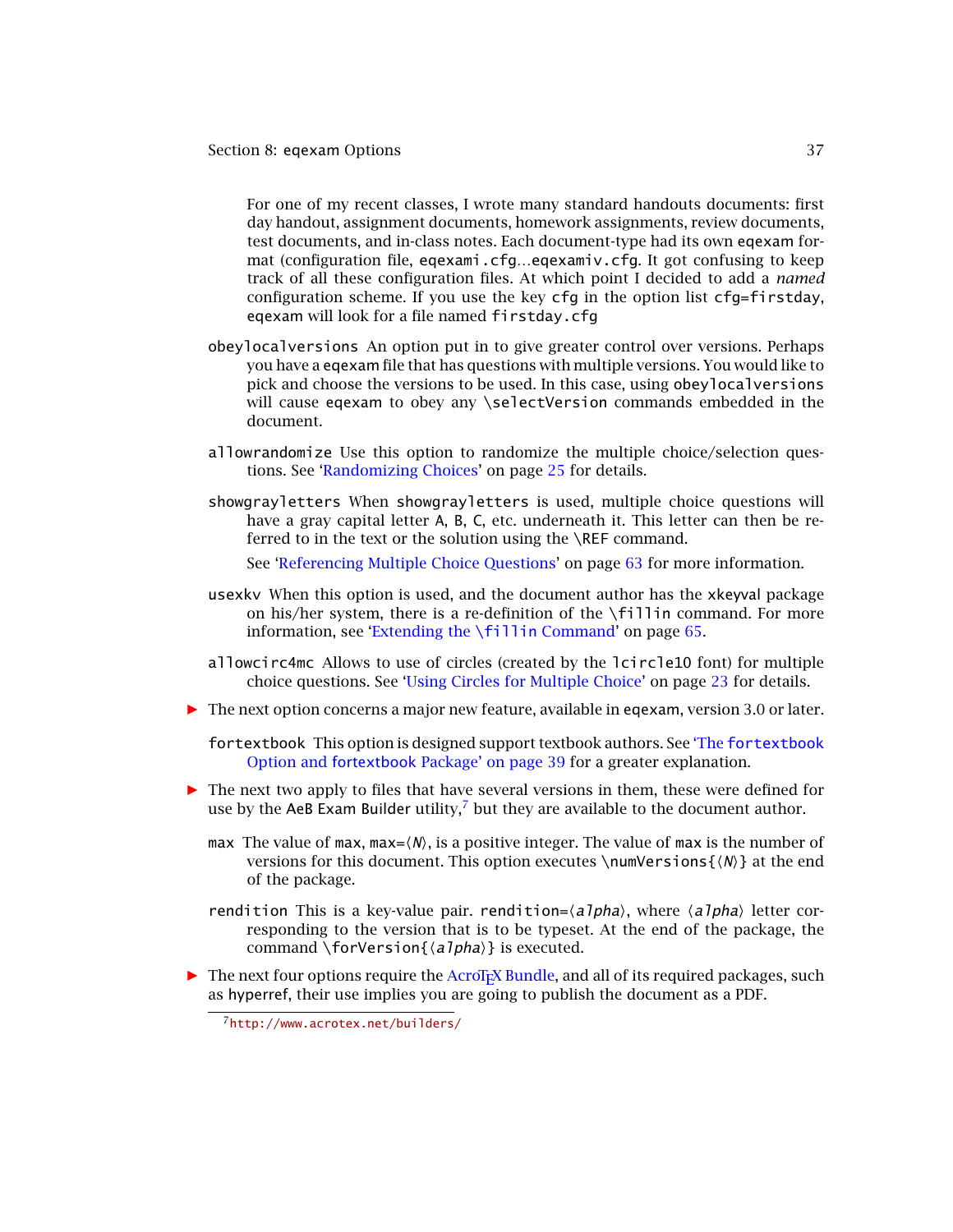Section 8: eqexam Options 38

- pdf This option doesn't do much, it brings in the web package, which in turn, places the values of the keywords (\title, \author, \subject, etc.) into the Document Description dialog of the PDF.
- links This option brings in both web and exerquiz. When you do not use a solutions option (nosolutions and solutionafter), the solutions appear at the end of the document. When the links option is used, links from the questions to the solutions are created. Unless you use a "paper option" (forpaper and forcolorpaper), each solution is on a different page, making a document with a lot of pages. When you also specify a paper option, the solutions are separated by a \medskip.
- online The online option implies the previous two options, but does more. When this option is taken, and the nosolutions option is specified, PDF forms are created: multiple choice questions become radio button fields; fill-in questions become text fields, and the vertical space created by the solutions environment become multi-line text fields.

This may be a useful option for an exam taken in a  $CBT^8$  lab, where the students can type in their responses and when finished, print the document to a lab printer to hand in.

email This option implies the online option, in addition, adds a submit button to the upper left corner of the first page of the exam. The student can take the test in a CBT lab, then submit the results to the instructor via email.

See the section 'The online and email [Options'](#page-39-0) on page [40](#page-39-0) for additional details of these last two options.

*-* When any one of the four options above are taken, a driver needs to be specified as well, the choices are…

dvips For users of dvips, the dvi-to-postscript converter.

dvipsone For users of the Y&YTEX System, such as myself.

The drivers pdftex, luatex, and xetex are automatically detected and need not be specified as a driver option.

The driver names are passed on to hyperref and to eforms<sup>9</sup> for the proper creation of links and form fields.

#### **8.1. Configuration Files**

The eqexam looks for two configuration files, they are web.cfg and eqexam.cfg.

The first one web.cfg may be already present on your hard drive if you use the AcroTEX Bundle. Typically, desired default driver option is placed in here, for example, web.cfg might contain the single line,

<sup>8</sup>Computer Based Testing

<sup>&</sup>lt;sup>9</sup>A component of AcroT<sub>E</sub>X Bundle.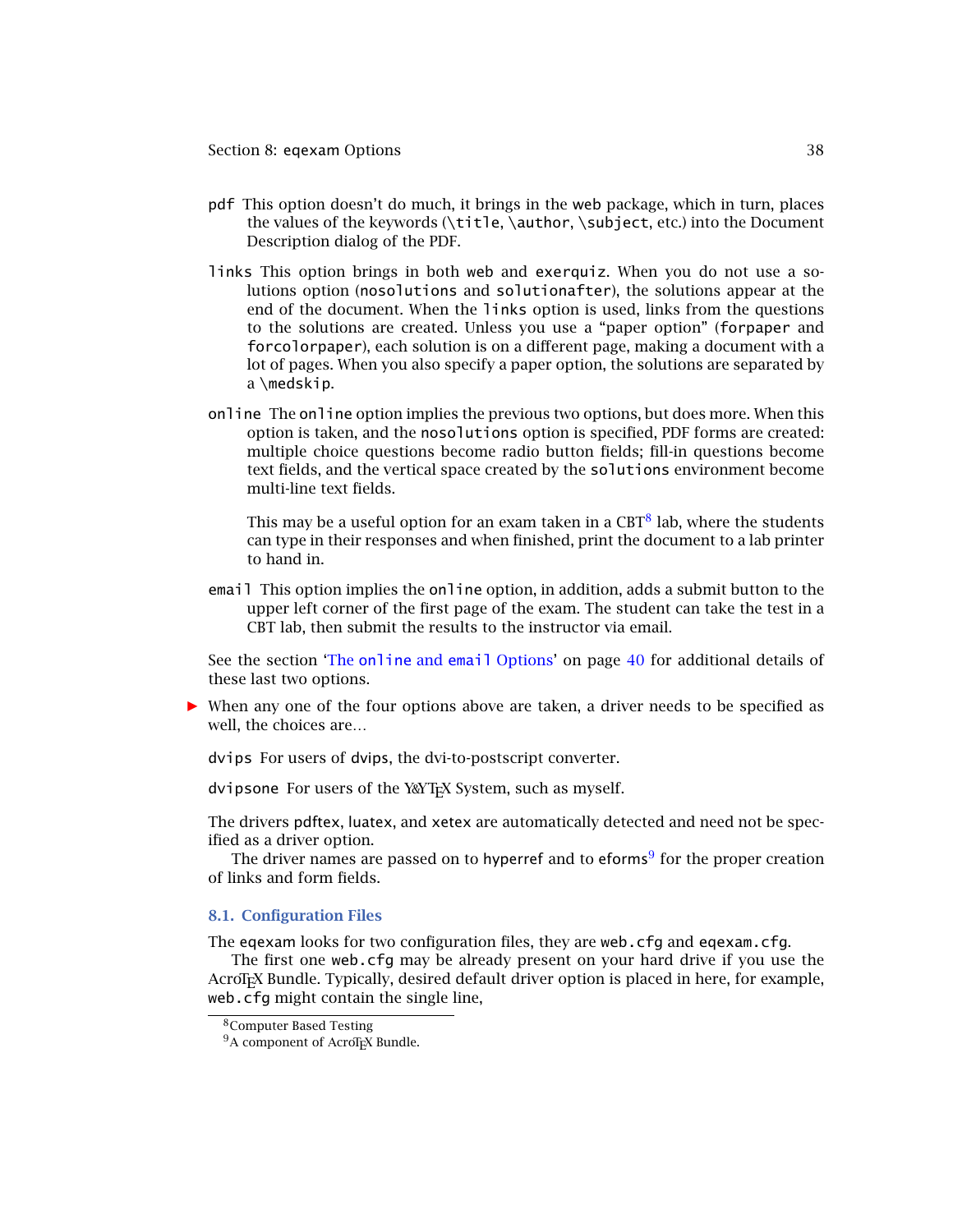#### <span id="page-38-0"></span>Section 8: eqexam Options 39

# \ExecuteOptions{dvips}

for users of the dvips application for converting .dvi files to .ps file. The drivers supported by eqexam are listed in the previous section.

The second configuration file, eqexam.cfg, is input at the end of the package, provided the document author takes the myconfig option. Use this file to redefine some of the commands described in ['Customizations'](#page-44-0) on page [45,](#page-44-0) and elsewhere, to customize eqexam. An obvious use for this is to have a language customization of the package, input through eqexam.cfg.

If you place eqexam.cfg in the  $EFT$ *x* search path, these customization will be global to all documents that specify the myconfig option. If is is placed in the source document folder (which is not in the  $\Delta E_{\text{F}}$ X search path) the changes are local to all documents developed in that folder.

## **8.2. The solutionsonly Option**

With this option, it is possible to obtain a listing of only the solutions in an eqexam source file. A possible application of this feature is if you publish homework or practice test questions, you can later publish the solutions to them.

 $\oint$  The demo file for this option is [eqex\\_solnsonly.pdf](http://www.acrotex.net/blog/?p=1227), available from the AcroTEX Blog website. The source file is attached to the PDF. Within the source file, you will find detailed instructions for how to create a solutions-only file.

### **8.3. The vspacewithsolns Option**

With option is a combination of nosolutions (where vertical spaces are left for extended response questions, and multiple choice and fill-in the blank are left, well, blank) and compiling the document with no options at all, in this case the solutions appear at the end of the document.

To summarize, when vspacewithsolns is used, the test section is left blank for the student to fill in, but at the end of the document are the solutions. I've recently used this option to compile an old test (from a previous semester) and publish it on the web. The student can try solving the old test, with the solutions at the end of the document<sup>10</sup>

An alias for this option is the option ftbsolns.

 $\circledast$  The demo file for this feature is named [hw02.pdf](http://www.acrotex.net/blog/?p=1220). See also the file [test03.pdf](http://www.acrotex.net/blog/?p=1206), which demos both the solutionsonly option and the vspacewithsolns option.

### **8.4. The fortextbook Option and fortextbook Package**

This option is designed for authors of textbooks. The fortextbook option defines the probset environment—used to create problems sets in the textbook—as a re-purposing of the exam environment. When the text is compiled with the studented option (student edition), only odd-numbered solutions/answers are written to the end of the document;

 $10$ Another option is to first publish your old exam with the nosolutions option, then, after a suitable time, publish the same document with the solutionsonly option.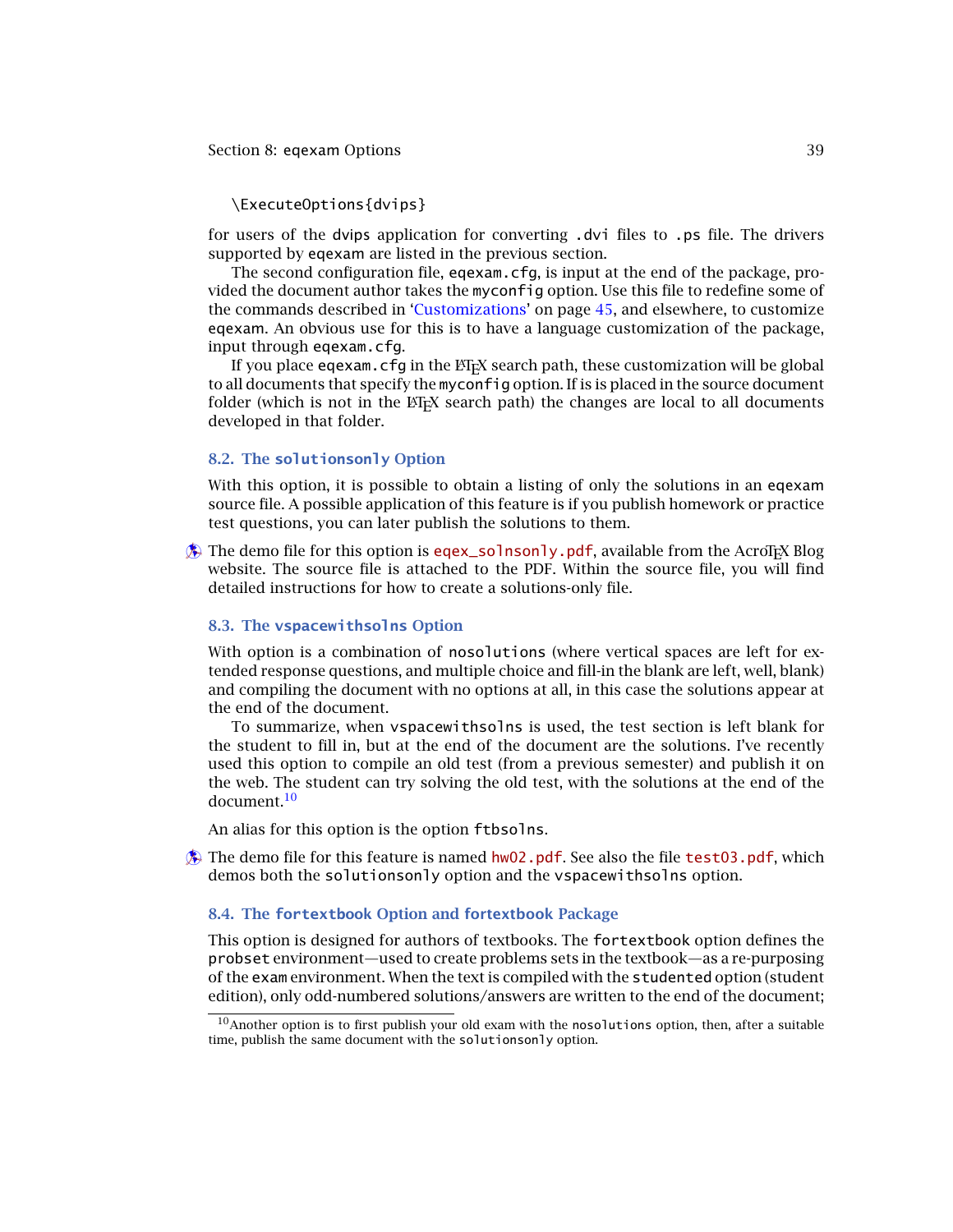40

<span id="page-39-0"></span>when the instred option (instructor edition) is used, all solutions/answers are written to the end of the document, there are options for annotating the book with the answers in the margins or following the questions (instructor edition).

Documentation for this option is found in the doc/fortextbook folder. See the file fortextbook.pdf and its source file fortextbook.ltx.

To use the fortextbook option, a whole panoply of options are needed,

```
\usepackage[%
    fortextbook,ftbsolns,usecustomdesign,
    forcolorpaper,noseparationrule,usexkv
]{eqexam}
```
Accompanying the eqexam is a simple wrapper package called fortextbook, which basically calls eqexam with all the above options. So, the textbook author needs only to specify,

```
\usepackage{fortextbook}
```
The documentation for this option is quite extensive and is available in the separate document fortextbook.pdf. This document is a short "textbook" that illustrates and documents the features of this option.

See the **[AcroTEX Blog](http://www.acrotex.net/blog)** for several articles on the fortextbook option, beginning with the first article *The* fortextbook *[option, Part 1, The Instructor Edition](http://www.acrotex.net/blog/?p=604)*. A listing of all articles of the eqexam [package](http://www.math.uakron.edu/~dpstory/eqexam.html) may be obtained by following [this link.](http://www.acrotex.net/blog/?tag=eqexam-package)

The full series of articles on the fortextbook option may be found under the [fortextbook tag](http://www.acrotex.net/blog/?tag=fortextbook) at the blog site.

# **9. The online and email Options**

When you use the online option, all fields created by the  $\lfloor$ fillin command, and this includes \TF, are converted into text fields, and the white space created by the solutions environment is converted to a multi-line text field. The fields manifest themselves when the document is viewed within the Adobe Reader, or any other PDF viewer that supports form fields.

This may be a useful option to the few people out there who are not in a technical field that requires specialized symbols to respond to a question. An exam created by the online option can be filled out online, printed, and submitted to the course instructor, perhaps within a lab setting.

There are other applications, such as creating a course survey, or a questionnaire of some type the students can fill out and submit. The email option may be more appropriate for these applications.

## **9.1. The email Option**

When you pass the email option to eqexam, this does everything the online option does, in addition, it creates a "Submit" button that appears in the top-left margin of the exam (it does not appear on the cover page), and is placed there by the \maketitle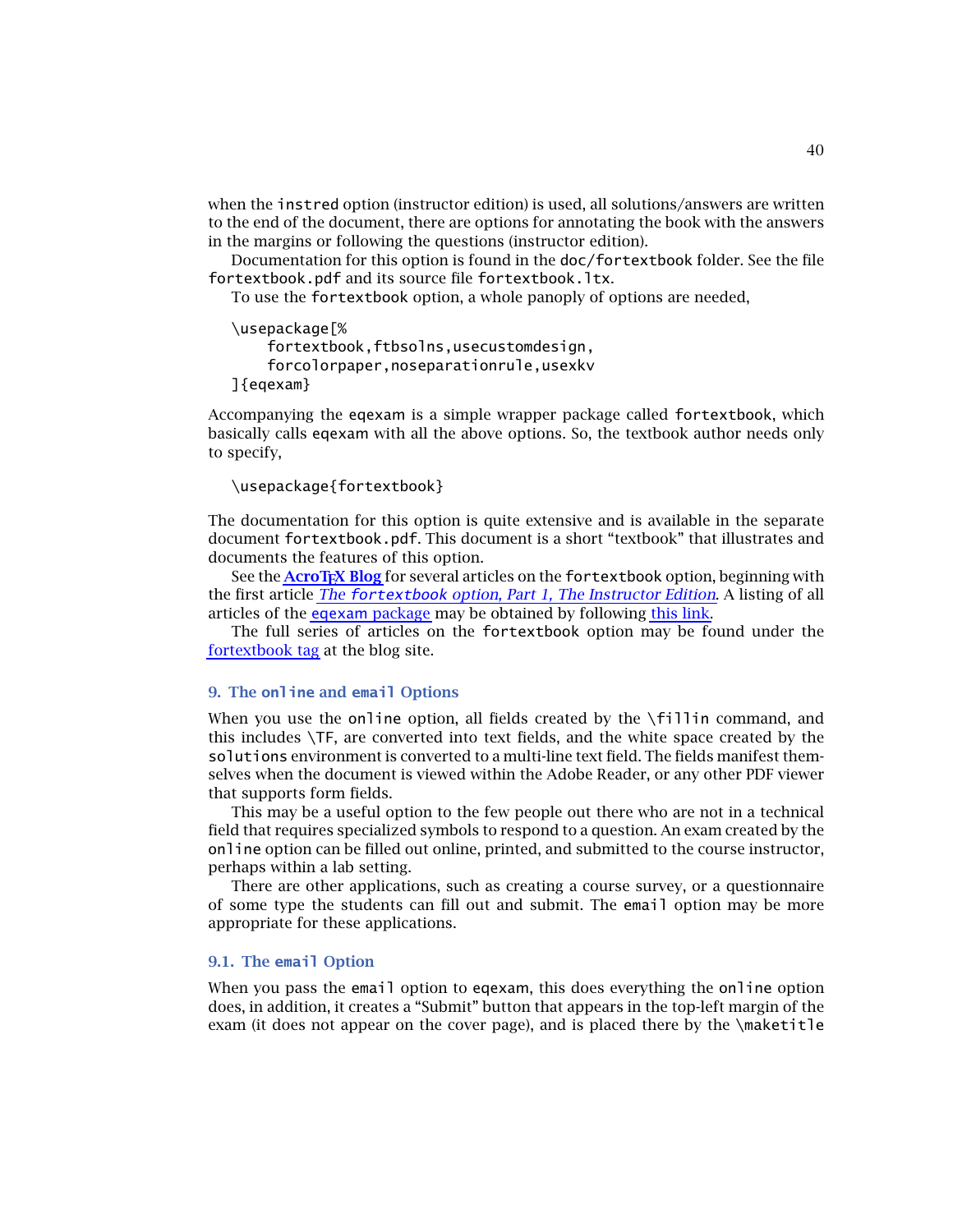command, that normally goes just after the opening of the document environment, \begin{document}.

The forms button is all setup to submit to the server-side script, eqAttach.asp, an active server page using vbscript as its scripting language. This script, when properly installed and functional, receives the form data generated by the document and attaches it to an email, which it sends off to the designated destination. Before discussing how to install and use eqAttach.asp, let me cover some commands that controls this button as well as options for changing what is sent to the server-side script.

When you take the email option, you need to supply a minimum of two pieces of information: the path to the server-side script eqAttach.asp and the email address of the person the results are to be sent. The command \SubmitInfo is used to supply this info, for example,

```
\SubmitInfo{http://localhost/scripts}{dpstory@uakron.edu}
```
This command takes two arguments, the first is the URL to the server-side folder that contains eqAttach.asp, the second argument is the email address of the recipient of the email. (You can have multiple recipients by separating the address by an comma.)

After the student submits the responses to the questions, an email is sent to the recipient (the instructor, perhaps). When the recipient receives the email, s/he can save the FDF attached file (containing the student responses) to a folder on the local hard drive. At least for a Windows machine when you open the FDF, the PDF will be fetched and the student data will be populated into the form fields.

Once this is done, the instructor can either save the populated file to the hard drive for later processing (the Acrobat application needed for this step) or print it to a printer for grading by hand.

If the instructor has Acrobat, s/he can use the markup capability of Acrobat to grade the electronic version of the test, and return the electronic version, with markup, to the student.

Below is the subject and message body of a "typical" submittal for the student "John Q. Student".

Message Subject:

Exam Results: Test 1 of U. S. History

Message Body:

```
Exam Information:
    Course Name: U. S. History
    Exam: Test 1
    Student: John Q. Student
    TimeOfQuiz: 1/19/2005 12:07:56 PM
```
The FDF is attached.

The following commands can be used to modify the email message.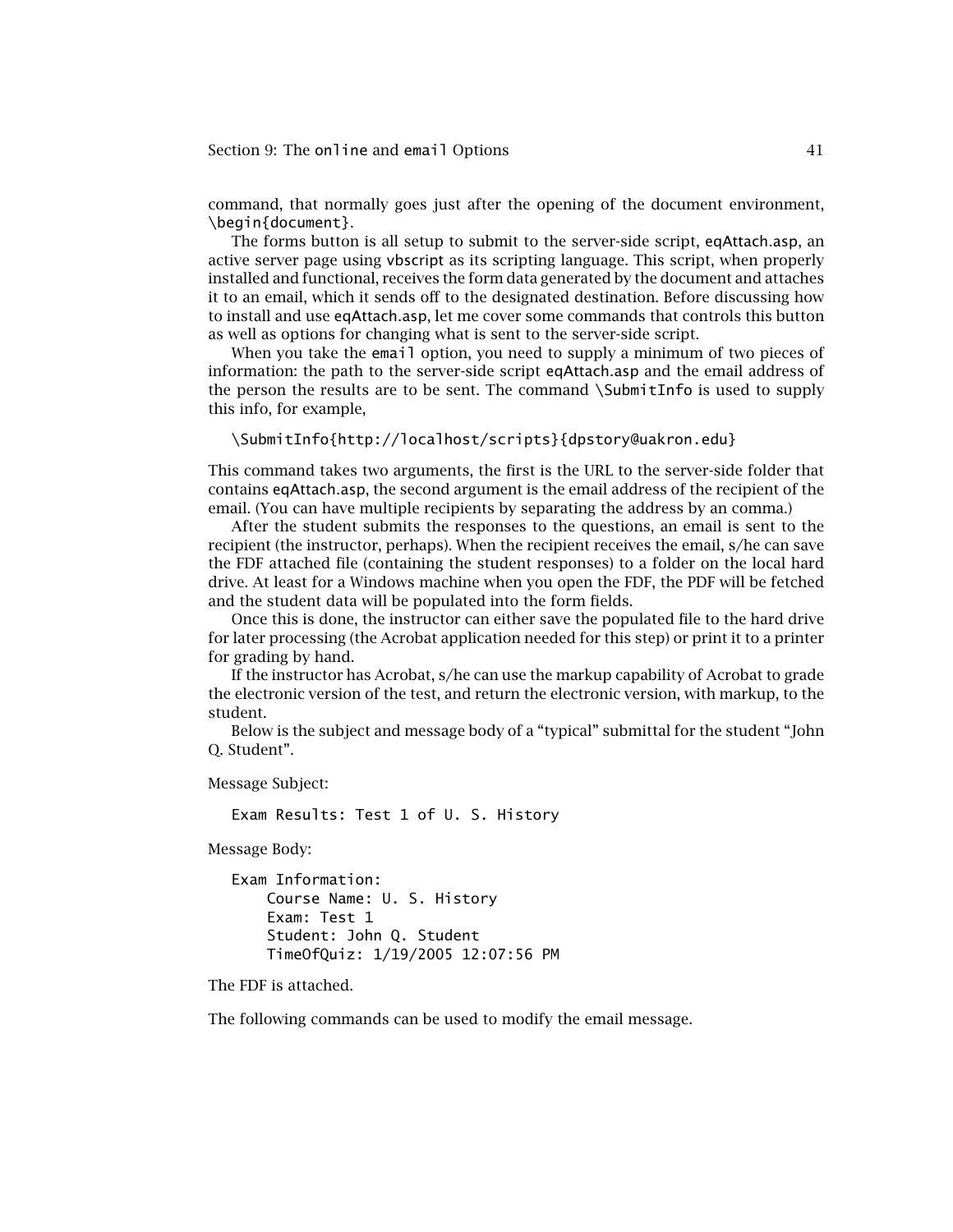**• \EmailCourseName is used to specify the name of the course. The default value for this** is \websubject, obtained from the \subject macro used in the preamble; however, if you want a different name in the email, perhaps with more information included, you can redefine the value using this macro.

\EmailCourseName{\websubject} % the default

**Important:** When you use T<sub>E</sub>X formatting in the subject, such as

\subject{\bfseries Calculus 1}

and you are using the email option, it will be necessary to use \EmailCourseName to redefine the subject, e.g.,  $\tem{Calc}$   $\text{Ca}$   $\text{l}$ , to avoid possible T<sub>E</sub>X compile errors, or to prevent T<sub>F</sub>X primitives being a part of your email!

**FIM** \EmailExamName is used to specify the exam name of the course. The default value for this is \webtitle, obtained from the \title macro used in the preamble; however, if you want a different name in the email, perhaps with more information included, you can redefine the value using this macro.

\EmailExamName{\webtitle} % the default

**Important:** If you use some T<sub>E</sub>X formatting in the title, such as

\title{\bfseries Test 1}

and you are using the email option, it will be necessary to use \EmailExamName to redefine the title, e.g.,  $\Em{Text}$   $\Em{Test}$  1}, to avoid possible  $T<sub>F</sub>X$  compile errors, or to prevent T<sub>E</sub>X primitives being a part of your email!

**>** \EmailSubject The document author might want a custom subject in the email, instead of the standard one. By using this macro, he can design his own email subject.

\EmailSubject{} % the default

In this case eqAttach.asp inserts the standard one.

Exam Results: \webtitle of \websubject

The email would read "Exam Results: Test 1 of Calculus I", for example. To change the email subject we would put the following command in the preamble:

\EmailSubject{Another Set of Cool Results}

**>** \ServerRetnMsg The server script (eqAttach.asp) returns a message acknowledging the receipt of the data, this command allows the document author to customize the return message. The default definition is:

\ServerRetnMsg{}

In this case eqAttach.asp inserts the standard one, "Exam results successfully sent to your instructor!".

To change the return message to something more meaningful, put this command in the preamble, for example,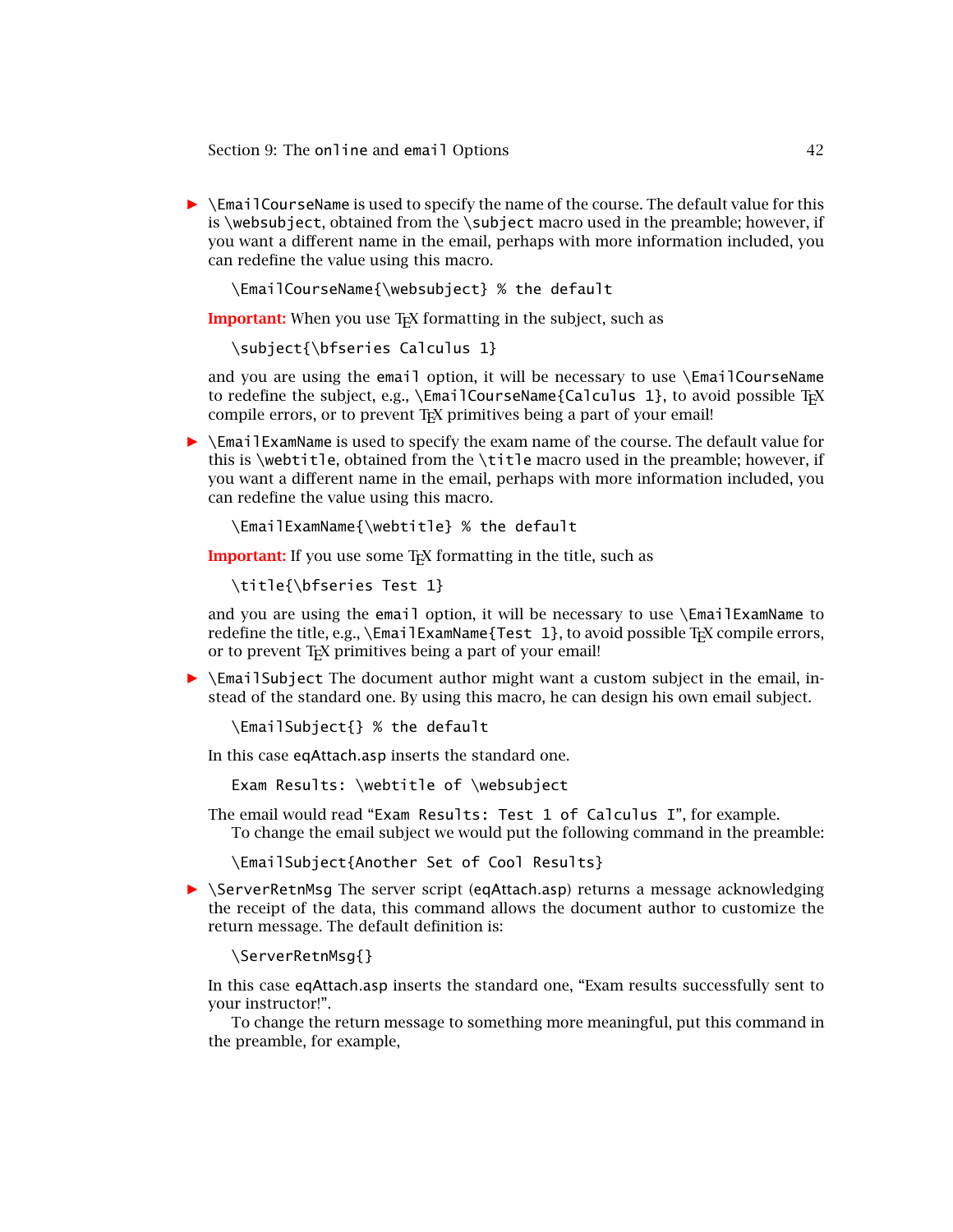\ServerRetnMsg{Your responses to the \\TeX Survey have been received, thank you!}

*-* \SubmitButtonLabel is the label that appears on the submit button.

\SubmitButtonLabel{Submit} % the default

### • **Installing eqAttach.asp**

On the server side, in order for eqAttach.asp to run correctly, Microsoft Internet Information Server (IIS), version 4.0 or greater, is needed. The script eqAttach.asp needs to be placed where ASP scripts have execute permissions.

The eqAttach.asp uses the *Acrobat FDF Toolkit*11, version 6.0. Follow the directions for installation contained in the accompanying documentation.

Install eqAttach.asp in a folder (perhaps called Scripts) designated to execute scripts. If you don't have such a folder, then the following steps explain how to create a virtual directory through IIS that points to this folder.

- 1. Create a new folder on the system (Scripts, for example). Its recommended location is inside the Inetpub folder.
- 2. Place eqAttach.asp in this newly created folder.
- 3. In the MMC snap-in for IIS, create a virtual directory by right-clicking on the Default Web Site and selecting New > Virtual Directory.
- 4. Type "Scripts" (or whatever the name of the folder you created in Step 1) as the alias for the virtual directory, and then link it to the physical directory you created in Step 1.
- 5. Make sure that "Script execution" privileges are enabled. If not, enable them.

### • **Setting up and Modifying the Script**

On the server side, in order for eqAttach.asp to run correctly, Microsoft Internet Information Server (IIS), version 4.0 or greater, is needed. The script eqAttach.asp should be placed where ASP scripts have execute permissions. There are two methods of sending e-mail:

- 1. CDONTS: This method (which is commented out by default) can be used on an NT server. Uncomment if you want to use CDONTS, and comment out the CDOSYS code lines that follow.
- 2. CDOSYS: This can be run on a Win2000 or WinXP server.

The script needs to be modified appropriate to your server, in particular, search down in eqAttach.asp for the configuration line

```
eqMail.Configuration.Fields.Item
    ("http://schemas.microsoft.com/cdo/configuration/smtpserver")
        = "mySMTP"
```
replace mySMTP with your SMTP server.

<sup>11</sup>Currently located at the [Acrobat Family Developer Center.](http://partners.adobe.com/public/developer/acrobat/devcenter.html)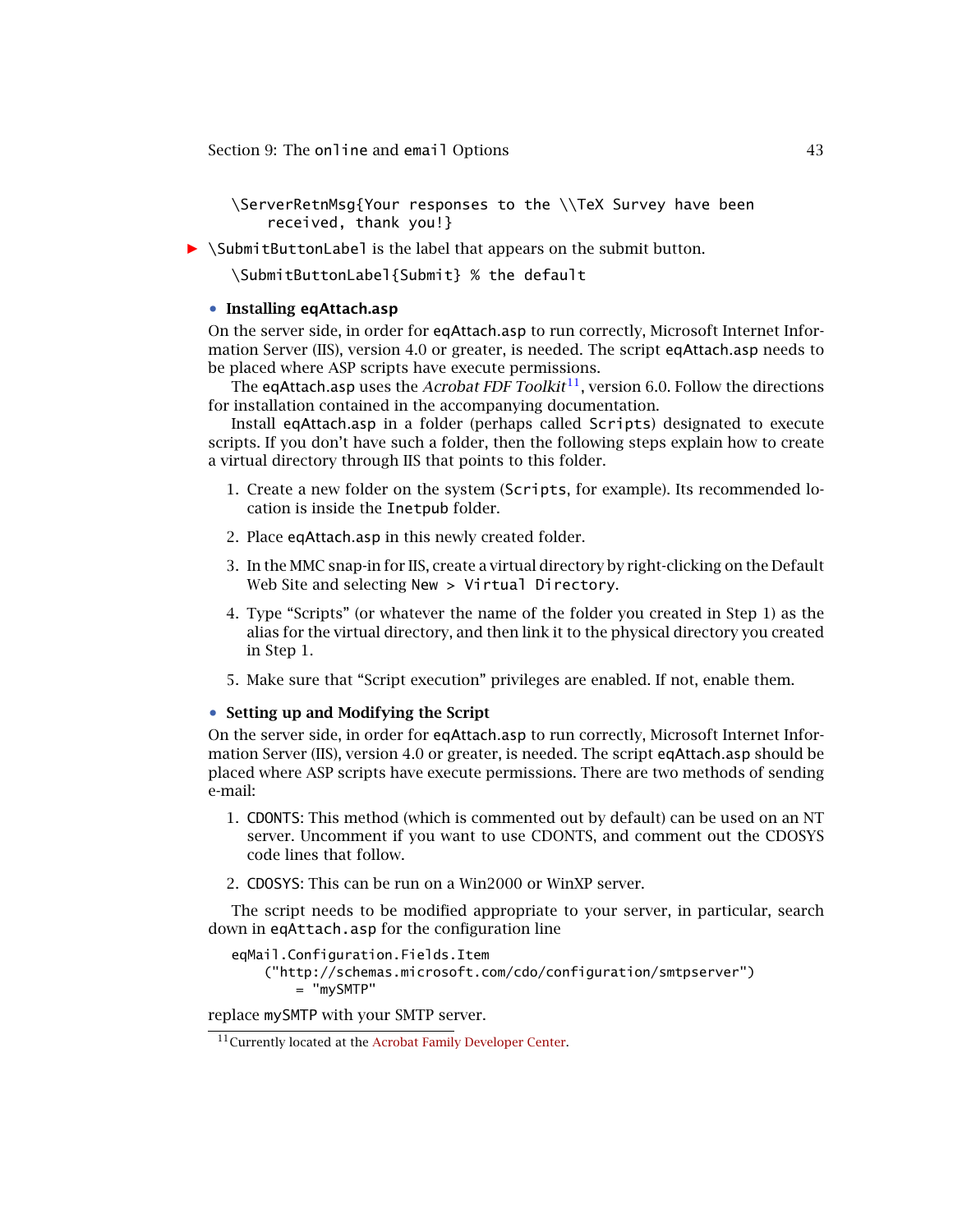# • **Some Options**

The default behavior of eqAttach.asp is to return a message to the document that indicates the receipt of the data, this message is"Exam results successfully sent to your instructor!" The message, as explained earlier, can be changed using the \ServerRetnMsg, like so

\ServerRetnMsg{Your TeX survey results have been received, thank you.}

Now, if for whatever reason you don't want this confirmation message to return to the document for display in alert box, you can sent the silent as part of the query string. For example, if

```
\SubmitInfo{http://myWebSite/scripts/eqAttach.asp?silent\#FDF}
    {myname@mymailprovider}
```
placed in the preamble of your document specifies the path to the script, silent mode, and the email address of the recipient of the form data.

Another other feature of eqAttach.asp that can be changed through the query string is the /F key-value pair of the FDF sent out in email. The value of this key is the path to the document that sent the FDF, it may be a url (an address on the Internet) or it could be a file specification of a local hard drive. If you specify nopath in the query string, like so

```
\SubmitInfo{http://myWebSite/scripts/eqAttach.asp?nopath\#FDF}
    {myname@mymailprovider}
```
then eqAttach.asp strips out the file path and leaves only the file name.

▶ This is what I did with the tex\_survey.tex source file. I placed tex\_survey.pdf in a LaTeX Survey folder on my desktop. As the emails came in, I saved the FDF attachments to this folder. By (double) clicking on the FDF, tex\_survey.pdf, which is in the same folder, opened and the form data populated the fields from whence they were sent. It worked well for me.

If you don't use the nopath option, when you click on an FDF file you've received by email, your browser opens and the PDF on the Internet is brought into the browser and the form data populates the form fields, …at least on a Windows machine. :-)

#### • **References**

The following links were used as a reference in the development of the Email.asp script.

- CDOSYS:
	- **–** [Invision Portal](http://invisionportal.com/show_tutorial.asp?TutorialID=160) Tutorial: CDOSYS email tutorial
	- **–** [MSDN:](http://msdn.microsoft.com/library/default.asp?url=/library/en-us/cdosys/html/_cdosys_imessage_interface.asp) CDO for Windows 2000. The IMessage Interface. (Use MIE to view this page.)
	- **–** [ASP 101](http://www.asp101.com/articles/john/cdosmtprelay/default.asp) Sending Email Via an External SMTP Server Using CDO
- CDONTS
	- **–** [Juicy Studio](http://www.juicystudio.com/tutorial/asp/cdonts.html) The ASP CDONTS Component
	- **–** [DevASP](http://www.devasp.com/Samples/mail.asp) Sending Mail from ASP with CDONTS.NewMail Object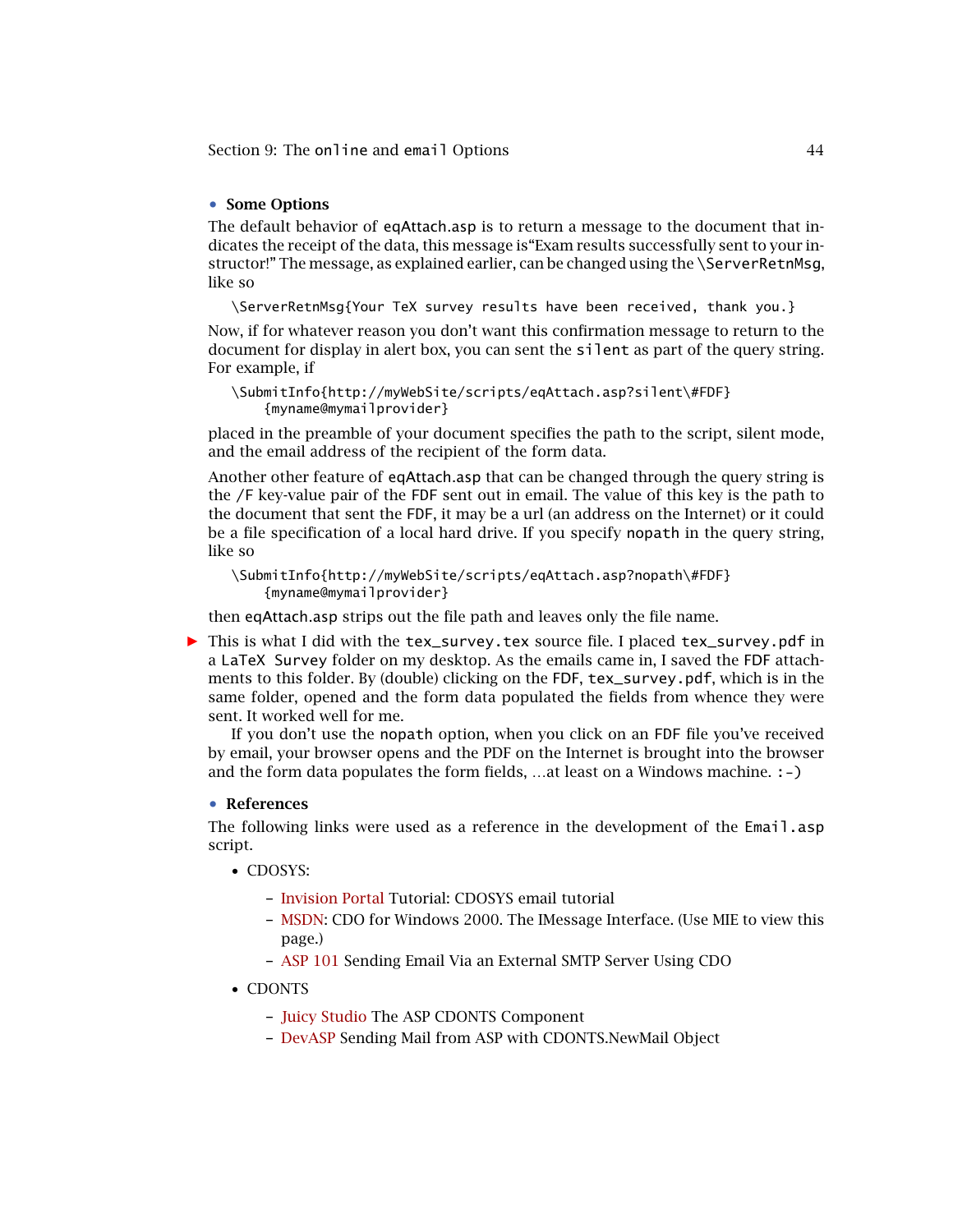# <span id="page-44-0"></span>**10. Bells, Whistles and other Customizations**

### **10.1. Customizations**

We enumerate some commands for changing the default design of eqexam.

### • **Course Info Commands**

eqexam has several commands for the student to provide some identification information.

**•** \eqexamName. This command defines the macro \eq@ExamName that creates the underlined space for the student to enter his/her name, and also defines the text box form field, in the case the online or email options are taken. There are two (design) parameters for \eqexamName

### \eqexamName[eforms\_opts]{width}

The first optional parameter can be used to modify the appearance of the text field, see the [eForms](#page-0-0) documentation for details. The second parameter is the width of the field. The default definition is

```
\eqexamName[\Ff\FfRequired]{2.25in}
```
Here, the text field that will be generated (when online or email is specified) will be a required field. The total width of the space provided is 2*.*25 inches.

The command \examNameLabel controls the label to be used for this name field. It takes one parameter, the label to be used for the name field; the default definition is \examNameLabel{Name:}.

**• \eqSID.** This command defines the macro \eq@SID that creates the underlined space for the student to enter his/her student Identification number (SID), and also defines the text box form field, in the case the online or email options are taken. There are two (design) parameters for \eqSID

\newcommand\eqSID[eforms\_opts]{width}

The first optional parameter can be used to modify the appearance of the text field, see the [eForms](#page-0-0) documentation for details. The second parameter is the width of the field. The default definition is

\eqSID[\Ff\FfRequired]{2.25in}

Here, the text field that will be generated (when online or email is specified) will be a required field. The total width of the space provided is 2*.*25 inches.

The command \examSIDLabel controls the label used for this SID field. It takes one parameter, the label to be used for the name field; the default is \examSIDLabel{SID: }.

*-* \eqEmail. This command defines the macro \eq@Email that creates the underlined space for the student to enter his/her student email address, and also defines the text box form field, in the case the online or email options are taken. There are two (design) parameters for \eqEmail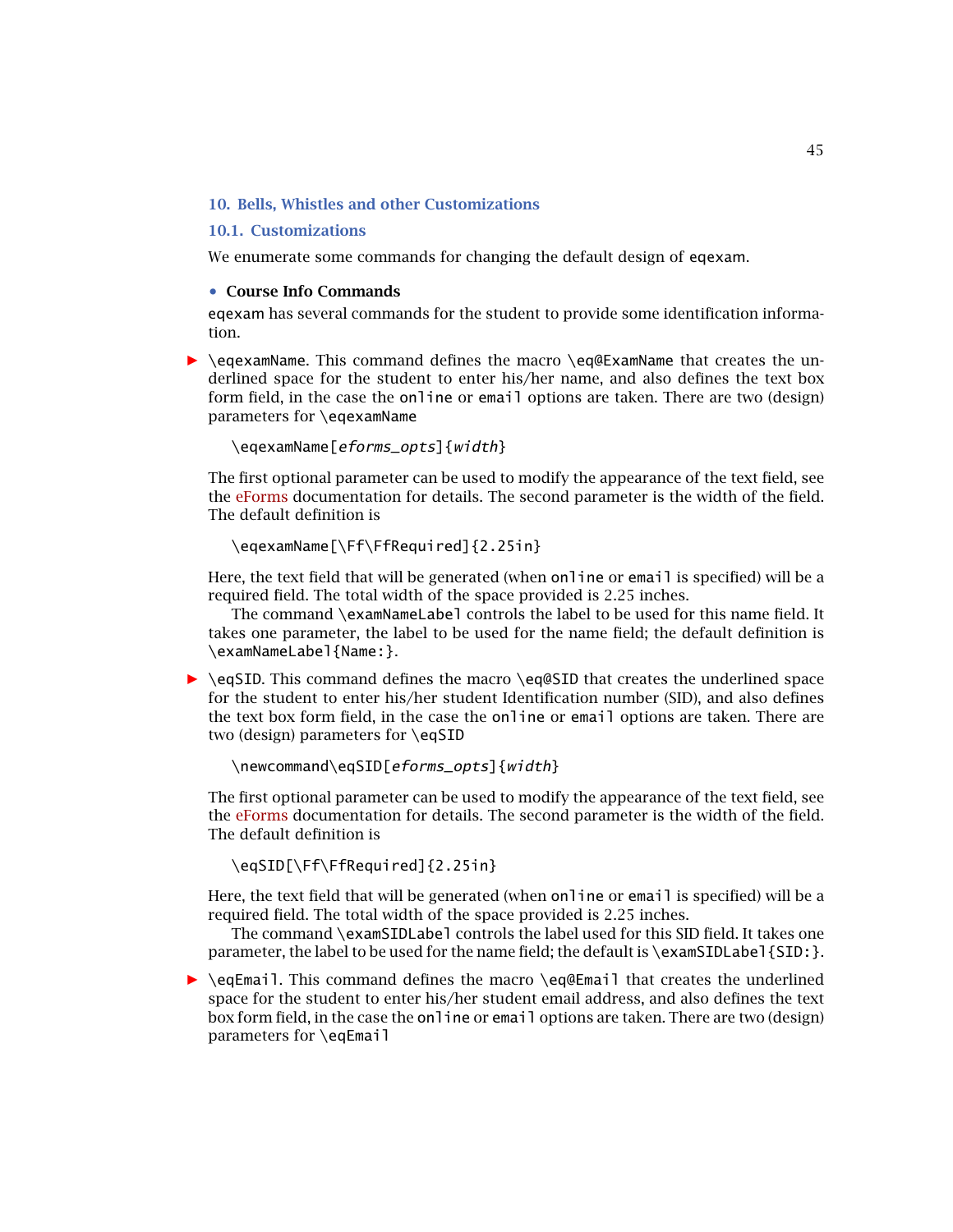\newcommand\eqEmail[eforms\_opts]{width}

The first optional parameter can be used to modify the appearance of the text field, see the [eForms](#page-0-0) documentation for details. The second parameter is the width of the field. The default definition is

\eqEmail{2.25in}

Here, the text field that will be generated (when online or email is specified). The total width of the space provided is 2*.*25 inches.

The command \examEmailLabel controls the label to be used for this email field. It takes one parameter, the label to be used for the name field; the default definition is \examEmailLabel{Email:}.

#### • **Changing the Title and Cover Page**

 $\triangleright$  \maketitle. The main heading that appears at the top of the first page of the exam is created by the  $\mathbb{E}$ T<sub>E</sub>X (redefined) command \maketitle. The \maketitle has some code to place the email button in the top margin, followed by the expansion of the command \maketitledesign, whose definition is

```
\newcommand\maketitledesign
{%
    \makebox[\textwidth]{\normalsize
        \shortstack[l]{\strut\websubject\\\@date}\hfill
        \shortstack[c]{\webtitle\\\strut\@altTitle}\hfill
        \shortstack[l]{\strut\eq@ExamName\\\webauthor}}%
}
```
This command can be redefined using \renewcommand to suite your needs, for example,

```
\makeatletter
\renewcommand\maketitledesign
{%
    \makebox[\textwidth]{\normalsize
        \shortstack[l]{\strut\websubject\\\webauthor, \@date}\hfill
        \shortstack[l]{\webtitle\\\strut\@altTitle}\hfill
        \shortstack[l]{\strut\eq@ExamName\\\eq@SID}}%
}
```
\makeatother

This code adds in a field for the student to enter his/her student Id, here we enclose the code in a \makeatletter/\makeatother because this redefinition occurs in the preamble, and the code has an '@' in it.

Command elements that are appropriate to the redefinition are \maketitledesign are…

\websubject This is the course name, as determined by the \subject command.

\webtitle This is the exam name as determined by the \title command.

\altTitle An additional text field that is placed below \webtitle.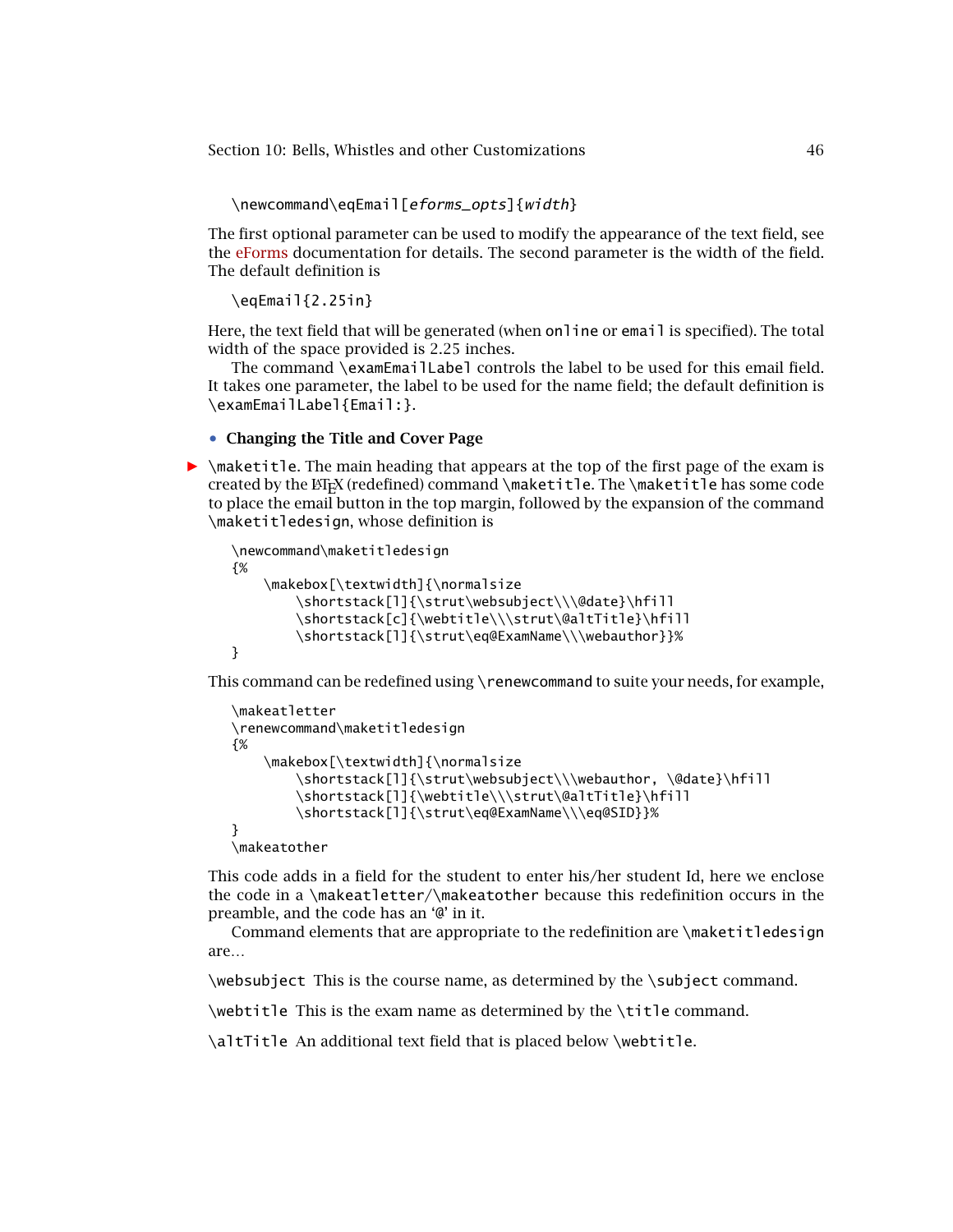\@date This is the date as determined by the \date command.

- \eq@ExamName This is the name field for the student to enter his/her name, as defined by default or redefined by \eqexamName, see ['Course Info Commands'](#page-44-0) on page [45.](#page-44-0)
- \eq@SID This is the student ID field for the student to enter his/her ID, as defined by default, or redefined by the command \eqSID, see ['Course Info Commands'](#page-44-0) on page [45.](#page-44-0)
- \eq@Email This is the student email field for the student to enter an email address, as defined by default, or redefined by \eqEmail, see ['Course Info Commands'](#page-44-0) on page [45.](#page-44-0)
- \theduedate This is a text macro defined by the \duedate command. For example, setting \duedate{03/10/05} defines \theduedate so that it expands to  $03/10/05$ . May be useful when redefining \maketitledesign for a homework assignment page.
- **•** \eqexcoverpagedesign. When the coverpage option is taken, a default cover page appears unless it is redefined. The eqexam package provides \eqexcoverpagedesign to design your own cover page. The default cover page uses the

\websubject This is the course name, as determined by the \subject command.

\webtitle This is the exam name as determined by the \title command

\webuniversity This is the value set by the \university command, given in the preamble.

\@date This is the date as determined by the \date command.

- \eq@ExamName This is the name field for the student to enter his/her name, as defined by default or redefined by \eqexamName, see ['Course Info Commands'](#page-44-0) on page [45.](#page-44-0)
- \eq@SID This is the student ID field for the student to enter his/her ID, as defined by default, or redefined by the command \eqSID, see ['Course Info Commands'](#page-44-0) on page [45.](#page-44-0)
- \eq@Email This is the student email field for the student to enter his/her email ad[dress, as defined by default, or redefined by](#page-44-0) \eqEmail, see 'Course Info Commands' on page 45.

Copy the definition of \eqexcoverpagedesign from eqexam.dtx and modify as desired. Place the new definition in the preamble (enclosed between \makeatletter and \makeatother) or in a custom style file. No special support for this design is offered, because a cover page can be designed in so many different ways.

Another command associated with the coverpage option,is the \placeCoverPage-Logo, a simple command used to insert a logo on the cover page. The logo can be used to cover the score in the next page if the instructor places the score under the logo. Example of usage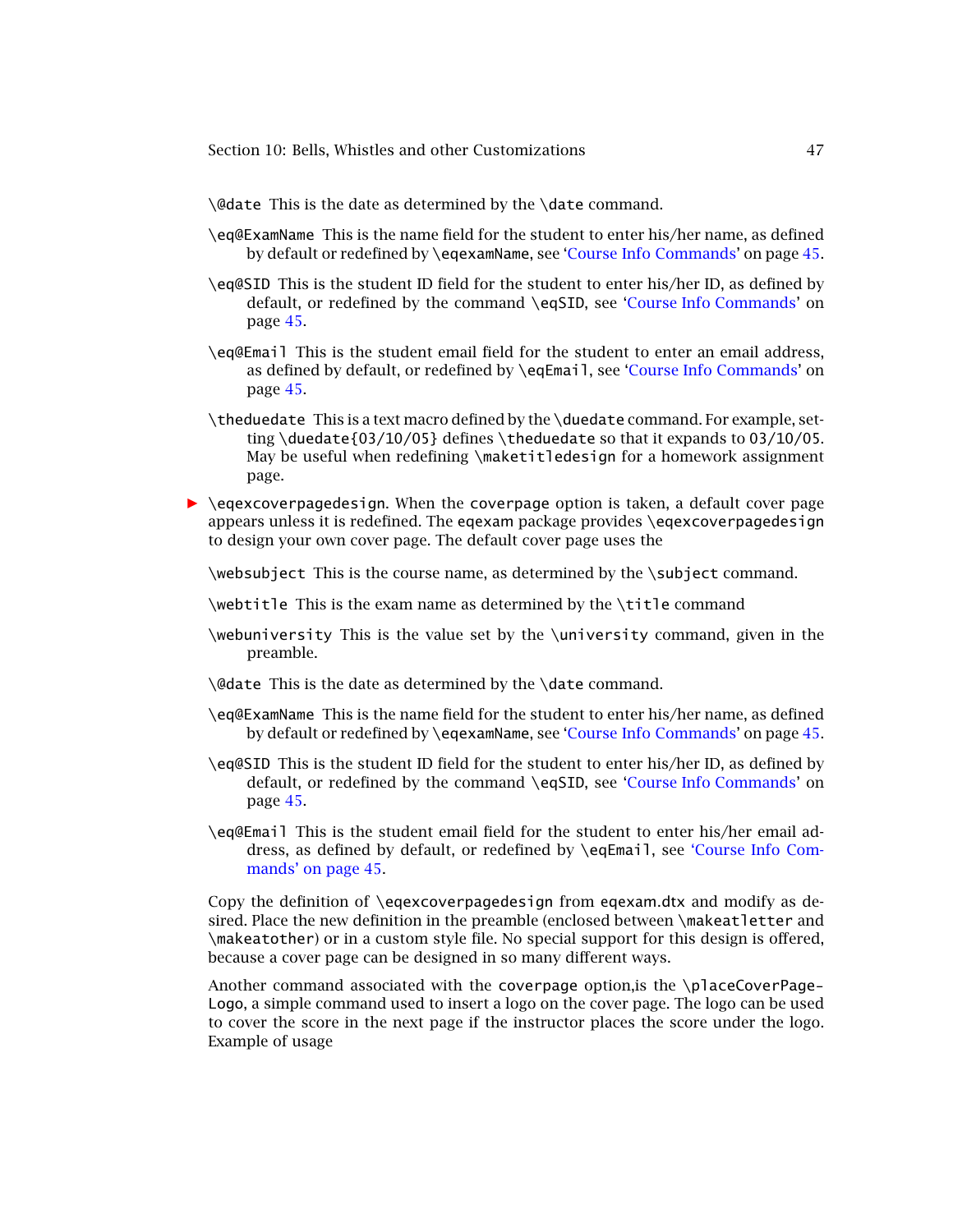\placeCoverPageLogo{5in}{-1.5in}{\includegraphics{nwfsc\_logo}}

Working from the upper left corner, the first parameter is the amount to move to logo to the right, the second parameter is the amount to move the logo vertically. The Third parameter is the content; perhaps an \includegraphics command.

### • **Changing the Running Headers**

There are two running headers, one header for the exam itself, and another when the solutions are shown at the end of the document.

**• Running Header for Exam. The commands \lheadeqe, \cheadeqe and \rheadeqe are** used for defining the left, right, and center running headers. **Note:** these commands have been recently renamed, originally they were named \lhead, \chead and \rhead, but this conflicts with the fancyhdr package. If fancyhdr has not been loaded by the time eqexam is loaded, the eqexam definitions for \lhead, \chead and \rhead still hold. Generally, it is recommended that the new command be used,  $\lceil \cdot \cdot \rceil$  headeque,  $\lceil \cdot \cdot \rceil$ and \rheadeqe.

1.  $\theta$ lheadeqe{text}

Changes the left header text of the running header. This command defines an internal macro \eq@lhead that actually contains the text. The default is

\lheadeqe{\shortwebsubject/\shortwebtitle}

2. \cheadeqe{text}

Changes the center header text of the running header. This command defines an internal macro \eq@chead that actually contains the text. The default is

\cheadeqe{-- Page \arabic{page}\space of \nPagesOnExam\space--}

3.  $\theta$ {\teadeqe{text}

Changes the right header text of the running header. This command defines an internal macro \eq@rhead that actually contains the text.

The default is \rhead{\eq@ExamName}.

If you want to redesign the layout of the running header, here is the macro that the above components fill.

\newcommand\runExamHeader{\eq@lhead\hfill\eq@chead\hfill\eq@rhead}

- *-* Running Header for Solutions. The components of the running header for the solutions pages occur, as above, on the left, center and right of each header are defined by the commands \lheadSol, \cheadSol and \rheadSol.
	- 1.  $\theta$ lheadSol{text}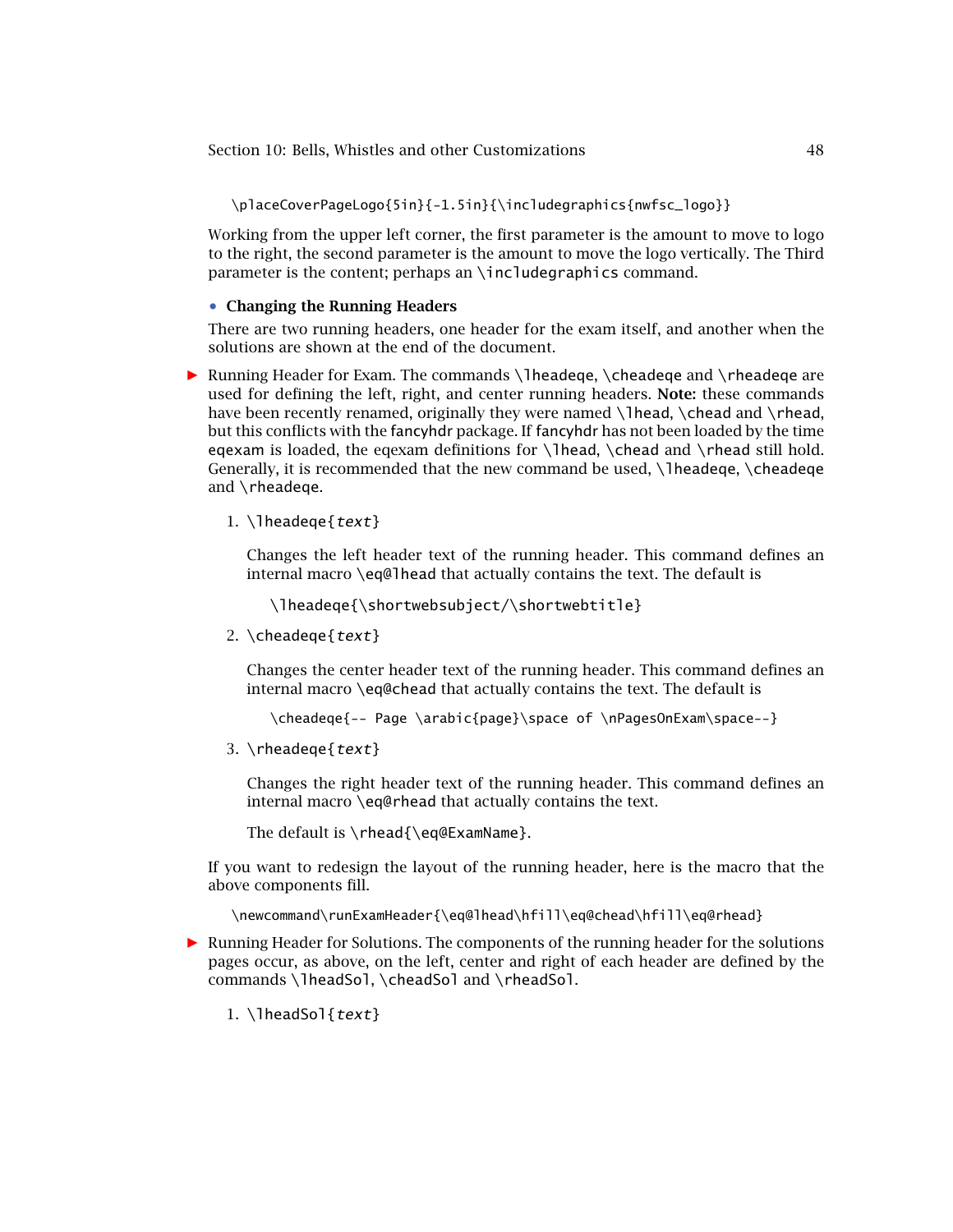Changes the left header text of the running header. This command defines an internal macro \eq@lheadSol that actually contains the text. The default is

\lheadSol{\shortwebsubject/\shortwebtitle}

2.  $\text{cheadSol} \text{text}$ 

Changes the center header text of the running header. This command defines an internal macro \eq@cheadSol that actually contains the text. The default is

```
\cheadSol{-- Page \arabic{page}\space of \nPagesOnExam\space--}
```
3. \rheadSol{text}

Changes the right header text of the running header. This command defines an internal macro \eq@rheadSol that actually contains the text. The default definition is \rheadSol{SOLUTIONS}.

If you want to redesign the layout of the running header, here is the macro that the above components fill.

```
\newcommand\runExamHeaderSol
    {\eq@lheadSol\hfill\eq@cheadSol\hfill\eq@rheadSol}
```
# • **Changing the Running Footers**

The default set up of eqexam is to use no running footers; actually, that's not quite right. eqexam places the command \settotalsbox in the footer; this command is the one that places the totals boxes, when requested.

eqexam defines three commands for the footer,

```
\lfooteqe{text}
\cfooteqe{text}
\rfooteqe{text}
```
where the  $text$  is placed at the left, center, and right of the running footer. The default for each is empty text. These three comprise the definition of \runExamFooter

\newcommand{\runExamFooter}{\eq@lfoot\hfill\eq@cfoot\hfill\eq@rfoot}

The \settotalsbox and \runExamFooter then appear in the definition of \@oddfoot in the definition of the eqExamheadings page style.

```
\renewcommand{\@oddfoot}{\settotalsbox\runExamFooter}
```
When doing any re-definition of the running footers at the \@oddfoot command, be sure to include \settotalsbox on the *left side of the running footer*; otherwise, you will not have a totals box when you request one.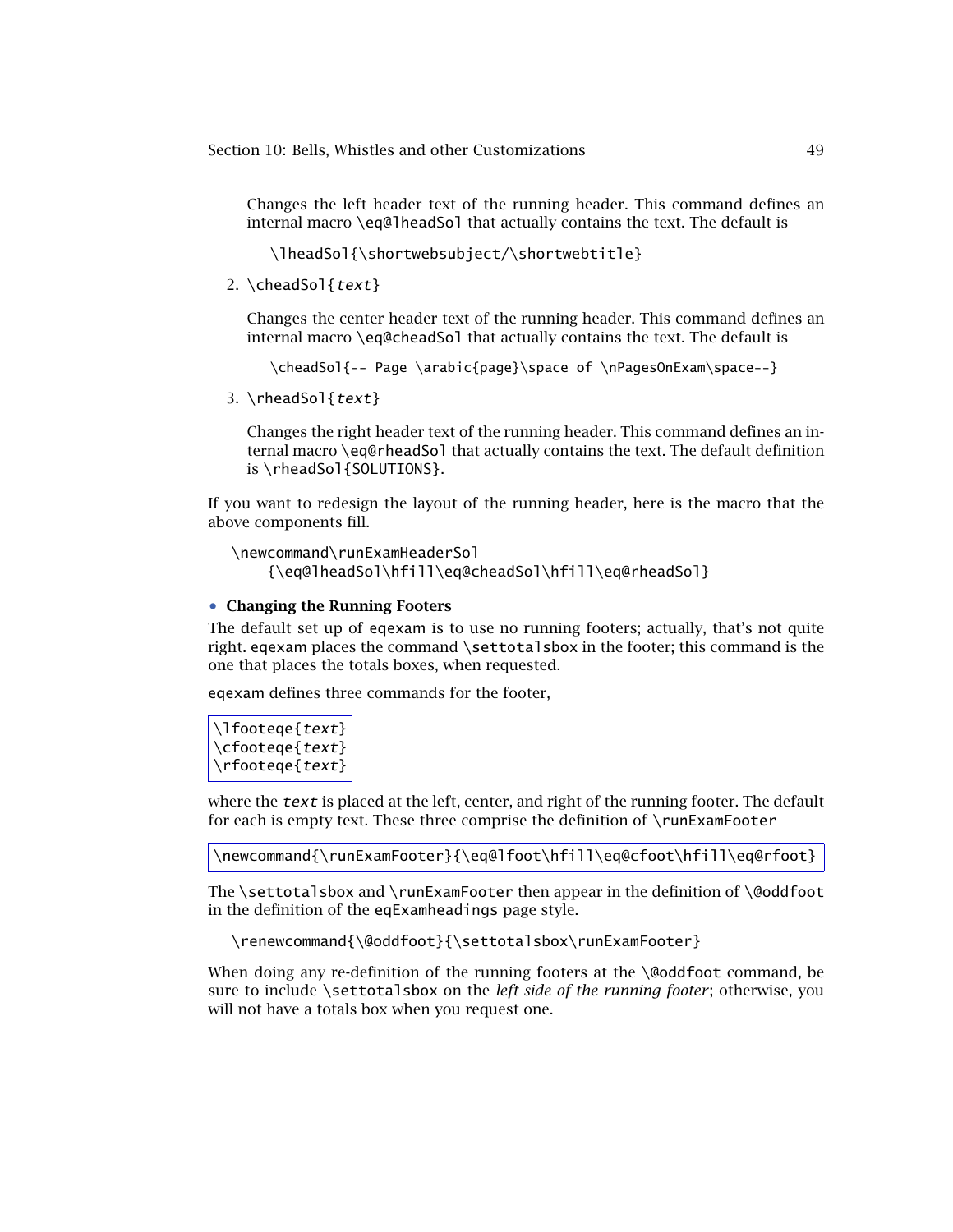# • **Exam Strings**

In this section we list a new commands that contain information about the exam.

\nPagesOnExam

The command \nPagesOnExam expands to the total number of pages in the exam.

\nQuesInExam[exam\_name]

\nQuesInExam expands to the total number of questions in the exam. The command takes an optional argument, the exam\_name (this is the name given the exam as the required argument of the exam environment). If the argument is not given, the name of the current exam is used (when executed within an exam environment). If \nQuesInExam appears outside an exam environment, the value of the optional argument needs to be specified.

There are several commands are useful for documents that have several eqexam environments, these are

```
\theGrandTotal
\totalForPart{exam_name}
\percentForPart{exam_name}
```
The first command sums the point totals for each of the exam environments. The latter two, each taking one argument, the name associated with the exam, reports the points for that exam environment and the percent of the total for that exam environment.

Below is a recent example taken from a final exam that I constructed for my class.

```
\begin{eqComments}[Final Exam:] (\theGrandTotal\space points) The
final exam has two parts:
    \textbf{Part I} (\totalForPart{InstrQuestions} points or
       \percentForPart{InstrQuestions} of the total points) consists of
       questions written by the instructor;
    \textbf{Part II} (\totalForPart{GenEd} points or
       \percentForPart{GenEd} of the total points) consists of
       questions provided by the Department of Mathematics.
\end{eqComments}
```
☛ The calculation of \percentForPart is done in one of two ways:

- 1. If the fp package is loaded, "floating point arithmetic" is used and results are rounded to the number of decimal points determined by \nPctDecPts, the default definition of which is \newcommand{\nPctDecPts}{1}. This command may be redefined to another nonnegative integer value.
- 2. Otherwise—if the fp package is *not loaded*—TEX's count registers are used, the percentage rounded to the nearest integer.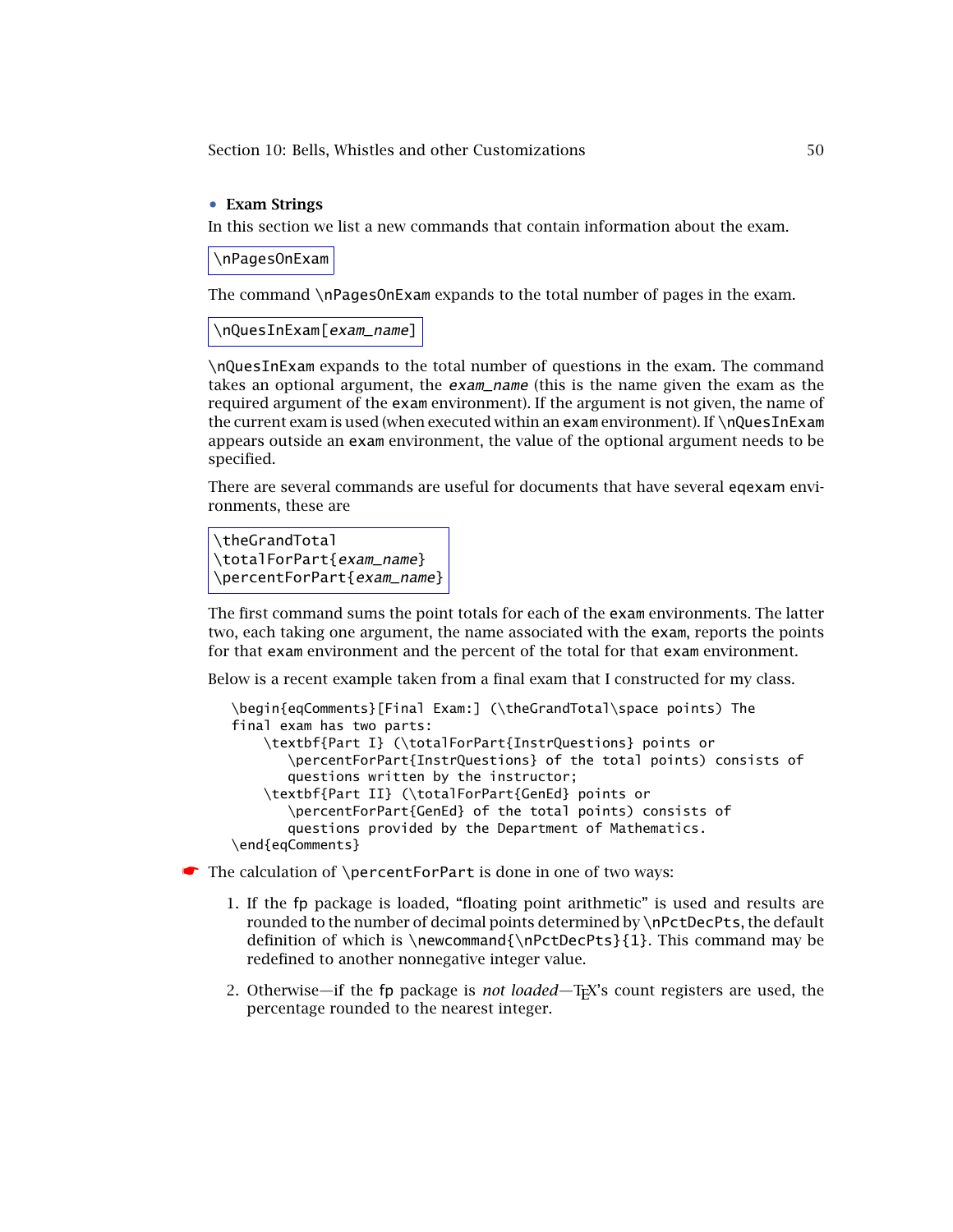The calculations are made when the \maketitle command is expanded. If, for whatever reason, you are not using \maketitle, you can place the command that does the calculations, \EQEcalculateAllTotals, just after \begin{document}, and before the first use of \theGrandTotal and \percentForPart.

\firstPageOfExam{exam\_name} \lastPageOfExam{exam\_name}

These two commands expand the page numbers of the beginning and the ending of the exam environment, respectively, with name exam\_name.

## • **Localization of Strings**

In this section we list various macros that expand to text appearing on an eqexam document. The default text is in English. These commands can be redefined to other English language phrases, or to other languages, and placed in the preamble of your document, or in one of the .cfg files.

• \examNameLabel: On each page of the exam, there is a place for the student to enter her/his name. \examNameLabel can be used to define the name label, the default is

\examNameLabel{Name:}

• \examAnsKeyLabel: When the answerkey option is in effect, the line in which the student enters her/his name (labeled by \examNameLabel) is filled by the value of the text macro \examAnsKeyLabel. The default definition is

\examAnsKeyLabel{Answer Key}

Thus, when the answerkey option is used, the name field appears as follows:

Answer Key

• \ptLabel and \ptsLabel: Labels for indicating the points of a problem, the first is the singular form of the second. The default is

| \ptLabel{pt}   | % singular form |
|----------------|-----------------|
| \ptsLabel{pts} | % plural form   |

• \eachLabel: Label for indicating the common point value of each of several parts of the same problem.

\eachLabel{ea.}

• \pointLabel and \pointsLabel: The word for 'points' used in the instructions environment that lists the number of points in this exam. The default is

| \pointLabel{point}   |  |               | % singular form |
|----------------------|--|---------------|-----------------|
| \pointsLabel{points} |  | % plural form |                 |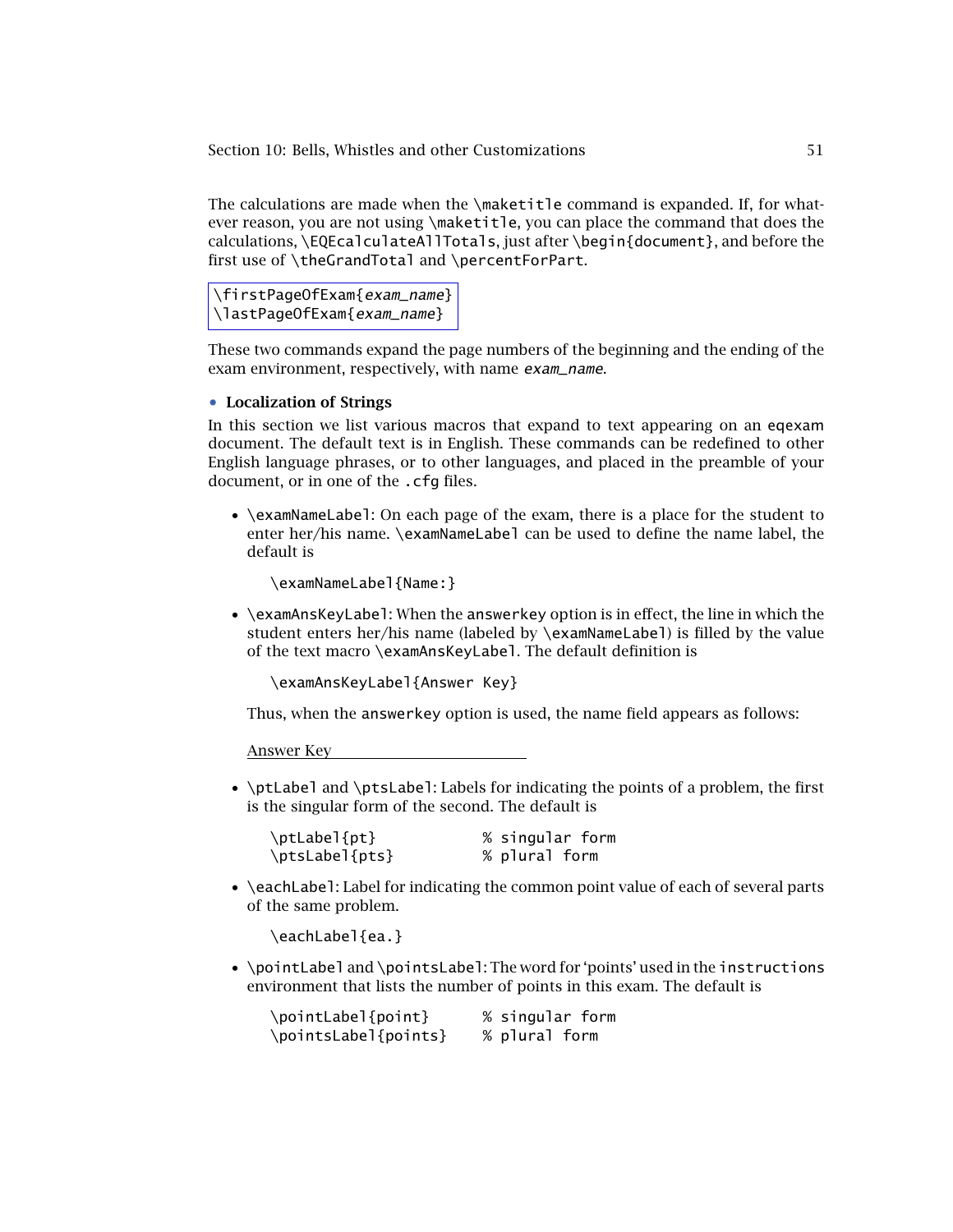The \pointsLabel command defines \eq@pointsLabel, which, in turn, is used in the \summaryTotalsTxt, the definition of which follows:

```
\newcommand{\summaryTotalsTxt}
    {($\summaryPointTotal\,\text{\eqpointsLabel}$)}
```
• \defaultInstructions: The instructions environment has a default heading. The command \defaultInstructions allows you to change this heading. The default is

\defaultInstructions{Instructions.}

See ['The Point and Totals Boxes'](#page-57-0) on page [58](#page-57-0) as well as the section 'Course Info Commands' on page 45 [for additional details on these and commands useful for laying out](#page-44-0) the standard text of an eqexam document.

# • **Customization of Color**

When the forcolorpaper option is used, various elements—such as section titles, instruction headers, color for fill-in problems, and so on—have default colors. In this section we list the color controls, along with their default definitions.

- 1 \proofingsymbolColor{red}
- <sup>2</sup> \instructionsColor{blue}
- <sup>3</sup> \eqCommentsColor{blue}
- <sup>4</sup> \eqCommentsColorBody{black}
- <sup>5</sup> \universityColor{blue}
- <sup>6</sup> \titleColor{black}
- <sup>7</sup> \authorColor{black}
- <sup>8</sup> \subjectColor{blue}
- <sup>9</sup> \linkcolor{blue}
- 10 \nolinkcolor{blue}
- 11 \fillinColor{red}
- <sup>12</sup> \forceNoColor

# **Description of Color Commands:**

- 1. The color of the proofing symbol, it appear for multiple choice questions with the answerkey option in effect.
- 2. The color of the header text for the instructions environment. The header is the text that appears in the optional argument.
- 3. The color for the header text for the eqComments environment. The header is the text that appears in the optional argument.
- 4. The color for the body of the text for the eqComments environment.
- 5. The color of the university, visible only when the coverpage option is taken.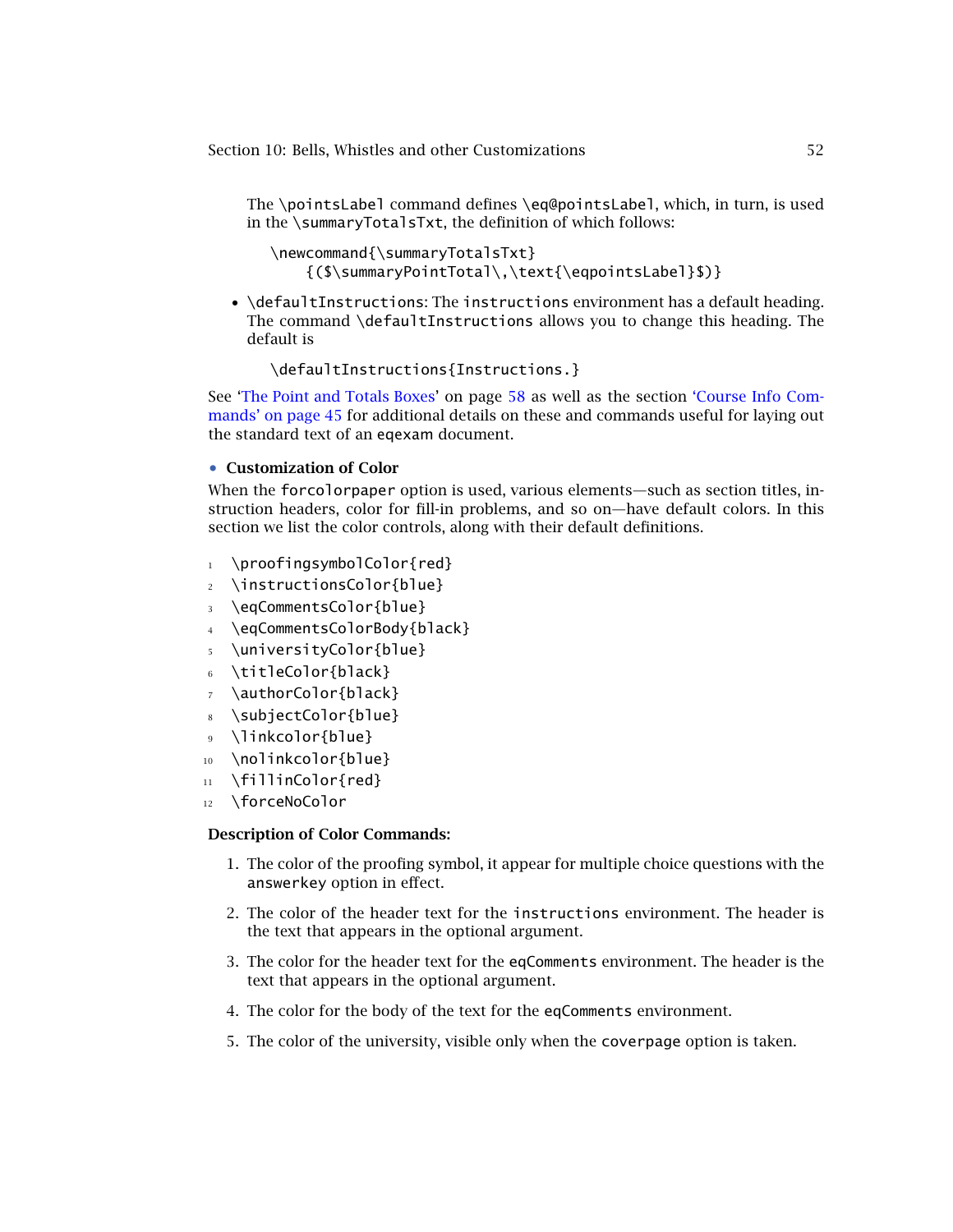- 6. The color of the title, visible only when the coverpage option is taken.
- 7. The color of the author, visible only when the coverpage option is taken.
- 8. The color of the subject, visible only when the coverpage option is taken.
- 9. The color applied to a link, applies only when hyperref is included through one of the PDF options, links, online, or email.
- 10. The color applied to a link that has been turned off, applies only when hyperref is included through one of the PDF options, links, online, or email.
- 11. The color of the a fill-in (including a True/False question) when one of the options answerkey, vspacewithsolns, or solutionsonly is taken.
- 12. This convenience command forces all the above colors to black. Useful when you want to use the showgrayletters. This produces a black and white document, with gray letters. (If you use the forpaper option, the gray letters appear black.)

## **10.2. Creating Multiple Versions of Exam**

Unfortunately, I teach multiple sections of the same course, and am faced with the problem of writing different exams for the same course each administered to a different section.

Typically, I only have a need for two variations on the test; however, further extensions can be made, if needed (See ['New Version Control'](#page-54-0) on page [55\)](#page-54-0)

#### • **The Original Version Scheme**

The eqexam package defines a boolean switch, \ifVersionA for this purpose. The two sections of the same course are "Version A" and "Version B". The default is that you are preparing an exam for "Version A".

The command \forVersion sets the version: \forVersion A sets version to "Version A", and \forVersion B set the version to "Version B". (The argument of the \forVersion command is case insensitive, so you also type in \forVersion b.)

For small variations in text, there is the \ifAB macro,

```
\left\langle \text{Version A text} \right\rangle { \left\langle \text{Version B text} \right\rangle}
```
for example, one could say,

```
\begin{problem}[2]
Compute $\frac{d}{dx}\ifAB{xˆ2}{xˆ3}$.
\end{problem}
```
For longer variations, the comments package is used to create comment environments that are included or excluded. The two environments are verA and verB.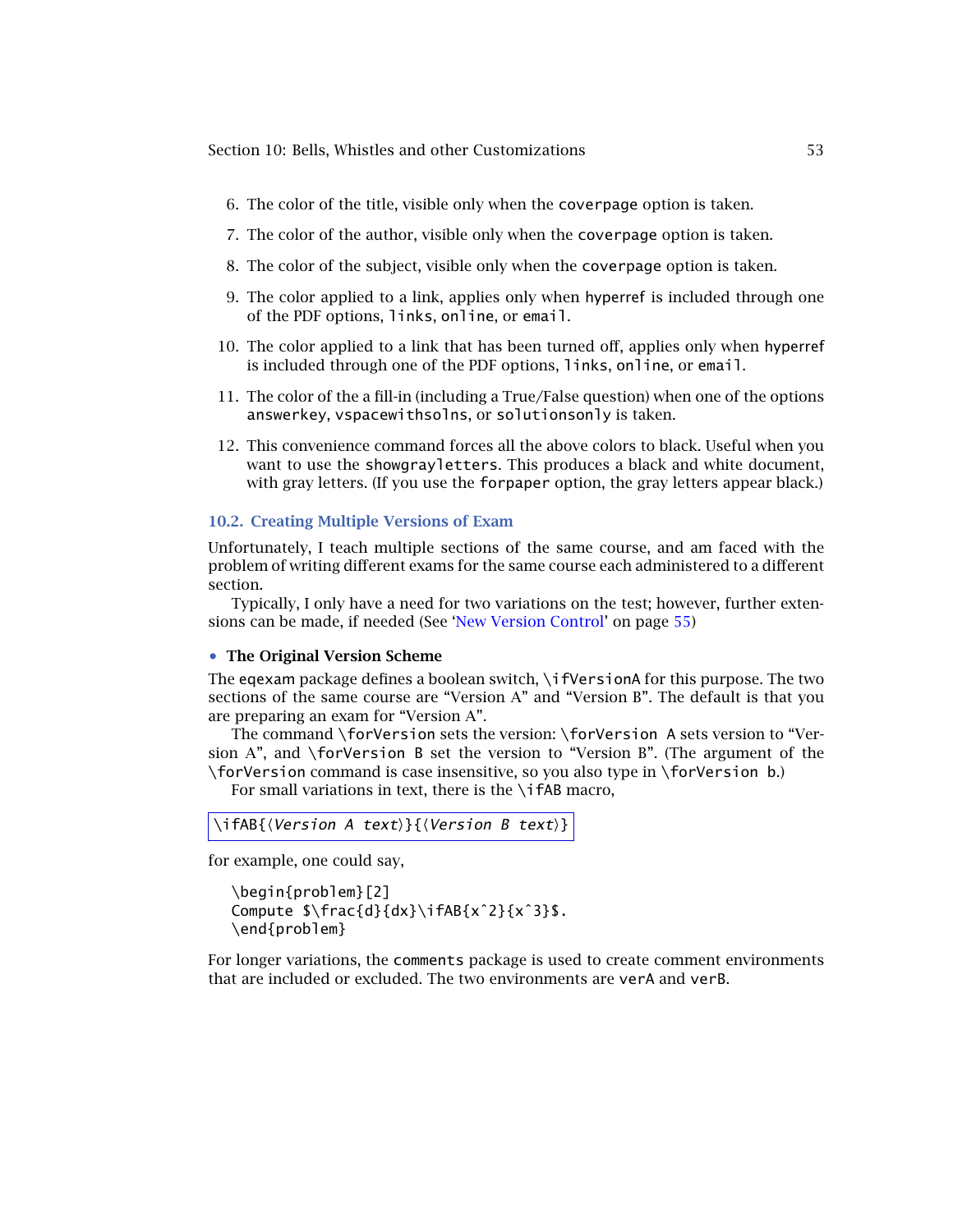```
\begin{problem}[2]
Compute $\frac{d}{dx}\ifAB{xˆ2}{xˆ3}$.
\begin{solution}[1in]
We use standard techniques:
\begin{verA}
$$
    \frac{d}{dx} x^2 = 2x$$
\end{verA}
\begin{verB}
$$
    \frac{d}{dx} x^3 = 3x^2$$
\end{verB}
\end{solution}
\end{problem}
```
There are several convenience macros for referring to the exams generated by the two variations.

Usually, an exam, test, homework assignment has a number associate with it, e.g. "Exam 1", "Test 2", "Assignment #12", etc. This number should be defined using the \examNum macro.

### \examNum{num}

where  $num$  is the number to be associated with the exam (test, assignment) under construction.

This command *must appear before* \title in the preamble. The command \examNum takes its argument and defines another macro \nExam, which has no arguments, but expands to num.

The eqexam package defines two commands  $\Examples$  and  $\skew$  and  $\skew$  to automatically enter the test information for the current version. In the preamble, you can say,

\title[\sExam]{\Exam}

\Exam is the long version of the test name, and takes as its argument the exam number. \sExam is the short version, having no argument. Both \Exam and \sExam use the value determined by \examNum, described above.

The text of  $\text{Exam}$  and  $\text{Exam}$  are generated by the four commands,

1. \VersionAtext{text} This is the text for the long version of the exam name for "Version A". The default text is

```
\VersionAtext{Exam˜\nExam--Version A}
```
2. \VersionBtext{text} This is the text for the long version of the exam name for "Version B". The default text is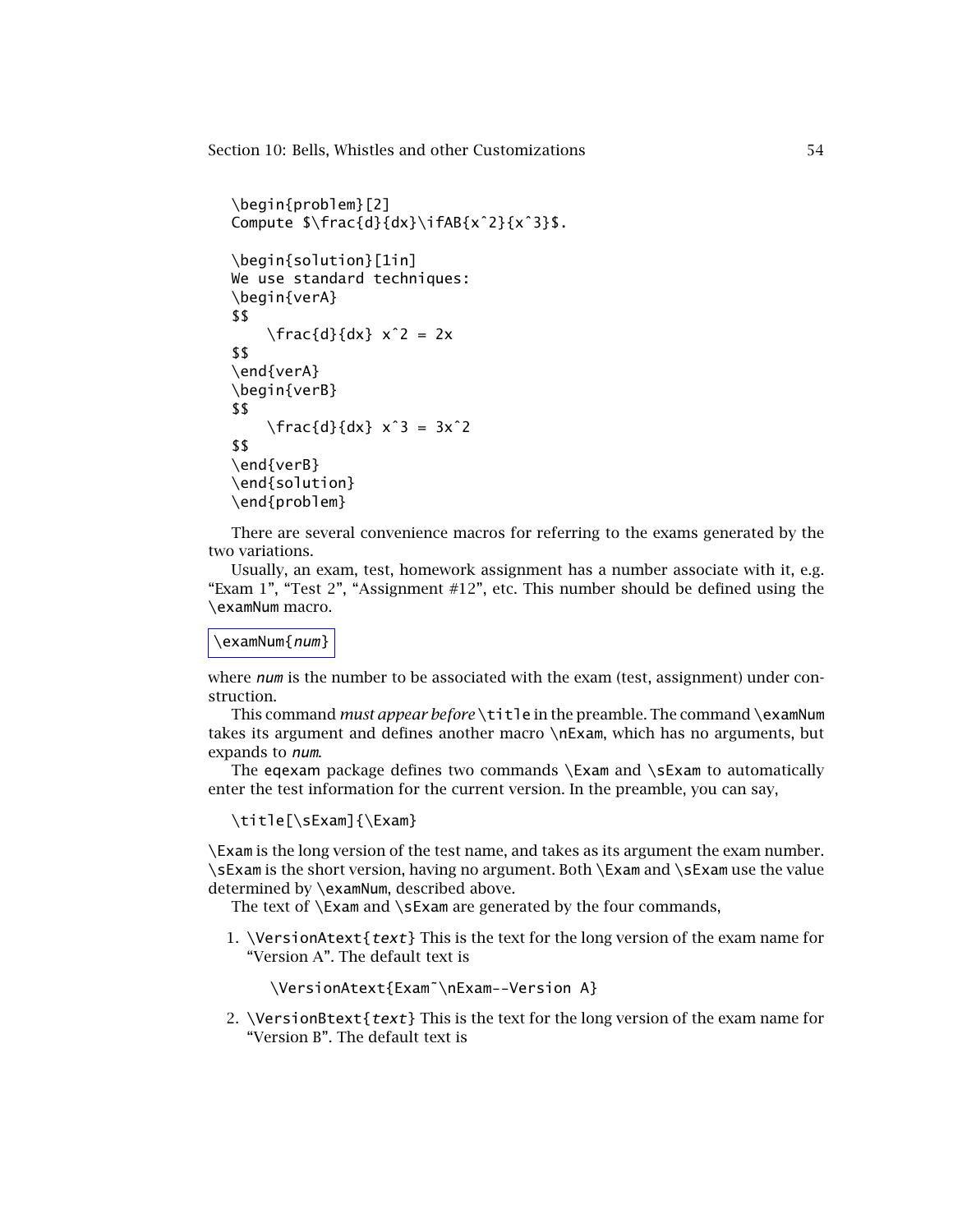\VersionAtext{Exam˜\nExam--Version B}

<span id="page-54-0"></span>3. \shortVersionAtext{text} This is the text for the short version of the exam name for "Version A". The default text is

\VersionAtext{Exam˜\nExam A}

4. \shortVersionBtext{text} This is the text for the short version of the exam name for "Version B". The default text is

\VersionAtext{Exam˜\nExam B}

*-* All the above commands, **1**–**4**, need to appear before \title in the preamble.

Below is a "typical" example of how to correctly redefine all the version text.

```
\documentclass{article}
\usepackage{amsmath}
\usepackage[forpaper,pointsonleft,noparttotals,nosolutions]{eqexam}
```

```
\examNum{1}
\forVersion{B}
\VersionAtext{Test˜\nExam--003}
\VersionBtext{Test˜\nExam--007}
\shortVersionAtext{T{\nExam}s3}
\shortVersionBtext{T{\nExam}s7}
```

```
\title[\sExam]{\Exam}
\author{D. P. Story}
\subject[C2]{Calculus II}
\date{Spring \the\year}
\keywords{Test \nExam, Section \ifAB{003}{007}}
```
#### • **New Version Control**

In this section we introduce a new set of commands that supersede the commands defined above. Those commands were limited to only two versions. The ones below can handle up to 26 versions.

The steps for creating a multiple version eqexam document are as follows.

\numVersions{num}

In the preamble, declare the number of versions for this document using \numVersions, e.g., \numVersions{3}.

\longTitleText  $\{\langle Text\_1\rangle\}$  $\{\langle Text_2\rangle\}$ ...  $\{(Text_n)\}$ \endlongTitleText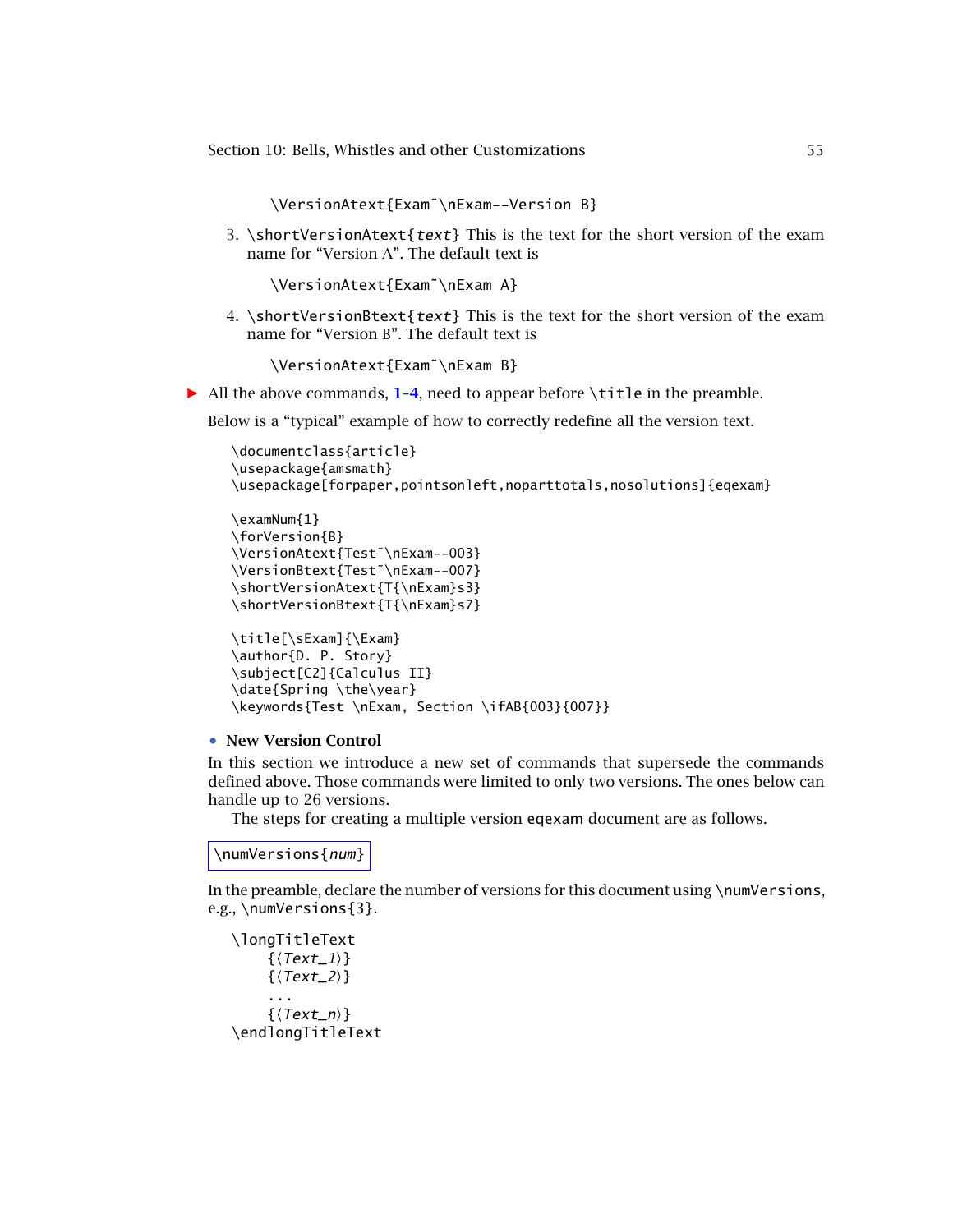```
\shortTitleText
      \{\langle Text\_1\rangle\}\{\langle Text_2\rangle\}...
      \{(Text_n)\}\endshortTitleText
```
**Note:** If there are more titles than what are declared, the rest of the titles are absorbed (gobbled). If there are fewer titles than declared, a  $E$ F<sub>F</sub>X package error is generated, and "fake" titles are generated.

Next, state the long and short titles for the document, one for each of the declared number of versions given earlier in \numVersions. For example, we can use the value \nExam in our titles. Usage:

```
\longTitleText
    {Test˜\nExam--Version A}
    {Test˜\nExam--Version B}
    {Test˜\nExam--Make Up}
\endlongTitleText
\shortTitleText
    {T\nExam A}
    {T\nExam B}
    {T\nExam MU}
\endshortTitleText
```
These two commands give values to  $\Examples$  and  $\skew$ . If  $\for\Version{a}$  is executed, \Exam expands to the text Test~\nExam--Version A and \sExam expands to T\nExam A, using the example above. The value of \nExam is determined by the \examNum command, as described above.

Next is the command that does all the work. It creates alternate text macros for each of the versions declared using \numVersions. The syntax is

# \forVersion{letter}

For example, assuming \numVersions{3}, \forVersion{a} (or \forVersion{A}) defines 3 text commands  $\v \kappa$ ,  $\n \vB$  and  $\n \vC$ , each taking one argument, the text you want to display:

```
Name the \vA{place}\vB{date}\vC{year} of the signing
of the Magna Carta.
```
Since forVersion{a} was declared, only the \vA text is displayed, the others are gobbled up. But wait, time out, the \forVersion does more than that! It also creates a series of comment environments \begin{verA}/\end{verA}, \begin{verB}/\end{verB}, \begin{verC}/\end{verC}, etc., where only the version for which this compile applies will be typeset, the others are commented out.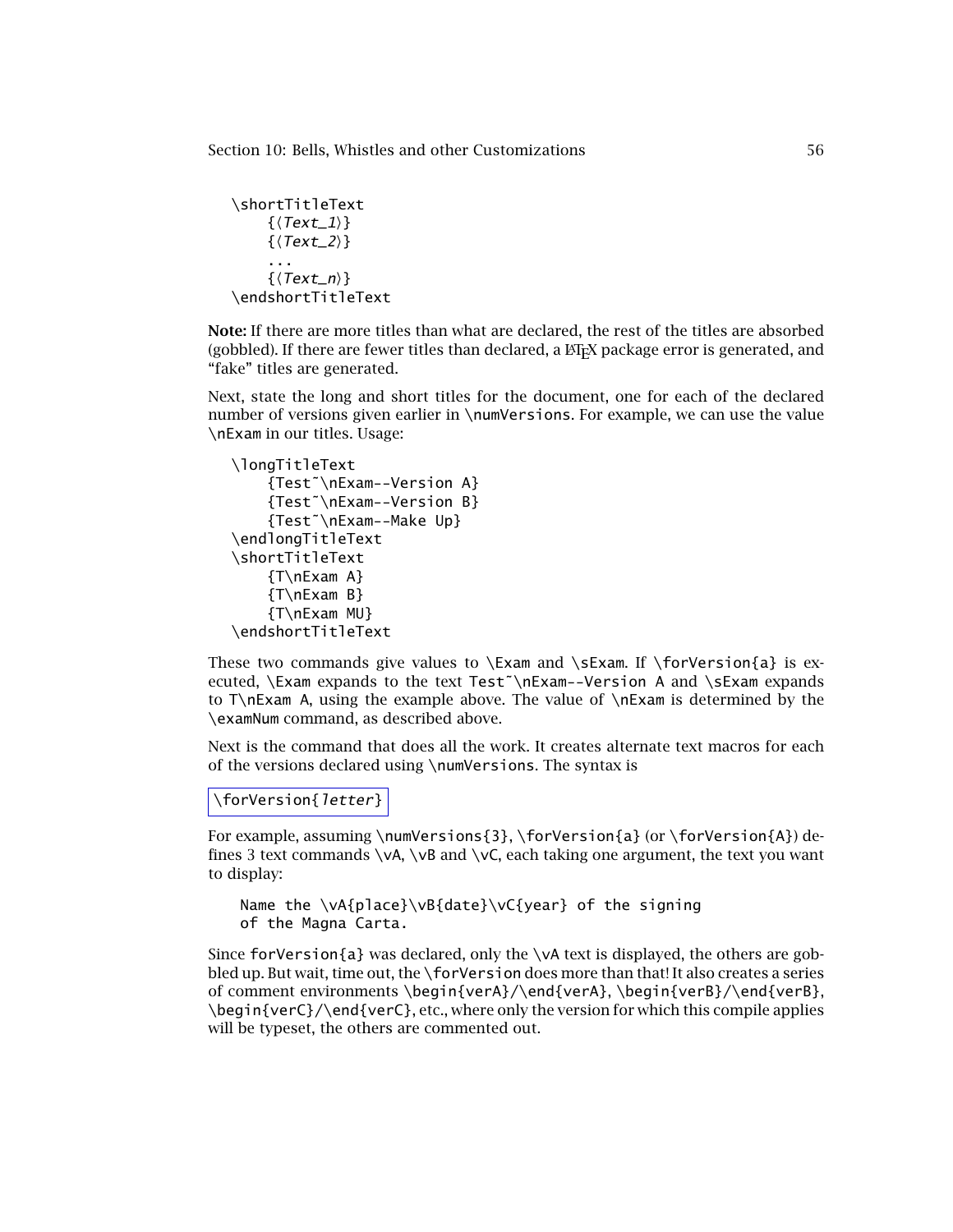```
\numVersions{3}
\forVersion{b}
...
\begin{document}
...
Solve the equation for \varepsilon\varepsilon\varepsilon\.
\setminus[
\begin{verA}
        2x + 4 = 7\end{verA}
\begin{verB}
        5y + 2 = 4\end{verB}
\begin{verC}
        3z - 2 = 2\end{verC}
\setminus]
```
Here is a final example of the multiple version scheme, taken from the preamble of one of my Calculus tests.

```
\documentclass{article}
\usepackage{amsmath,graphicx}
\usepackage[forpaper,pointsonleft,nototals,nosolutions]{eqexam}
%\usepackage[forpaper,pointsonleft,nototals,answerkey]{eqexam}
\numVersions{3}
\forVersion{a}
\examNum{1}
\longTitleText
    {Test \nExam--Version A}
    {Test \nExam--Version B}
    {Test \nExam--Make Up}
\endlongTitleText
\shortTitleText
    {T\nExam A}
    {T\nExam B}
    {T\nExam MU}
\endshortTitleText
\subject[C3]{Calculus III}
\title[\sExam]{\Exam}
\author{Dr.\ D. P. Story}
\university
{%
            THE UNIVERSITY OF AKRON\\
    Department of Theoretical and Applied Mathematics
}
\date{\thisterm\space\the\year} % Fall 2005
\duedate{09/26/05} % actual date of the test
```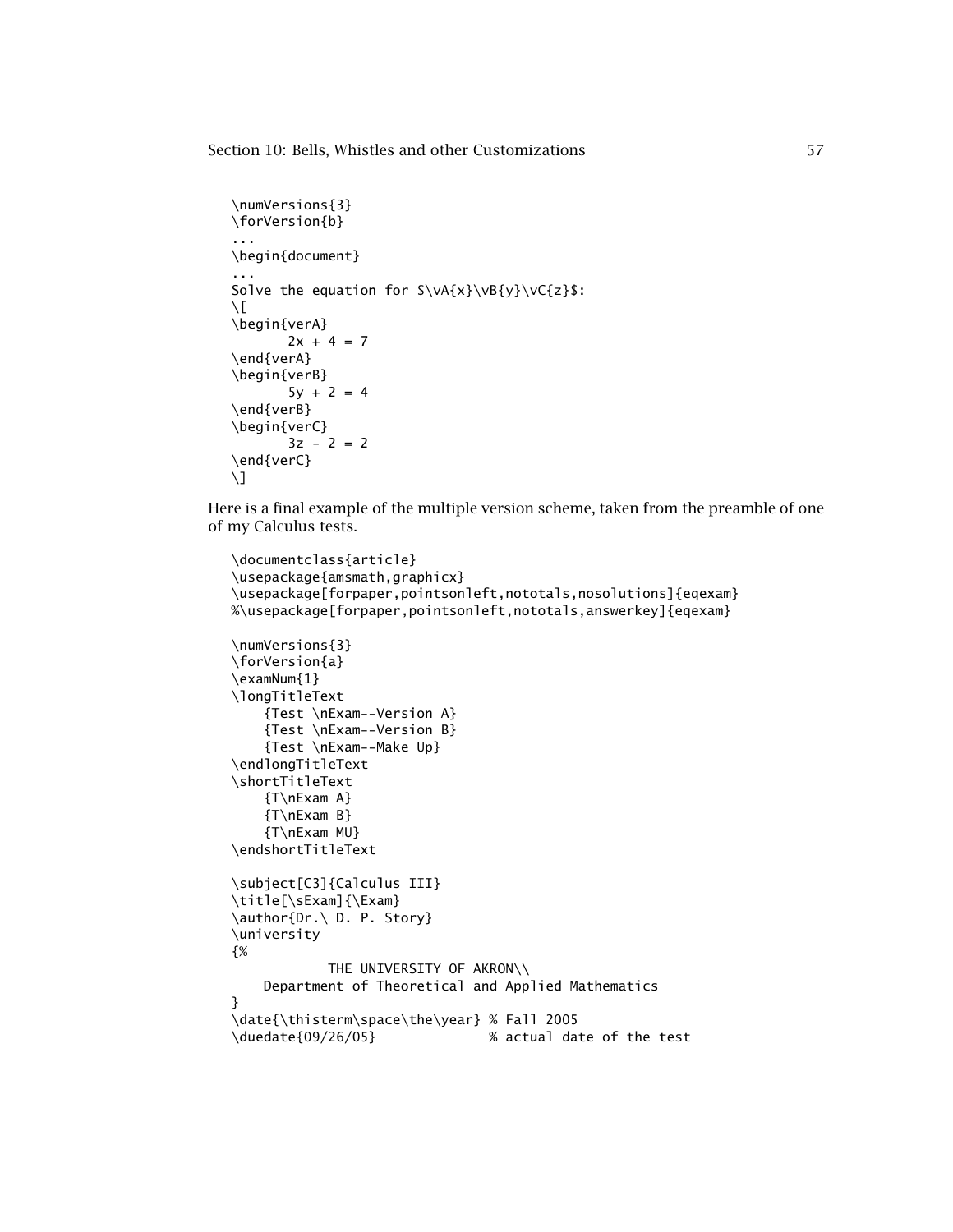<span id="page-57-0"></span>% If you convert to pdf using a pdf (links, online, email) % option, this will appear in the keywords field of the % document info dialog. \keywords{\Exam, administered \theduedate}

There is one additional command that can be used to locally control which version that is typeset in the document.

```
\selectVersion{num}{total_versions}
```
You can place the \selectVersion command in front of a question or a part of a question that has multiple versions. Through this command you can select which version to typeset, provided the option obeylocalversions is set. For example,

```
\selectVersion{3}{4}
\begin{problem}[10]
...
\end{problem}
```
The \selectVersion command says there are four variations on the next question and the document author wants to use the third one (that would correspond to C, in the \forVersion command). Again, the obeylocalversions must be taken for eqexam to obey this command.

**Recommendation:** Each problem should have the command \selectVersion in front of it, even for parts. Suppose the document author says \numVersions{5}, but some problems don't have five versions, what do you do? If there is a  $\setminus$  selectVersion in front of a problem with multiple versions, the \selectVersion will partially expand to determine if it is needed. It is needed if the version specified by \forVersion, is greater than the number of versions for the problem. In this case, \selectVersion performs modular arithmetic to compute which version is to be used. For example, if  $\forall$  for $\forall$ ersion{E} has been declared in the preamble, but a problem has only three variations, the eqexam will use variation B; if  $\forall$  for Version{D} was declared, version A is used, and so on.

### **10.3. The Point and Totals Boxes**

There are two types of points boxes, but only one type of totals box. All the commands listed below can be redefined for language localizations, for example.

**Points that appear in the left margin (the pointsonleft or pointsonboth options).** There are two text macros that are used,

\newcommand\leftmarginPtsTxt[1]{(\small\$#1ˆ{\text{pts}}\$)}

when the total points for that problem are shown, and the other

```
\newcommand\leftmarginPtsEaTxt[1]
   {(\small$#1_{\text{ea.}}ˆ{\text{pts}}$)}
```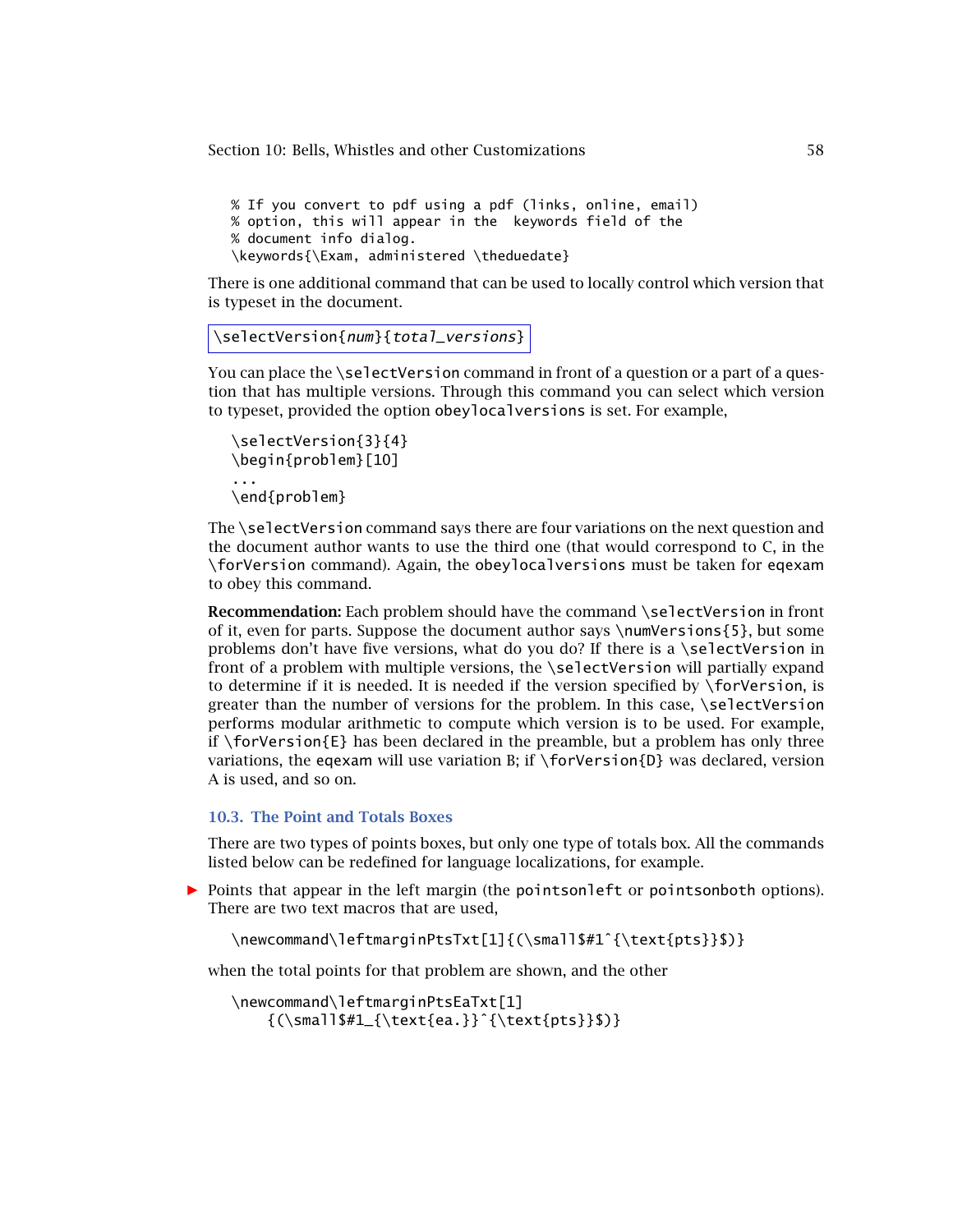when the author indicates that each sub-part of a problem is weighted the same, (when the author begins a problem\* environment with \begin{problem\*}[3ea], for example).

**Points that appear in the right margin (options pointsonright or pointsonboth).** These points appear in the bottom half of a box, the text for that box is determined by the following definition.

\newcommand\marginpointsboxtext[2]{\small\$#1\,\text{pts}\$}

By the way, the purpose of the upper part of the box is for the instructor to enter the number of points a student received for that problem.

*-* Points specified by the \PTs command. This text is defined by \itemPTsTxt as follows. See the paragraphs on '[problem\\*](#page-14-0)' on page [15](#page-14-0) for a discussion of the use of  $\P$ Ts.

\newcommand\itemPTsTxt[1]{(\$#1\$ pts)}

**• The totals box.** When you specify either option totalsonleft or totalsonright, you get a page totals box appearing in the lower left or right bottom corner.

\newcommand\totalsboxtext{\small\$\theeqpointsthispage\,\text{pts}\$}

where eqpointsthispage is a counter whose value at the end of each page *should* be the page total. For tests that have multiple exam environments, if one exam part ends on a page, and another begins on the same page, this number (eqpointsthispage) is the total on the page from the beginning of the new exam part. In this case, at the end of the exam part, there should also appear a remaining total for that part on that page.

The totals boxes are located in the lower right corner (totalsonright) or in the lower left corner (totalsonleft). Vertical placement of these boxes is controled by the length \eqevtranstotbox, its default value is 0pt. To raise the boxes 6pt, for example, execute \setlength{\eqevtranstotbox}{6pt}; the box may be lowered by using a negative length.

*-* **Summary Totals.** When you use the instructions environment to give initial instructions for an exam, the total points appears automatically in the text, unless you specify the nosummarytotals option. This text is defined by \summaryTotalsTxt, whose definition follows:

\newcommand\summaryTotalsTxt{(\$\summaryPointTotal\,\text{points}\$)}

where \summaryPointTotal is a macro that expands to the total for this exam environment.

#### **10.4. The eqComments Environment**

In addition to the instructions environment, as explained in the section 7.2, entitled 'The exam [Environment'](#page-9-0) on page [10,](#page-9-0) should you want to insert additional instructions from within the body or the exam, use the \eqComments environment. The \eqComments environment has one optional argument, a formatted heading for the comments you want to make. For example,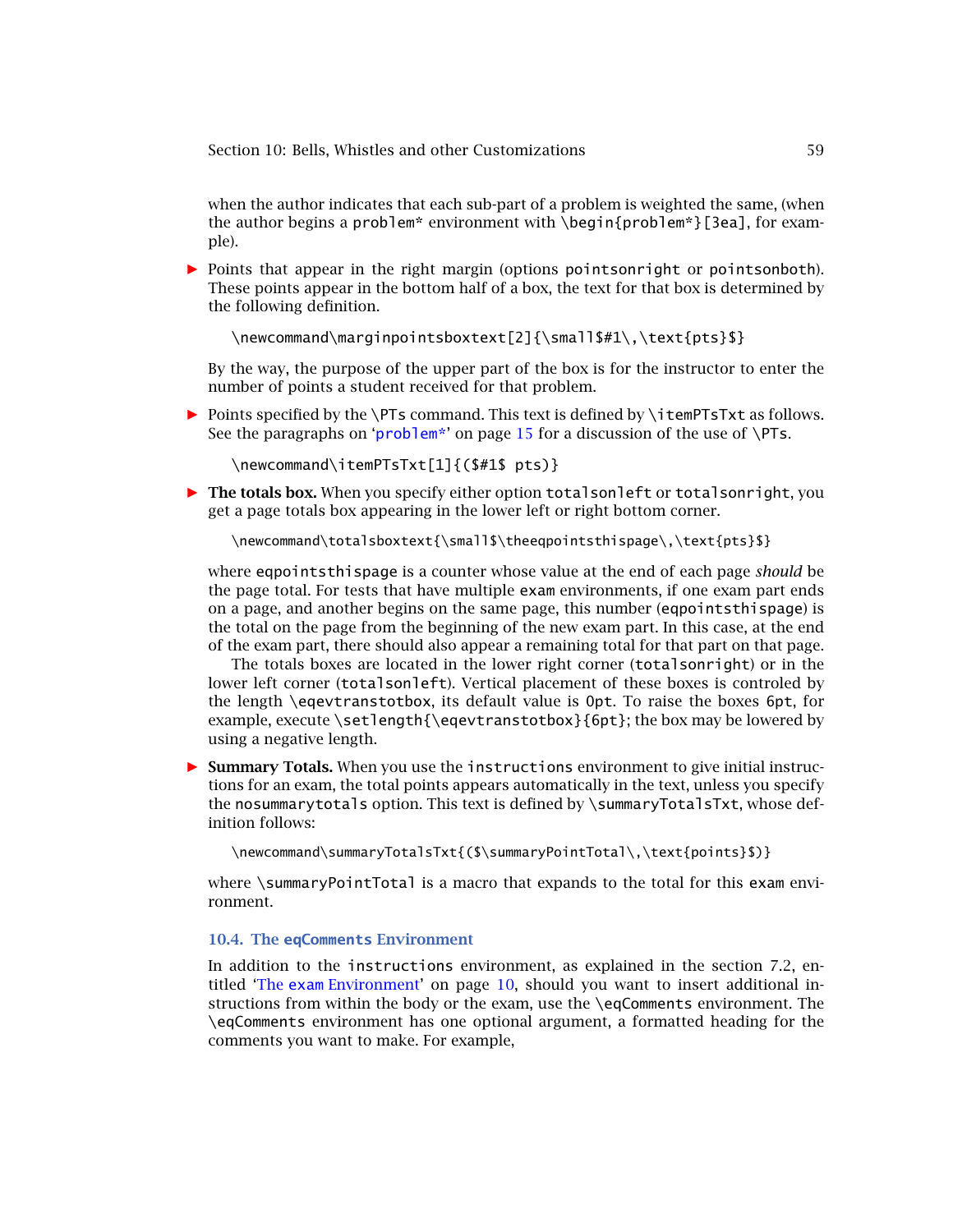```
\begin{eqComments}[Proofs.]
Solve each of the problems˜5--8 on a separate sheet of paper,
do not write on the back of the paper. Follow the instructions
provided for each problem. Use your little gray cells.
\end{eqComments}
```
Such instructions must go between problems, of course, not within the body of either a problem or a problem\* environment.

*-* The optional argument has a color associated with it, and is visible when you compile the document with the forcolorpaper option. \eqCommentsColor colors the text that may appear in the optional argument of the environment; \eqCommentsColorBody colors the body of the text. Each take a single named color argument.

\eqCommentsColor{blue} \eqCommentsColorBody{black}

The above are the default definition.

### **10.5. The \OnBackOfPage Command**

In order to reduce the number of pages needed for an exam, I often cheat by asking the student to work on the back of one of the test pages.

```
\newcommand\bopText{on the back of page˜\boPage}
\newcommand\bopCoverPageText{(the cover page)}
\newcommand\OnBackOfPage[1][\bopText]{%
```
For this, I use the \OnBackOfPage command

#### \OnBackOfPage[text]

The optional argument allows you to enter variational text, text that varies from the default text. The default text is contained in \bopText macro, its definition is

\newcommand\bopText{on the back of page˜\boPage}

where \boPage is the page the student is instructed to do the work. Thus, if you say, "Continue \OnBackOfPage." This would expand to "Continue on the back of page 2.", or whatever \boPage is determined to be.

To illustrate the use of the optional argument of \OnBackOfPage, you might say,

\OnBackOfPage[The back of page˜\boPage] can be used to continue work, if necessary.

This expands to "The back of page 2 can be used to continue work, if necessary."

The algorithm used to compute the page, \boPage, on which to continue to work is as follows: For all pages, except for the first page of the test, the student works on the back of the previous page. For the first page of the test, the student works on the back of the first page, unless there is a cover page, in which case the student is instructed to work on the back of that page.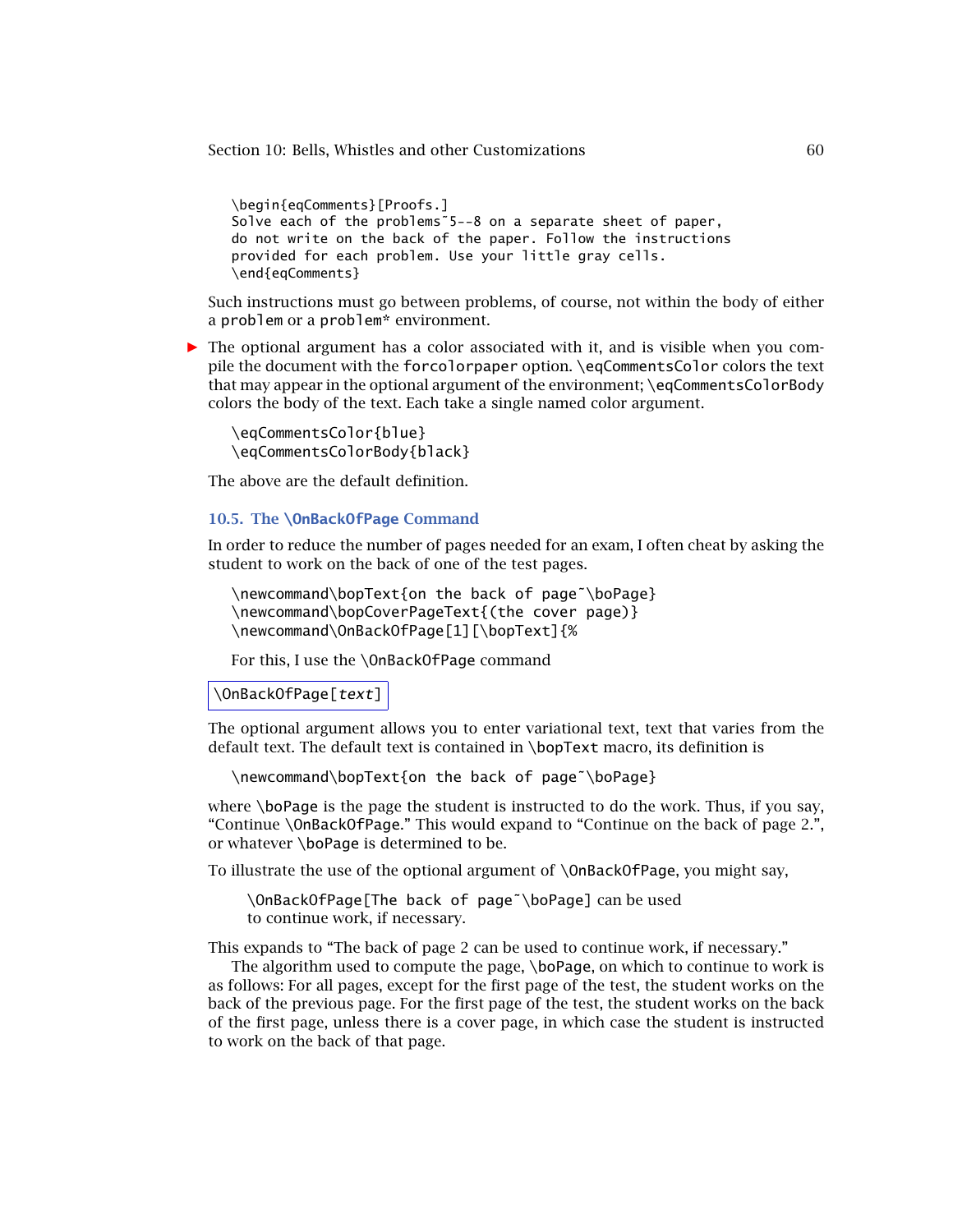In the case of working on the back of the cover page, there is a variation on the instructions, \OnBackOfPage expands to "on the back of page 1 (the cover page)". The phrase "(the cover page)" can be redefined using the \bopCoverPageText command. The definition of this command is

\newcommand\bopCoverPageText{\space(the cover page)}

We could change this as follows,

\renewcommand\bopCoverPageText{, the cover page}

so that it would now read, "on the back of page 1, the cover page". To remove this feature altogether, you could redefine as

\renewcommand\bopCoverPageText{}

### **10.6. The \pushProblem and \popProblem Commands**

There may be an occasion when a multi-part question needs to be broken between parts, use the \pushProblem and \popProblem for this purpose. The push saves the counter value, and ends the parts environment. The pop restarts the parts, and resets the parts counter.

In the multicols environment below, we \pushProblem, then close multicols, we execute \popProblem, and then continue with the multi-parts in single column.

```
\begin{problem*}[\auto]
Do each of the following without error.
\begin{multicols}{2}
    \begin{parts}
        \item\PTs{3} This is a problem.
        \begin{solution}[1in]\end{solution}
        \item\PTs{3} This is a problem.
        \begin{solution}[1in]\end{solution}
\pushProblem
\end{multicols}
\popProblem
        \item\PTs{4} Do this harder problem.
        \begin{solution}[.5in]\end{solution}
    \end{parts}
\end{problem*}
```
In the example, the first two questions appear in two column format, while the third appears in single column format. The same thing can be done in reverse, like so:

```
\begin{problem*}[\auto]
Do each of the following without error.
    \begin{parts}
        \item\PTs{3} This is a problem.
        \begin{solution}[1in]\end{solution}
\pushProblem
```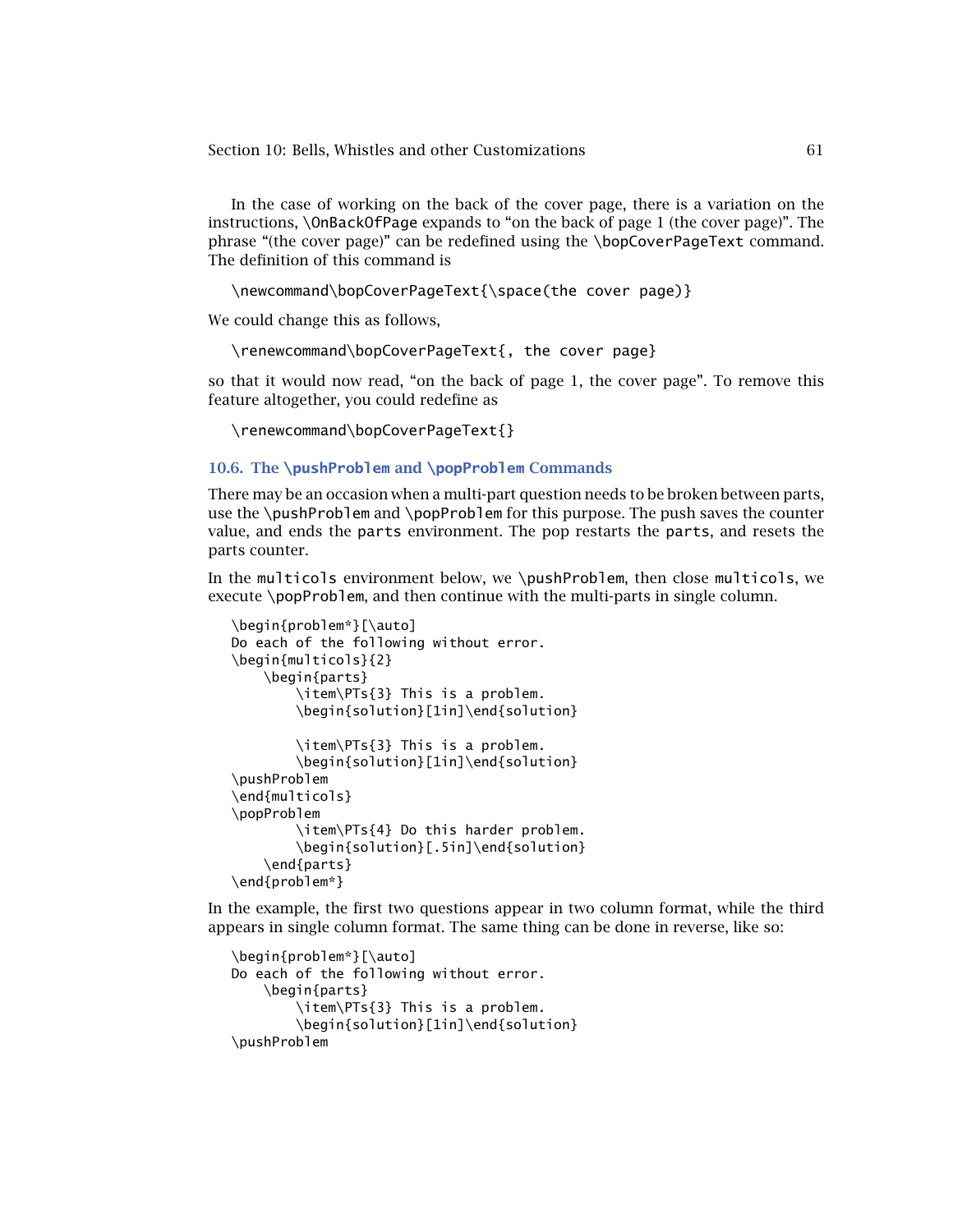```
\begin{multicols}{2}
\popProblem
        \item\PTs{4} This is a hard problem.
        \begin{solution}[1in]\end{solution}
        \item\PTs{4} Do this harder problem.
        \begin{solution}[1in]\end{solution}
    \end{parts}
\end{multicols}
\end{problem*}
```
Now, first question is in single column and the next two are in two column format.

☛ In order to get the correct formatting, the multicols environment must begin before the parts environment.

 $\circledast$  See [quiz02.pdf](http://www.acrotex.net/blog/?p=1211) for an example of \pushProblem and \popProblem.

### **10.7. \qNewPage, \aNewPage, and \promoteNewPage**

The command \qNewPage (questions newpage) and \aNewPage (answers newpage) are convenience commands for creating new pages. The first one expands to \newpage when the  $\iota$  fanswerkey is false and the second one expands to  $\iota$  newpage when the \ifanswerkey is true; their definitions are

```
\newcommand\qNewPage{\ifanswerkey\else\newpage\fi}
\newcommand\aNewPage{\ifanswerkey\newpage\fi}
```
The \promoteNewPage can be used to insert a page break, if needed.

\promoteNewPage[vspace]

If there is more than  $vspace$  left on the current page, a \newpage command is executed (a \columnbreak if in a multicols environment). The default value for vspace is \@fvsizeskip\textheight, where \@fvsizeskip is a decimal number between 0 and 1 that is set by \fvsizeskip. The default is \fvsizeskip{.3}. This means that if there is less than  $.3\text{textheight}$ , and new page is created. This may be too large for most applications, so you can pass a vspace through the optional argument. For example, \promoteNewPage[.25in].

# **10.8. Support for Solution Sets from a Text**

I use eqexam not only for exams, quizzes and homework assignments, but also for solution sets for problems assigned from the text.

Suppose the assignment was to solve, on a certain page in the text, problems which include **2**, **6** and **12(b)(d)** and it is desired to provide solutions to these problem. For this purpose, eqexam provides \forproblem and \foritem. These commands are used as follows:

```
\begin{exam}{HW\nExam}
\begin{instructions}[Description] (10 points)
Selected solutions from Assignments~24, 25, \S7.1.
```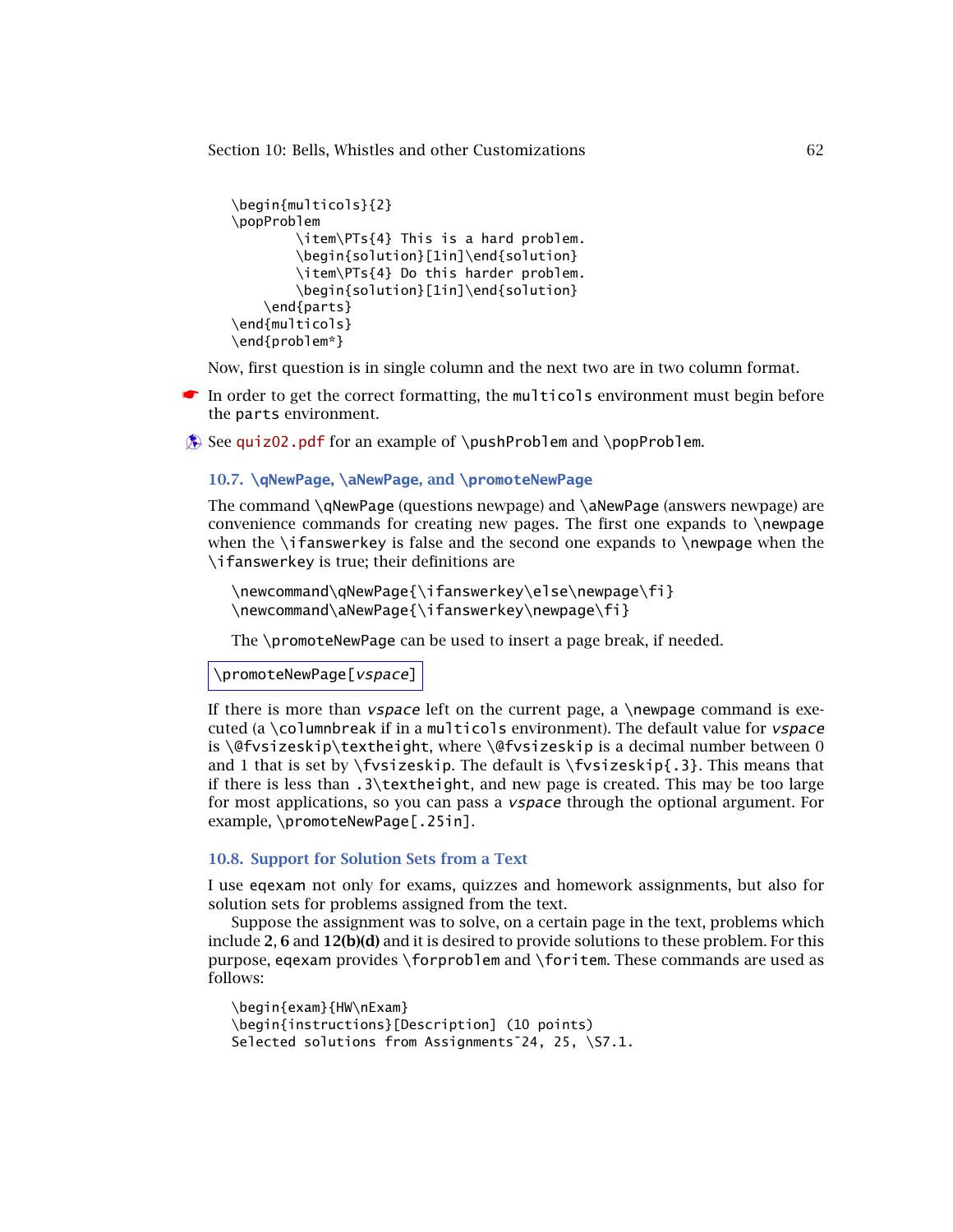<span id="page-62-0"></span>\end{instructions}

\begin{eqComments}[\S7.1] \textbf{Solving Linear Equations} \end{eqComments}

\forproblem{2} \begin{problem} Statement of problem. \begin{solution} Solution to this problem. \end{solution} \end{problem}

\forproblem{6} \begin{problem} Statement of problem. \begin{solution} Solution to this problem. \end{solution} \end{problem}

\forproblem{12} \begin{problem\*} Statement of problem. \begin{parts} \foritem{b} Statement for item (b) \begin{solution} Solution to this problem. \end{solution}

```
\foritem{d} Statement for item (d)
    \begin{solution}
    Solution to this problem.
    \end{solution}
\end{parts}
\end{problem*}
\end{exam}
```
### **10.9. Referencing Multiple Choice Questions**

When the showgrayletters option is used, each alternatives in a multiple choice question will have a gray capital letter A, B, C, etc. underneath it. This letter can then be referred to in the text or the solution.

The use of this option is global and is controlled by the switch, \ifaebshowgrayletters. The gray letter feature can be turned on and off locally: To turn on this feature, insert the command \graylettersOn at some appropriately chosen point in the document; to turn off the gray letter feature insert \graylettersOff.

In support of the showgrayletters option is a new command \REF. \REF acts like the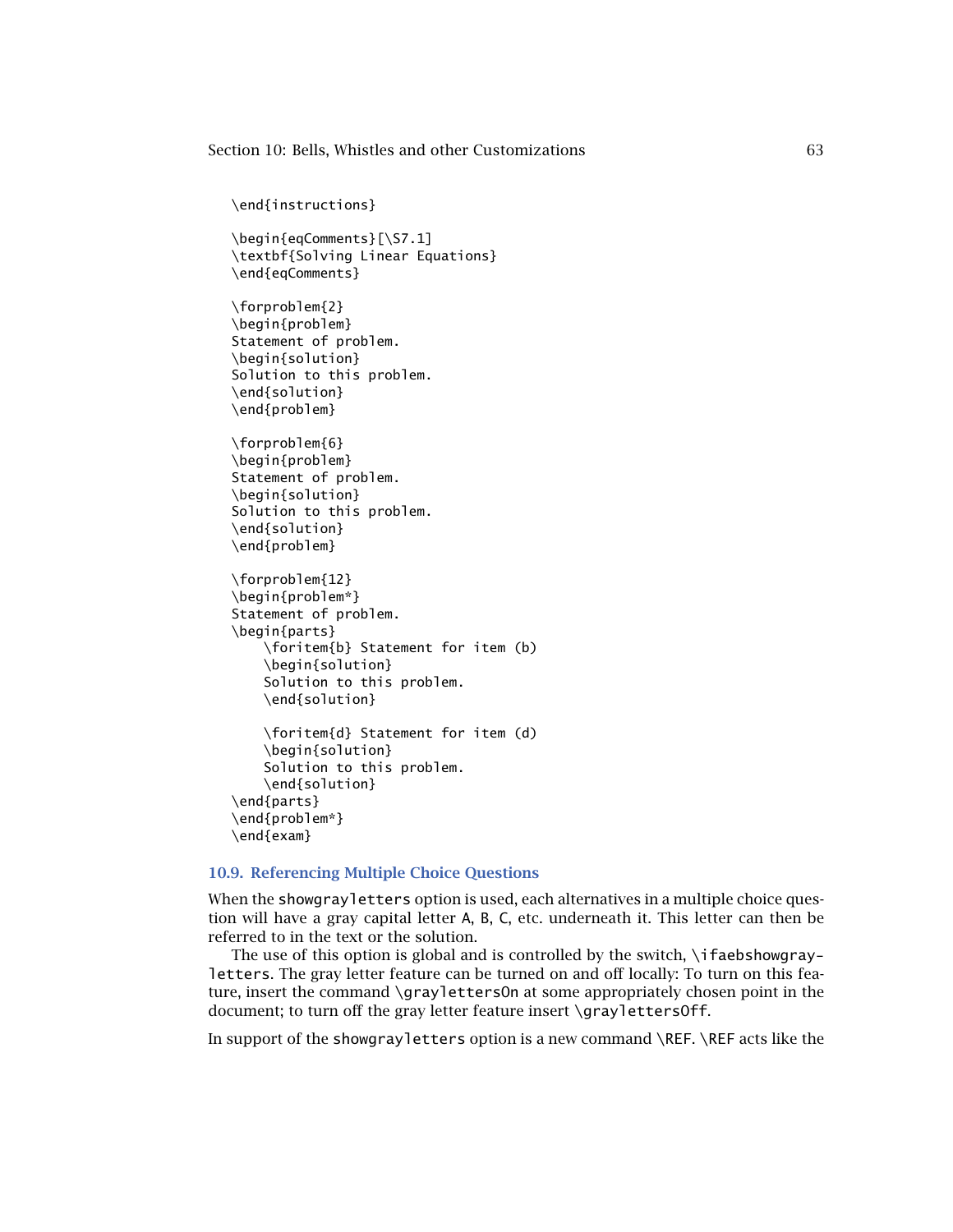$ETK$  command  $\ref$  with the hyperref modifications, but it converts the reference to uppercase. When \ref would typeset the letter 'a', for example, \REF would typeset the letter 'A'. \REF, like \ref, typesets a hyperref link. Hyperref defines a \* version of \ref; \ref\* typesets the reference, but does not create a link; \REF\* does the same. When \aebshowgraylettersfalse is in effect, \REF does not capitalize the reference.

*-* Below is an example of this.

```
\begin{problem}[5]
Answer this if you can!
\begin{answers}{2}
\bChoices
    \Ans0\label{testsqFirst} This is a possible answer.\eAns
    \Ans1\label{testsqSecond} Try this one (the correct one).\eAns
    \Ans0 This is an answer.\eAns
    \Ans0 Another alternative.\eAns
\eChoices
\end{answers}
\begin{solution}
We reference alternatives (\REF*{testsqFirst}), an incorrect answer,
and (\REF{testsqSecond}), the correct answer.
\end{solution}
\end{problem}
```
Notice that the gray letters was not turned to off until after the usage of \REF.

**Important** The gray letters are typeset into the document. Do not use a background color for the checkboxes as this color will cover up the gray letters. The default background color checkboxes is transparent, keep it that way.

When typesetting an exam for paper (using the forpaper option), the gray letters appear as black letters. If you want actual gray letters, you have to use the forcolorpaper option. In this case, you'll see the blue color appearing in various places. Change these blue colors to black using the following commands in the preamble:

\forceNoColor

#### **10.10. Displaying Points between two Markers**

Some instructors might like a subdivide the exam into segments (or parts) and to have a total for that segment of problems. The eqexam package offers three commands for that purpose.

```
\placeMarkerHere{name}
\calcFromMarkers[formatting]{name2}{name3}
\markerTotalFmt{formatting}
```
Place \placeMarkerHere outside of a problem/problem\* environment, giving each a unique name; for example \placeMarkerHere{bQForm}. Place \calcFromMarkers wherever you wish a calculation to be displayed, for example,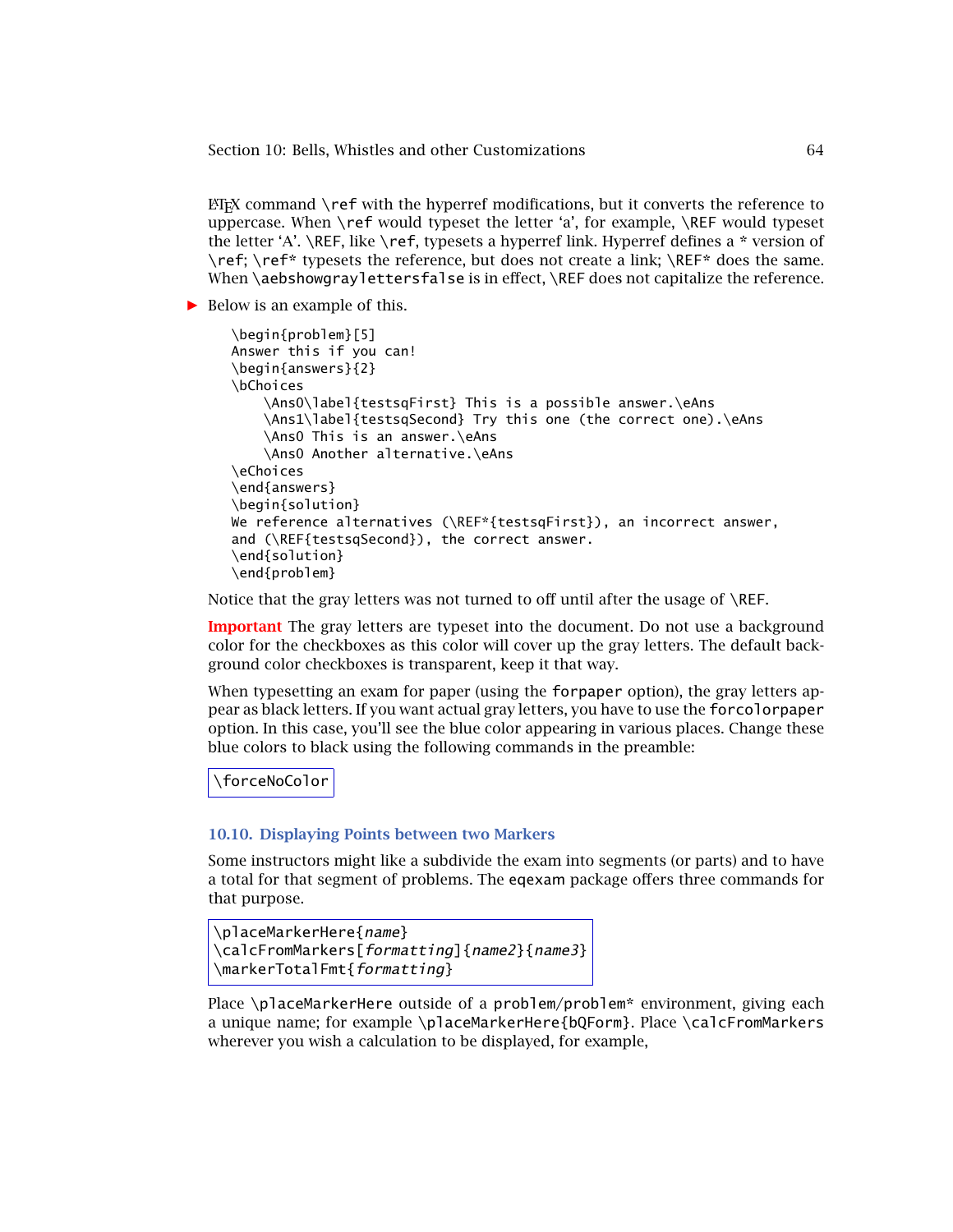```
\placeMarkerHere{bQForm}
\begin{eqComments}[Quadratic Formula\calcFromMarkers{eQForm}{bForm}.]
Solve each of the following equations using the quadratic formula.
\end{eqComments}
..
\begin{problem}[5]
...
\end{problem}
...
% Finished with problems that use the quadratic formula,
% now create another marker for the next set of questions.
\placeMarkerHere{eQForm}
...
```
After you ET<sub>E</sub>X three times (and the totals are all brought up to date), the header of the **eqComments** should read **Quadratic Formula (12 points)**, where the **12 points** are the total of all points assigned between the bQForm marker and the eQForm marker.

The formatting for the total points between markers is determined by the optional first parameter of \calcFromMarkers, and if there is no optional first parameter, by a global command, \markerTotalFmt, which sets the default formatting. The default definition of \markerTotalFmt is

```
\markerTotalFmt{ (\themarkerCnt\space points)}
```
The command \themarkerCnt references the counter markerCnt in which the calculations are made. Any redefinition of \markerTotalFmt should use \themarkerCnt to reference to value.

You use the optional first parameter the same way as the definition of \marker-TotalFmt. You can say, for example, you can type

\calcFromMarkers[ \$\themarkerCntˆ{\text{pts}}\$]{eQForm}{bForm}

to get a formatted total \$12<sup></sup>{\text{pts}}\$, which typesets to '12<sup>pts'</sup>.

You might have noticed that I've inserted a space character at the beginning of the definition \markerTotalFmt{ (\themarkerCnt\space points)}, and place \calc-FromMarkers up against the previous word, as in

Quadratic Formula\calcFromMarkers{eQForm}{bForm}.

This is so that when the required totals are not defined—early in the  $E$ F<sub>F</sub>Xing process there is no space between Formula and the period (.); this is nothing but a cosmetic trivial point. After you ETEX enough times, the full expansion appears as,

Quadratic Formula (12 points).

#### **10.11. Extending the \fillin Command**

When the document author uses the usexkv option, and the xkeyval package is found on the document author's system, the  $\frac{1}{1}$  in command is redefined to use key-value pairs in the optional first argument. The syntax for  $\frown f$  illin now is,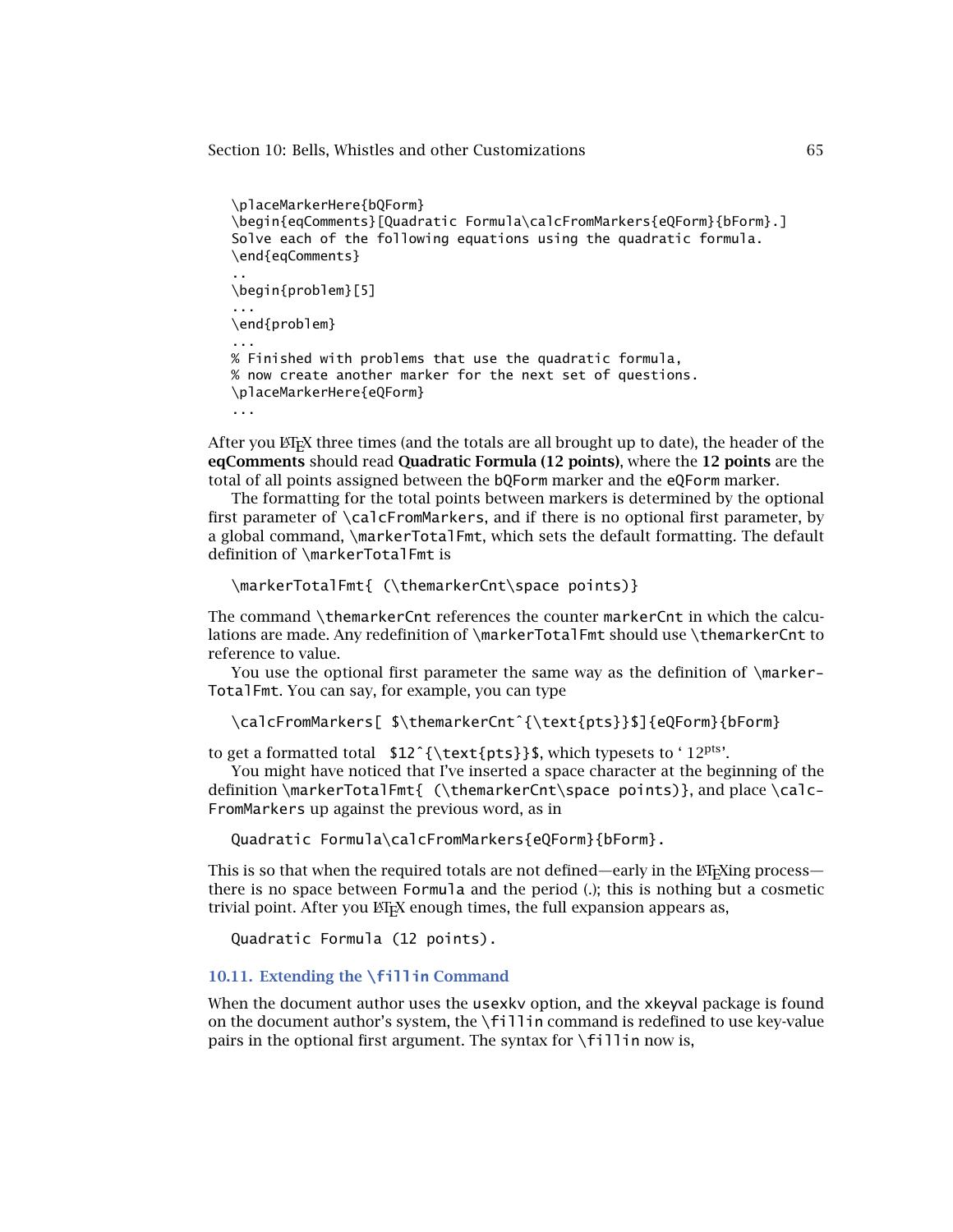```
\fillin[
     underline = true | false, u, b, boxed = true | false, boxpretext = \langle text \rangle,align=1|r|c,boxsize=\setminus \t{iny | ... |normalsize|large| ... |Huge},color=-
namedcolor,format=-
\bfseries|\ttfamily|\Large|whatever,
     enclosesoln={true|false},fitwidth={true|false}
]{width}{answer}
```
Parameter Description. \fillin takes three parameters.

- 1. The first optional parameter uses a key-value system, these allow the document author to set the appearance and behavior of the field. The keys are described below.
- 2. The second parameter  $width$  is the amount of horizontal space to leave for the student to write in the response. For example,

```
\fillin[boxed,boxsize=Large]{1.5in}{$2x - 3$}
```
Yields the following results, depending on the option.

| nosolutions option |  | answerkey option |  |  |
|--------------------|--|------------------|--|--|
|                    |  | $2x-3$           |  |  |

If this parameter is left empty, the eqexam uses the answer parameter to determine the width of the field. The code

```
\fillin[boxed,boxsize=Large]{}{$2x - 3$}
```
gives a box the same width as the answer,  $2x - 3$ , which is not very wide in this case. On the test, (compiled with the nosolutions option) the student would see

this box **that** Though we can typeset the answer into this box, it is too narrow

for the student to write the answer into; a better strategy is as follows:

```
\fillin[boxed,boxsize=Large]{\ifNoSolutions{1.5in}{}}{$2x - 3$}
```
Now, when the file is compiled under different options, we obtain

nosolutions option answerkey option

 $2x - 3$ 

For the answer key version, the answer is enclosed is tightly enclosed, a cosmetic difference. See also the fitwidth option.

The command \ifNoSolutions{#1}{#2} executes the first parameter if the compile option is nosolutions, otherwise it executes the second parameter.

3. The third argument, answer, is the correct answer; this correct answer appears when the document is compiled with the answerkey option.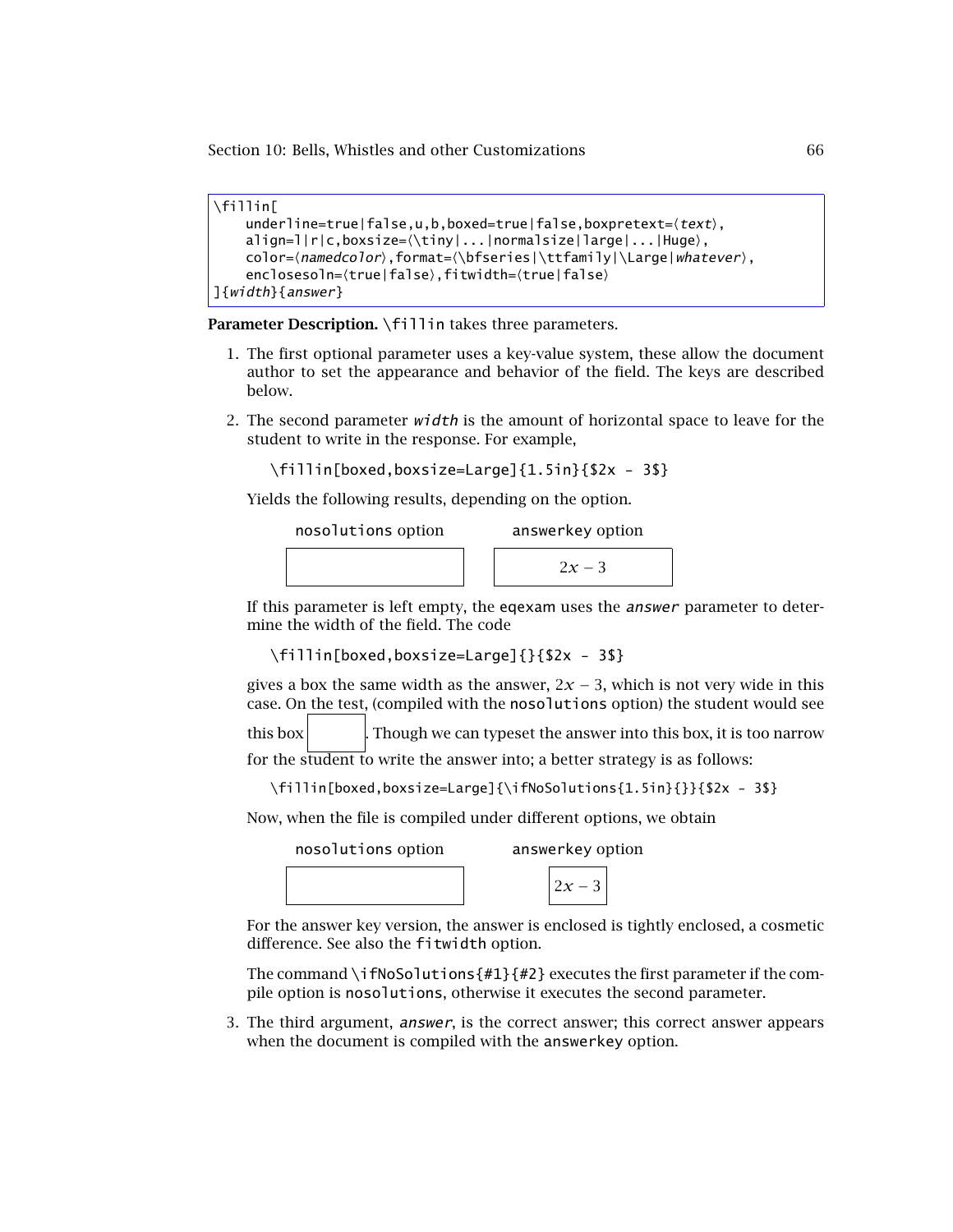### **The description of the key-value pairs for \fillin:**

- underline: A Boolean switch, which if true, the fill-in region is underlined. The default is false, the region is not underlined.
- u,b: Legacy options. If u is chosen, the region is underlined, if b is chosen, the region is not underlined. Use of the underline key is recommended.
- boxed: A Boolean switch, which if true, the fill-in region is boxed in using the \boxed command of amsmath package. The default is false, the region is not boxed.
- boxpretext: A key that takes text as its value. This value will be placed in front of the third argument, labeled *answer* above. The text appears in the box even when the answerkey is not in effect. This key is ignored if the boxed option is not taken.

This option allows you to create an expression like



boxsize: This is a choice key, the choices being tiny, scriptsize, footnotesize, small, normalsize, large, Large, LARGE, huge and Huge. the smaller sizes probably are not useful, I give them to you for free. This key allows you to adjust the height of the box. This key is ignored if the boxed key does not appear in the option list. For example,



Choice of size depends on the height of the anticipated response of the student. The default is normalsize.

enclosesoln: This Boolean key only takes effect when the boxed key is used, and when either the nosolutions or the vspacewithsolns option is taken. When these conditions are met, a box is created around the solution (the third parameter of \fillin); the solution is enclosed in a \phantom so it is not seen, but the dimensions of the solution are used. This key allows you to create a box or arbitrary dimension.

A simple example would be

```
\fillin[boxed,enclosesoln,parbox={[t][1in]}]{2.4in}{%
   The box is 2.4 inch wide and 1 inch high. The solution to
   this problem appears when \texttt{answerkey} is in effect.
}
```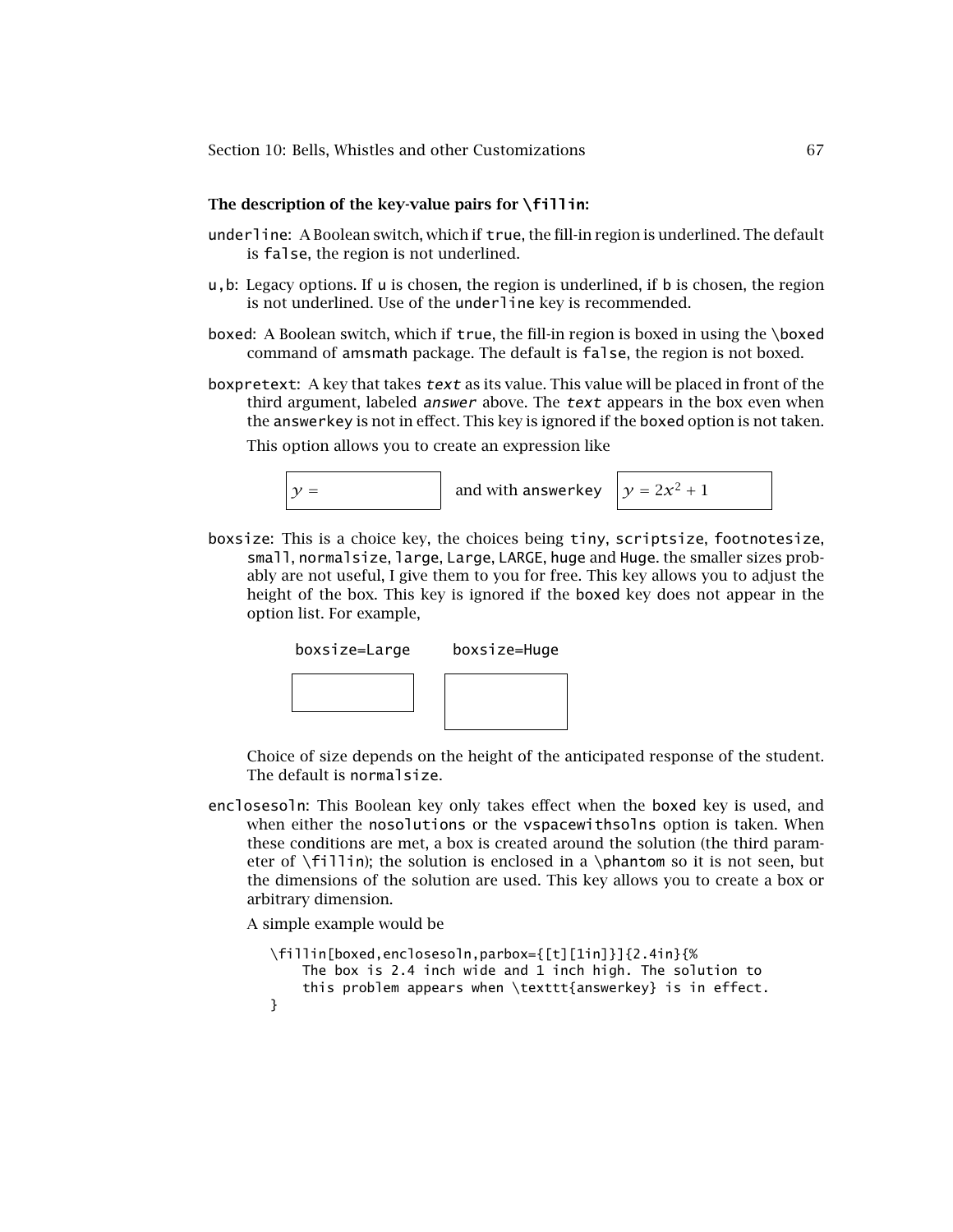Below shows how this command appears under different options.



The box on the left is appears when the nosolutions or vspacewithsolns is in effect. The one on the right appears when the answerkey option is taken. Note the size of the two boxes are the same.

**Note:** The explanation of the parbox option used in this example appears below.

- fitwidth This key is an implementation of the  $\iota$ ifNoSolutions strategy discussed earlier. If fitwidth is specified and the nosolutions option (an eqexam option) is in effect, the width of the fill-in region is taken from the second parameter; however, if the answerkey option is specified, the natural with of the answer (the third parameter) is used.
- align: A key that takes one of three values, l, r, and c. This key aligns the text within the fill-in field (when the answerkey option is taken): l (left-aligned), c (center, the default), r (right-aligned). This parameter affects the position of the *answer*, and does not affect the position of the text, which is aligned left, of the boxpretext key. The alignment becomes visible when the answerkey option is in effect.
- hiddenbox: When the boxed option is used, eqexam uses an \fbox to enclose the content. The hiddenbox is used with the boxed option and it resets the lengths of \fboxrule and \fboxsep to 0pt. In this way, some of the features (enclosesoln and boxpretext, for example) that apply to boxed content can be used without the surrounding boundary rule. See parbox for an example.
- parbox: When this option is taken, eqexam encloses the third argument (the answer) in a \parbox. The value of the parbox option is the first three parameters of a \parbox; for example parbox={[t][.5in][c]} causes \fillin to enclose the content in a  $\partlength$  with a height of .5in. The width of the  $\partlength$  is taken to be the second parameter of \fillin macro. The third parameter of \fillin becomes \parbox[t][.5in][c]{width}{answer}. The value of the parbox key needs to be enclosed in braces, as just illustrated.

Here is an example of the use of this key-value pair:

\fillin[parbox={[t][.5in]},boxed,hiddenbox, boxpretext={\textbf{\textcolor{black}{Conclusion: }}}, format=\normalfont,enclosesoln]{\linewidth}{% There is sufficient evidence at the \$\alpha=0.05\$ level to conclude that the mean microwave repair cost is less than \\$100.}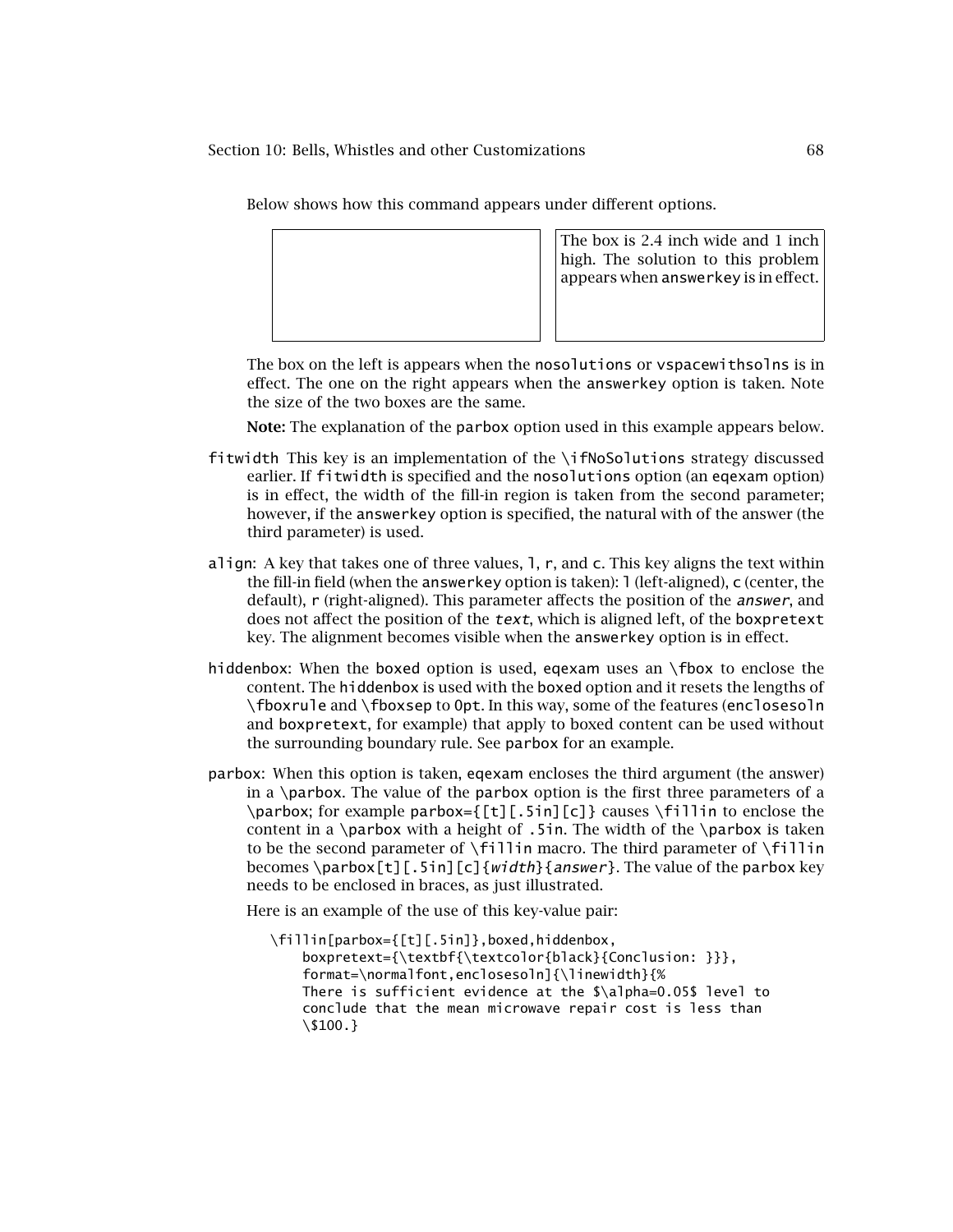If you say  $\lfloor$ fillin[parbox,boxed,options]{width}{answer} (parbox with the empty argument), translates into  $\partial_{text}$ , the height of the box is the natural height of the content.

Note the presence of the hiddenbox key, in this case, no rule or additional spacing appears around the box.

This typesets, when answerkey option is used as

**Conclusion:** There is sufficient evidence at the  $\alpha = 0.05$  level to conclude that the mean microwave repair cost is less than \$100.

When answerkey is not used, the following is seen (by the student at test time): **Conclusion:**

The same vertical space is used in both cases because of the enclosesoln option taken in this example.

If the hiddenbox key is removed, a proper boxed region appears,

**Conclusion:** There is sufficient evidence at the  $\alpha = 0.05$  level to conclude that the mean microwave repair cost is less than \$100.

Similarly, when answerkey is not used, the following is seen,

**Conclusion:**

- color: The value of this key is a named color. The answer appears in this color, when answerkey option is in effect. The default is red.
- format: A general purpose formatting key. The value of the key can be most anything: \bfseries (to change font series), \ttfamily (to change font family), \Large (to change size of the answer and text (the value of boxpretext). Several formatting commands can appear as the value; thus, format= ${\bf \Theta}\$ makes the answer, when answerkey is in effect, appear in large bold font. The default is format={\fillInFormatDefault}, where the definition of the command \fillInFormatDefault is

\newcommand{\fillInFormatDefault}{\bfseries}

The next three keys apply when a boxed option is not taken, that is, they apply to the case of u (underlined) or b (blank). The keys were designed for the underline option, however.

lift: The syntax is lift=length This key lowers the underline without changing the baseline reference point of the content. For example, lift=10pt lowers the un-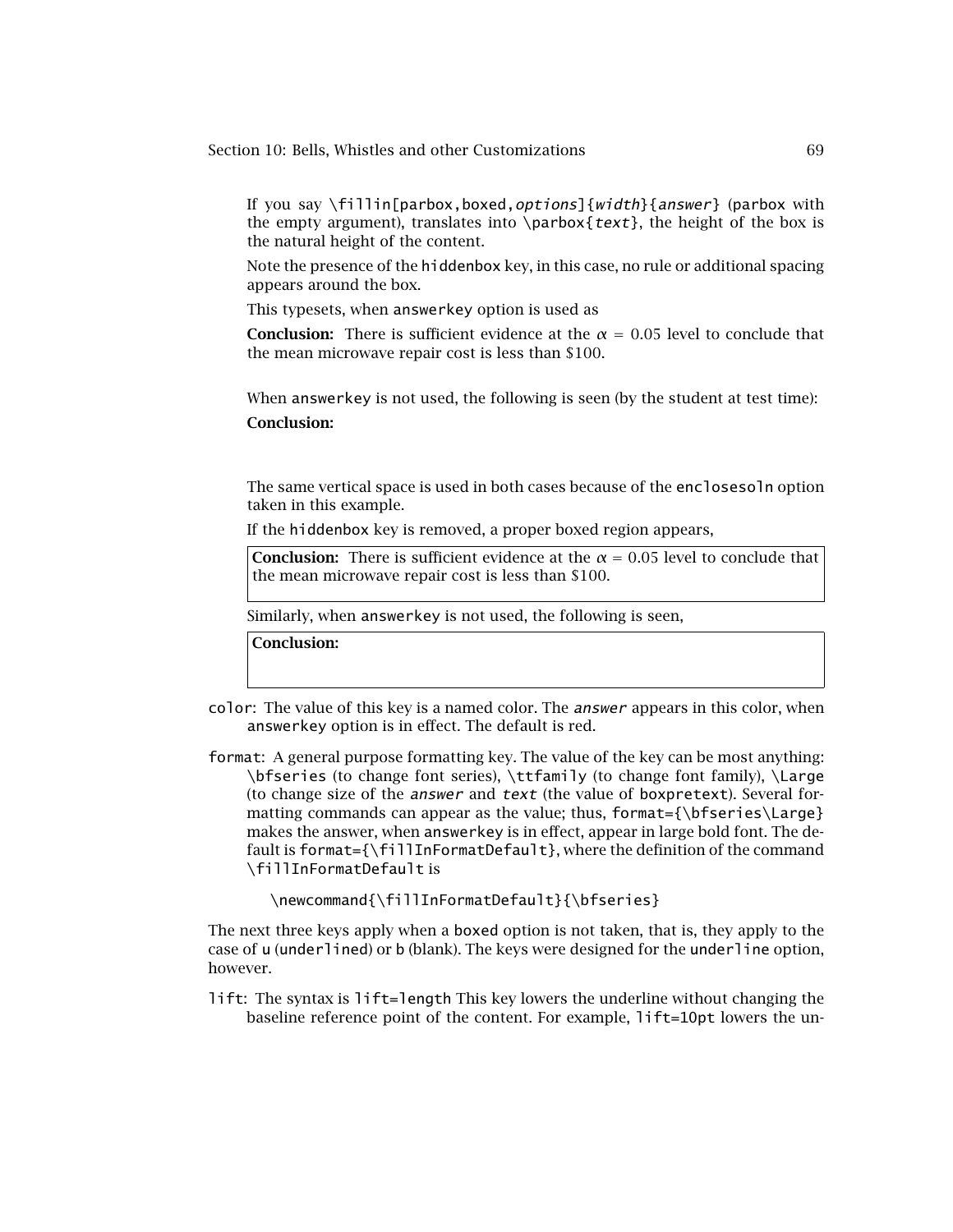derlining by 10pt.

1  $\frac{1}{2}$  +  $\frac{1}{3} = \frac{3}{4}$ 1  $\frac{1}{2}$  +  $\frac{1}{3} = \frac{3}{4}$ 4

The expression on the right corresponds to

\$...\fillin[lift=10pt]{1in}{\frac{3}{4}}...\$

The underline is lowered to include the baseline of the denominator of the fraction.

autolift: The autolift key takes the guesswork out of the lift. When autolift is used, the depth of the content of the answer field. For example, with the autolift

key,  $\fn[autolift]{1in}{\frac{3}{4}}$  yields . Now the

fraction is exactly underlined.

addtoautolift: The addtoautolift key is a companion to autolift. If we assign addtoautolift=3pt, 3pt additional lift is added to the amount of lift determined by autolift. For example,

> \fillin[autolift,addtoautolift=3pt]{.5in}{\frac{3}{4}} yields  $\overline{4}$

the number three-fourths is underlined plus 3pt more.

The keys are processed by an \edef, this allows you to define a command with your favorite options; for example, you can define

\newcommand{\myBoxOpts}{boxed,boxsize=Large,align=l}

then in the exam, type

 $\frac{\sqrt{-18}}{\sqrt{6}}=\fill\n$  [\myBoxOpts]{1.5in}{3\imath}\$

**\fillin boxed.** When the boxed key is used, the \boxed command of amsmath is used; This command needs to be in math mode. If the boxed key is used and the \fillin command is in math mode, then \fillin puts the *answer* and boxpretext in math mode too; if \fillin command *not in math mode* (i.e., it is in text mode), \fillin typesets the answer and boxpretext in text mode. For example,

Let  $$ x = 4 $ and $ y = -3 $ and let $ z = 2x - 4y $ then$ \$\fillin[boxed,align=l,boxpretext={z=}]{1in}{20}\$

When answerkey is used, the above question appears as

Let  $x = 4$  and  $y = -3$  and let  $z = 2x - 4y$  then  $z = 20$ 

Here is an example in text mode

```
The first president of the US is
    \fillin[boxed,align=c]{1.5in}{Washington}
```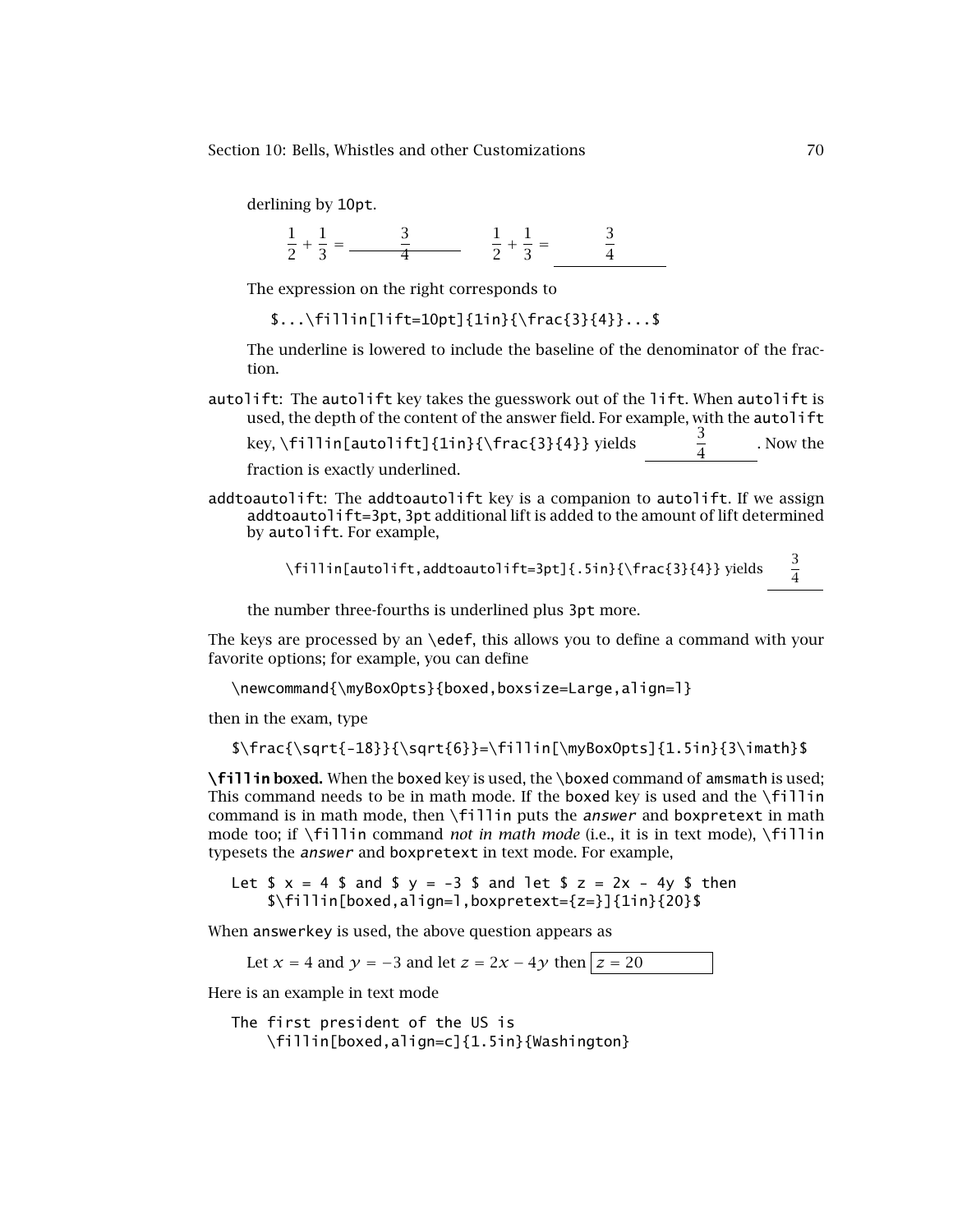When answerkey is used, the above question appears as

The first president of the US is  $\vert$  Washington

Here is an example of mixed mode

```
The width of a rectangle is 20 feet and length is 15 feet.
Find the area: $\fillin[boxed,align=l,
    boxpretext={\text{Area: }}]{1in}{300\,\text{feet}}$
```
The answer is typeset in math mode, but the value of boxpretext needs to be typeset in text mode. When answerkey is used, the above question appears as

The width of a rectangle is 20 feet and length is 15 feet. Find the area: Area: 300 feet

**\fillin not boxed.** The \fillin command will typeset the answer in math mode if \fillin is in math mode, and in text mode, otherwise. For example, each of the following typesets the same.

```
The area of a circle of radius $2$ is \fillin[u]{.5in}{$4\pi$}
The area of a circle of radius $2$ is \lfloor \frac{n}{4}\rfloor. 5in}{4\pi}$
```
#### • **\fillineol: Fill-in to end-of-line**

The \fillineol is a variant of \fillin, its main feature is that the width parameter of the \fillin command is automatically calculated to the end of the line.

 $\left\{ \phi \right\} \equiv \left\{ \phi \right\} \equiv \left\{ \phi \right\} \equiv \left\{ \phi \right\} \equiv \left\{ \phi \right\} \equiv \left\{ \phi \right\} \equiv \left\{ \phi \right\} \equiv \left\{ \phi \right\} \equiv \left\{ \phi \right\} \equiv \left\{ \phi \right\} \equiv \left\{ \phi \right\} \equiv \left\{ \phi \right\} \equiv \left\{ \phi \right\} \equiv \left\{ \phi \right\} \equiv \left\{ \phi \right\} \equiv \left\{ \phi \right\} \equiv \left\{ \phi \right\} \equiv \left\{ \phi \right\} \equiv \left\{$ 

Calculus originator, Isaac

\fillineol{Calculus originator, Isaac }[boxed,align=l,boxsize=Large]{Newton}

The star-option allows  $\langle phrase \rangle$  and  $\langle answer \rangle$  to contain verbatim text; in this case, the collectbox package is required.

The  $\left\{\text{fill}\right\}$  command takes the  $\left\{\text{phrase}\right\}$ , measures its width, and uses the result as the value of *(width*) in the **\fillin** command. Usually, the *\phrase*} occurs at the beginning of the sentence. However, that is not always convenient.

For this next example, the fill-in occurs at the end of the sentence, which wraps around to the next line. Enter the name of your professor for the course you are currently taking, his name is

 $\circledast$  The demo file for this feature is named [fillineol.pdf](http://www.acrotex.net/blog/?p=1356), found on the AcroTEX Blog website.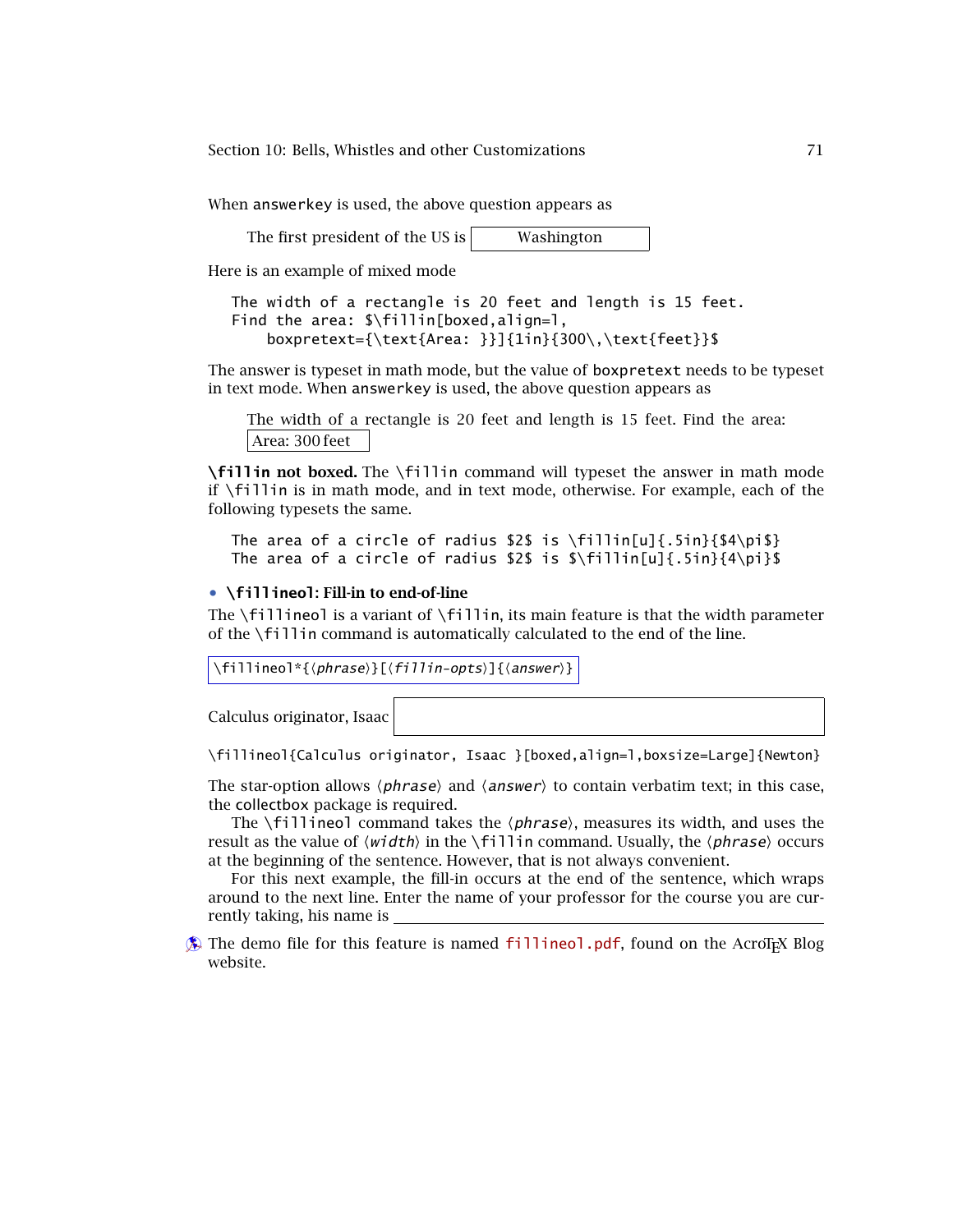## **10.12. Vertical Space Fill Types**

When the nosolutions or the vspacewithsolns is used, a vertical space is generated by the solution environment. Previously, this has just been a vertical white space, now, we provide the ability to fill the space with horizontal rules of different types.<sup>12</sup>

 $\Diamond$  The demo file for this feature is named [hw03.pdf](http://www.acrotex.net/blog/?p=1222)

There are two sets of commands.

\useFillerLines \useFillerDefault

The first command sets the code to draw rule lines in the vertical white space, the second command reverts back to the default, plain vertical white space.

The \setFillLinesFmt command is used to set the design parameters of filler lines.

\setFillLinesFmt{KV-pairs}

There is an extensive list of key-value pairs.

**Key-value pairs of \setFillLinesFmt.** These key-values document-wide scope *if not declared within a group*.

fltype=(line|dash|dots|blank|grid) When the value of fltype is different from grid, the key determines the type of horizontal line drawn (including a "blank" line); when fltype=grid, the type of line drawn is determined by gridtype, described below. The default is line.

When fltype=grid and neither bgonly nor outlineonly are specified, a grid is drawn consisting of horizontal and vertical lines. The thickness of the lines drawn is determined by the length. The default is  $\setminus \setminus \{ \cdot \}$  flfboxrule { .4pt }. Any dotted line is unaffected by the value of  $\f$ flfboxrule.

The rest of the keys are listed in alphabetical order. The fltype key is separated out due to its importance.

align=(default|left) This key sets the horizontal alignment of the filler lines; a key-value of align=default is the natural way of aligning the filler lines, while align=left shifts the lines to the left margin. The default is default, align is equivalent to align=default.

bgcolor= $\langle$ *named\_color* $\rangle$  The color of the background, when bgonly is in effect.

bgonly\*={true|false} When the key is set to true, eqexam colors the targeted refltype=grid gion with the color determined by the bgcolor key. This key is *ignored* unless *required* fltype=grid.

 $12$ The filler line feature has been rewritten and extended from previous versions of eqexam.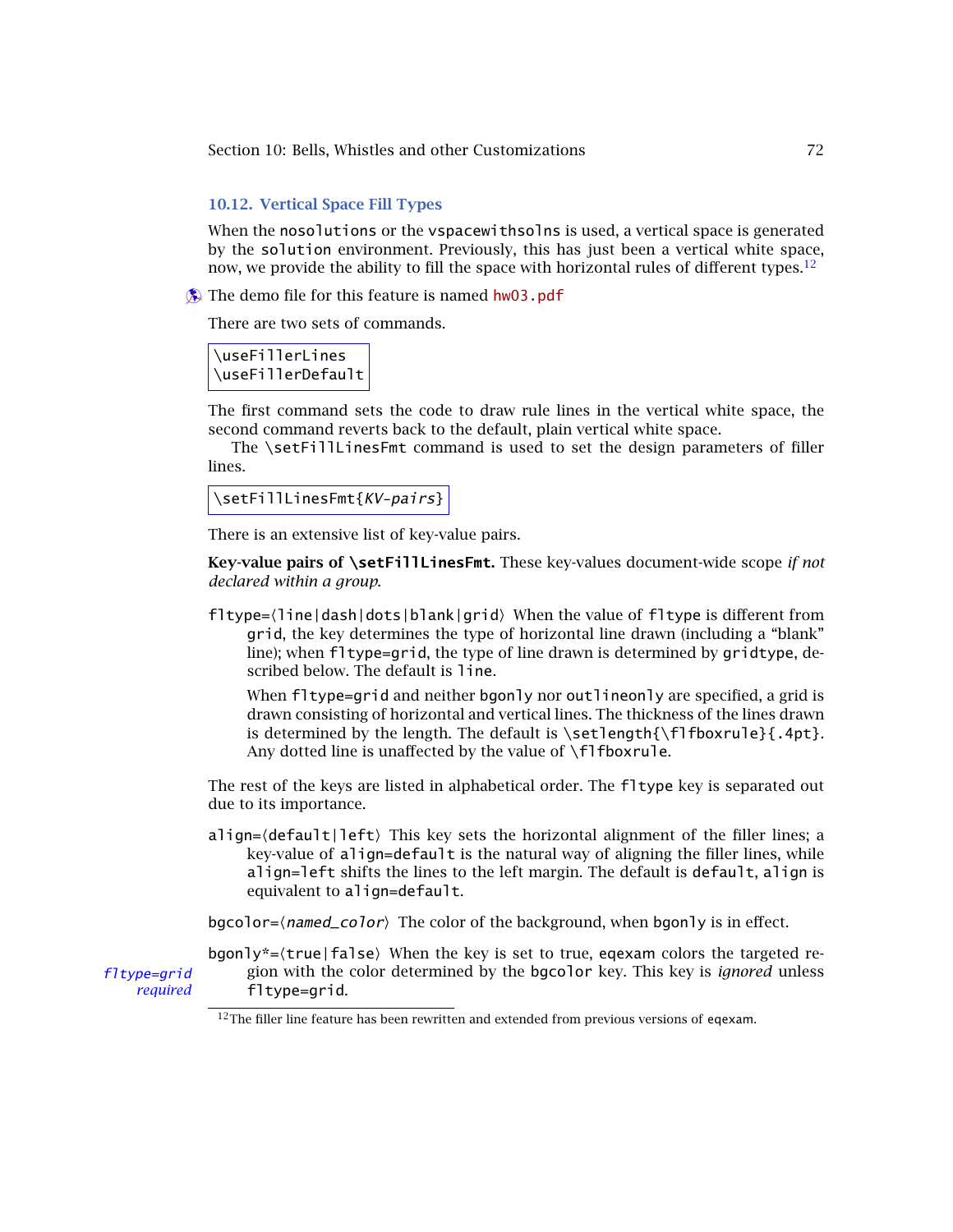If bgonly  $[=true]$  is declared, bgonly=false must be declared later to turn off this effect, as eqexam cannot determine the intention. If the star-form is used  $(ba)$ <sup>\*</sup>[=true]), bgon] v is automatically set to false after the next region is drawn. Use the boonly key to create backgrounds for several consecutive regions. Use the bgonly\* form of the key for a single region.

equalcells={true|false} This key is only effective when fltype=grid, but the keys bgonly and outlineonly are both false. When the key equalcells (or the keyvalue equalcells=true) is specified, grid cells of equal width are drawn; the total width of a row may not be equal to the \linewidth, however. The key is initially set to false.

The command versions of this key may also be expanded explicitly; these are equalCellSizesOn and equalCellSizesOff.

- color= $\langle$ *named\_color* $\rangle$  The value of the color key sets the color to be used when drawing filler lines (both horizontal and vertical).
- gridtype= $\langle$ line|dash|dots $\rangle$  The value of the key gridtype determines the line type when fltype=grid, otherwise, the value of this key is ignored. Values of line and dash obey the value of \flfboxrule.

linegap= $\langle$ *dimen* $\rangle$  The "gap" between two horizontal or vertical lines; the linegap key *the gap is* sets the length register wlVspace to  $\langle$ *dimen* $\rangle$ . This key executes the command  $\W$ / $\forall$ space eqWLSpacing{ $\langle$ dimen $\rangle$ }. The default is 14pt.

- numbers=(none|left|right) The numbers key controls whether the lines are numbered and their relative position to the line; the default is not to number the lines (numbers=none).
- ${\sf numbersep}{=}\langle{\sf dimen}\rangle$  The value of numbersep sets the separation between the line and the number, the default is 2pt.
- $number = \langle num-fmt \rangle$  This key-value pair formats the line numbers. Within the value  $\langle num-fmt\rangle$ , the macro  $\{\text{Flnum refers to the number itself; for example,}\$

numfmt=\textcolor{red}{\flnum}

produces red line numbers. The initial declaration for this key is numfmt=\flnum, which creates a black line number.

*font size of the* The font size of the line numbers is \tiny, but this can be overwritten by incor*numbers* porating a size into the numfmt (numfmt=\small\flnum).

 $flype=grid$  outlineonly\*= $\langle true | false \rangle$  If this key is true, an outline of the region is drawn using *required* line type determined by gridtype. This key is *ignored* unless fltype=grid.

> If outlineonly[=true] is declared, outlineonly=false must be declared later to turn off this effect, as eqexam cannot determine the intention. If the star-form is used (outlineonly\*), outlineonly is automatically set to false after the next region is drawn. Use the outlineonly key to create backgrounds for several consecutive regions. Use the outlineonly\* form of the key for a single region.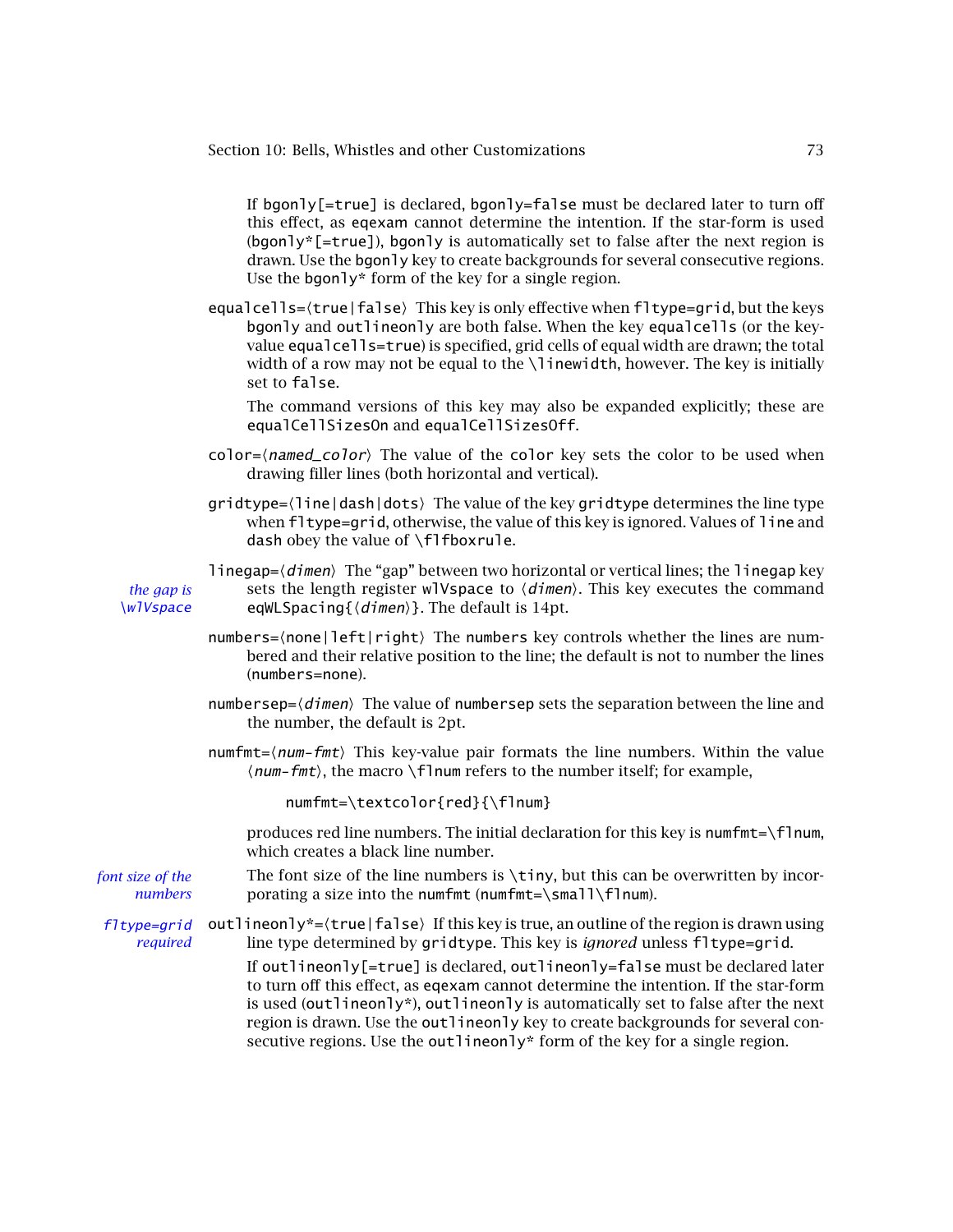topline= $\langle$ true|false $\rangle$  If true, eqexam draws an extra horizontal line above the topmost line. Any vertical lines are extended to meet this additional line.

The following is an example of filler lines under the nosolutions assumption.

- **1.** Expound on all you know on the subject.
	- $_1$  When the flextended option is not in force, these three lines are blank. How-
	- $_2$  ever, in this example, <code>flextended</code> is active, and I can write to these lines. Refer to <sub>3</sub> <u>'On the flextended option' below.</u>
- **2.** Expound on all you know on the subject.

|  |  |  |  |  |  |  |  |  |  |  |  |  |  | $\cdot$ |
|--|--|--|--|--|--|--|--|--|--|--|--|--|--|---------|

The verbatim listing of this example is presented and discussed in the next section.

### • **On the flextended option**

The flextended option brings in code that extends filler lines. It defines one new environment priorworkarea, and several commands. One significant enhancement is nosolutions the ability to write to the lined regions in the nosolutions, vspacewithsolns, and answerkey options are in effect.

vspacewithsolns

The contents of the priorworkarea environment will be superimposed on the filler lines when the nosolution or vspacewithsolns option is in effect. It is placed prior to the solution environment.

```
\begin{priorworkarea}
  \langle content \rangle\end{priorworkarea}
\begin{solution}[vspace]
  \langle solution \rangle\end{solution}
```
For the  $\langle$  content $\rangle$  to be superimposed on the vertical space specified by the optional parameter *vspace* of the solution environment, \useFillerLines must be in force and \turnflnosolnsOn must be expanded prior to the statement of the problem. (Turn off the writing to the vertical space with \turnflnosolnsOff). The verbatim listing of the example above, which does use the flextended option as well as the priorworkarea environment is presented below.

```
\begin{exam}{fl1}\chngToNoSolns
```

```
\begin{problem}
Expound on all you know on the subject.
\begin{priorworkarea}\baselineskip\wlVspace
```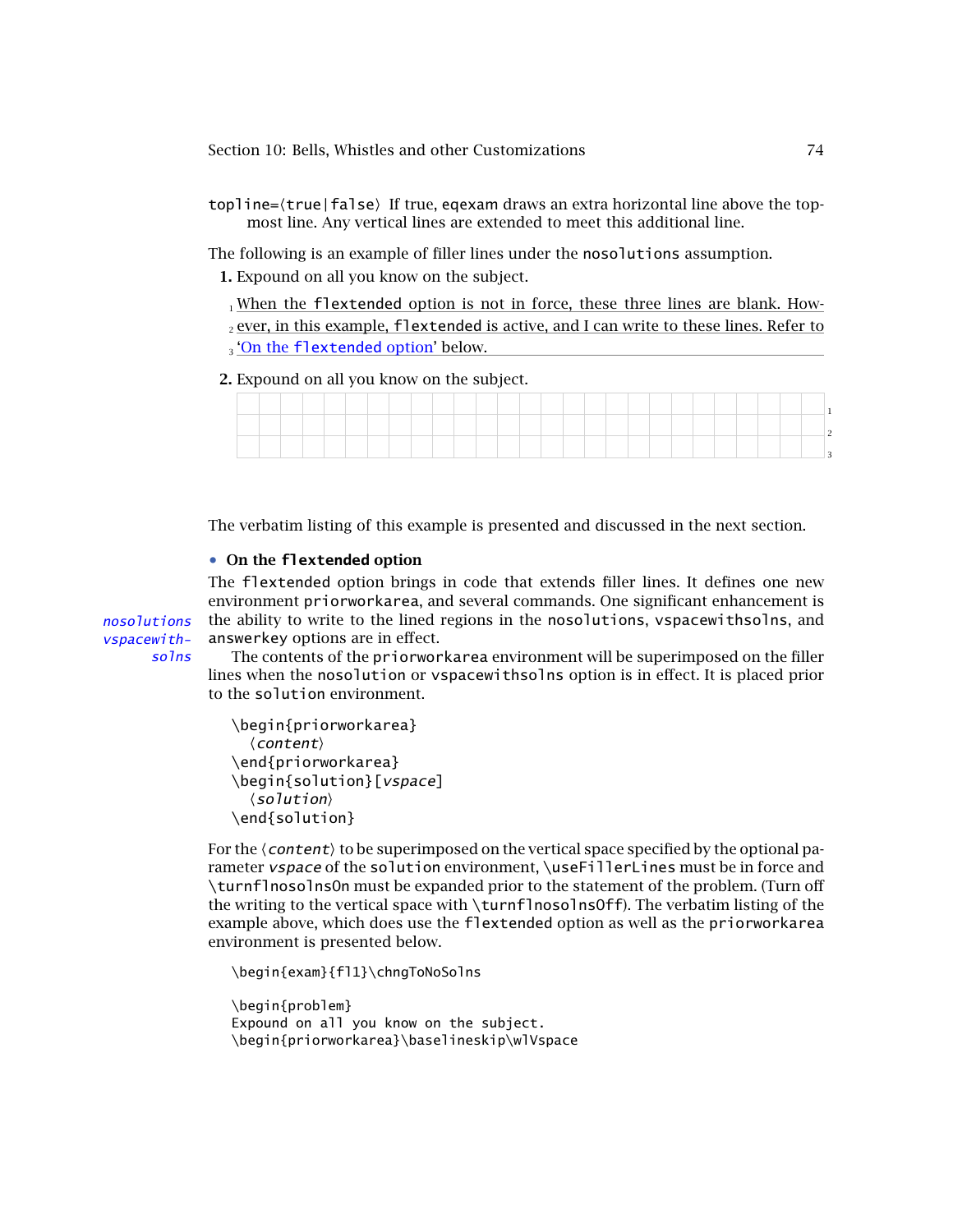```
When the \texttt{flextended} option is not in force, these three
lines are blank. However, in this example, \textsf{flextended} is
active, and I can write to these lines. Refer to ...
\end{priorworkarea}
```

```
\begin{solution}[nLines=3]
Your guess is as good as mine. ...
\end{solution}
\end{problem}
```

```
\turnflnosolnsOff
\setFillLinesFmt{fltype=grid,gridtype=line,
 numbers=right,topline,color=lightgray}
\begin{problem}
Expound on all you know on the subject.
\begin{priorworkarea}
Essay area.
\end{priorworkarea}
```

```
\begin{solution}[nLines=3]
Your guess is as good as mine.
\end{solution}
\end{problem}
\end{exam}
```
 $answerkey$  For the answerkey option, content of the solution environment is written to the vertical space allotted by is optional parameter, vspace. As with priorworkarea there is a gatekeeper command \turnflanskeyOn. For the content to be written to the vertical space, \userFillerLines and \turnflanskeyOn must be expanded. To turn off writing to the vertical space, expand \turnflanskeyOff.

The last example is repeated, but under the assumption of the answerkey option.

**1.** Expound on all you know on the subject.

*Solution*: Your guess is as good as mine. The content has the capability of breaking across pages.

I've added more lines because this problem has a chance breaking across a page boundary. Let's prattle on until we go to the next page.

We'll jump down a couple of lines cause I don't have much to say. Gotta keep going to get to the next page. If all works as it should, I'll see you one the other side! Perfect! As mentioned in the ['Breaking across pages'](#page-75-0) below. There are limitations to this wonder.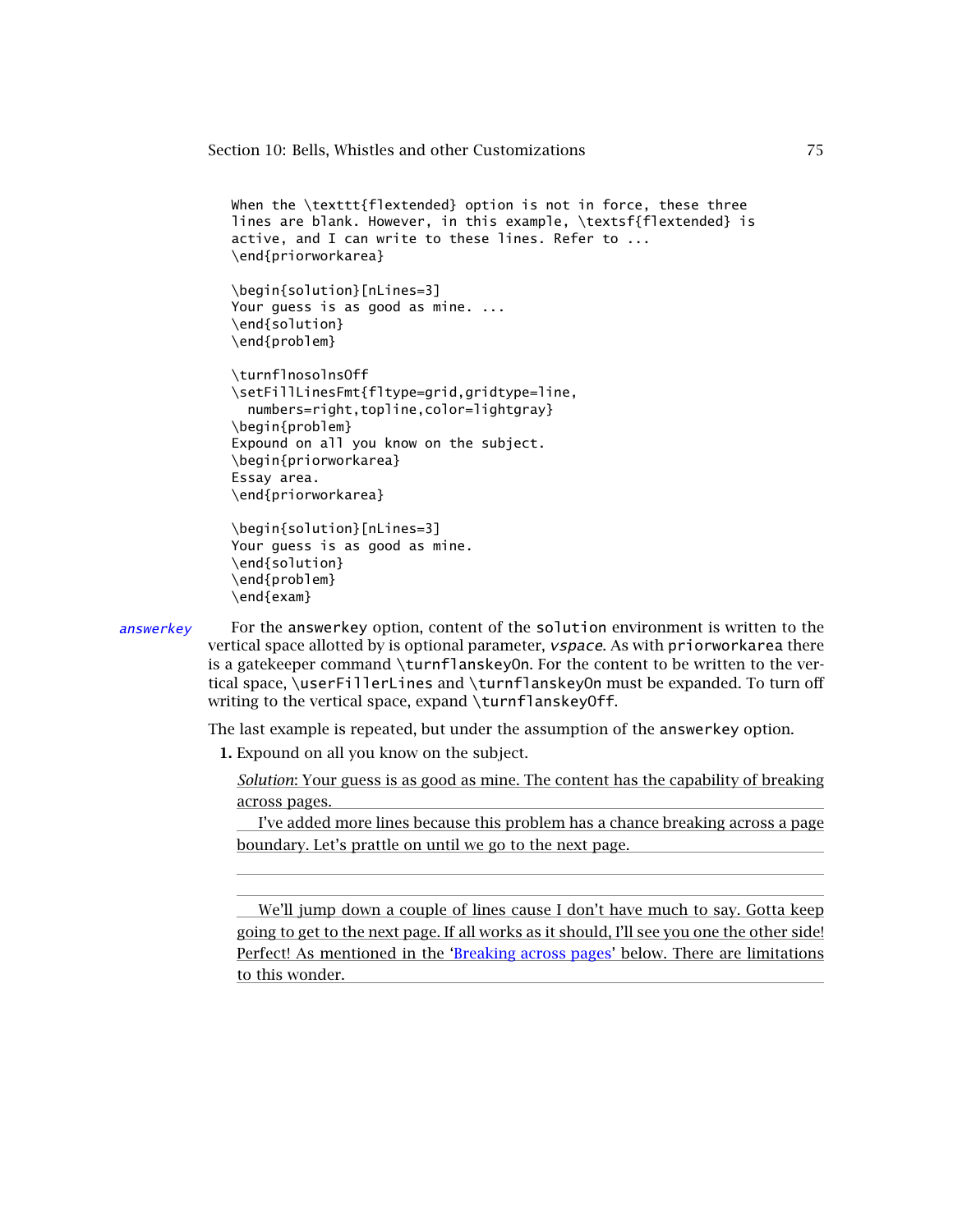<span id="page-75-0"></span>**2.** Expound on all you know on the subject.

|  |  |  |  |  |  | Solution: Your guess is as good as mine. |  |  |  |  |  |  |  |  |
|--|--|--|--|--|--|------------------------------------------|--|--|--|--|--|--|--|--|
|  |  |  |  |  |  |                                          |  |  |  |  |  |  |  |  |
|  |  |  |  |  |  |                                          |  |  |  |  |  |  |  |  |

All in all, this is very cool.

# • **Breaking across pages**

When the vertical space of the solution environment is filled with filler lines (assuming \useFillerLines is in force), *the lines and the content can break across pages*, provided the content is not within a box. It has limited capabilities of breaking across columns (for fltype=line|dash|dots), but when the flextended option is in effect, may fail dramatically at superimposing the content over the filler lines.

When \turnContAnnotOn is expanded prior to the problem, should the fill lines break across a page boundary, the annotation string (annotContStr) appears at the top of the next page. The topic of annotating solutions is taken up again in the next section.

### • **Annotating a continuing problem with \useFillerLines**

When the command useFillerLines is expanded, any vertical space declared with the optional argument of solution is created one line at a time. Just before each of the lines is drawn, two commands are expanded, the first just prior to the a page break, if one occurs, and the second just after the page break, if one occurs. The second command is the internal version of insertContAnnot, the first command is accessed through the command \priorPageBreakMsg.

\priorPageBreakMsg{msg} \flPageBreakMsg{msg}

The \priorPageBreakMsg command allows you to insert  $msq$  at the beginning of each line, but does not determine whether a page break is near. The \flPageBreakMsg command, which uses both \priorPageBreakMsg and emitMessageNearBottom, is the appropriate vehicle for writing  $msg$  just prior to a page break. Its definition is found next.

```
\newcommand{\flPageBreakMsg}[1]{%
     \priorPageBreakMsg{\emitMessageNearBottom[\iacvspace]
     {\begin{array}{c}\{+\text{array}\} \text{+1}\} \} \end{array}
```
The command may be redefined for your needs. Notice that the star-option of the command \emitMessageNearBottom *is not taken*, so the command does not create a new page if near the bottom, but it does create a message (#1). The optional argument of \emitMessageNearBottom is set to \iacvspace, this is the interpretation of 'near the bottom' of the page. A recommended value for \iavspace is 2\wlVspace (\acvspace{2\wlVspace}). A typical declaration might be,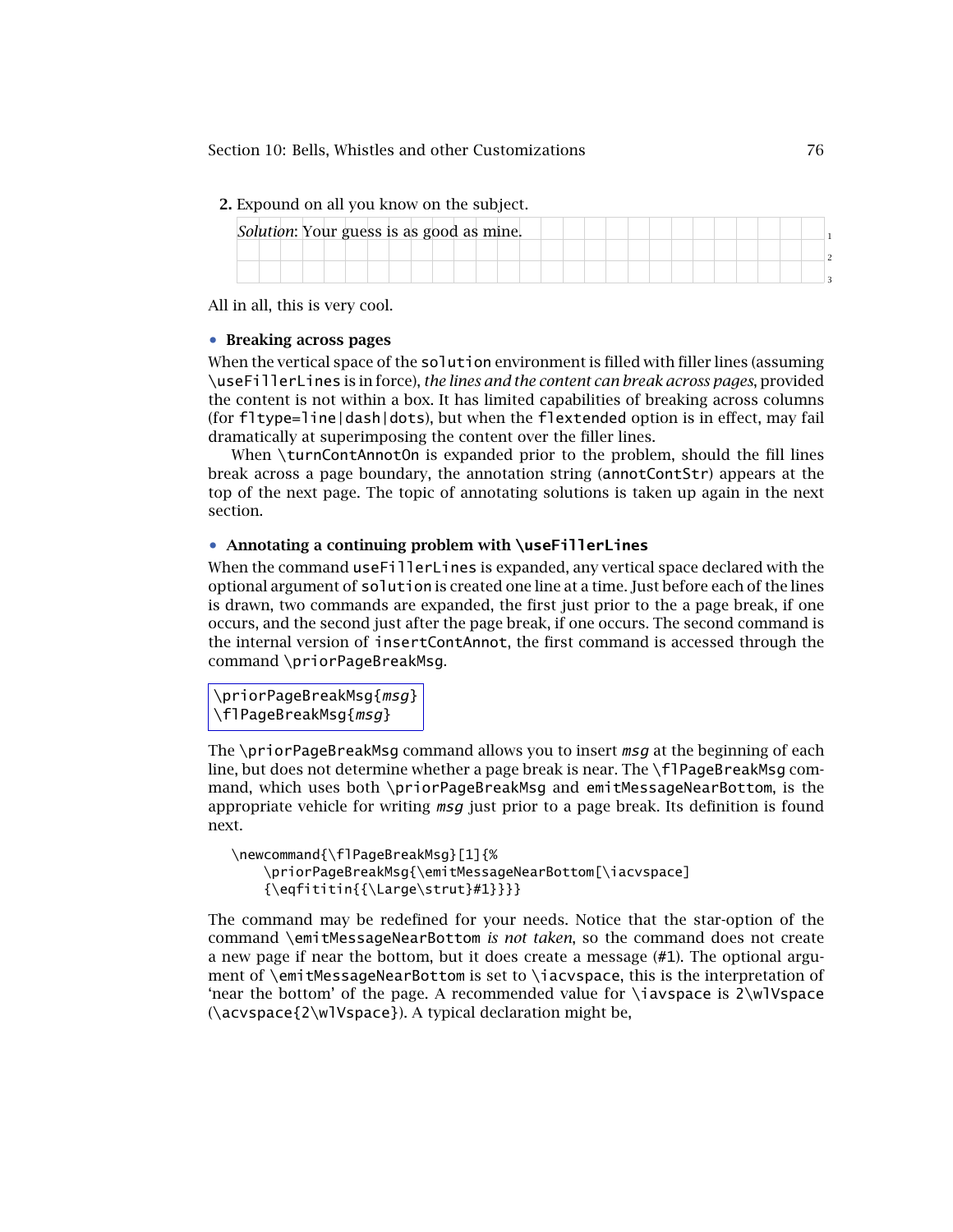```
% Set \iacvspace for \insertContAnnot and \emitMessageNearBottom
\acvspace{2\wlVspace} %<-- the recommended value
\flPageBreakMsg{\textbf{Problem˜{\eqeCurrProb}(\thepartno)\space
    continues on next page}}
```
At the top of the next page the \annotContStr string appears as well.

#### **10.13. Keep vertical space with answerkey**

One thing that has bothered me in my efforts to create the "perfect" exam package, is the differences in vertical spacing between the exam the student sees (which is compiled with the nosolutions option), and the solutions document the instructor sees (as compiled with the answerkey option). The differences in vertical space of the two documents makes it harder for the eye to move from the student's exam to the answer key document and back again. In the past, I've used \aNewPage or \qNewPage to force page breaks so that the page breaks of the two document match, this makes it easier to get one page at a time.

Below is a simple example to illustrate the above points. In the example below, we simulate

```
\begin{solution}[1in]
$ x+1 = 4 \rightarrow x = 3 $\end{solution}
```


We have put an \fbox around the vertical space so you can see the bottom of the vertical space, and better appreciate the point I am trying to make. When nosolutions is in effect, a vertical space of 1 inch is created; when the answerkey is used, the vertical spacing is ignored, and the solution is typeset, as shown above. Notice the difference in the vertical spacing between the two.

The eqexam package now attempts to build the solution environment so the vertical spacing is (roughly) the same.



The first command turns on this new feature—the feature of trying to place the vertical spacing in the answerkey mode as requested by the optional argument of the solution environment. The second one, \vspacewithkeyOff (the default) turns off this new feature, and reverts to the old behavior of eqexam.

Here is a representation of the effects of the command \vspacewithkeyOn.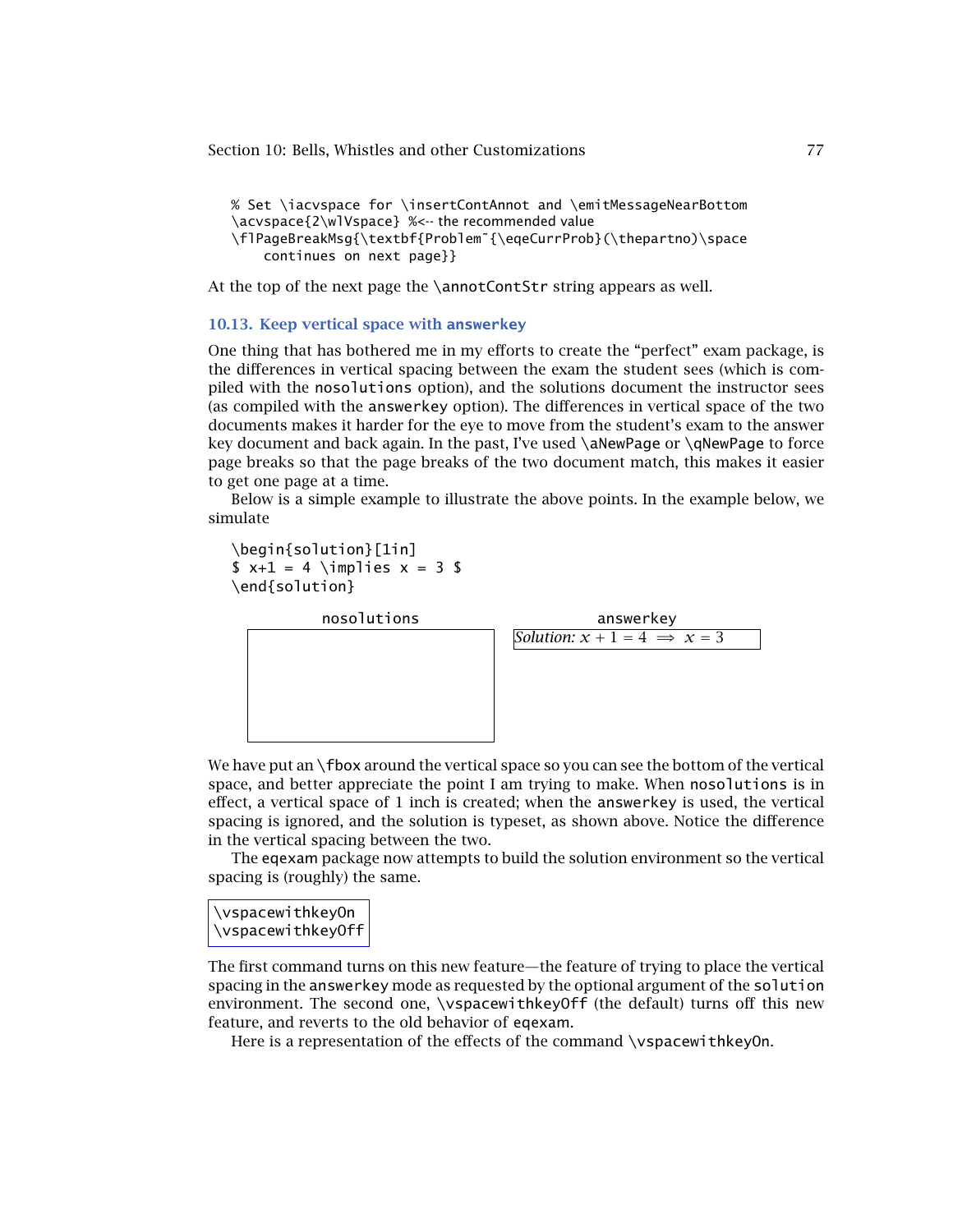```
\begin{solution}[1in]
$ x+1 = 4 \rightarrow x = 3 $\end{solution}
```
nosolutions answerkey *Solution:*  $x + 1 = 4 \implies x = 3$ 

As you can see, the vertical spacing with solutions is the same as without, the page breaks should be the same, and the positioning of the problems should be (roughly) the same throughout the test.

The commands \vspacewithkeyOn and \vspacewithkeyOff may be used anywhere (between problems or parts), but normally, one would put \vspacewithkeyOn in the preamble.

# **10.14. Annotating a Continuing Problem with Parts**

The demonstration file for this feature is

# *[Annotating a Continuing Problem with Parts, and Page totals](http://www.acrotex.net/blog/?p=698)*

### found at the **[AcroTEX Blog](http://www.acrotex.net/blog)**

A situation often encountered is when a problem with parts crosses a page boundary; the problem continues on the next page without any annotation. This feature works to insert a text string at the top of the next page, a string that gives the reader (student) the context of the part.

*(Page 3)*

*(Page 2)*

**4.** Solve each of the following.

- (a) Solve this
- (b) Solve this

**Problem 4 continued.** (c) Solve this (d) Solve this

Above is an illustration of how this feature works.

\turnContAnnotOff \turnContAnnotOn

The feature may be turned off and on using the above two commands. These commands are usually in the preamble, but they can appear between problems or between exam environments.

The annotatation text that appears is determined by the definition of \annotContStr.

The eqexam Manual The eqexam Manual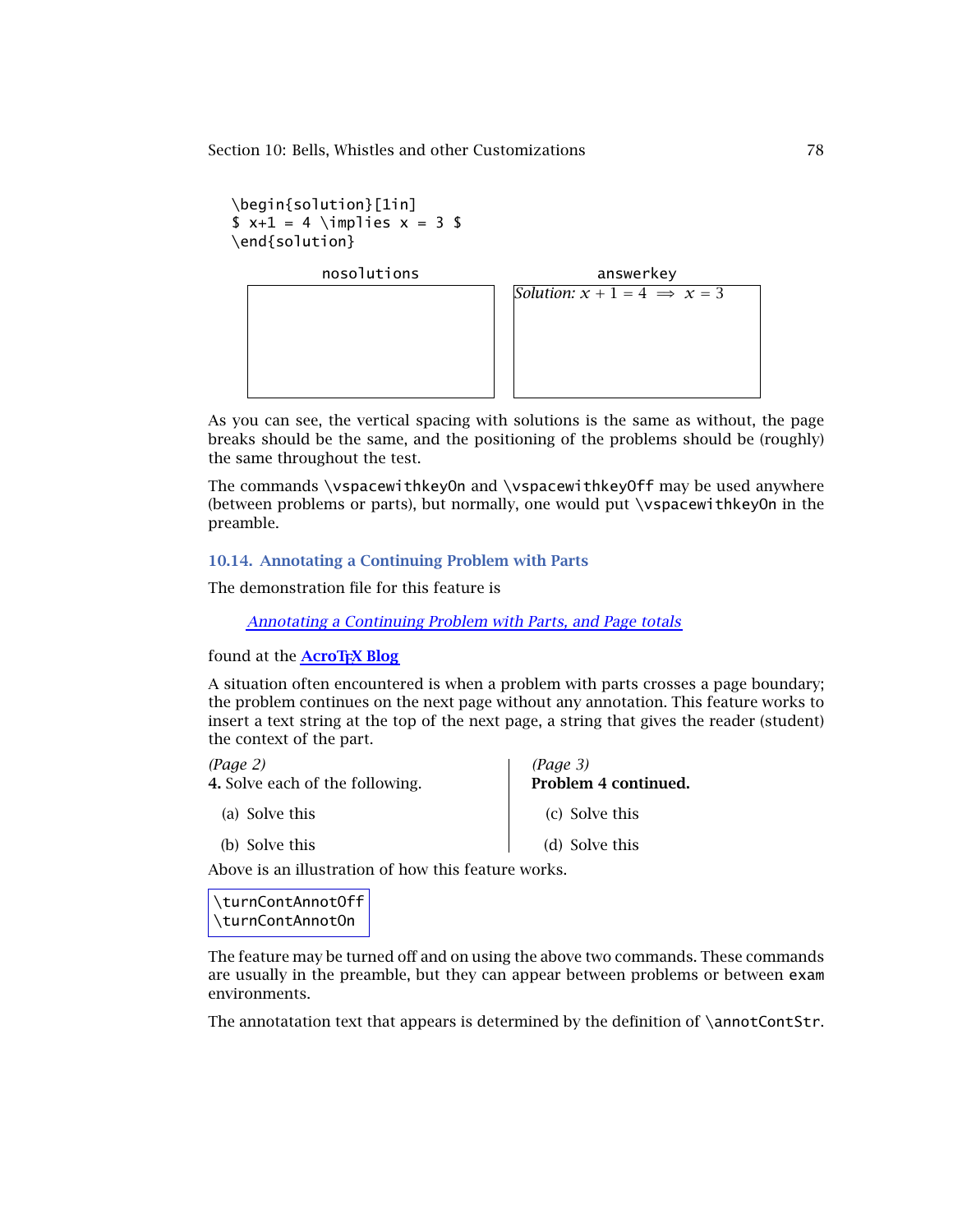```
\newcommand{\annotContStr}{%
   \textbf{Problem˜\eqeCurrProb\space continued.}}
```
where \eqeCurrProb is the current problem number. \annotContStr may be redefined, but be sure to include the problem number \eqeCurrProb.

The insertion of the continuation annotation uses the \promoteNewPage command, see Section [10.7](#page-61-0) on page [62](#page-61-0) for a description of this command.

\acvspace{vspace} \resetacvspace \newcommand{\ic@vspacedefault}{1in}

The above three lines describes some commands for controlling the generation of a new page through the use of \promoteNewPage. The first one \acvspace defines  $\iota$ iacyspace the value of the length  $\iota$ iacyspace, which is used to set the option parameter of \promoteNewPage. The default value for promoting a new page is 1in, as defined by \ic@vspacedefault, which can be redefined. The command \resetacvspace resets the optional argument of \promoteNewPage back to its default. All definitions are local, so the revert to their original values when a group is exited.

*for items in a* **Automatic annotation.** Just prior to an \item within a parts environment, the comparts *env.* mand promoteNewPage is expanded with optional argument of \iacvspace in this case. This command calculates the amount of space remaining on the page, if it is less than \iacvspace, a \newpage is emitted and \annotContStr is typeset at the top of the next page. As a result of this algorithm, if there is more space than \iacvspace, but a page break occurs by the TEX page breaking algorithm, the continuation string does not appear.<sup>13</sup> If you don't get the continuation annotation at the page break, change \iacvspace (possibly to a smaller value) through its \acvspace interface command.

When the useFillerLines command is used, there are additional automatic automation commands, refer to the paragraph **Annotating a continuing problem with \useFillerLines** on page [76.](#page-75-0)

**Manual annotation.** There are two commands for manually inserting annotations into the document.

```
\insertContAnnot[vspace]
\emitMessageNearBottom*[vspace]{msg}
```
For both commands, the default value for the optional argument *vspace* is \iacvspace. Both commands start with a \par, meaning they must be in vertical mode to work, so they should not be used within a paragraph. Each command determines the amount of space left (*space left*) on the page.

For \insertContAnnot, if spaceleft *<* vspace, a \newpage command is expanded and the continuation string  $\annotContStr$  is inserted at the top of the next page; otherwise, it does nothing.

 $13$ Remember, after each \item a solution environment may request vertical space for the student to do his work.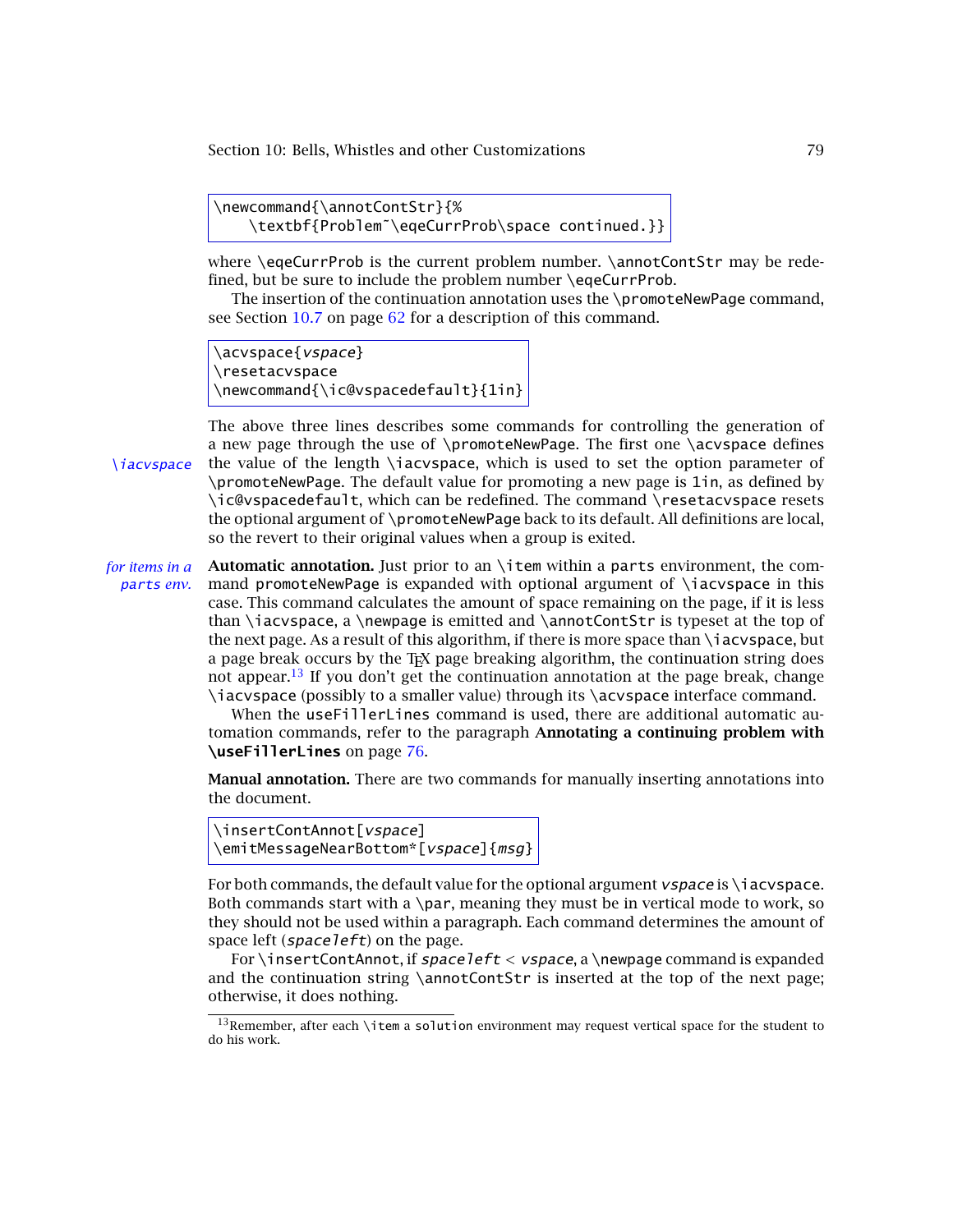The action of \emitMessageNearBottom is similar but it *does not insert* start a new page (\newpage) unless the star-option (\*) is specified. If spaceleft *<* vspace, then msg is typeset (at the bottom of the page). If the star-option is specified, a \newpage is invoked and \annotContStr is typeset at the top of the next page.

#### **10.15. The Exam Record**

The demonstration file for this feature is

*[The Exam Record on the Cover Page](http://www.acrotex.net/blog/?p=703)*

### found at the **AcroT<sub>E</sub>X Blog**

When choose the coverpage option and the coverpagesumry option is set to either byparts or bypages, you get an **Exam Record** appearing on the cover page. See Figure [1,](#page-34-0) page [35.](#page-34-0)

There are several commands that can be used to customize the layout of the **Exam Record**

- 1 \eqeSumryHoriz
- <sup>2</sup> \eqeSumryVert

These two commands arrange the **Exam Record** relative to the student/instructor information. The former is a horizontal arrangement, the latter is a vertical arrangement, \eqeSumryVert is the default.

Below are several text commands for customizing the text in the **Exam Record** box:

- 1 \newcommand{\cpSumryHeader}{\textbf{Exam Record}}
- 2 \newcommand{\cpSumryPts}{\,\text{pts}}
- <sup>3</sup> \newcommand{\cpSumryPage}{Page}
- \newcommand{\cpSumryTotal}{Total:}
- \newcommand{\cpSumryGrade}{Grade:}
- \cpSetSumryWidth{.5\linewidth}

The meanings of numbers  $(1)$ – $(5)$  are apparent from Figure [1,](#page-34-0) page [35,](#page-34-0) where these strings are on display. Number (6) determines the width of the **Exam Record**, its default is half the \linewidth.

The **Exam Record** by default is enclosed in an  $\Theta$ , use the command  $\Theta$ the preamble to remove this enclosing box.

**Naming conventions for byparts.** When coverpagesumry=byparts, there are several naming options available. The default name of each part is the exam name (the required argument of the exam environment. By specifying \useUIPartNames in the preamble, the user friendly name is used (the one that appears as the optional first argument of the exam environment. The user friendly names are used when the solutions are listed in the back of the document (for example, when the option vspacewithsolns is specified). These user-friendly names may be too wide to put in the **Exam Record**, in this case, you can executed \useCustomPartNames in the preamble. This allows you to define your own names that are to appear in the **Exam Record**. To define your custom names, use the \customNaming command: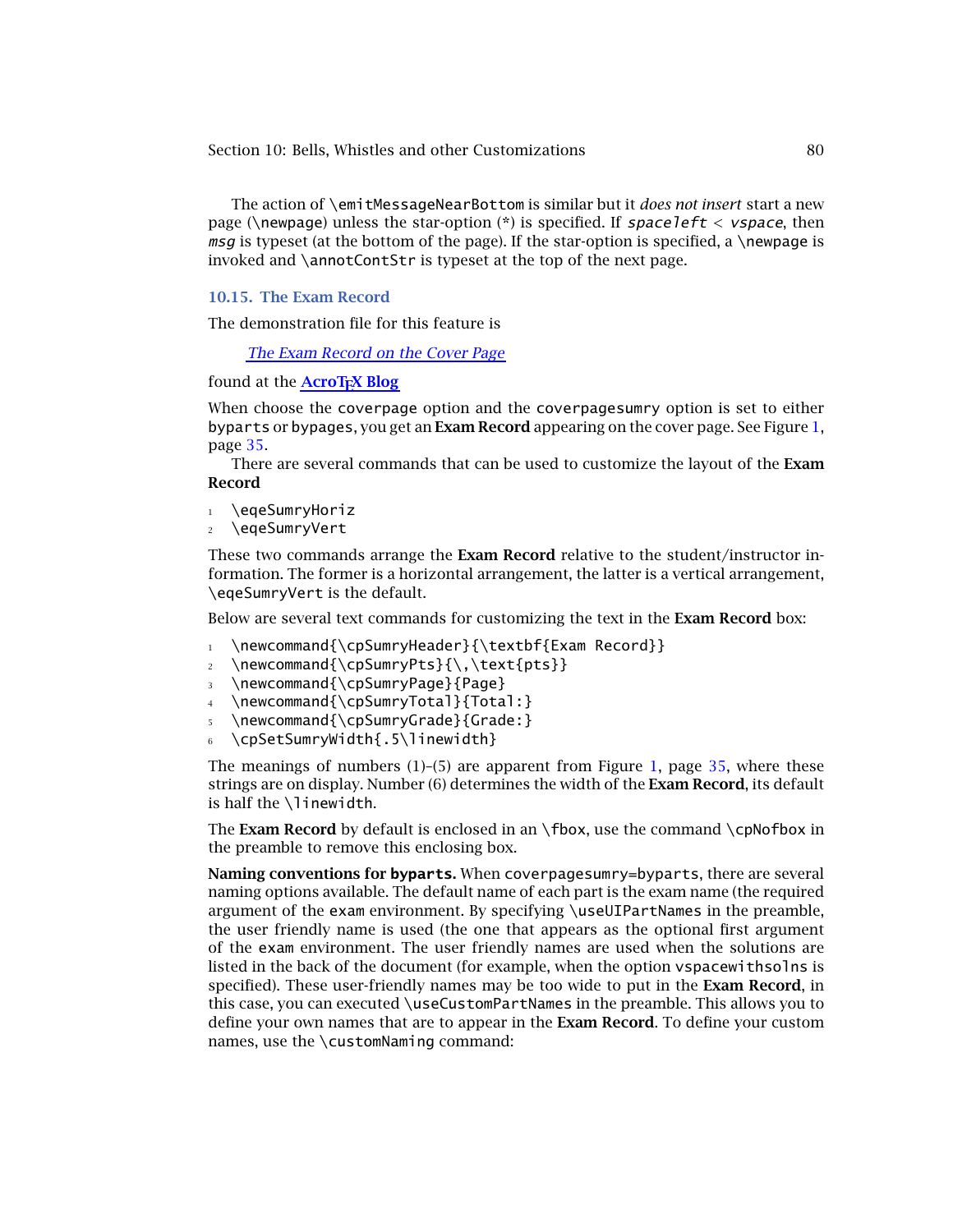\customNaming{name}{text}

where, name is the name of the exam, and text is the text to appear in the **Exam Record**. For example, the following definitions might be made for a two part final exam, the first part the instructor is free to pose questions, the second part are Department supplied questions.

```
\customNaming{Part1}{Instr Qs:}
\customNaming{Part2}{Dept Qs:}
```
#### **10.16. Calculate problem range between two markers**

I have defined the command In response to a user who wanted more information about problem ranges between two marks, the command \calcQsBtwnMarkers is the proposed solution. The syntax is…

```
\calcQsBtwnMarkers[Mrk2]{Mrk1}
```
The required parameter (Mrk1) is called the *primary mark*. The command defines a number of other commands based on the primary mark name. \calcQsBtwnMarkers calculates the first and last problem numbers of the questions between the command \calcQsBtwnMarkers that has Mrk1 as its *primary marker* and another command \calcQsBtwnMarkers that has Mrk2 as its *primary marker*. The names of the commands produced are all based in the primary marker name Mrk1.

As mentioned above, there are several other commands \calcQsBtwnMarkers defines. \calcQsBtwnMarkers[Mrk2]{Mrk1} defines the following commands:

- *\Mrk1Start is the first question number that follows the placement of the com*mand \calcQsBtwnMarkers with  $Mrk1$  as its primary marker.
- \Mrk1End is the last question number between two \calcQsBtwnMarkers commands having Mrk1 and Mrk2 as their primary marks.
- \*Mrk1n*Qs is the number of questions appearing between \calcQsBtwnMarkers commands having primary marks of Mrk1 and Mrk2.

Three other commands are defined for easy user access.

- \markStartFor{*Mrk1*} expands to \*Mrk1*Start.
- \markEndFor{Mrk1} expands to \Mrk1End.
- \markNumQsFor{*Mrk1*} expands to \*Mrk1*nQs.

Use the command \calcQsBtwnMarkers without the optional first argument as the last mark in your exam environment.

 $\circledast$  The demo file for this feature is named [markqs.pdf](http://www.acrotex.net/blog/?p=1231) and is found on the AcroTEX Blog.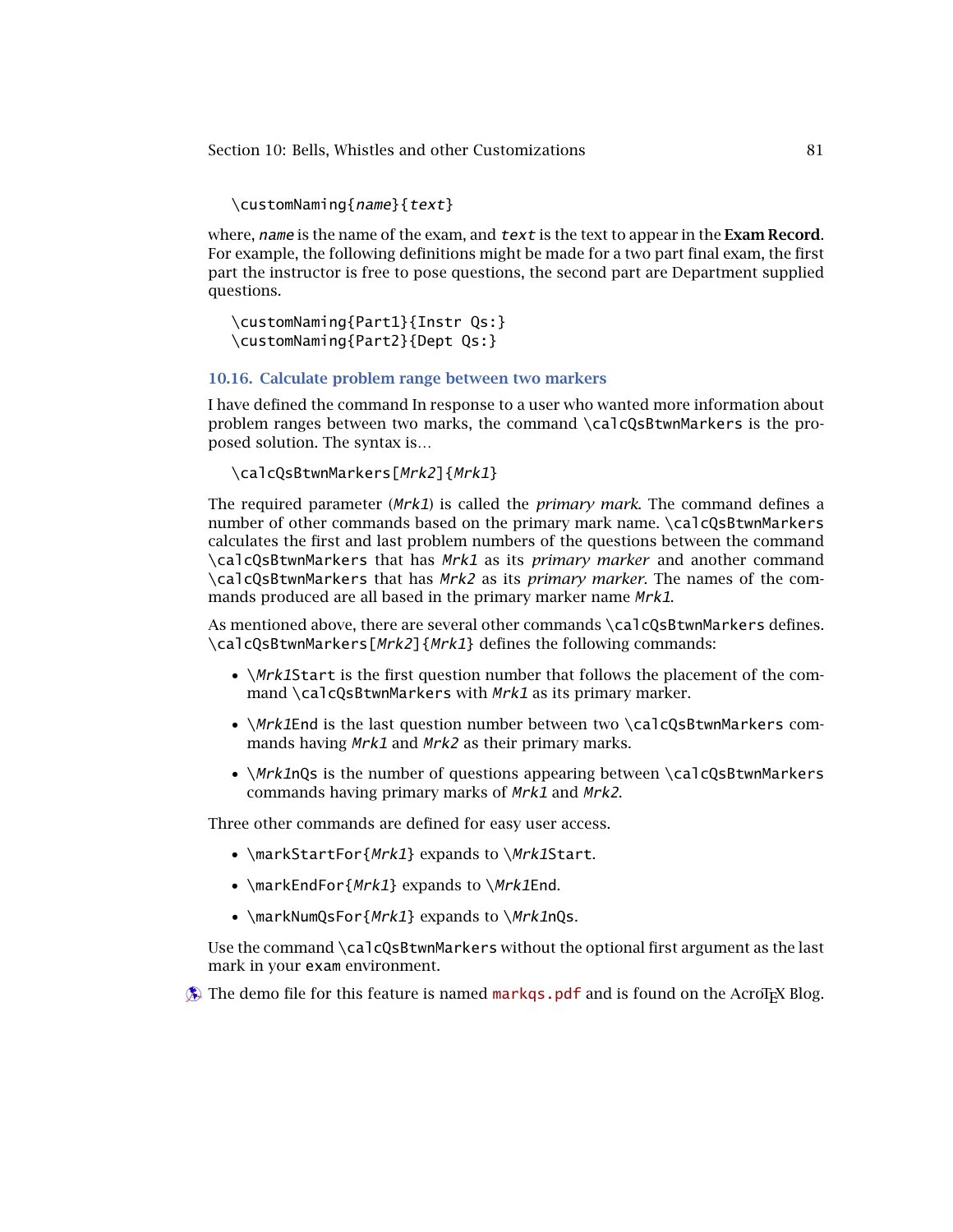#### **10.17. Methods for working figures into a problem**

A figure is sometimes an integral part of a problem and is referred to in the statement of the problem. This section discusses methods of incorporating the figure into the problem.

There are two placement locations for the figure: (1) in the work area or solution area depending on the state of the exam document, and (2) in the questions area. Traditionally, a figure is included as part of the work area; these methods are documented and illustrated in the earlier discussions on the workarea environment on page [29,](#page-28-0) the \placeAtxy command on page [30,](#page-29-0) and the splitsolution environment on page [31.](#page-30-0) The primary focus, therefore, is on positioning the figure within the question itself.

To insert a figure into the question, there are two methods: (1) enclose the problem in a minipage, enclose the figure in a minipage, and place them side-by-side; and (2) use a wrapping package, such as picins, to insert and wrap the question text around the figure. We present commands in support of these two methods.

**The minipage approach.** When a problem environment or an \item in a problem\* environment is enclosed in a minipage to reduce the width of the problem to accommodate a figure, precede the outer minipage with the command \probInMinipage and follow the outer minipage with the environment vadjustForSolnInBx.

```
\probInMinipage % marks a problem in a minipage
   \langlesolution\rangle\end{vadjForSolnInBx}
```
 $\begin{bmatrix} \begin{array}{c} \lambda & \lambda & \lambda \\ \lambda & \lambda & \lambda \end{array} \end{bmatrix}$  =  $\begin{bmatrix} \lambda & \lambda & \lambda \\ \lambda & \lambda & \lambda \end{bmatrix}$  =  $\begin{bmatrix} \lambda & \lambda & \lambda \\ \lambda & \lambda & \lambda \end{bmatrix}$  =  $\begin{bmatrix} \lambda & \lambda & \lambda \\ \lambda & \lambda & \lambda \end{bmatrix}$  =  $\begin{bmatrix} \lambda & \lambda & \lambda \\ \lambda & \lambda & \lambda \end{bmatrix}$  =  $\begin{bmatrix} \lambda & \lambda & \lambda \\ \lambda & \lambda & \lambda \end{bmatrix}$  =  $\begin{b$ % marked with  $\propto$  marked with  $\propto$  mobInMinipage

**The wrap-the-figure method.** The next set of command supports wrapping the figure around the text of the question.

\bProbInsert{content} % for problem env \bItemInsert{content} % for \item of problem\* environment \eProbInsert % close group begun by two prior cmds  $\propto$  \probInsertSoln{content}  $\mid$  % write figure to the solution page

**Example 1** The demo file that illustrates these commands and environment, named [ins-fig.pdf](http://www.acrotex.net/blog/?p=1419), is found on the AcroT<sub>E</sub>X Blog.

# **10.18. Tracking problem values**

As an application to the skills package, three new commands are introduced into the eqexam core.

```
\trackProblemsOn % turn on problem tracking
\trackProblemsOff % turn off problem tracking
\numPtsOfProblem[exam-label]{prob-num} % typeset points for problem
```
When tracking is on (\trackProblemsOn), the number of points for each problem is written to the AUX file. Use \numPtsOfProblem to typeset the amount of points for (prob-num) of exam part (exam-label). Turn off tracking with \trackProblemsOff.